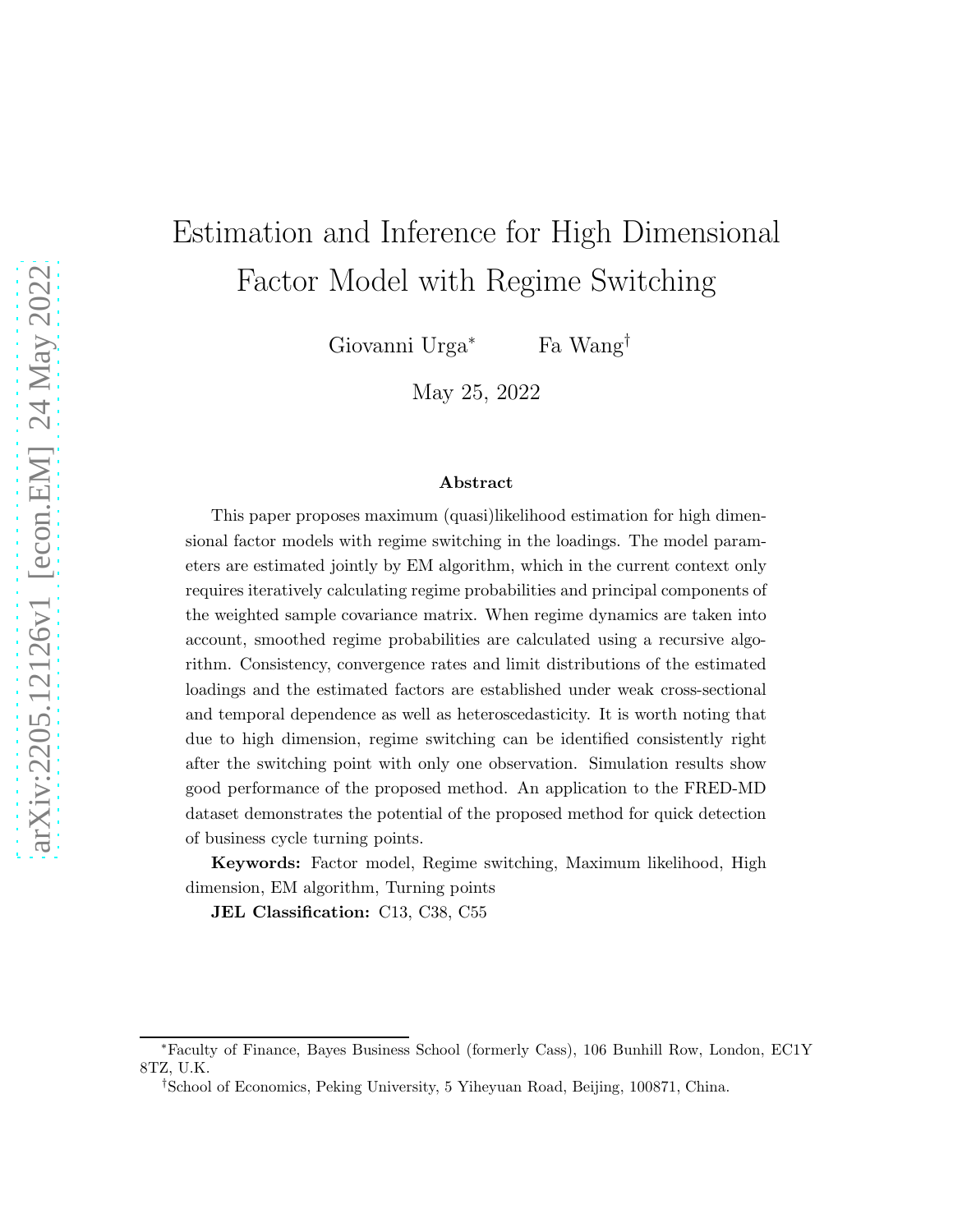# 1 Introduction

A great deal of attention has focused on the loading instability issue in high dimen-sional factor models<sup>[1](#page-1-0)</sup>. Various procedures are proposed to detect and/or estimate common abrupt breaks in loadings, including Cheng, Liao and Shorfheide (2016), Baltagi, Kao and Wang (2017, 2021) and Bai, Han and Shi (2020), to mention a few. Other models of time varying loadings, such as i.i.d./random walk, smooth change, vector autoregression and threshold type, are studied in Bates, Plagborg-Moller, Stock and Watson (2013), Su and Wang (2017), Mikkelsen, Hillebrand and Urga (2019) and Massacci (2017), respectively.

An alternative approach of modeling loading instability is common regime switching. In business cycle analysis, several unobservable factors summarize the comovements of many economic variables and loadings measure the importance of factors for each economic variable. The importance of each factor may be different depending on fiscal policy (expansionary, contractionary, neutral), or monetary policy (expansionary, contractionary), or stage of the business cycle (peak, trough, expansion, contraction), hence loadings may switch synchronously between several states under different scenarios. In stock return analysis, loadings measure the impact of the factor return on the expected return of each individual stock, hence loadings may switch synchronously depending on the stock market scenarios (bull versus bear markets, high versus low volatility), see for example Gu  $(2005)$  and Guidolin and Timmermann (2008) for related discussions. In bond return analysis, the yields of bonds with different maturities are well captured by the level factor, the slope factor and the curvature factor, see for example Cochrane and Piazzesi (2005) and Diebold and Li (2006). The importance of each factor could be different depending on stock market volatility, or stage of the business cycle, or unemployment rate, hence loadings may also switch synchronously according to these state variables. In general, large factor model with regime switching in loadings could also be useful for other topics, such as tracking labor productivity.

<span id="page-1-0"></span><sup>&</sup>lt;sup>1</sup>For empirical evidences of parameter instability in macroeconomic and financial time series, see Banerjee, Marcellino and Masten (2008), Stock and Watson (2009) and Korobilis (2013), to mention a few.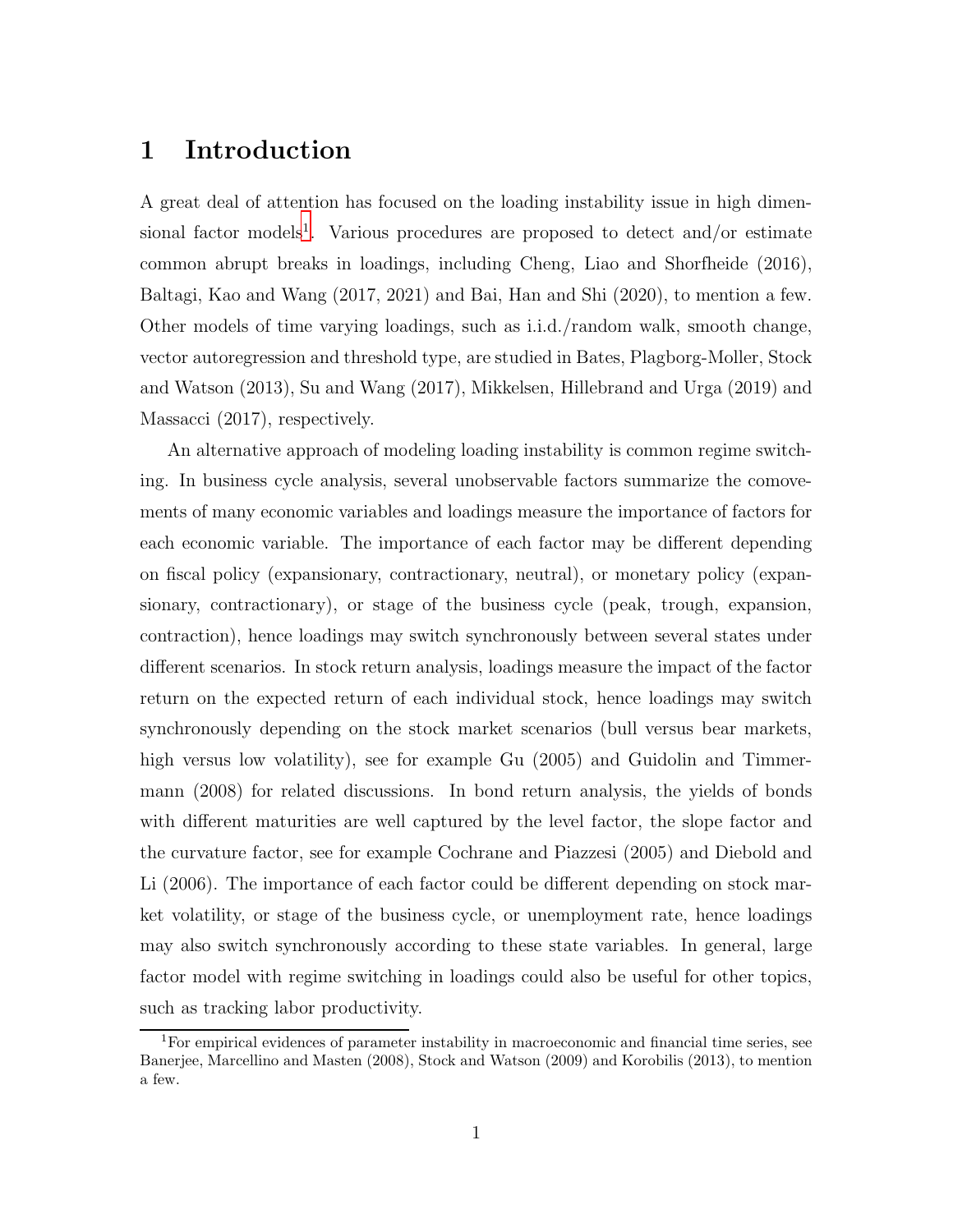There are only a few related results on large factor model with regime switching in loadings. Liu and Chen (2016) proposes an iterative algorithm for estimating model parameters and the hidden states based on eigen-decomposition and the Viterbi algorithm, however, the asymptotic properties of the estimated parameters are established only when the true states are known. Considering loadings as general functions of some recurrent states, Pelger and Xiong (2021) develops nonparametric kernel estimator for the loadings and factors, and establishes the relevant asymptotic theory. However, Pelger and Xiong (2021) requires observable state variables. In general, state variables may be misspecified or unobservable.

This paper proposes maximum (quasi)likelihood estimation for high dimensional factor model with regime switching in loadings when the state variables are unobservable. The model parameters are estimated jointly by EM algorithm, which in the current context only requires calculating principal components iteratively. Asymptotic properties of both the estimated parameters and the posterior probabilities of each regime are established under general assumptions.

More specifically, in the E-step, posterior probabilities of each regime are calculated based on the observed data and the parameter values at the current iteration, and the log joint likelihood of the observed data and the unobserved states are averaged with respect to the calculated regime probabilities. When state dynamics are ignored, regime probabilities at time t are inferred only from  $x_t$  (the observed time series at time  $t$ ). When state dynamics are taken into account, regime probabilities at time t are inferred from all data using a recursive algorithm modified from Hamilton (1990). In the M-step, the estimated loadings for each regime are principal components of the weighted sample covariance matrix of the observed time series, where the weight on  $x_t$  equals the probability of that regime at time t. Since principal components can be easily calculated even when  $N$  (the dimension of time series) is large, our method is very easy to implement.

Ignoring state dynamics, this paper establishes the convergence rates of the estimated loading space and the estimated factor space, the limit distributions of the estimated loadings and the estimated factors, and consistency of the estimated probabilities for each regime. This paper then show that all these results are still valid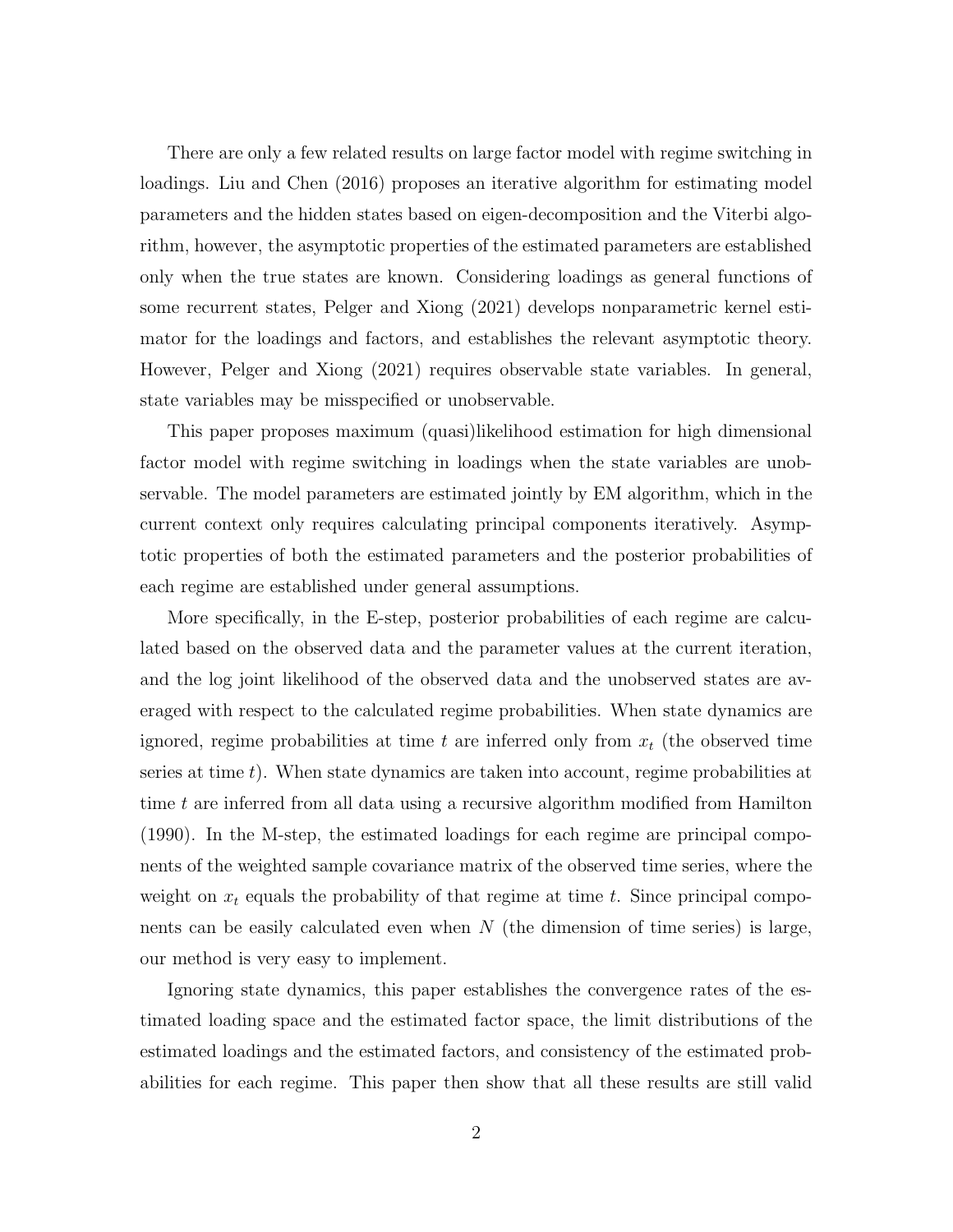when state dynamics are modeled as a Markov process and regime probabilities at each time  $t$  are inferred from all data using the proposed smoother algorithm. Consistency of the transition probability matrix and the unconditional regime probabilities are also proved. Note that asymptotic analysis under the regime switching setup is more difficult than under the structural break setup, because the pattern of regimes for the latter is much simpler.

These asymptotic results are essential in many empirical contexts. First, the limit distributions of the estimated factors allow us to construct confidence intervals for the true factors, which represent economic indices in many applications. The result on the estimated factor space implies that if estimated factors are used in factoraugmented forecasting (or factor-augmented VAR), the forecasting equation (or the VAR equation) would have induced regime switching in model parameters. Second, for asset management, the estimated loadings of each regime allow us to construct portfolios according to each specific market scenario. For structural dynamic factor analysis, consistently estimated loadings are also crucial for recovering the impulse responses. Third, consistency of the estimated probabilities for each regime implies that for each  $x_t$ , we can consistently identify which regime  $x_t$  belongs to as  $N \to \infty$ . For asset management, this allows us to consistently identify the current market scenario. For business cycle analysis, this allows us to consistently date turning points of business cycle and quickly detect new recessions or expansions, especially when high frequency (weekly, daily) data is utilized.

For cases with small N, various methods have been proposed for estimating factor models with regime switching. Kim (1994) proposes approximate Kalman filter for likelihood evaluation and uses nonlinear optimization for likelihood maximization. Kim and Yoo (1995) and Chauvet (1998) apply Kim (1994)'s method to a small number of economic series and obtain recession probabilities and turning points very close to the official NBER dates. Kim (1994) allows for regime switching in both factor mean and factor loadings, but when N is large, Kim  $(1994)$ 's method would be very time consuming and may have convergence problems<sup>[2](#page-3-0)</sup>. Other methods, such as

<span id="page-3-0"></span><sup>&</sup>lt;sup>2</sup>This is because the number of parameters grows proportionally to  $N$  and the likelihood function is calculated numerically and maximized by nonlinear optimization algorithm.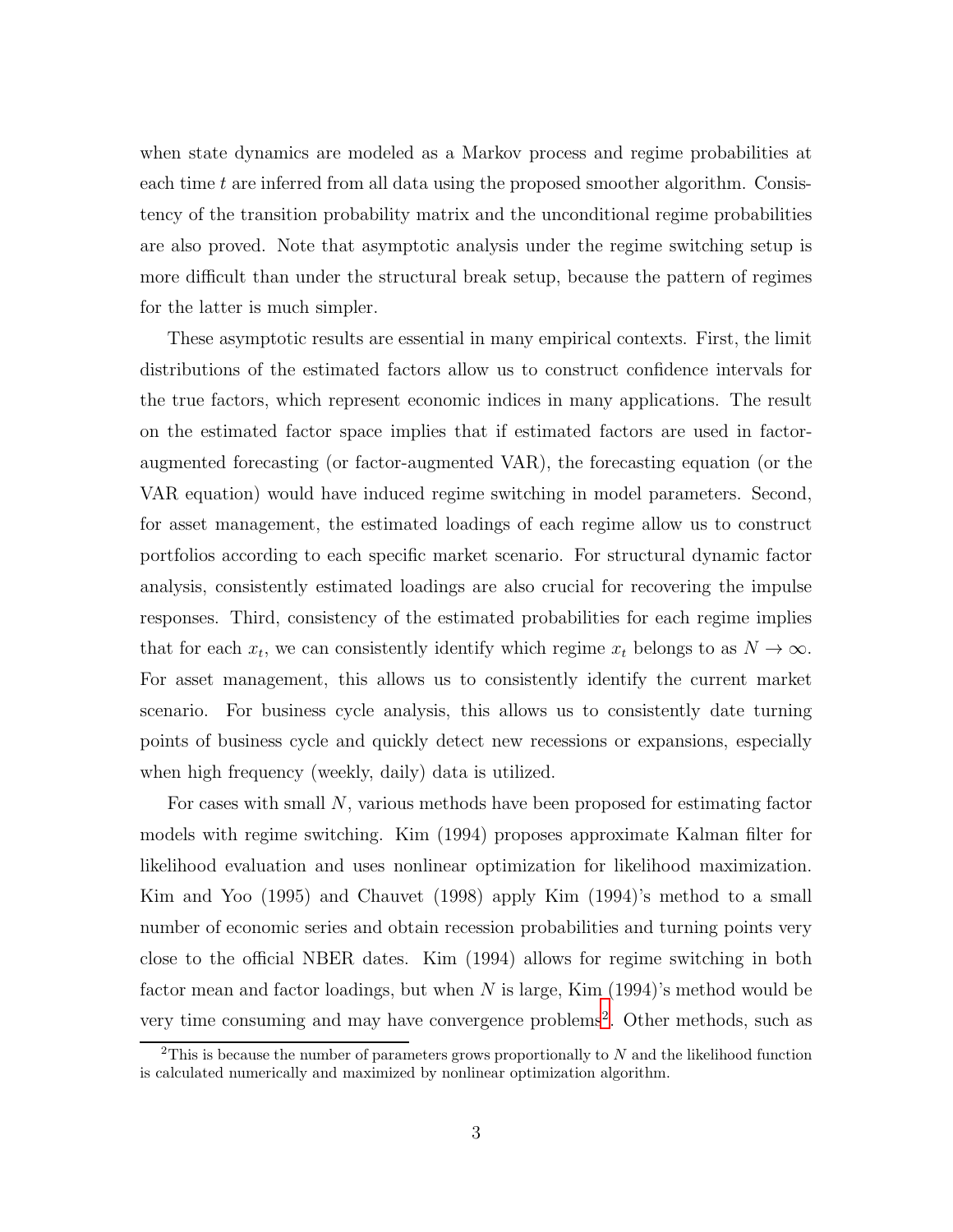Diebold and Rudebusch (1996) and Kim and Nelson (1998), assume stable loadings and only focus on regime switching in factor mean. If loadings are unstable, these methods are not applicable. More importantly, if there is only regime switching in factor mean, we can not consistently identify each regime even when N is large.

In contrast with Kim (1994), our method is fast and easy to implement even when  $N$  is very large. The crucial point behind our EM algorithm is to ignore factor dynamics<sup>[3](#page-4-0)</sup> and integrate out the factors in the likelihood function. If factors dynamics are taken into account or factors are treated as parameters in the likelihood function, the estimated loadings would not be the principal components of the weighted sample covariance matrix, and consequently both the algorithm and the asymptotic analysis would become infeasible. On the other hand, the efficiency loss of ignoring factor dynamics is small when N is large.

This paper may also contribute to the literature on dating turning points of business cycle. Currently there are two main approaches for dating business cycle using multiple time series. The first approach, aggregating then dating, is to date business cycle by focusing on a few highly aggregated time series such as GDP, industrial production and nonfarm employment. The second approach, dating then aggregating, is to date turning point in each disaggregated series and then aggregate these turning points in some appropriate way, see Burns and Mitchell (1946), Harding and Pagan (2006) and Chauvet and Piger (2008). These papers only use a small number of time series. Stock and Watson (2010, 2014) studies this issue using many time series. This paper shows that it is possible to consistently identify turning points if regime switching is synchronous and  $N$  is large enough. If  $N$  is small, consistency is not possible no matter how large  $T$  is. This paper also shows that if  $N$  is large, it is possible to consistently detect regime switching right after the turning point with only one observation, thus the speed of detection could be improved significantly. If N is small, we have to wait for enough observations from the new regime.

The rest of the paper is organized as follows. Section [2](#page-5-0) introduces the model

<span id="page-4-0"></span><sup>3</sup>Factor dynamics are still allowed for the data generating process.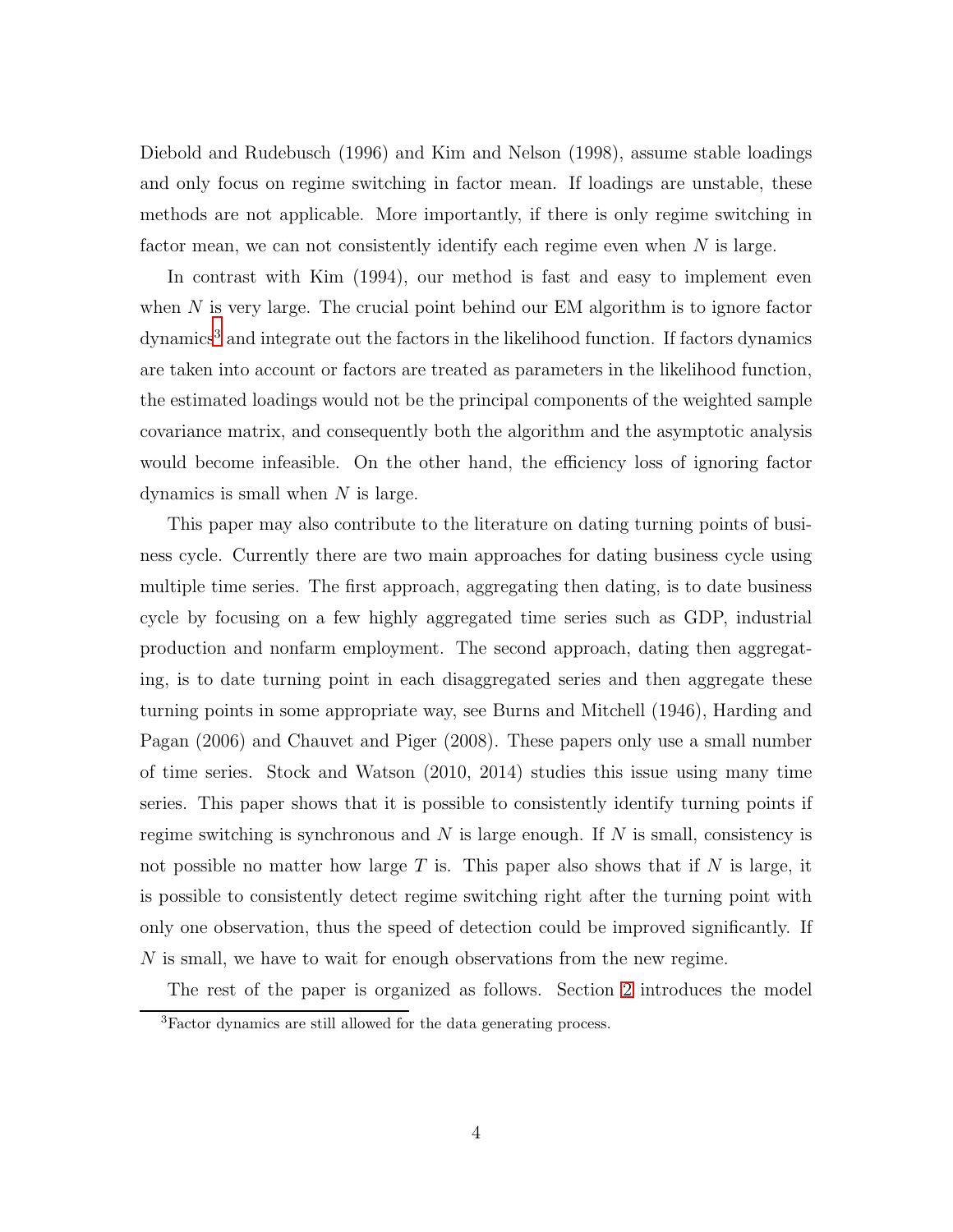setup and estimation procedures ignoring state dynamics. Section [3](#page-11-0) presents the assumptions and asymptotic results ignoring state dynamics. Section [4](#page-16-0) introduces the estimation procedures and asymptotic results taking into account state dynamics. Section [5](#page-21-0) presents simulation results. Section [6](#page-27-0) presents an empirical application of the proposed method to the FRED-MD dataset. Section [7](#page-29-0) concludes. All proofs are relegated to the appendix.

Through out the paper,  $(N, T) \rightarrow \infty$  denotes N and T going to infinity jointly,  $\delta_{NT} = \min\{\sqrt{N}, \sqrt{T}\}\.$   $\stackrel{p}{\rightarrow}$  and  $\stackrel{d}{\rightarrow}$  denotes convergence in probability and convergence in distribution, respectively. For matrix A, let  $||A||$ ,  $||A||_F$ ,  $\rho_{\max}(A)$  and  $\rho_{\min}(A)$ denote its spectral norm, Frobenius norm, largest eigenvalue and smallest eigenvalue, respectively. Let  $P_A = A(A'A)^{-1}A'$  denote the projection matrix and  $M_A = I - P_A$ . "w.p.a.1" denotes with probability approaching one.

# <span id="page-5-0"></span>2 Identification and Estimation

Consider the following factor model with regime switching: for  $i = 1, ..., N$  and  $t = 1, ..., T,$ 

$$
x_{it} = f_t^{0\prime} \lambda_{ji}^0 + e_{it} \text{ if } z_t = j,
$$
\n<sup>(1)</sup>

where  $\lambda_{ji}^0$  is an  $r_j^0$  dimensional vector of loadings for regime j,  $f_t^0$  is an  $r_{z_t}^0$  dimensional vector of factors,  $z_t$  is the state variable indicating which regime  $x_{it}$  belongs to, and  $e_{it}$ is the error term allowed to have cross-sectional and temporal dependence as well as heteroskedasticity.  $x_{it}$  is observable and all right hand side variables are unobservable. The number of regimes  $J^0$  and the number of factors in each regime  $r_j^0$  are fixed as  $(N, T) \to \infty$  (N and T go to infinity jointly) and assumed to be known.  $r_j^0$  is allowed to be different for different j. How to determine  $r_j^0$  and  $J^0$  will be studied in a separate paper.

The factor process  $\{f_t^0, t = 1, ..., T\}$  is allowed to be dynamic, and similar to the principal component estimator (PCE) in Stock and Watson (2002) and Bai (2003) and the maximum likelihood estimator (MLE) in Bai and Li (2012, 2016), factor dynamics are ignored when estimating model parameters. Thus there is no need to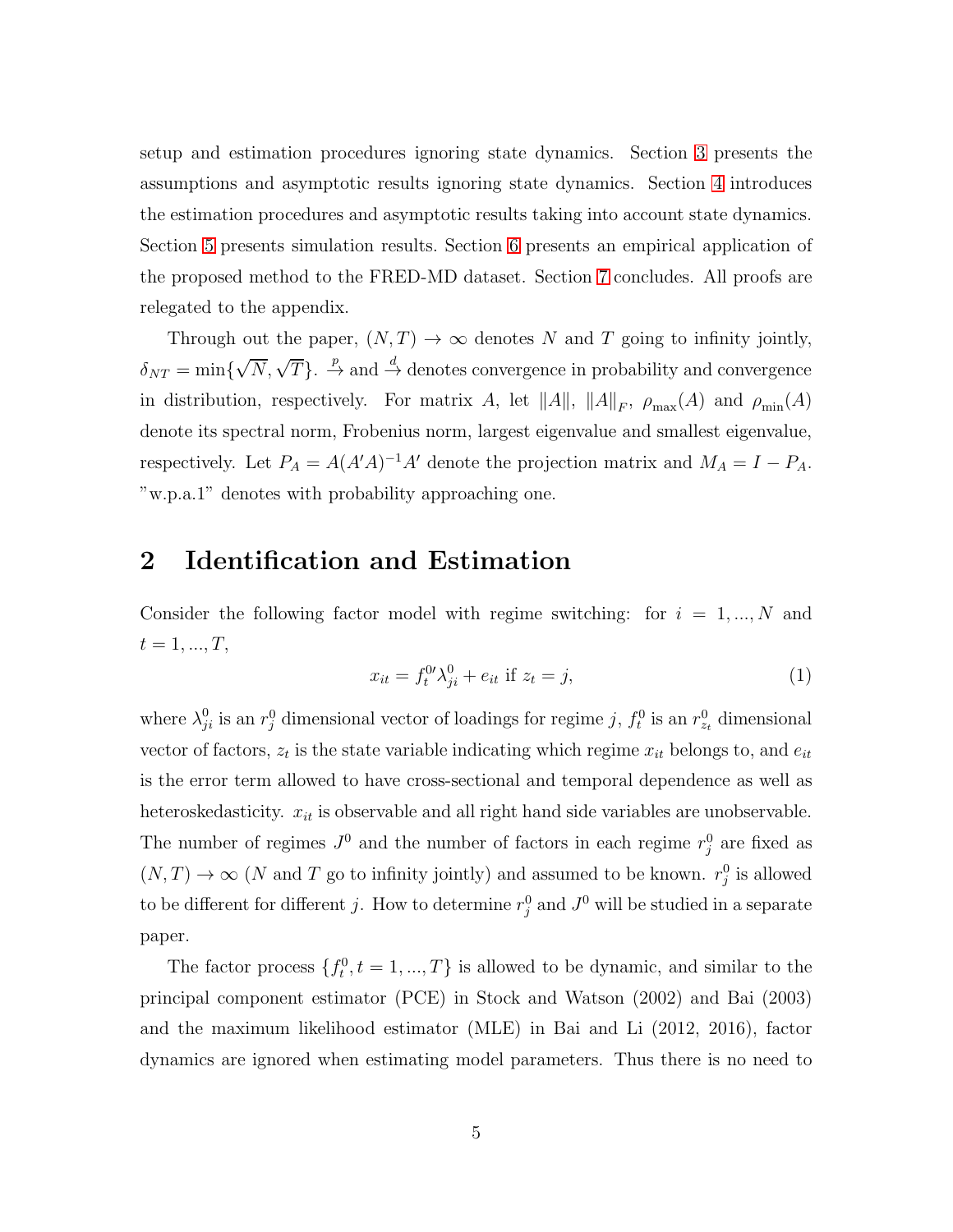model factor dynamics. The state process  $\{z_t, t = 1, ..., T\}$  is independent with  $f_s^0$ and  $e_{is}$  for all i and s, but is not required to be a Markov process. The estimation procedure in this section ignores the dynamics of  $z_t$ , and the corresponding asymptotic results in Section [3](#page-11-0) are valid no matter whether  $z_t$  is dynamic or not. In Section [4,](#page-16-0) we shall assume  $\{z_t, t = 1, ..., T\}$  to be Markov and take into account state dynamics in parameters estimation and smoothed inference for regime probabilities of each t. Let  $q^0 = (q_1^0, ..., q_{J^0}^0)'$  denote the  $(J^0 \times 1)$  vector of unconditional regime probabilities, i.e.,  $q_j^0 = \Pr(z_t = j)$ . When  $\{z_t, t = 1, ..., T\}$  is a Markov process, let  $Q^0$  denote the  $(J^0 \times J^0)$  matrix of transition probabilities and  $Q_{jk}^0$  denote the probability of switching from state  $k$  to state  $j$ .

In vector form, the model can be written as:

$$
x_t = \Lambda_j^0 f_t^0 + e_t \text{ if } z_t = j, \text{ for } t = 1, ..., T,
$$
 (2)

where  $\Lambda_j^0 = (\lambda_{j1}^0, ..., \lambda_{jN}^0)'$ ,  $x_t = (x_{1t}, ..., x_{Nt})'$  and  $e_t = (e_{1t}, ..., e_{Nt})'$ . Let  $\Lambda^0 =$  $(\Lambda_1^0, ..., \Lambda_{J^0}^0)$  and let  $E = (e_1, ..., e_T)'$  be the  $T \times N$  matrix of errors. When there are no superscripts, q,  $Q$ ,  $\Lambda_j$  and  $\Lambda$  denote parameters as variables.

### <span id="page-6-2"></span>2.1 Identification

Since factors are unobservable, regimes are defined in terms of the linear spaces spanned by loadings. Two regimes are different if their loading spaces are different, and vice versa. More specifically, the identification condition is: for any  $j$  and  $k,$ 

<span id="page-6-0"></span>
$$
\min_{t} \frac{1}{N} \left\| M_{\Lambda_k^0} \Lambda_j^0 f_t^0 \right\|^2 = \min_{t} \frac{1}{N} f_t^{0\prime} \Lambda_j^0 M_{\Lambda_k^0} \Lambda_j^0 f_t^0 \ge C \text{ for some } C > 0. \tag{3}
$$

A sufficient condition for [\(3\)](#page-6-0) is:

<span id="page-6-1"></span>
$$
\lim_{N \to \infty} \frac{1}{N} \Lambda_k^{0'} M_{\Lambda_j^0} \Lambda_k^0
$$
 is positive definite for any  $j$  and  $k$ ,  
and  $\min_t \|f_t\|$  is nonzero. (4)

Condition [\(4\)](#page-6-1) requires  $\lim_{N\to\infty}\frac{1}{N}$  $\frac{1}{N}(\Lambda_j^0, \Lambda_k^0)'(\Lambda_j^0, \Lambda_k^0)$  to be full rank for any j and k. Thus  $\Lambda_j^0$  and  $\Lambda_k^0$  are not allowed to share some columns, and columns of  $\Lambda_j^0$  could not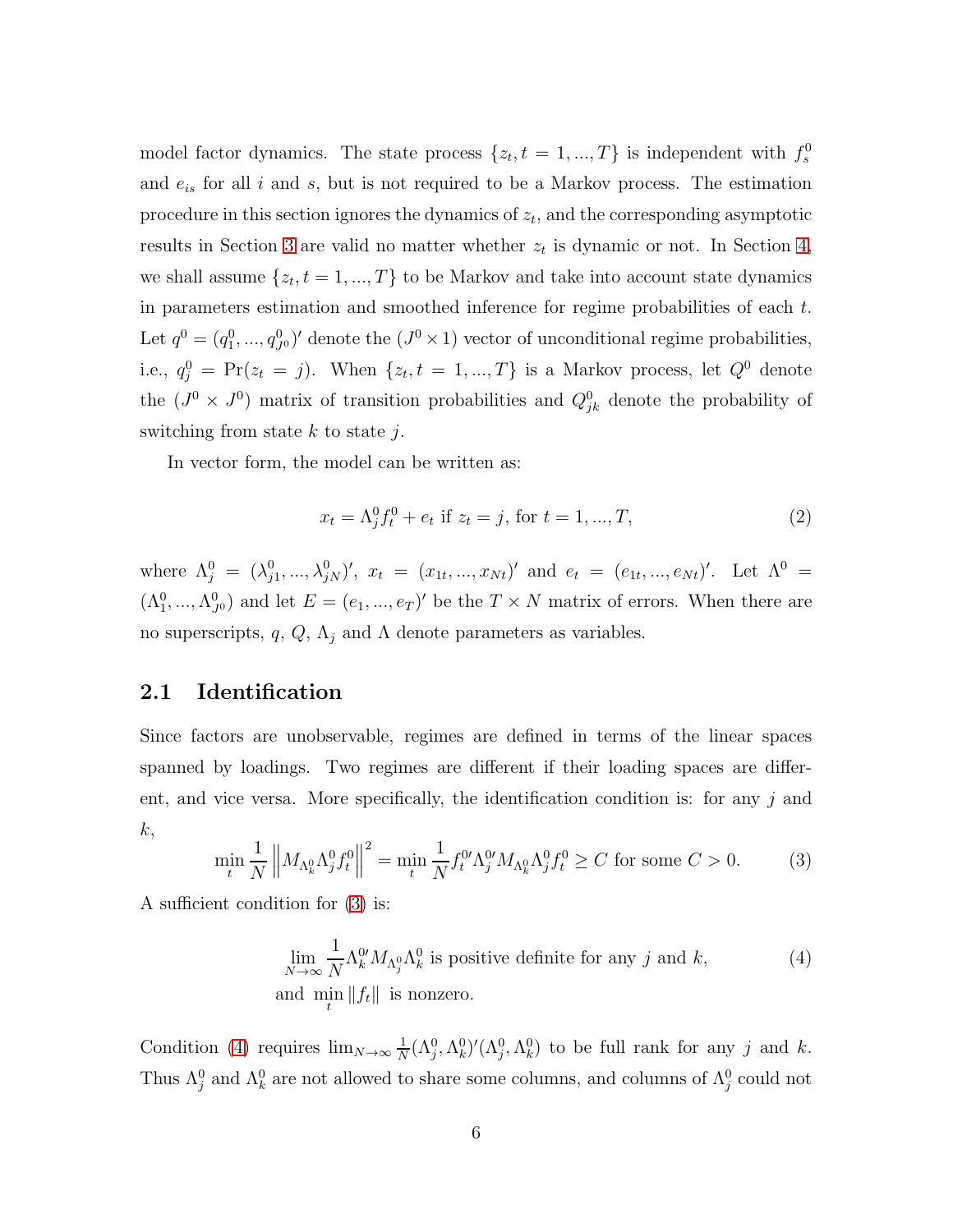be linear combination of  $\Lambda_k^0$  and vice versa. An alternative sufficient condition for [\(3\)](#page-6-0) is:

<span id="page-7-0"></span>
$$
\lim_{N \to \infty} \frac{1}{N} \Lambda_k^{0'} M_{\Lambda_j^0} \Lambda_k^0 \neq 0 \text{ for any } j \text{ and } k,
$$
\n
$$
\text{and } \min_t |g'_{jk} f_t| \text{ is nonzero},
$$
\n(5)

where  $g_{jk}$  is the eigenvector of  $\lim_{N\to\infty}\frac{1}{N}$  $\frac{1}{N} \Lambda^0_k M_{\Lambda^0_j} \Lambda^0_k$  corresponding to nonzero eigen-value. Condition [\(5\)](#page-7-0) only requires that the linear spaces spanned by  $\Lambda_j^0$  and  $\Lambda_k^0$  are different, thus  $\Lambda_j^0$  and  $\Lambda_k^0$  are allowed to share some columns, and some columns of  $\Lambda_j^0$  are allowed to be linear combinations of  $\Lambda_k^0$  and vice versa.

Note that condition  $(4)$  does not rule out the possibility that any regime j can be further decomposed into multiple regimes. Suppose the true model contains three regimes and  $\Lambda_1^0$ ,  $\Lambda_2^0$  and  $\Lambda_3^0$  are linearly independent with each other. If we consider  $\Lambda_1^0$  as the first regime and  $(\Lambda_2^0, \Lambda_3^0)$  as the second regime, this misspecified model also satisfies condition [\(4\)](#page-6-1). To rule out this possibility, we require that

$$
plim\frac{1}{|A_j|}\sum_{t\in A_j} f_t^0 f_t^{0\prime}
$$
 is positive definite, (6)

where  $A_j$  denotes any subset of  $\{t : z_t = j\}$  with cardinality  $|A_j|$  and  $\lim \frac{|A_j|}{Tq_j^0} > 0$ . If  $\frac{1}{|A_j|}\sum_{t\in A_j} f_t^0 f_t^{0t}$  is not positive definite as  $T \to \infty$  for some  $A_j$ , then  $A_j$  and  $\{t : z_t = j, t \notin A_j\}$  are considered as two separate regimes.

### <span id="page-7-2"></span>2.2 First Order Conditions and EM Algorithm

Consider the following log-likelihood function for Gaussian mixture in covariance:

<span id="page-7-1"></span>
$$
l(\Lambda, \sigma^2, q) = \sum_{t=1}^T \log(\sum_{j=1}^{J^0} q_j L(x_t | z_t = j; \Lambda_j, \sigma^2)),
$$
\n(7)

where  $L(x_t | z_t = j; \Lambda_j, \sigma^2)$  is the density of  $x_t$  conditional on  $z_t = j$  and evaluated at  $(\Lambda_j, \sigma^2)$ , and

$$
L(x_t | z_t = j; \Lambda_j, \sigma^2) = (2\pi)^{-\frac{N}{2}} |\Sigma_j|^{-\frac{1}{2}} e^{-\frac{1}{2}x_t^t \Sigma_j^{-1} x_t}.
$$
 (8)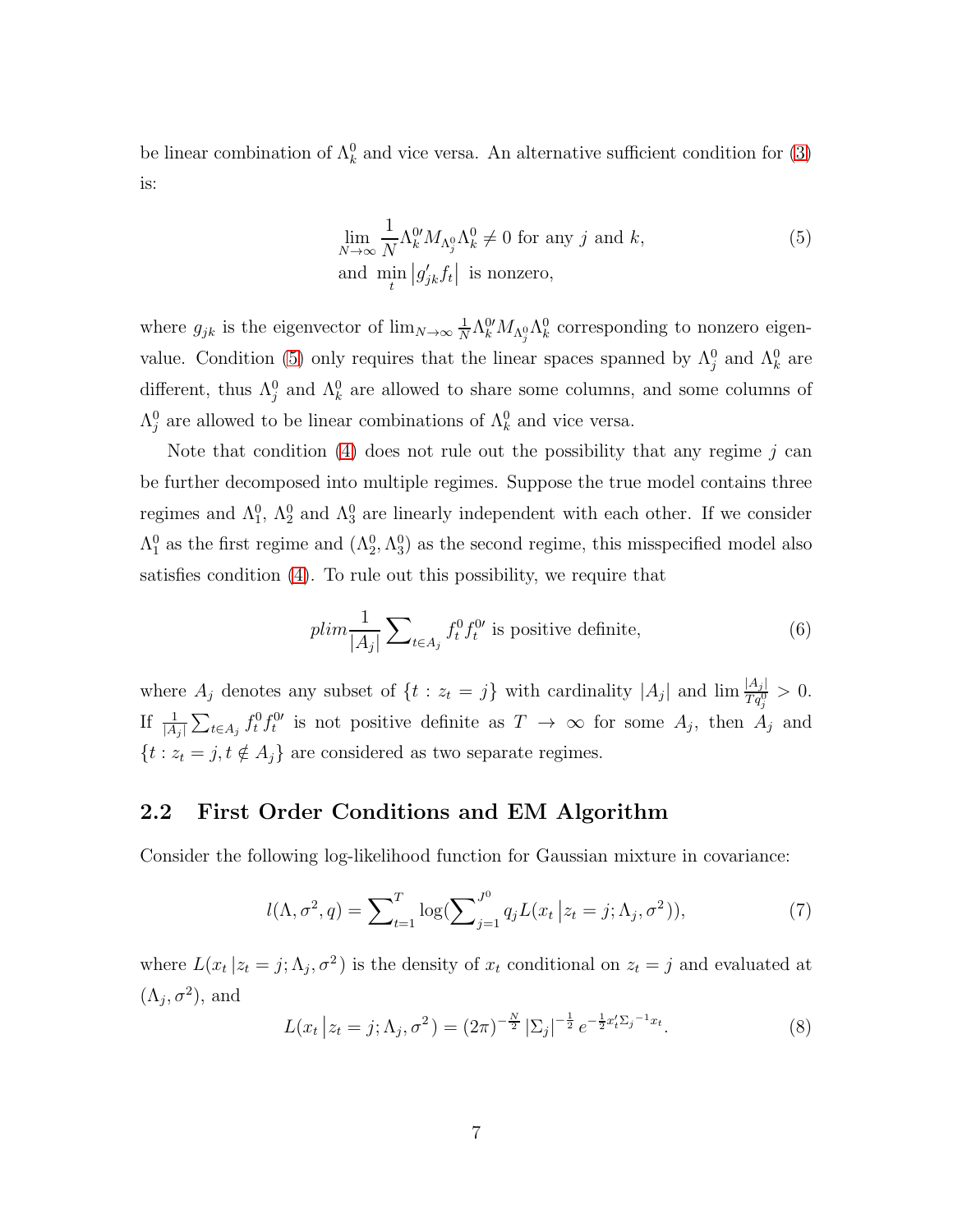$\Sigma_j$  is the covariance matrix of  $x_t$  for regime j, and

<span id="page-8-1"></span>
$$
\Sigma_j = \Lambda_j \Lambda'_j + \sigma^2 I_N. \tag{9}
$$

The above log-likelihood function avoids estimating the factors. If factors are estimated jointly with loadings, we would not have analytical first order conditions as presented below, and consequently EM algorithm would become infeasible.

Equation [\(7\)](#page-7-1) is a misspecified (quasi) log-likelihood function. First, similar to the principal component estimator in Stock and Watson (2002) and Bai (2003), crosssectional and serial dependence and heteroscedasticity of the error term are ignored. We may also take into account heteroscedasticity as Doz, Giannone and Reichlin (2012) and Bai and Li (2012, 2016). With regime switching, the algorithm and asymptotic analysis would be much more complicated, but the results should be conceptually similar. Thus for simplicity, we do not pursue this direction.

Second, state dynamics are ignored. When  $N$  is large,  $x_t$  itself contains large information for  $z_t$ , thus the information in  $z_1, \ldots, z_{t-1}$  is marginal. We shall show in Section [4.2](#page-20-0) that asymptotic results remain the same when state dynamics are taken into account.

Third, factor dynamics are ignored. As shown in Bai (2003) for PCE and in Bai and Li (2012, 2016) for MLE, when there is no regime switching, the asymptotic properties of the estimated factors and loadings are robust to the presence of factor dynamics if both  $N$  and  $T$  are large. When there is regime switching, the asymptotic results in Section [3](#page-11-0) are also robust to the presence of factor dynamics. More importantly, ignoring factor dynamics greatly simplifies the computation algorithm for regime switching factor models. As shown below, with factor dynamics ignored, we just need to calculate principal components iteratively. If factor dynamics are not ignored, Kim (1994)'s method would be very time consuming and may have conver-gence problems if N is large<sup>[4](#page-8-0)</sup>.

<span id="page-8-0"></span><sup>&</sup>lt;sup>4</sup>When there is no regime switching, as suggested by Doz et al. (2012), large N factor model with factor dynamics can be calculated by the EM algorithm. However, when there are both regime switching and factor dynamics, the EM algorithm also fails. This is because in the E-step we need to calculate the likelihood for each possible state chain  $z_1, ..., z_T$  and there are  $(J^0)^T$  possibilities, and in the M-step numerical optimization is still needed.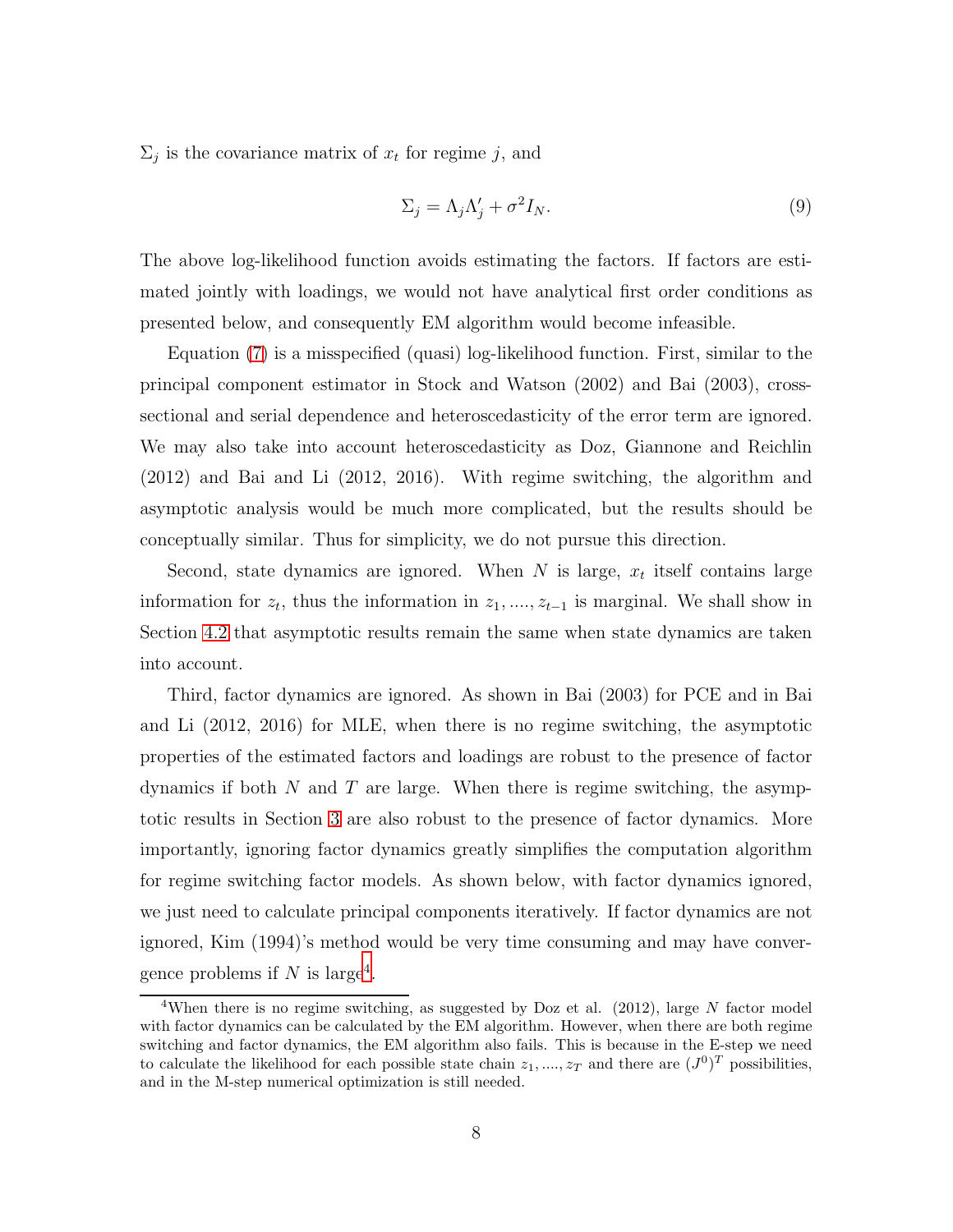Fourth, equation [\(7\)](#page-7-1) implicitly assumes that  $\mathbb{E}(f_t^0) = 0$  and  $\mathbb{E}(f_t^0 f_t^{0})$  is stable within each regime, and  $\mathbb{E}(f_t^0 f_t^0)$  is absorbed into  $\Lambda_j \Lambda'_j$  in equation [\(9\)](#page-8-1). This is not a big issue since all results of this paper still hold when  $\mathbb{E}(f_t^0) \neq 0$  and  $\mathbb{E}(f_t^0 f_t^0)$  is unstable within regime, as long as Assumption [1](#page-11-1) is satisfied.

### First order conditions for  $\Lambda$  and  $\sigma^2$

The parameters  $\Lambda, \sigma^2, q$  are estimated by maximizing  $l(\Lambda, \sigma^2, q)$ . The derivative of  $q_j(2\pi)^{-\frac{N}{2}} |\Sigma_j|$  $-\frac{1}{2}e^{-\frac{1}{2}x_t'\Sigma_j^{-1}x_t}$  with respect to  $\Lambda_j$  equals itself multiplied by the derivative of  $-\frac{1}{2}$  $\frac{1}{2} \log |\Sigma_j| - \frac{1}{2} x_t' \Sigma_j^{-1} x_t$  with respect to  $\Lambda_j$ , and

<span id="page-9-2"></span>
$$
\frac{\partial \log |\Sigma_j|}{\partial \Lambda_j} = 2\Sigma_j^{-1} \Lambda_j, \tag{10}
$$

$$
\frac{\partial x'_t \Sigma_j^{-1} x_t}{\partial \Lambda_j} = -2\Sigma_j^{-1} x_t x'_t \Sigma_j^{-1} \Lambda_j,\tag{11}
$$

see Chapter 14.3 in Andersen (2003) for details on calculating these derivatives. The probability of  $z_t = j$  conditional on  $x_t$  and evaluated at  $(\Lambda, \sigma^2, q)$  is

<span id="page-9-1"></span>
$$
\Pr(z_t = j | x_t; \Lambda, q, \sigma^2) = \frac{q_j L(x_t | z_t = j; \Lambda_j, \sigma^2)}{\sum_{k=1}^{J^0} q_k L(x_t | z_t = k; \Lambda_k, \sigma^2)}.
$$
(12)

For simplicity, we just use  $p_{tj}$  to denote  $Pr(z_t = j | x_t; \Lambda, q, \sigma^2)$ . It follows that

$$
\frac{\partial l(\Lambda, \sigma^2, q)}{\partial \Lambda_j} = \sum_{t=1}^T p_{tj} (-\Sigma_j^{-1} \Lambda_j + \Sigma_j^{-1} x_t x_t' \Sigma_j^{-1} \Lambda_j).
$$

Set  $\frac{\partial l(\Lambda,\sigma^2,q)}{\partial \Lambda}$  $\frac{\Delta_i \sigma^2_i q_j}{\partial \Lambda_j}$  to 0, we have

<span id="page-9-0"></span>
$$
\Sigma_j^{-1} \Lambda_j = \Sigma_j^{-1} S_j \Sigma_j^{-1} \Lambda_j,\tag{13}
$$

where  $S_j = \sum_{t=1}^T p_{tj} x_t x_t'/\sum_{t=1}^T p_{tj}$ .  $S_j$  can be considered as sample covariance matrix for  $\Sigma_j$  based on importance sampling. The weights  $p_{tj}/\sum_{t=1}^T p_{tj}$  depend on the importance of the sample  $x_t$  for regime j, the larger  $p_{tj}$  is, the more important  $x_t$  is for regime j. If true values of  $\Lambda, q, \sigma^2$  are plugged into  $p_{tj}$ , then  $\mathbb{E}(\sum_{t=1}^T p_{tj} x_t x_t') = T q_j^0 \Sigma_j$ and  $\mathbb{E}(\sum_{t=1}^T p_{tj}) = T q_j^0$ .

From equation [\(9\)](#page-8-1), we have  $\Sigma_j \Lambda_j = \Lambda_j (\Lambda'_j \Lambda_j + \sigma^2 I_{r_j^0})$ . Left multiply  $S_j \Sigma_j^{-1}$  on both sides, we have  $S_j \Lambda_j = S_j \Sigma_j^{-1} \Lambda_j (\Lambda_j' \Lambda_j + \sigma^2 I_{r_j^0})$ . From equation [\(13\)](#page-9-0), we have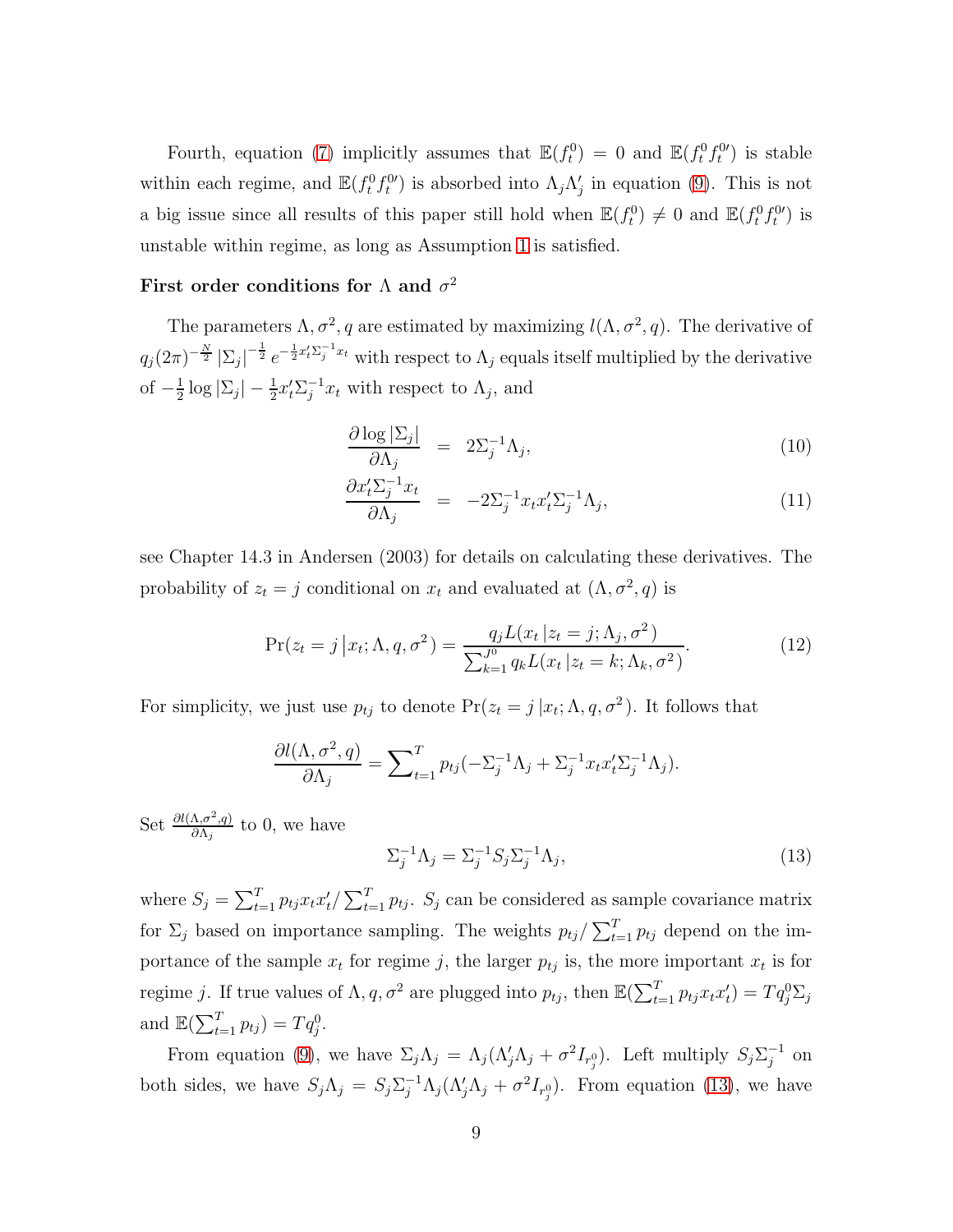$\Lambda_j = S_j \Sigma_j^{-1} \Lambda_j$ , thus

<span id="page-10-0"></span>
$$
S_j \Lambda_j = \Lambda_j (\Lambda'_j \Lambda_j + \sigma^2 I_{r_j^0}). \tag{14}
$$

If  $\Lambda_j$  is a solution for equation [\(14\)](#page-10-0) and  $\Lambda_j^*$  equals post-multiplying  $\Lambda_j$  by the eigenvector matrix of  $\Lambda'_j \Lambda_j$ , then  $\Lambda_j^*$  is also a solution for equation [\(14\)](#page-10-0) and  $\Lambda_j^* \Lambda_j^*$  is diagonal. Thus we can directly choose solution  $\Lambda_j$  with  $\Lambda'_j \Lambda_j$  being diagonal. It follows that solution  $\Lambda_j$  are eigenvectors of  $S_j$  and  $\Lambda'_j \Lambda_j + \sigma^2 I_{r_j^0}$  are the corresponding eigenvalues. We show in Appendix [F](#page-67-0) that  $\sigma^2$  satisfy the following condition:

$$
\sigma^2 = \frac{1}{N} tr(\frac{1}{T} \sum_{t=1}^T x_t x_t' - \sum_{j=1}^{J^0} q_j \Lambda_j \Lambda_j').
$$
 (15)

From the first order conditions, we can estimate the parameters as follows:

#### EM algorithm

Choose any q such that  $q_j > 0$  for all j, e.g.,  $q_j = 1/J^0$ . Start from randomly generated initial values of  $\hat{\Lambda}^{(0)}$  and  $\hat{\sigma}^{2(0)} = 1$ . For  $h = 0, 1, ...,$ 

 $(E\text{-step})$ : calculate  $\hat{p}_{tj}^{(h)} = \Pr(z_t = j \mid$  $x_t$ ;  $\hat{\Lambda}^{(h)}$ ,  $\hat{\sigma}^{2(h)}$ , q) from equation [\(12\)](#page-9-1), and calculate  $\hat{S}_j^{(h)} = \sum_{t=1}^T \hat{p}_{tj}^{(h)} x_t x'_{t} / \sum_{t=1}^T \hat{p}_{tj}^{(h)};$ 

(*M-step*): given  $\hat{p}_{tj}^{(h)}$  and  $\hat{S}_j^{(h)}$  $\hat{\Lambda}^{(h)}_j, \, \hat{\Lambda}^{(h+1)}_j$  $\hat{g}^{(h+1)}_j$  are eigenvectors of  $\hat{S}^{(h)}_j$  $\hat{\Lambda}^{(h)}_j$  and normalize  $\hat{\Lambda}^{(h+1)}_j$ j such that  $\hat{\Lambda}_j^{(h+1)}\hat{\Lambda}_j^{(h+1)} + \hat{\sigma}^{2(h+1)}I_{r_j^0}$  are the corresponding eigenvalues, and  $\hat{\sigma}^{2(h+1)} =$ 1  $\frac{1}{N}tr(\frac{1}{T}% )^{2}tr(\frac{1}{T^{2}})^{2}tr(\frac{1}{T^{2}})\rho (1)$  $\frac{1}{T} \sum_{t=1}^T x_t x_t' - \sum_{j=1}^{J^0} q_j \hat{\Lambda}_j^{(h+1)} \hat{\Lambda}_j^{(h+1)'}$ . Note that computation of  $\hat{\Lambda}_j^{(h+1)}$  $j^{(h+1)}$  and  $\hat{\sigma}^{2(h+1)}$ requires iteration because  $\hat{\Lambda}_i^{(h+1)}$  $j^{(h+1)}$  depends on  $\hat{\sigma}^{2(h+1)}$  and vice versa.

Iterate the E-step and the M-step until converge. Let  $\hat{\Lambda}_j = (\hat{\lambda}_{j1},...,\hat{\lambda}_{jN})'$ ,  $\hat{\Lambda} =$  $(\hat{\Lambda}_1, ..., \hat{\Lambda}_{J^0})$  and  $\hat{\sigma}^2$  denote the estimated parameters, and  $\hat{p}_{tj} = \Pr(z_t = j \mid \hat{\Lambda}_1, ..., \hat{\Lambda}_{J^0})$  $x_t$ ;  $\hat{\Lambda}$ ,  $\hat{\sigma}^2$ , q) denote the estimated regime probabilities.

The asymptotic results in Section [3](#page-11-0) hold for any q as long as  $q_j > 0$  for all j. Here we choose  $q_j = 1/J^0$  for all j. Once we have  $\hat{\Lambda}$  and  $\hat{\sigma}^2$ ,  $q_j^0$  can be estimated by

<span id="page-10-1"></span>
$$
\hat{q}_j = \frac{1}{T} \sum_{t=1}^T \hat{p}_{tj}.
$$
\n(16)

We may also replace  $q_j = 1/J^0$  by  $q_j = \hat{q}_j$  and repeat the EM algorithm. If we iterate between  $(\hat{\Lambda}, \hat{\sigma}^2)$  and  $\hat{q}_j$  until convergence, this turns out to be the maximum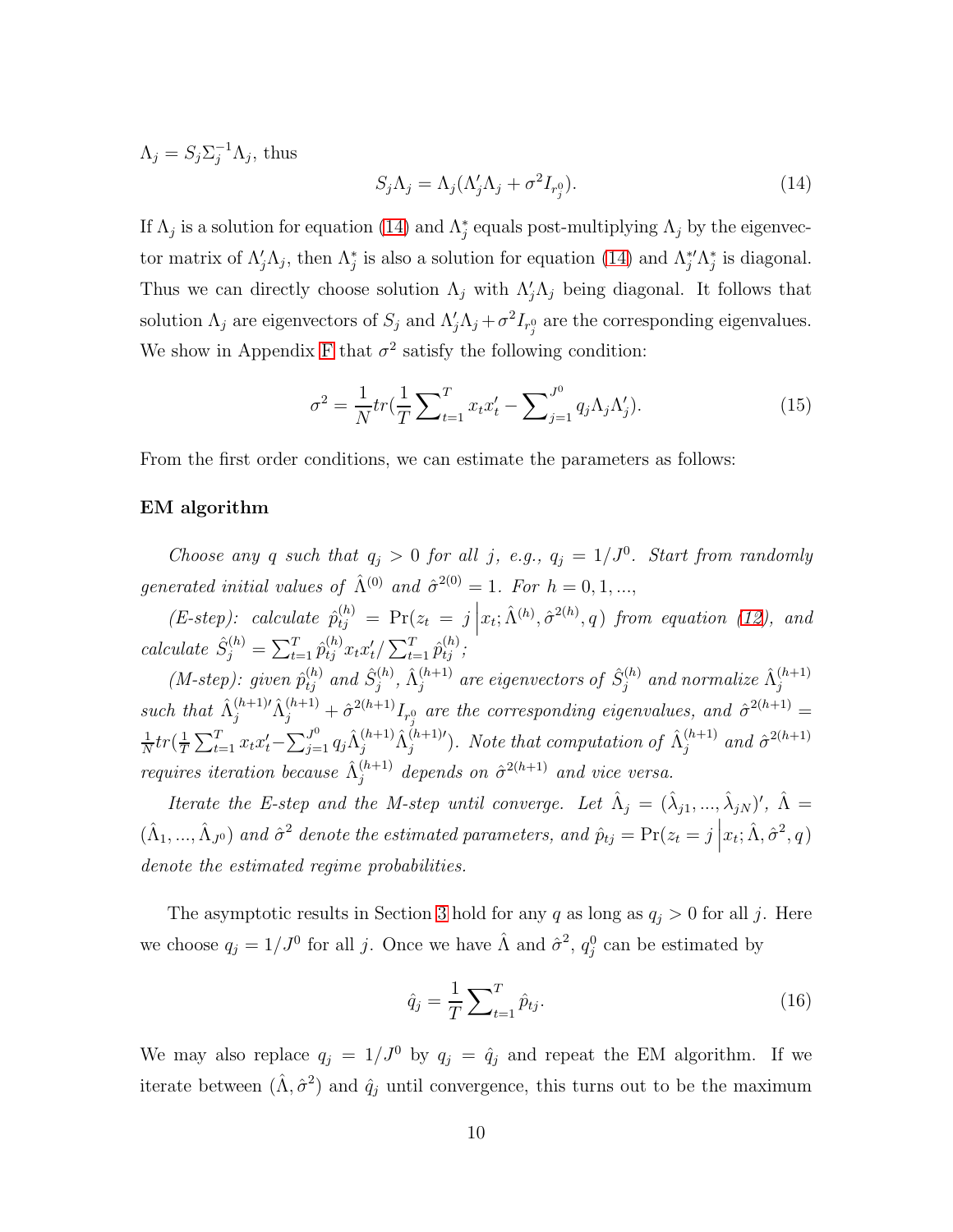likelihood estimator when q is estimated jointly with  $\Lambda$  and  $\sigma^2$  because equation [\(16\)](#page-10-1) is the first order condition for  $q$ , see Appendix [F.](#page-67-0)

The asymptotic results in Section [3](#page-11-0) also holds for any  $\hat{\sigma}^2$  as long as  $\hat{\sigma}^2$  is bounded and bounded away from zero in probability. Consistency of  $\hat{\sigma}^2$  is not needed. When implementing the above algorithm,  $\hat{\sigma}^2$  will be restricted in  $[\frac{1}{C^2}, C^2]$  for some C large enough such that the true  $\sigma^2$  lies in  $[\frac{1}{C^2}, C^2]$ . We may also simply fix down  $\hat{\sigma}^2 = 1$  to avoid the iteration between  $\hat{\Lambda}_i^{(h+1)}$  $j_j^{(h+1)}$  and  $\hat{\sigma}^{2(h+1)}$ . This only affects the Euclidean norm of  $\hat{\Lambda}_i^{(h+1)}$  $i^{(n+1)}$ .

**Remark 1** Since  $S_j$  is a weighted average of  $x_t x'_t$ ,  $\Lambda_j$  can be considered as a GLS estimator. This is related to the GLS estimation for factors in Breitung and Tenhofen (2011) and Choi (2012). Here the weights are  $p_{tj} = \Pr(z_t = j | x_t; \Lambda, q, \sigma^2)$ , while in those papers the weights are inverse of error variances.

### 2.3 Estimate the Factors

Let  $1_{z_t=j}$  denote the indicator function, i.e.,  $1_{z_t=j} = 1$  if  $z_t = j$  and 0 otherwise. Ignoring factor dynamics, conditioning on  $x_t$ , the conditional expectation of  $f_t$  is

<span id="page-11-2"></span>
$$
\hat{f}_t = \sum_{j=1}^{J^0} \mathbb{E}(f_t | x_t, z_t = j; \hat{\Lambda}_j, \hat{\sigma}^2) \hat{p}_{tj} = \sum_{j=1}^{J^0} \hat{\Lambda}'_j (\hat{\Lambda}_j \hat{\Lambda}'_j + \hat{\sigma}^2 I_N)^{-1} x_t \hat{p}_{tj}.
$$
 (17)

If factor dynamics are taken into account, conditioning on  $x_{1:t} \equiv (x_1, ..., x_t)$ ,

$$
\hat{f}_t = \sum_{z_1=1}^{J^0} \dots \sum_{z_t=1}^{J^0} \mathbb{E}(f_t | x_{1:t}, z_{1:t}; \hat{\Lambda}, \hat{\sigma}^2) \Pr(z_{1:t} | x_{1:t}; \hat{\Lambda}, \hat{\sigma}^2, q),
$$

which is formidable since we need to calculate  $(J^0)^t$  probabilities. For large N, the benefit of considering factor dynamics is marginal and is outweighed by the computational simplicity of ignoring factor dynamics.

# <span id="page-11-0"></span>3 Asymptotic Results

<span id="page-11-1"></span>We assume the following conditions hold as  $(N, T) \rightarrow \infty$ .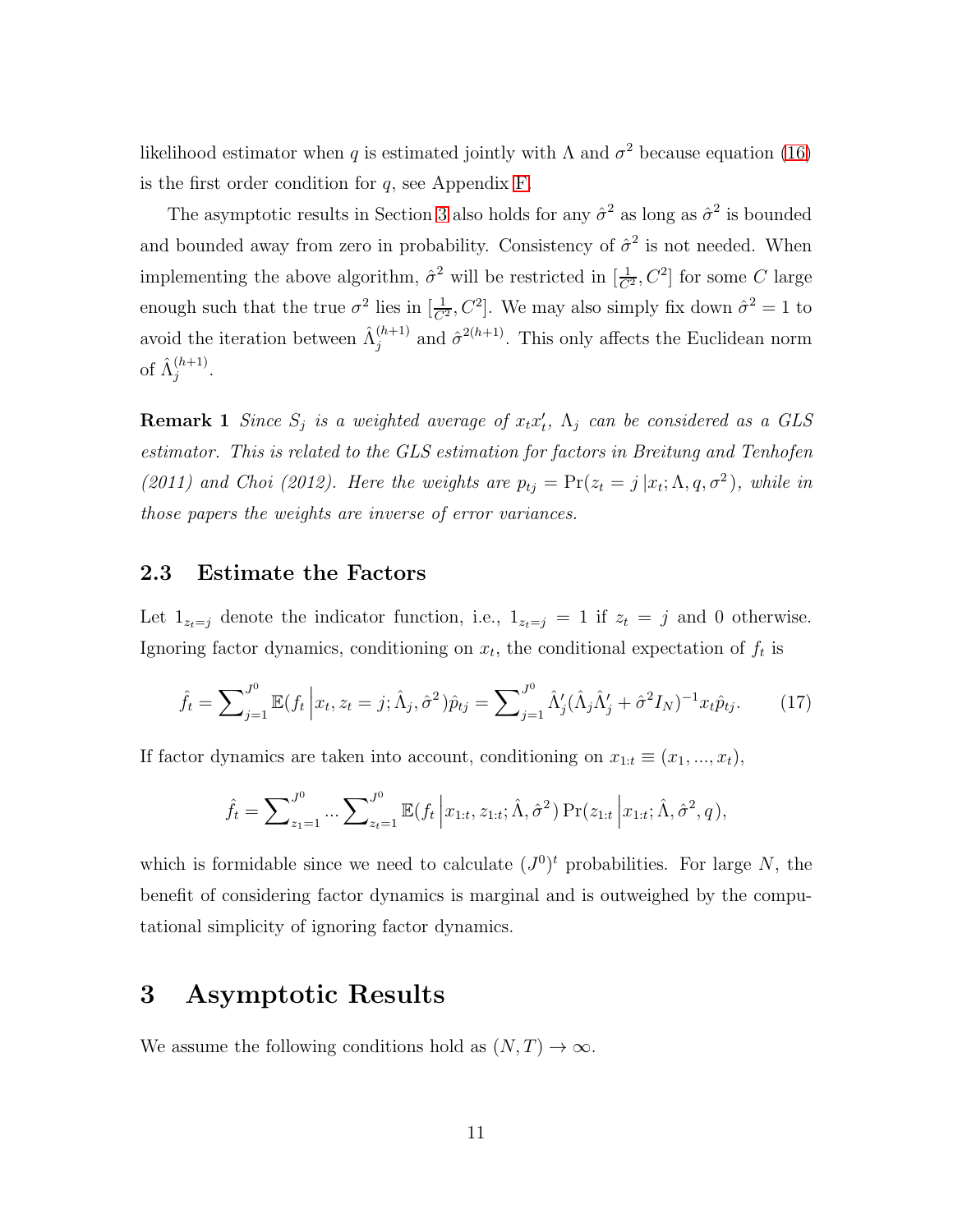**Assumption 1** (1) For  $j = 1, ..., J^0$ ,  $\frac{1}{Tq_j^0} \sum_{t=1}^T f_t^0 f_t^{0'} 1_{z_t=j} \stackrel{p}{\to} \sum_{F_j}$  for some positive definite  $\Sigma_{F_j}$ , and plim $\frac{1}{|A_j|}\sum_{t\in A_j}f_t^0f_t^{0}$  is also positive definite, where  $A_j$  is defined in section [2.1.](#page-6-2)

(2) For some  $\alpha > 16$ , there exists  $M > 0$  such that  $\mathbb{E}(\|f_t^0\|^{\alpha}) \leq M$  for all t.

Assumption [1\(](#page-11-1)1) rules out the possibility that for regime j, the subsample  $\{t :$  $z_t = j$  can be further decomposed into multiple regimes, see the discussion in Section [2.1.](#page-6-2) Assumption [1\(](#page-11-1)1) allows the factor process to be dynamic such that  $C(L) f_t = \epsilon_t$ . Assumption [1\(](#page-11-1)2) assumes that factors have bounded moments.

<span id="page-12-0"></span>**Assumption 2** (1) For  $j = 1, ..., J^0, \frac{1}{N}$  $\frac{1}{N} \Lambda_j^0 \Lambda_j^0 \to \Sigma_{\Lambda_j}$  for some positive definite  $\Sigma_{\Lambda_j}$ and  $\|\lambda_j^0\|$  $\|g_{ji}^0\| \leq M$  for any  $i = 1, ..., N$ .

(2) For any  $j = 1, ..., J^0$  and  $k = 1, ..., J^0$ ,  $\min_t \frac{1}{N}$  $\frac{1}{N} f_t^{0\prime} \Lambda_j^{0\prime} M_{\Lambda_k^0} \Lambda_j^0 f_t^0 \geq C$  for some  $C>0$ .

Assumption [2\(](#page-12-0)1) ensures that within each regime, each factor has a nontrivial contribution.  $\|\lambda_j^0\|$  $\left\| \begin{array}{ll} 0 \\ \hline \end{array} \right\|$  is assumed to be uniformly bounded over *i*. Assumption [2\(](#page-12-0)2) is the identification condition for determining which regime each  $x_t$  belongs to, see Section [2.1](#page-6-2) for more details.

<span id="page-12-1"></span>**Assumption 3** (1)  $\mathbb{E}(e_{it}) = 0$ ,  $\mathbb{E}(e_{it}^{\alpha}) \leq M$  for some  $\alpha > 16$ .

(2)  $\sum_{k=1}^{N} \tau_{ik} \leq M$  for any i, where  $\mathbb{E}(e_{it}e_{kt}) = \tau_{ik,t}$  with  $|\tau_{ik,t}| \leq \tau_{ik}$  for some  $\tau_{ik} > 0$  and for all t.

(3)  $\sum_{s=1}^{T} \gamma_{ts} \leq M$  for all t, where  $E(e_{it}e_{is}) = \gamma_{i,ts}$  with  $|\gamma_{i,ts}| \leq \gamma_{ts}$  for some  $\gamma_{ts} > 0$  and for all i.

 $(4) \mathbb{E}(\left\|\frac{1}{\sqrt{2}}\right\|$  $\frac{1}{T} \sum_{t=1}^{T} (e_{it}e_{kt} - \mathbb{E}(e_{it}e_{kt}))1_{z_t=j}$  $\binom{2}{1} \leq M$  for all  $i = 1, ..., N$ ,  $k = 1, ..., N$ and  $j = 1, ..., J^0$ .

<span id="page-12-2"></span>Assumption [3](#page-12-1) allows the error term to have limited cross-sectional and serial dependence as well as heteroscedasticity. These conditions are conventional in the literature for approximate factor model.

**Assumption 4** For  $j = 1, ..., J^0, \frac{1}{7}$  $\frac{1}{T} \sum_{t=1}^{T} 1_{z_t=j} \stackrel{p}{\to} q_j^0$  and  $0 < q_j^0 < 1$ .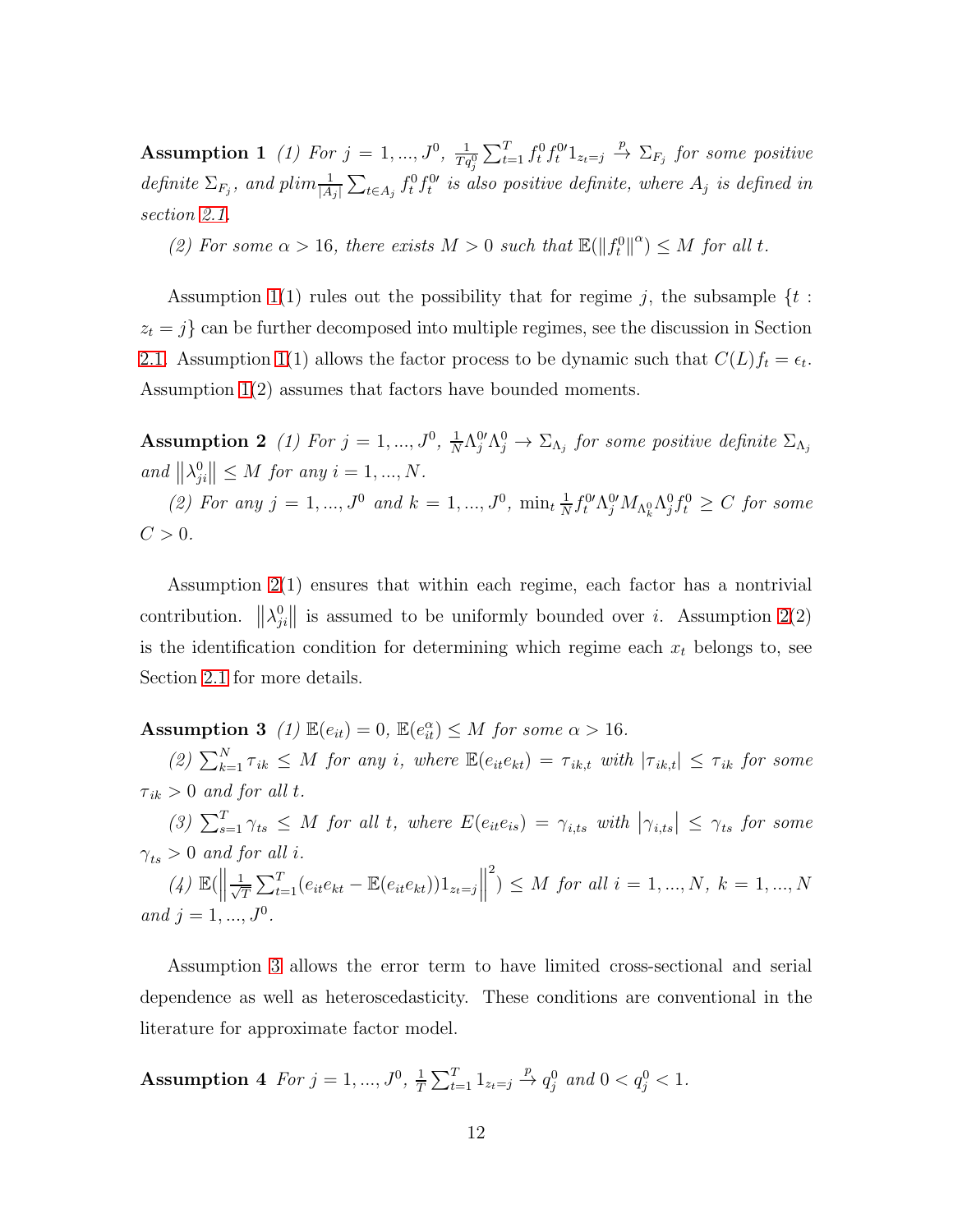<span id="page-13-0"></span>Note that Assumption [4](#page-12-2) does not require  $z_t$  to follow a Markov process, but if  $z_t$ is Markov, we can calculate smoothed estimates of probabilities of each regime for each  $x_t$ .

**Assumption 5** (1) For some  $\beta \geq 2$ ,  $\mathbb{E}(\left\|\frac{1}{\sqrt{N}}\right\|)$  $\frac{1}{N} \sum_{i=1}^{N} \lambda_{ji}^{0} e_{it}$  $\overset{\beta}{\rightarrow}$   $\leq M$  for all  $j = 1, ..., J^0$ and all t. 2

$$
(2) \mathbb{E}(\left\|\frac{1}{\sqrt{T}}\sum_{t=1}^{T} f_t^0 e_{it} 1_{z_t=j}\right\|^2) \le M \text{ for all } j = 1, ..., J^0 \text{ and all } i.
$$

Assumption  $5(1)$  assumes that errors are weakly correlated across i for each t. When  $\beta = 2$ , Assumption [5\(](#page-13-0)1) is implied by Assumptions [2\(](#page-12-0)1), [3\(](#page-12-1)1) and 3(2). Assumption  $5(2)$  assumes that errors are weakly correlated across t for each i. Assumption  $5(2)$  is implied by Assumptions  $1(2)$ ,  $3(1)$  and  $3(4)$  if we further assume factors are nonrandom or independent with errors.

<span id="page-13-1"></span>**Assumption 6** For each 
$$
j = 1, ..., J^0
$$
, the eigenvalues of  $\sum_{\Lambda_j}^{\frac{1}{2}} \sum_{F_j} \sum_{\Lambda_j}^{\frac{1}{2}}$  are different.

<span id="page-13-2"></span>With Assumption [6,](#page-13-1) loadings and factors are identifiable up to a rotation. For identification of the loading space and factor space, Assumption [6](#page-13-1) is not needed.

**Assumption 7** (1) 
$$
\mathbb{E}(\left\|\frac{1}{\sqrt{NT}}\sum_{k=1}^{N}\sum_{t=1}^{T}\lambda_{i}^{0}(e_{it}e_{kt} - \mathbb{E}(e_{it}e_{kt}))1_{z_{t}=j}\right\|^{2}) \leq M
$$
 for all  $i = 1, ..., N$  and  $j = 1, ..., J^{0}$ ; and  $\mathbb{E}(\left\|\frac{1}{\sqrt{NT}}\sum_{i=1}^{N}\sum_{t=1}^{T}(e_{it}e_{is} - \mathbb{E}(e_{it}e_{is}))f_{t}^{0}1_{z_{t}=j}\right\|^{2}) \leq M$  for all  $s = 1, ..., T$  and  $j = 1, ..., J^{0}$ .  
\n(2)  $\mathbb{E}(\left\|\frac{1}{\sqrt{NT}}\sum_{k=1}^{N}\sum_{t=1}^{T}\lambda_{k}^{0}f_{t}^{0}e_{kt}1_{z_{t}=j}\right\|^{2}) \leq M$  for  $j = 1, ..., J^{0}$ .  
\n(3) Define  $\Phi_{ji} = \plim_{T}^{1}\sum_{s=1}^{T}\sum_{t=1}^{T}\mathbb{E}(f_{t}^{0}f_{s}^{0}e_{is}e_{it}1_{z_{s}=j}1_{z_{t}=j})$ . For  $j = 1, ..., J^{0}$ ,  $\frac{1}{\sqrt{Tq_{j}^{0}}}\sum_{t=1}^{T}f_{t}^{0}e_{it}1_{z_{t}=j} \xrightarrow{d} \mathcal{N}(0, \Phi_{ji})$ .  
\n(4) Define  $\Gamma_{jt} = \lim_{t \to \infty} \sum_{i=1}^{N}\sum_{k=1}^{N} \lambda_{ji}^{0} \lambda_{jk}^{0} \mathbb{E}(e_{it}e_{kt})$ . For  $j = 1, ..., J^{0}$ ,  $\frac{1}{\sqrt{N}}\sum_{i=1}^{N}\lambda_{ji}^{0}e_{it} \xrightarrow{d}$   
\n $\mathcal{N}(0, \Gamma_{jt})$ .

Assumption [7](#page-13-2) is conventional, part (3) and part (4) are just central limit theorems and will be used for deriving the limit distributions of the estimated factors and loadings.

#### <span id="page-13-3"></span>Consistency of estimated loading space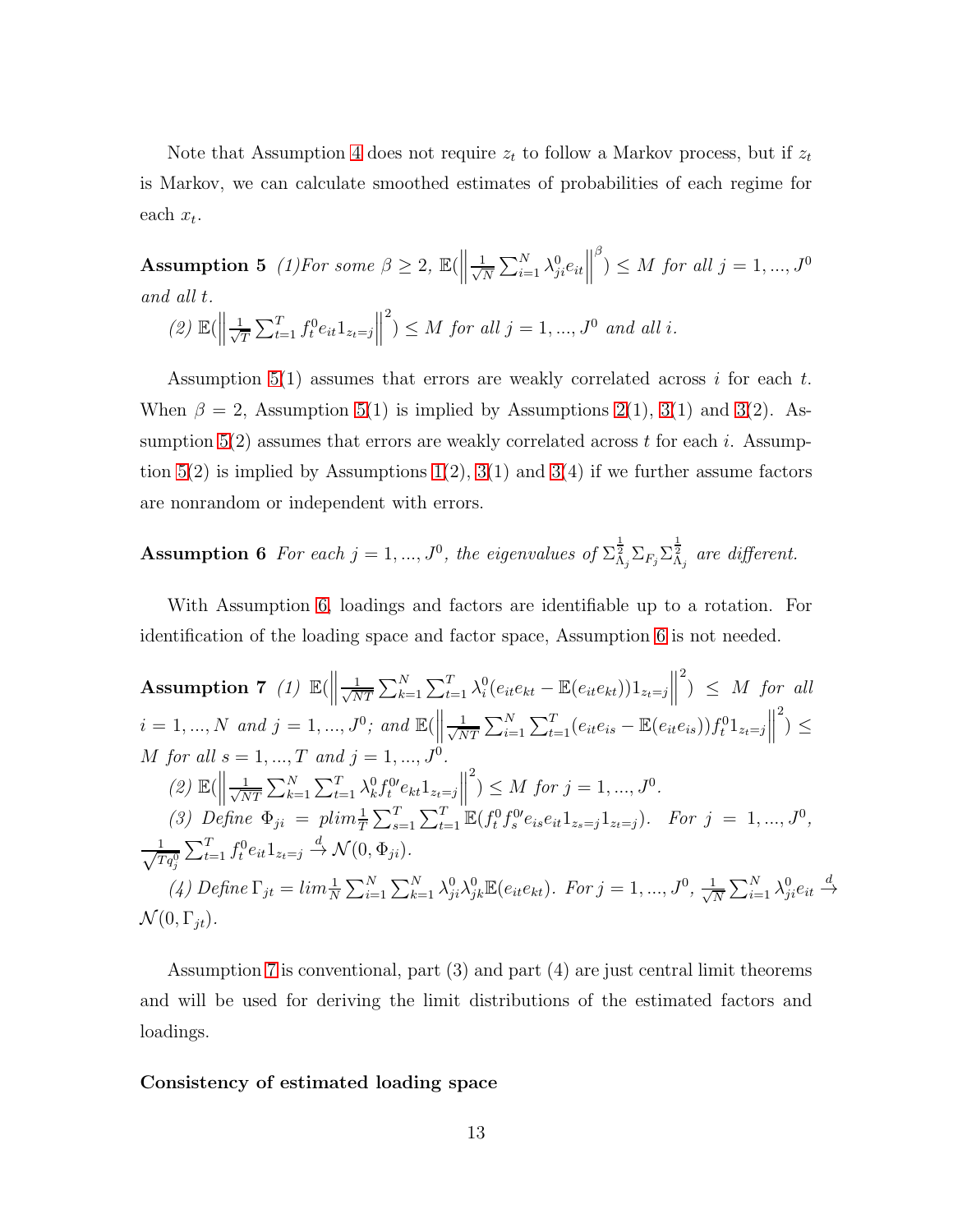**Theorem 1** Under Assumptions [1,](#page-11-1) [2\(](#page-12-0)1), [3](#page-12-1) and [4,](#page-12-2)  $\frac{1}{N}$   $\left\| M_{\hat{\Lambda}_j} \Lambda_j^0 \right\|$ 2  $\frac{1}{F} = O_p(\frac{1}{\sqrt{\delta_I}})$  $\frac{1}{\delta_{NT}}$ ) for each j as  $(N, T) \rightarrow \infty$ .

Theorem [1](#page-13-3) shows that the estimated loading space is consistent without observing the state variable  $z_t$ . Note that the estimated loadings  $\hat{\Lambda}_j$  and the estimated regime probabilities  $\hat{p}_{tj}$  depend on each other, thus we can not use standard technique in the literature, e.g., Bai (2003), for analyzing  $\hat{\Lambda}_j$ . The crucial point is to utilize large N, see the Appendix for more details. Based on Theorem [1,](#page-13-3) we can show that the estimated regime probabilities are consistent.

#### <span id="page-14-0"></span>Consistency of estimated regime probabilities

**Theorem 2** Under Assumptions [1-](#page-11-1)[4](#page-12-2) and [5\(](#page-13-0)1), as  $(N, T) \rightarrow \infty$ , for each j and for any  $\eta > 0$ ,

(1)  $\sup_t |\hat{p}_{tj} - 1_{z_t=j}| = o_p(\frac{1}{N^{\eta}}) \text{ if } T^{\frac{16}{\alpha}}/N \to 0 \text{ and } T^{\frac{2}{\alpha} + \frac{2}{\beta}}/N \to 0,$ (2)  $|\hat{p}_{tj} - 1_{z_t=j}| = o_p(\frac{1}{N^{\eta}}).$ 

Note that  $\eta$  could be arbitrarily large, and  $\alpha$  and  $\beta$  could also be large as long as Assumptions [1\(](#page-11-1)2), [3\(](#page-12-1)1) and [5\(](#page-13-0)1) are satisfied. Theorem [2](#page-14-0) shows that  $\hat{p}_{tj}$  is consistent as  $N \to \infty$  and is uniformly consistent if T is relatively small compared to N. The proof utilizes the exponential likelihood ratio.

Theorem [2](#page-14-0) implies that we can consistently identify which regime  $x_t$  belongs to for all  $t$ , if there is common regime switching in loadings and the dimension of  $x_t$  tends to infinity. Theorem [2](#page-14-0) also implies that we can consistently detect regime switching right after the turning point with only one observation, so that we do not need to wait for many observations of the time series from the new regime. This could improve the speed of detection of new turning points, especially when high frequency data is used.

#### Convergence rate of estimated loading space

If the true states  $z_t$  were known, asymptotic properties of the estimated loadings and factors are straightforward. Based on Theorem [2,](#page-14-0) we shall show that using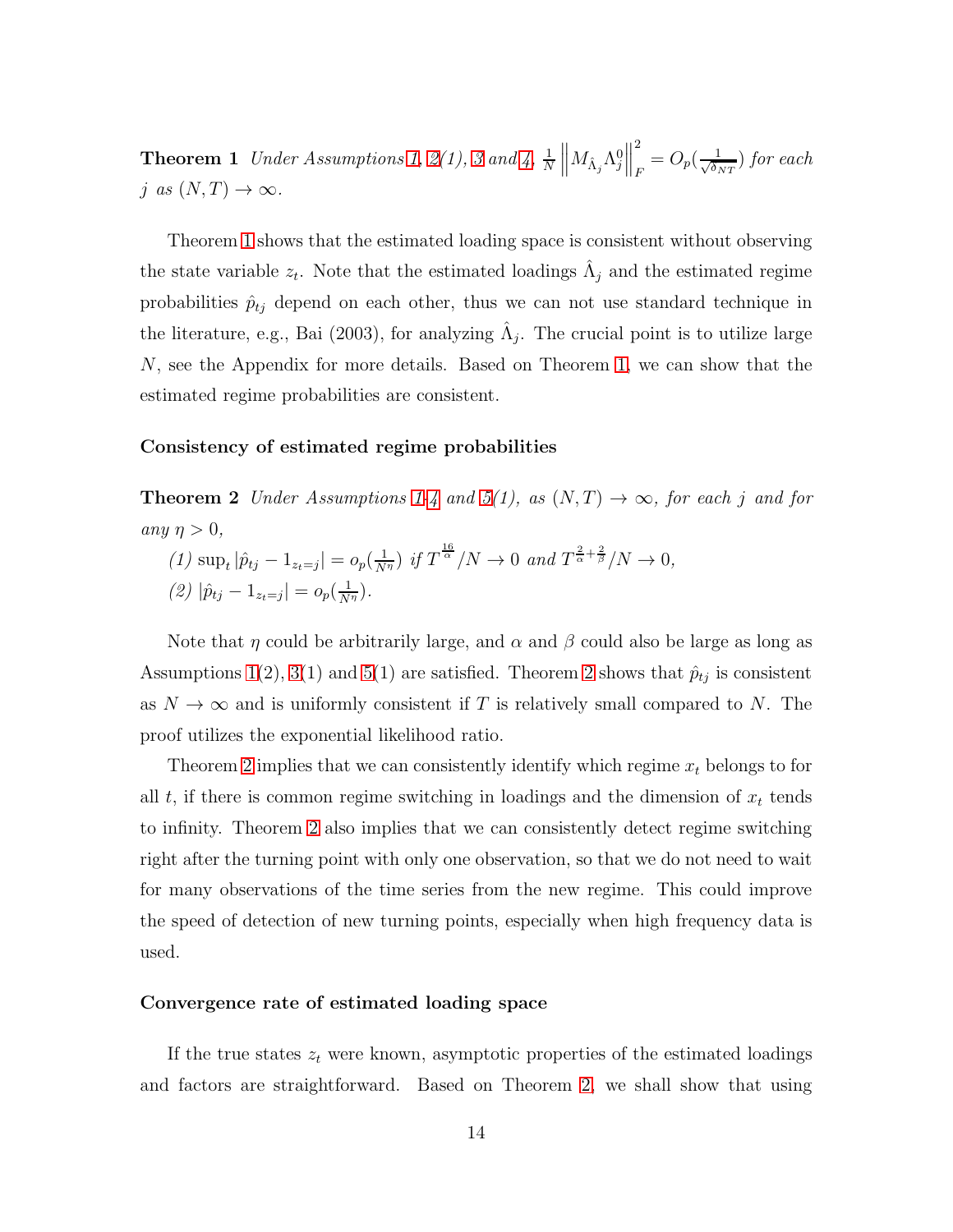<span id="page-15-1"></span>estimated regime probabilities does not affect the asymptotic results. First, define  $W_{jNT} = (\frac{\hat{\Lambda}'_j \hat{\Lambda}_j}{N} + \frac{\hat{\sigma}^2}{N})$  $\frac{\partial^2}{\partial N} I_{r_j^0}$  $\left(\frac{1}{T} \sum_{t=1}^T \hat{p}_{tj}\right)$  and  $H_j = \frac{\sum_{t=1}^T f_t^0 f_t^{0'} 1_{z_t=j}}{T}$ T  $\frac{\Lambda_j^{0'} \hat{\Lambda}_j}{N} W^{-1}_{jNT}$ , then we have:

**Proposition 1** Let  $V_j$  be a  $r_j^0 \times r_j^0$  diagonal matrix consisting of eigenvalues of  $\Sigma_{\Lambda_j}^{\frac{1}{2}}\Sigma_{F_j}\Sigma_{\Lambda_j}^{\frac{1}{2}}$  in descending order and  $\Upsilon_j$  be the corresponding eigenvectors. Under Assumptions [1](#page-11-1)[-6,](#page-13-1) and assume  $T^{\frac{16}{\alpha}}/N \to 0$  and  $T^{\frac{2}{\alpha}+\frac{2}{\beta}}/N \to 0$ , as  $(N,T) \to \infty$ ,

- (1)  $W_{jNT} \stackrel{p}{\rightarrow} q_j^0 V_j$  for each j,
- (2)  $H_j \stackrel{p}{\rightarrow} \Sigma_{\Lambda_j}^{-\frac{1}{2}} \Upsilon_j V_j^{\frac{1}{2}}$  for each j.<sup>[5](#page-15-0)</sup>

Proposition [1](#page-15-1) is an important auxiliary result. Note that the proof strategy of Proposition [1](#page-15-1) is slightly different from Bai (2003)'s framework, because here the first order condition [\(14\)](#page-10-0) does not tells us whether  $\hat{\Lambda}_j$  is eigenvectors corresponding to the largest  $r_j^0$  eigenvalues of  $S_j$  or not<sup>[6](#page-15-2)</sup>.

<span id="page-15-3"></span>**Theorem 3** Under Assumptions [1-](#page-11-1)[6,](#page-13-1) and assume  $T^{\frac{16}{\alpha}}/N \to 0$  and  $T^{\frac{2}{\alpha}+\frac{2}{\beta}}/N \to 0$ , as  $(N, T) \to \infty$ ,  $\frac{1}{N}$  $\frac{1}{N}$  $\hat{\Lambda}_j - \Lambda_j^0 H_j \Big\|$ 2  $\frac{1}{F} = O_p(\frac{1}{\delta_N^2})$  $\frac{1}{\delta_{NT}^2}$ ) for each j.

Theorem [3](#page-15-3) establishes the convergence rate of the estimated loading space for each regime. This could help us study the effect of using estimated loadings on subsequent applications. For example, if estimated loadings are used to construct portfolios, Theorem [3](#page-15-3) could help us calculate how the estimation error contained in  $\hat{\Lambda}_j$  would affect the performance of these portfolios.

#### <span id="page-15-4"></span>Limit distributions of estimated loadings

**Theorem 4** Under Assumptions [1](#page-11-1)[-7,](#page-13-2) and assume  $\sqrt{T}/N \rightarrow 0$ ,  $T^{\frac{16}{\alpha}}/N \rightarrow 0$  and  $T^{\frac{2}{\alpha}+\frac{2}{\beta}}/N \to 0$ , as  $(N,T) \to \infty$ ,  $\sqrt{Tq^0_j}(\hat{\lambda}_{ji}-H'_j\lambda^0_{ji}) \stackrel{d}{\to} \mathcal{N}(0,V_j^{-\frac{1}{2}}\Upsilon'_j\Sigma_{\Lambda_j}^{\frac{1}{2}}\Phi_{ji}\Sigma_{\Lambda_j}^{\frac{1}{2}}\Upsilon_jV_j^{-\frac{1}{2}})$ for each j.

Theorem [4](#page-15-4) shows that for each j and i,  $\hat{\lambda}_{ji}$  has a limiting normal distribution. This allows us to construct confidence interval for the estimated loadings. Also note that the rotation matrix  $H_j$  is different for different regime.

<span id="page-15-0"></span> ${}^{5}H_{j}$  corresponds to  $(H^{-1})'$  for the rotation matrix H in Bai (2003).

<span id="page-15-2"></span><sup>6</sup>Because of this, we can not use Weyl's inequality. Bai (2003)'s proof of Proposition 1 relies on his Lemma A.3(i), which relies on Weyl's inequality. Our proof utilizes Theorem [1](#page-13-3) and makes some modifications on Bai (2003)'s framework.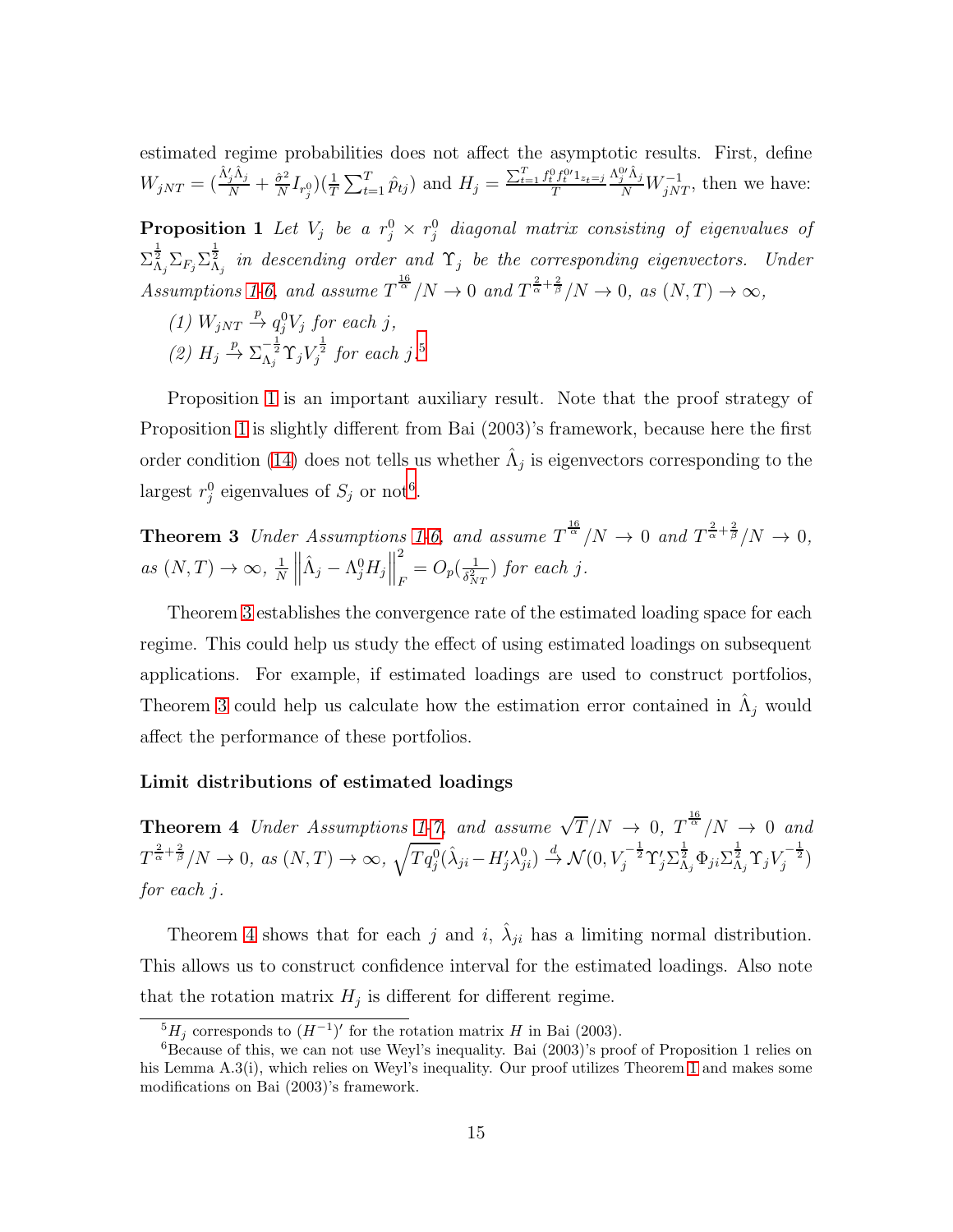**Remark 2**  $\hat{q}_j \stackrel{p}{\rightarrow} q_j^0$  is proved in the proof of Proposition [1\(](#page-15-1)2). We can also prove consistency and limit distribution of  $\hat{\sigma}^2$  (the probability limit of  $\hat{\sigma}^2$  is  $\lim_{n\to\infty}\frac{1}{n}$  $\frac{1}{n}\sum_{i=1}^n \sigma_i^2$ ), we omit it since this is not our focus.

#### <span id="page-16-1"></span>Asymptotic properties of estimated factors

**Theorem 5** Under Assumptions [1](#page-11-1)[-7,](#page-13-2) and assume  $\sqrt{N}/T \rightarrow 0$ ,  $T^{\frac{16}{\alpha}}/N \rightarrow 0$  and  $T^{\frac{2}{\alpha}+\frac{2}{\beta}}/N \to 0$ , as  $(N,T) \to \infty$ ,  $(1) \frac{1}{T} \sum_{t=1}^{T} \left\| \hat{f}_t - H_{z_t}^{-1} f_t^0 \right\|$ (2)  $\sqrt{N}(\hat{f}_t - H_{z_t}^{-1} f_t^0) \stackrel{d}{\rightarrow} \mathcal{N}(0, V_{z_t}^{-\frac{1}{2}} \Upsilon'_{z_t} \Sigma_{\Lambda_{z_t}}^{-\frac{1}{2}} \Gamma_{z_t t} \Sigma_{\Lambda_{z_t}}^{-\frac{1}{2}} \Upsilon_{z_t} V_{z_t}^{-\frac{1}{2}}).$  $^{2} = O_{p}(\frac{1}{\delta_{12}^{2}})$  $\frac{1}{\delta_{NT}^2}),$ 

Theorem [5\(](#page-16-1)2) shows that the limit distribution of  $\hat{f}_t$  is mixed normal, since the rotation matrix  $H_{z_t}^{-1}$  and the asymptotic variance depend on the state variable  $z_t$ . Theorem [5\(](#page-16-1)1) establishes the convergence rate of the estimated factor space. Note that if  $\{\hat{f}_t, t = 1, ...T\}$  is used as proxies for the true factors in factor-augmented forecasting (or factor-augmented VAR), the forecasting equation (or the VAR equation) would have induced regime switching in model parameters, because  $H_{z_t}^{-1}$  depends on  $z_t$ . For illustration, consider the following h-period ahead forecasting model using factors and some other observable variables  $W_t$ :

$$
y_{t+h} = a' f_t^0 + b' W_t + u_{t+h}.
$$

If  $\hat{f}_t$  is used as proxies for  $f_t^0$ , the model can be written as

$$
y_{t+h} = -a'H_{z_t}(\hat{f}_t - H_{z_t}^{-1}f_t^0) + a'H_{z_t}\hat{f}_t + b'W_t + u_{t+h}.
$$

The first term on the right hand side is asymptotically negligible. It is easy to see that the coefficient  $a'H_{z_t}$  depends on  $z_t$  and this need to be taken into account when we estimate the forecasting equation.

# <span id="page-16-0"></span>4 MLE with State Dynamics

In this section we assume state process  $z_t$  to be Markov and take into account the dynamics of  $z_t$  in the EM algorithm and the asymptotic analysis. Since the state pro-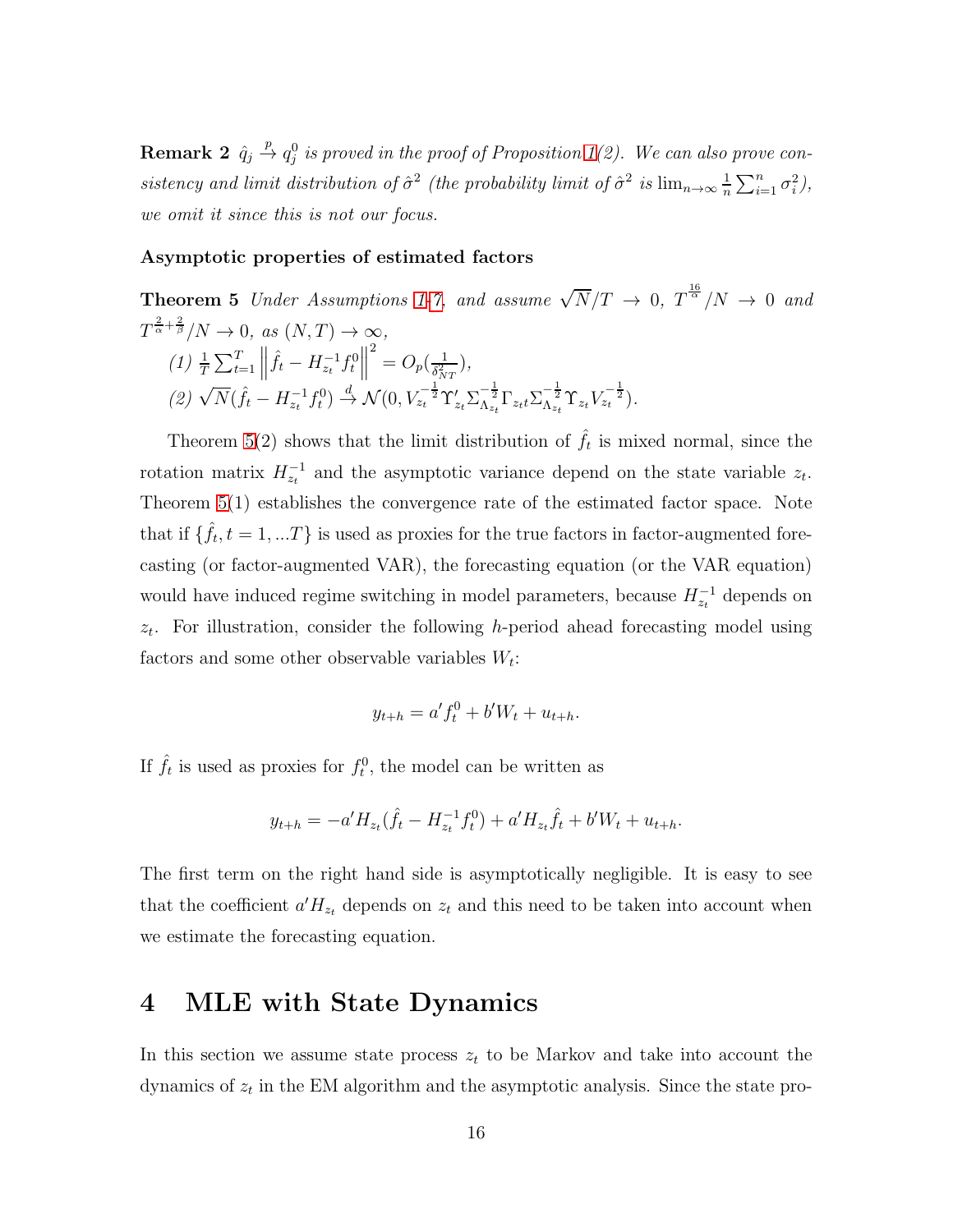cess of the business cycle/stock market is highly persistent, regime switching models that capture the persistence should perform significantly better. In addition, taking into account state dynamics would also be advantageous for mixed frequency data or ragged edge data (data released at non-synchronized dates), since the number of series available is small at early times.

### <span id="page-17-0"></span>4.1 Algorithm for MLE with State Dynamics

Let  $\phi = (\phi_1, ..., \phi_{J^0})'$  denote the initial probabilities of  $z_1$ . With state dynamics taken into account, the log-likelihood function is:

$$
l(\Lambda, \sigma^2, Q, \phi) = \log[\sum_{z_T=1}^{J^0} \dots \sum_{z_1=1}^{J^0} \prod_{t=1}^T L(x_t | z_t; \Lambda, \sigma^2) \Pr(z_1, ..., z_T | Q, \phi)], \tag{18}
$$

where  $\prod_{t=1}^{T} L(x_t | z_t; \Lambda, \sigma^2)$  is the density of  $(x_1, ..., x_T)$  conditioning on  $(z_1, ..., z_T)$  and  $Pr(z_1, ..., z_T | Q, \phi)$  is the probability of  $(z_1, ..., z_T)$ .

### First order conditions for  $\Lambda$  and  $\sigma^2$

Let  $p_{tj|T} = \Pr(z_t = j | x_{1:T}; \Lambda, \sigma^2, Q, \phi).$ 

$$
\frac{\partial l(\Lambda, \sigma^2, Q, \phi)}{\partial \Lambda_j} = \sum_{t=1}^T \frac{\partial \log L(x_t | z_t; \Lambda, \sigma^2)}{\partial \Lambda_j} p_{tj|T} = 0,\tag{19}
$$

$$
\frac{\partial l(\Lambda, \sigma^2, Q, \phi)}{\partial \sigma^2} = \sum_{t=1}^T \sum_{j=1}^{J^0} \frac{\partial \log L(x_t | z_t; \Lambda, \sigma^2)}{\partial \sigma^2} p_{tj|T} = 0. \tag{20}
$$

Recall that  $x_{1:t} = (x_1, ..., x_t)$  and  $z_{1:t} = (z_1, ..., z_t)$ . For any given Q and  $\phi$ , let  $Pr(z_1, ..., z_T)$  $x_{1:T}$ ;  $\tilde{\theta}^{(h)}$ ) be the probability of  $z_{1:T}$  conditioning on  $x_{1:T}$  evaluated at  $\tilde{\theta}^{(h)} = (\tilde{\Lambda}^{(h)}, \tilde{\sigma}^{2(h)}, Q, \phi)$ . At the h-th iteration, the EM algorithm maximizes the expectation of the log-likelihood of  $(x_{1:T}, z_{1:T})$  with respect to  $Pr(z_1, ..., z_T)$  $x_{1:T}; \tilde{\theta}^{(h)}),$ i.e.,

$$
l^{(h)}(\Lambda, \sigma^2, Q, \phi) \equiv \sum_{z_T=1}^{J^0} \dots \sum_{z_1=1}^{J^0} \log[\prod_{t=1}^T L(x_t | z_t; \Lambda, \sigma^2) \Pr(z_1, ..., z_T | Q, \phi)]
$$
  
Pr(z\_1, ..., z\_T | x\_{1:T}; \tilde{\theta}^{(h)}).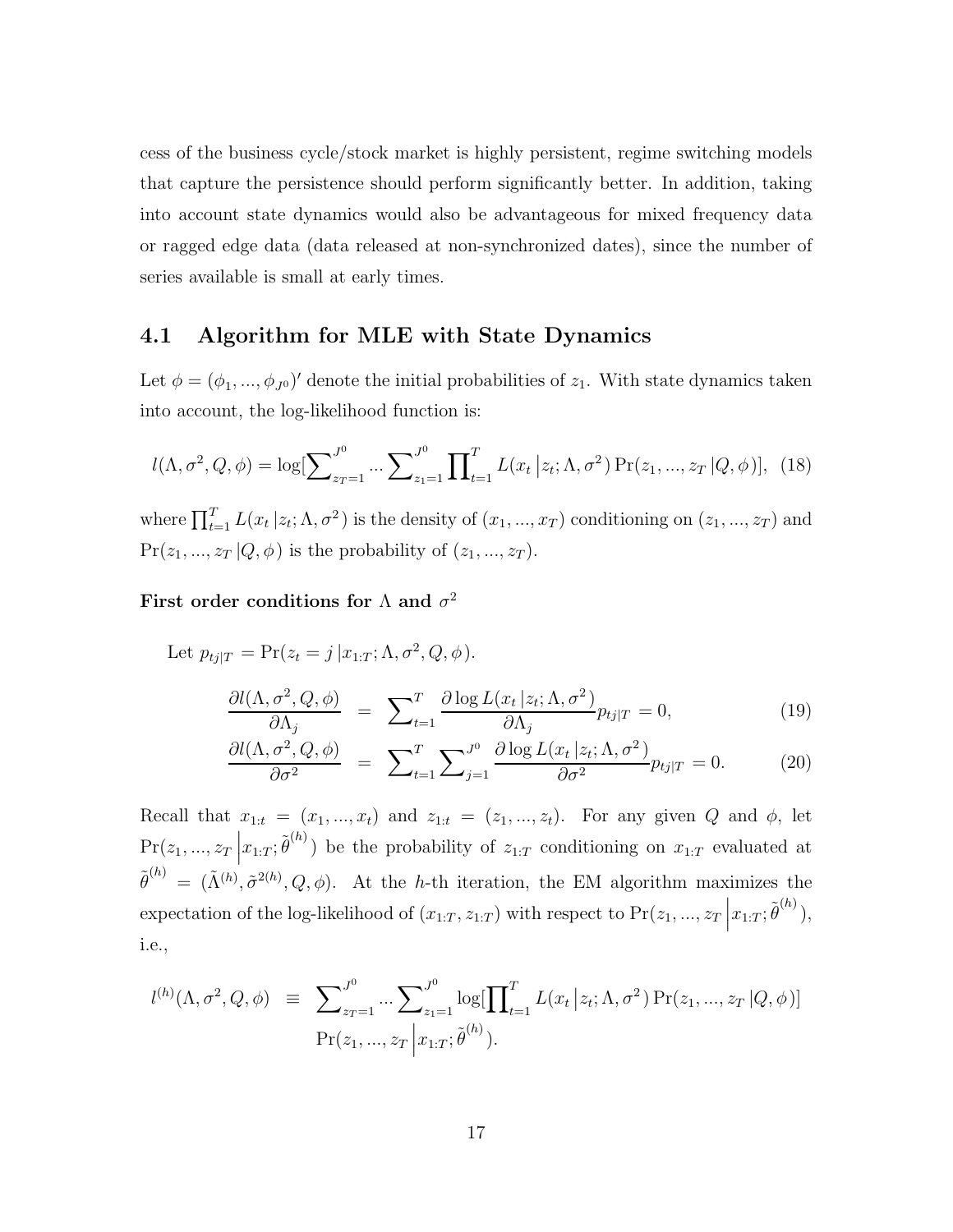Since  $z_t$  is a Markov process,  $Pr(z_1, ..., z_T | Q, \phi) = Pr(z_1 | \phi) \prod_{t=2}^T Pr(z_t | z_{t-1}; Q)$ . Thus

<span id="page-18-1"></span>
$$
l^{(h)}(\Lambda, \sigma^2, Q, \phi) = \sum_{z_T=1}^{J^0} \cdots \sum_{z_1=1}^{J^0} [\sum_{t=1}^T \log L(x_t | z_t; \Lambda, \sigma^2) + \sum_{t=2}^T \log \Pr(z_t | z_{t-1}; Q) + \log \Pr(z_1 | \phi)] \Pr(z_1, ..., z_T | x_{1:T}; \tilde{\theta}^{(h)}) = \sum_{t=1}^T \sum_{j=1}^{J^0} \log L(x_t | z_t = j; \Lambda_j, \sigma^2) \tilde{p}_{tj|T}^{(h)} + \sum_{t=2}^T \sum_{j=1}^{J^0} \sum_{k=1}^{J^0} \log Q_{jk} \tilde{p}_{tjk|T}^{(h)} + \sum_{k=1}^{J^0} \log \phi_k \tilde{p}_{1k|T}^{(h)},
$$
(21)

where  $\tilde{p}_{tjk|T}^{(h)} = \Pr(z_t = j, z_{t-1} = k)$  $x_{1:T}$ ;  $\tilde{\theta}^{(h)}$ ) and  $\tilde{p}_{tj|T}^{(h)} = \Pr(z_t = j \mid$  $x_{1:T};\tilde{\theta}^{(h)}$ ) =  $\sum_{k=1}^{J^0} \tilde{p}_{tjk}^{(h)}$  $\binom{h}{tjk|T}$  are smoothed probabilities based on  $x_{1:T}$  and  $\tilde{\theta}^{(h)}$ . Appendix [G](#page-69-0) presents a recursive algorithm for calculating  $\tilde{p}_{tik}^{(h)}$  $\frac{(n)}{tjk|T}.$ 

From equations [\(10\)](#page-9-2) and [\(11\)](#page-9-2),  $\frac{\partial \log L(x_t|z_t=j;\Lambda_j,\sigma^2)}{\partial \Lambda_j}$  $\frac{|z_i=j; \Lambda_j, \sigma^2|}{\partial \Lambda_j} = -\Sigma_j^{-1} \Lambda_j + \Sigma_j^{-1} x_t x_t' \Sigma_j^{-1} \Lambda_j$ . Thus

$$
\frac{\partial \sum_{t=1}^{T} \log L(x_t | z_t = j; \Lambda_j, \sigma^2) \tilde{p}_{tj|T}^{(h)}}{\partial \Lambda_j} = \sum_{t=1}^{T} (-\Sigma_j^{-1} \Lambda_j + \Sigma_j^{-1} x_t x_t' \Sigma_j^{-1} \Lambda_j) \tilde{p}_{tj|T}^{(h)} = 0.
$$

Let  $\tilde{S}_{j}^{(h)} = \sum_{t=1}^{T} \tilde{p}_{tj|1}^{(h)}$  $\sum_{t=1}^{(h)} \tilde{x}_{t} x_{t}' / \sum_{t=1}^{T} \tilde{p}^{(h)}_{tj|T}$  $t_{ij|T}^{(h)}$ , then we have

<span id="page-18-0"></span>
$$
\Sigma_j^{-1} \Lambda_j = \Sigma_j^{-1} \tilde{S}_j^{(h)} \Sigma_j^{-1} \Lambda_j. \tag{22}
$$

Compare  $\tilde{S}^{(h)}_j$  with  $S_j$  in Section [2.2,](#page-7-2) we can see the difference is that  $p_{tj}$  is replaced by the smoothed estimates  $\tilde{p}_{t,i}^{(h)}$  $t_{ij|T}^{(n)}$ . Similar to equation [\(14\)](#page-10-0), equation [\(22\)](#page-18-0) implies that

<span id="page-18-3"></span>
$$
\tilde{S}_{j}^{(h)}\tilde{\Lambda}_{j}^{(h+1)} = \tilde{\Lambda}_{j}^{(h+1)}(\tilde{\Lambda}_{j}^{(h+1)\dagger}\tilde{\Lambda}_{j}^{(h+1)} + \tilde{\sigma}^{2(h+1)}I_{r_{j}^{0}}),
$$
\n(23)

thus  $\tilde{\Lambda}_i^{(h+1)}$  $j^{(h+1)}$  are eigenvectors of  $\tilde{S}_j^{(h)}$  $j^{(h)}$  and  $\tilde{\Lambda}_j^{(h+1)} \tilde{\Lambda}_j^{(h+1)} + \tilde{\sigma}^{2(h+1)} I_{r_j^0}$  are the corresponding eigenvalues. To save space, we show in Appendix [F](#page-67-0) that

<span id="page-18-2"></span>
$$
\tilde{\sigma}^{2(h+1)} = \frac{1}{N} tr(\frac{1}{T} \sum_{t=1}^{T} x_t x_t' - \sum_{j=1}^{J^0} \frac{1}{T} \sum_{t=1}^{T} \tilde{p}_{tj|T}^{(h)} \tilde{\Lambda}_j^{(h+1)} \tilde{\Lambda}_j^{(h+1)'}).
$$
(24)

**Remark 3** The second equality of equation [\(21\)](#page-18-1) is crucial. Since factor dynamics are ignored,  $L(x_{1:T} | z_{1:T}; \Lambda, \sigma^2) = \prod_{t=1}^T L(x_t | z_t; \Lambda, \sigma^2)$ , thus we only need to calculate  $\tilde{p}_{ti}^{(h)}$  $\left. \begin{array}{l} \scriptscriptstyle{(h)} \scriptscriptstyle{(h)} \scriptscriptstyle{ref}} \end{array} \right.$  rather than the probability of the whole chain  $\Pr(z_1, ..., z_T)$  $x_{1:T}$ ;  $\tilde{\theta}^{(h)}$ ). The latter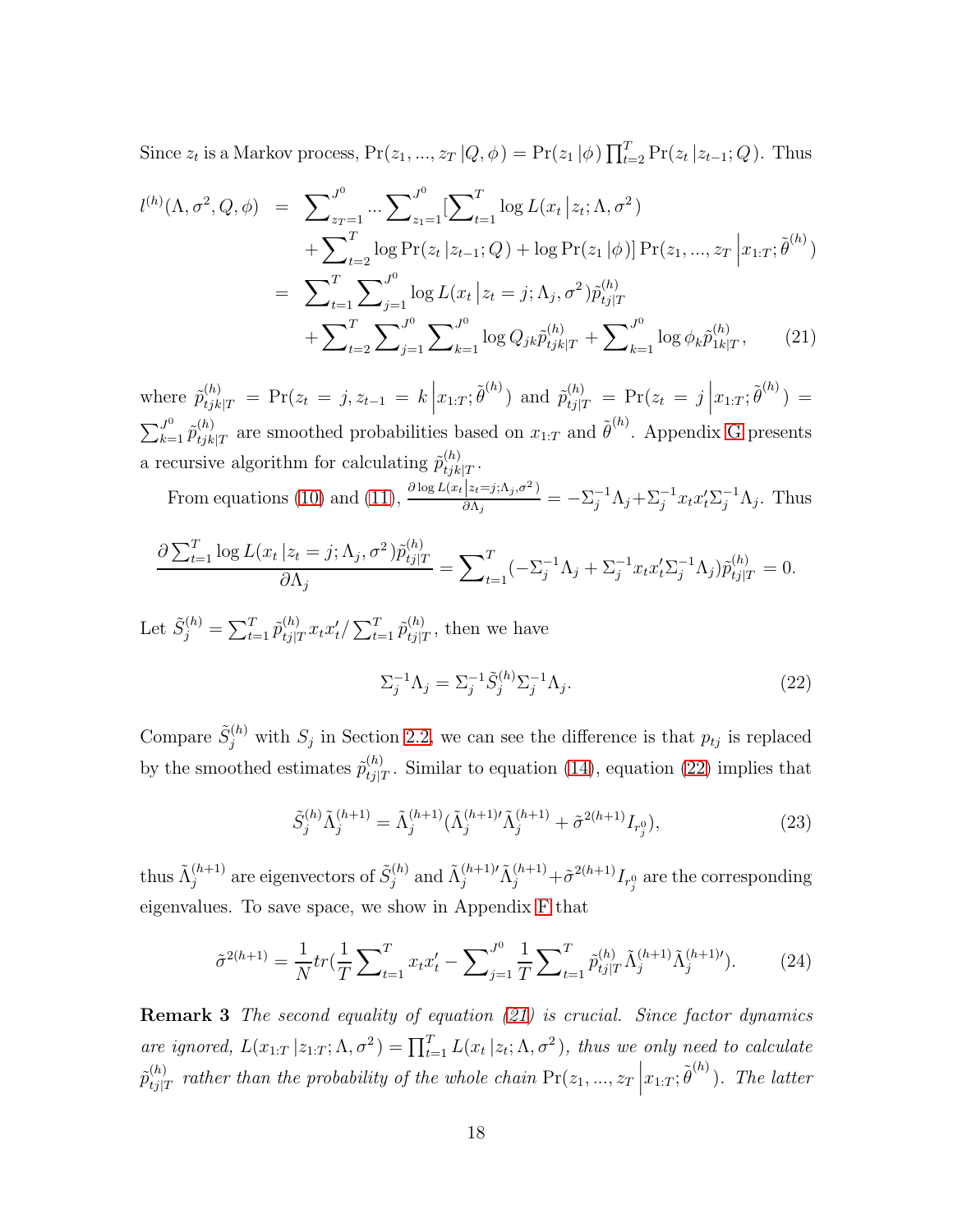requires  $(J^0)^T$  calculations, which is hopeless when T is large. If factor dynamics are not ignored, then  $L(x_{1:T} | z_{1:T}; \Lambda, \sigma^2) = L(x_1 | z_{1:T}; \Lambda, \sigma^2) \prod_{t=2}^T L(x_t | x_{1:t-1}, z_{1:T}; \Lambda, \sigma^2)$ .  $L(x_t | x_{1:t-1}, z_{1:T}; \Lambda, \sigma^2)$  depends on the chain  $(z_1, ..., z_T)$  through  $z_{1:t}$ , thus we need to calculate  $Pr(z_{1:t})$  $x_{1:T}$ ;  $\tilde{\theta}^{(h)}$ ). This requires  $(J^0)^t$  calculations, which is hopeless when t is large.

#### EM algorithm with state dynamics

Choose any Q and  $\phi$  such that  $Q_{jk} > 0$  for any j and k and  $\phi_k > 0$  for all k, e.g.,  $Q_{jk} = 1/J^0$  and  $\phi_k = 1/J^0$ . Start from randomly generated initial values of  $\tilde{\Lambda}^{(0)}$ and  $\tilde{\sigma}^{2(0)} = 1$ . For  $h = 0, 1, ...,$ 

 $(E\text{-}step):$  calculate  $\tilde{p}_{tik}^{(h)}$  $\tilde{S}_{j}^{(h)}$  using the algorithm in Appendix [G,](#page-69-0) and calculate  $\tilde{S}_{j}^{(h)}$  =  $\sum_{t=1}^T \tilde{p}_{tj|1}^{(h)}$  $\sum_{t=1}^{(h)} \tilde{p}_{tj|T}^{(h)}$  with  $\tilde{p}_{tj|T}^{(h)} = \sum_{k=1}^{J^0} \tilde{p}_{tjk}^{(h)}$  $\frac{(n)}{tjk|T}$ 

(*M-step*): given  $\tilde{p}_{tik}^{(h)}$  $_{tjk|T}^{(h)}$  and  $\tilde{S}_j^{(h)}$  $j^{(h)},$  calculate  $\tilde{\Lambda}_j^{(h+1)}$  $_{j}^{(h+1)}$  as eigenvectors of  $\tilde{S}_{j}^{(h)}$  $j^{(n)}$  and normalize  $\tilde{\Lambda}_i^{(h+1)}$  $j_j^{(h+1)}$  such that  $\tilde{\Lambda}_j^{(h+1)}\tilde{\Lambda}_j^{(h+1)} + \tilde{\sigma}^{2(h+1)}I_{r^0_j}$  are the corresponding eigenvalues and equation [\(24\)](#page-18-2) is satisfied. Note that the computation of  $\tilde{\Lambda}_i^{(h+1)}$  $j^{(h+1)}$  and  $\tilde{\sigma}^{2(h+1)}$  requires iteration between equations [\(23\)](#page-18-3) and [\(24\)](#page-18-2).

Iterate the E-step and the M-step until converge. Let  $\tilde{\Lambda}_j = (\tilde{\lambda}_{j1}, ..., \tilde{\lambda}_{jN})'$ ,  $\tilde{\Lambda} =$  $(\tilde{\Lambda}_1, ..., \tilde{\Lambda}_{J^0})$  and  $\tilde{\sigma}^2$  denote the estimated parameters.

The asymptotic results in Section [4.2](#page-20-0) hold for any Q and  $\phi$  as long as  $q_j > 0$  for any j and  $Q_{jk} > 0$  for any j and k. Here we choose  $Q_{jk} = 1/J^0$  and  $\phi_k = 1/J^0$ . Based on  $\tilde{\Lambda}$  and  $\tilde{\sigma}^2$ ,  $Q_{jk}^0$  and  $\phi_k^0$  $\frac{0}{k}$  can be estimated by

<span id="page-19-0"></span>
$$
\tilde{Q}_{jk} = \sum_{t=2}^{T} \tilde{p}_{tjk|T} / \sum_{j=1}^{J^0} \sum_{t=2}^{T} \tilde{p}_{tjk|T},
$$
\n(25)

$$
\tilde{\phi}_k = \tilde{p}_{1k|T} = \sum_{j=1}^{J^0} \tilde{p}_{2jk|T},
$$
\n(26)

where  $\tilde{p}_{tjk|T} = Pr(z_t = j, z_{t-1} = k \left| x_{1:T}; \tilde{\Lambda}, \tilde{\sigma}^2, Q, \phi \right)$ . We may also plug  $\tilde{Q}_{jk}$  and  $\phi_k$  back in the EM algorithm and iterate between  $(\tilde{\Lambda}, \tilde{\sigma}^2)$  and  $(\tilde{Q}, \tilde{\phi})$  until convergence. This is the maximum likelihood estimator when  $(Q, \phi)$  is estimated jointly with  $(\Lambda, \sigma^2)$ , see Appendix [F](#page-67-0) for details. The results in Section [4.2](#page-20-0) are for  $(\tilde{\Lambda}, \tilde{\sigma}^2)$ with no iteration.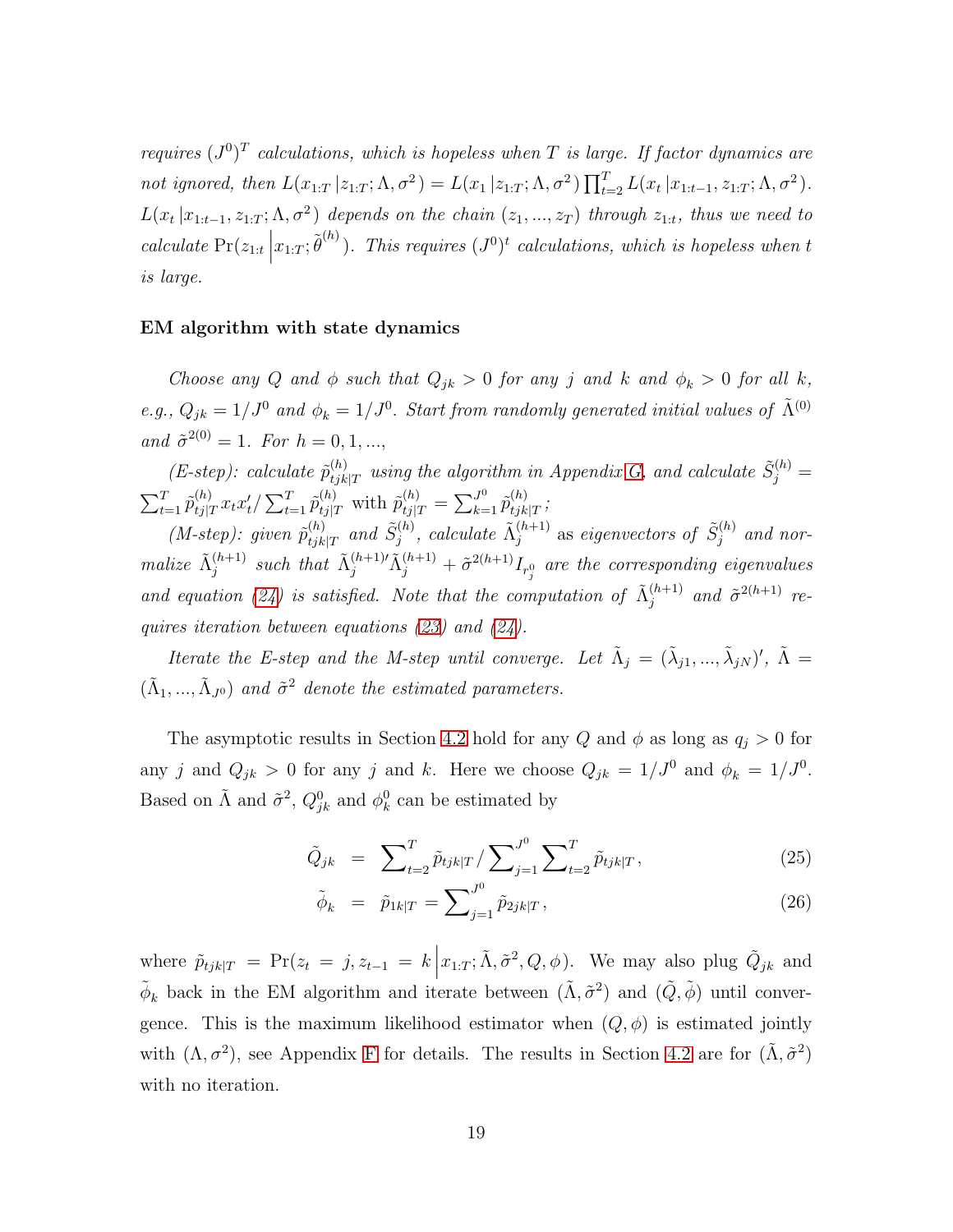The asymptotic results in Section [4.2](#page-20-0) are also valid as long as  $\tilde{\sigma}^2$  is bounded and bounded away from zero in probability. Thus similar to the EM algorithm in Section [2.2,](#page-7-2) we will restrict  $\tilde{\sigma}^2$  in  $[\frac{1}{C^2}, C^2]$  for some large C or simply fix down  $\tilde{\sigma}^2 = 1$  to avoid the iteration between  $\tilde{\Lambda}_i^{(h+1)}$  $j^{(h+1)}$  and  $\tilde{\sigma}^{2(h+1)}$ .

### Estimate the factors

The factors can be estimated by the expectation of  $f_t$  conditioning on  $x_{1:T}$  and ignoring factor dynamics:

<span id="page-20-2"></span>
$$
\tilde{f}_t = \sum_{j=1}^{J^0} \mathbb{E}(f_t | x_{1:T}, z_t = j; \tilde{\Lambda}_j, \tilde{\sigma}^2) \tilde{p}_{tj|T} = \sum_{j=1}^{J^0} \mathbb{E}(f_t | x_t, z_t = j; \tilde{\Lambda}_j, \tilde{\sigma}^2) \tilde{p}_{tj|T}
$$
\n
$$
= \sum_{j=1}^{J^0} \tilde{\Lambda}_j' (\tilde{\Lambda}_j \tilde{\Lambda}_j' + \tilde{\sigma}^2 I_N)^{-1} x_t \tilde{p}_{tj|T}.
$$
\n(27)

### <span id="page-20-0"></span>4.2 Asymptotic Results for MLE with State Dynamics

<span id="page-20-1"></span>For  $\tilde{\Lambda}_j$ ,  $\tilde{p}_{tj|T}$  and  $\tilde{f}_t$ , the asymptotic results in Section [3](#page-11-0) hold under the same assumptions. We summarize these results in the following theorem.

**Theorem 6** (i) Under the same assumptions as Theorem [1,](#page-13-3)  $\frac{1}{N}$   $\left\| M_{\tilde{\Lambda}_j} \Lambda_j^0 \right\|$ 2  $\frac{1}{F} = O_p(\frac{1}{\sqrt{\delta_I}})$  $\frac{1}{\delta_{NT}})$ as  $(N, T) \rightarrow \infty$ ,

(ii) Under the same assumptions as Theorem [2,](#page-14-0) as  $(N, T) \rightarrow \infty$ ,

$$
\begin{array}{rcl}\n|\tilde{p}_{tj|T} - 1_{z_t=j}| & = & o_p(\frac{1}{N^{\eta}}), \\
\sup_t |\tilde{p}_{tj|T} - 1_{z_t=j}| & = & o_p(\frac{1}{N^{\eta}}) \text{ if } T^{\frac{16}{\alpha}}/N \to 0 \text{ and } T^{\frac{2}{\alpha} + \frac{2}{\beta}}/N \to 0,\n\end{array}
$$

(iii) Under the same assumptions as Proposition [1,](#page-15-1) as  $(N, T) \rightarrow \infty$ ,

$$
\bar{W}_{jNT} = \left( \frac{\tilde{\Lambda}'_j \tilde{\Lambda}_j}{N} + \frac{\tilde{\sigma}^2}{N} I_{r_j^0} \right) \left( \frac{1}{T} \sum_{t=1}^T \tilde{p}_{tj|T} \right) \stackrel{p}{\rightarrow} q_j^0 V_j,
$$
\n
$$
\bar{H}_j = \frac{\sum_{t=1}^T f_t^0 f_t^{0\prime} 1_{z_t=j}}{T} \frac{\Lambda_j^{0\prime} \tilde{\Lambda}_j}{N} \bar{W}_{jNT}^{-1} \stackrel{p}{\rightarrow} \sum_{\Lambda_j}^{-\frac{1}{2}} \Upsilon_j V_j^{\frac{1}{2}},
$$

(iv) Under the same assumptions as Theorem [3,](#page-15-3) as  $(N, T) \rightarrow \infty$ ,

$$
\frac{1}{N} \left\| \tilde{\Lambda}_j - \Lambda_j^0 \bar{H}_j \right\|_F^2 = O_p(\frac{1}{\delta_{NT}^2}),
$$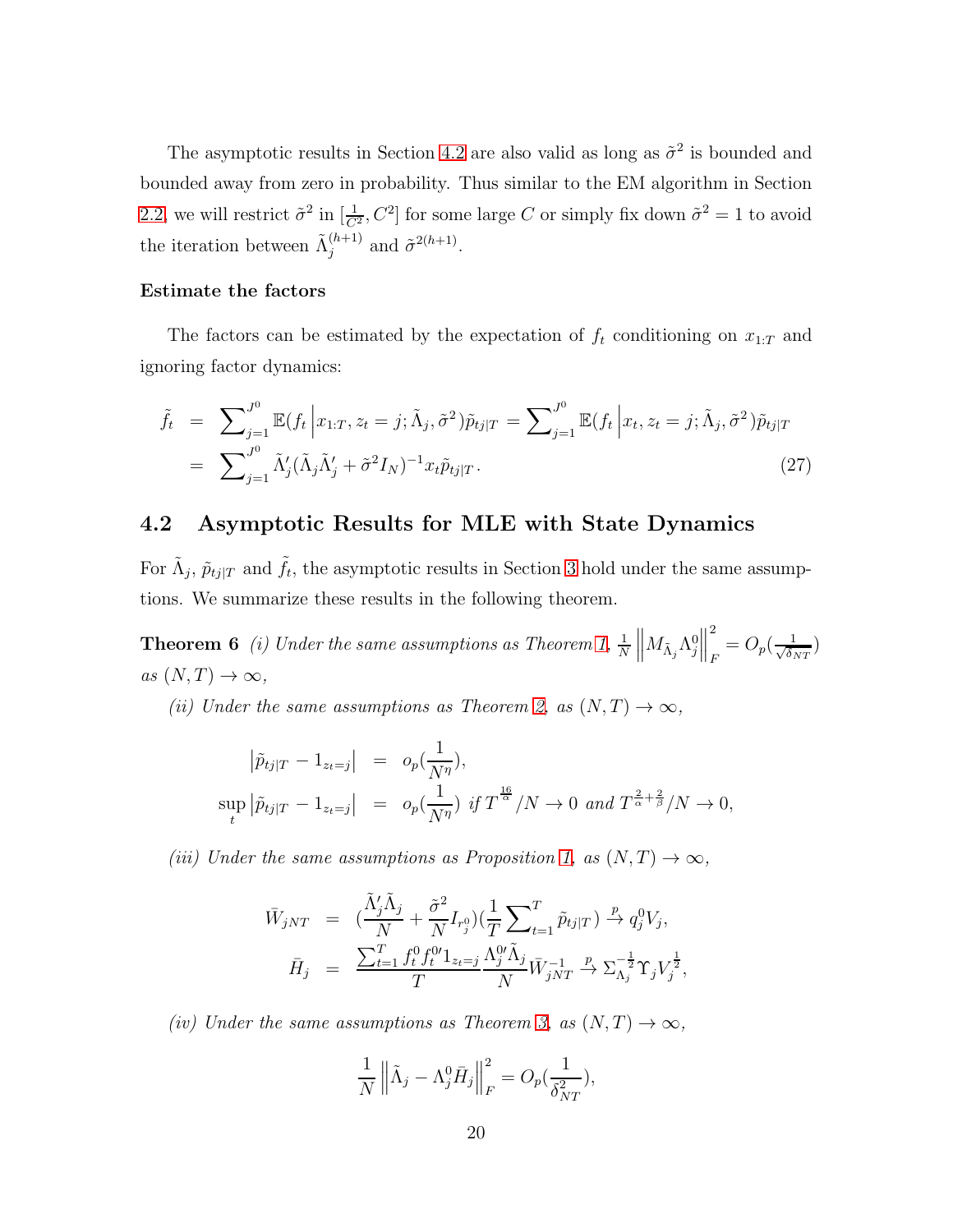(v) Under the same assumptions as Theorem [4,](#page-15-4) as  $(N, T) \rightarrow \infty$ ,

$$
\sqrt{Tq_j^0}(\tilde{\lambda}_{ji} - \bar{H}_j' \lambda_{ji}^0) \stackrel{d}{\rightarrow} \mathcal{N}(0, V_j^{-\frac{1}{2}} \Upsilon_j' \Sigma_{\Lambda_j}^{\frac{1}{2}} \Phi_{ji} \Sigma_{\Lambda_j}^{\frac{1}{2}} \Upsilon_j V_j^{-\frac{1}{2}}),
$$

(vi) Under the same assumptions as Theorem [5,](#page-16-1) as  $(N, T) \rightarrow \infty$ ,

$$
\frac{1}{T} \sum_{t=1}^{T} \left\| \tilde{f}_t - \bar{H}_{z_t}^{-1} f_t^0 \right\|^2 = O_p(\frac{1}{\delta_{NT}^2}),
$$
  

$$
\sqrt{N} (\tilde{f}_t - \bar{H}_{z_t}^{-1} f_t^0) \stackrel{d}{\rightarrow} \mathcal{N}(0, V_{z_t}^{-\frac{1}{2}} \Upsilon_{z_t} \Sigma_{\Lambda_{z_t}}^{-\frac{1}{2}} \Gamma_{z_t t} \Sigma_{\Lambda_{z_t}}^{-\frac{1}{2}} \Upsilon_{z_t} V_{z_t}^{-\frac{1}{2}}).
$$

See the Appendix for the proof of Theorem [6.](#page-20-1) Theorem [6](#page-20-1) shows that taking into account dynamics of  $z_t$  does not affect the asymptotic properties. This is because when  $N$  is large, the information contained in state dynamics for estimating regime probabilities becomes marginal.

Note that although the design of the smoothed algorithm utilizes the Markov property of the state process, the asymptotic results in Theorem [6](#page-20-1) do not require the state process to be Markov. In fact, Theorem [6](#page-20-1) allows for arbitrary regime pattern, as long as Assumption [4](#page-12-2) is satisfied. An interesting special case is when the smoothed algorithm is applied to factor model with common structural breaks in the loadings. Various methods are proposed recently for estimating the break points, e.g., Cheng et al. (2016), Baltagi et al. (2017, 2021), Bai et al. (2020) and Ma and Su (2018). Theorem [6\(](#page-20-1)ii) implies that we can also consistently estimate the break points using the smoothed algorithm. Finally, we show that the estimated transition probability matrix is also consistent.

<span id="page-21-1"></span>**Theorem 7** Assume  $z_t$  follows a Markov process, under Assumptions [1-](#page-11-1)[4](#page-12-2) and  $5(1)$ , as  $(N, T) \rightarrow \infty$ ,  $\tilde{Q}_{jk}$  $\stackrel{p}{\to} Q_{jk}^0$  for each j and k if  $T^{\frac{16}{\alpha}}/N \to 0$  and  $T^{\frac{2}{\alpha}+\frac{2}{\beta}}/N \to 0$ .

# <span id="page-21-0"></span>5 Simulations

In this section, we perform simulations to confirm the theoretical results and examine the finite sample performance of our methods under various empirically relevant scenarios.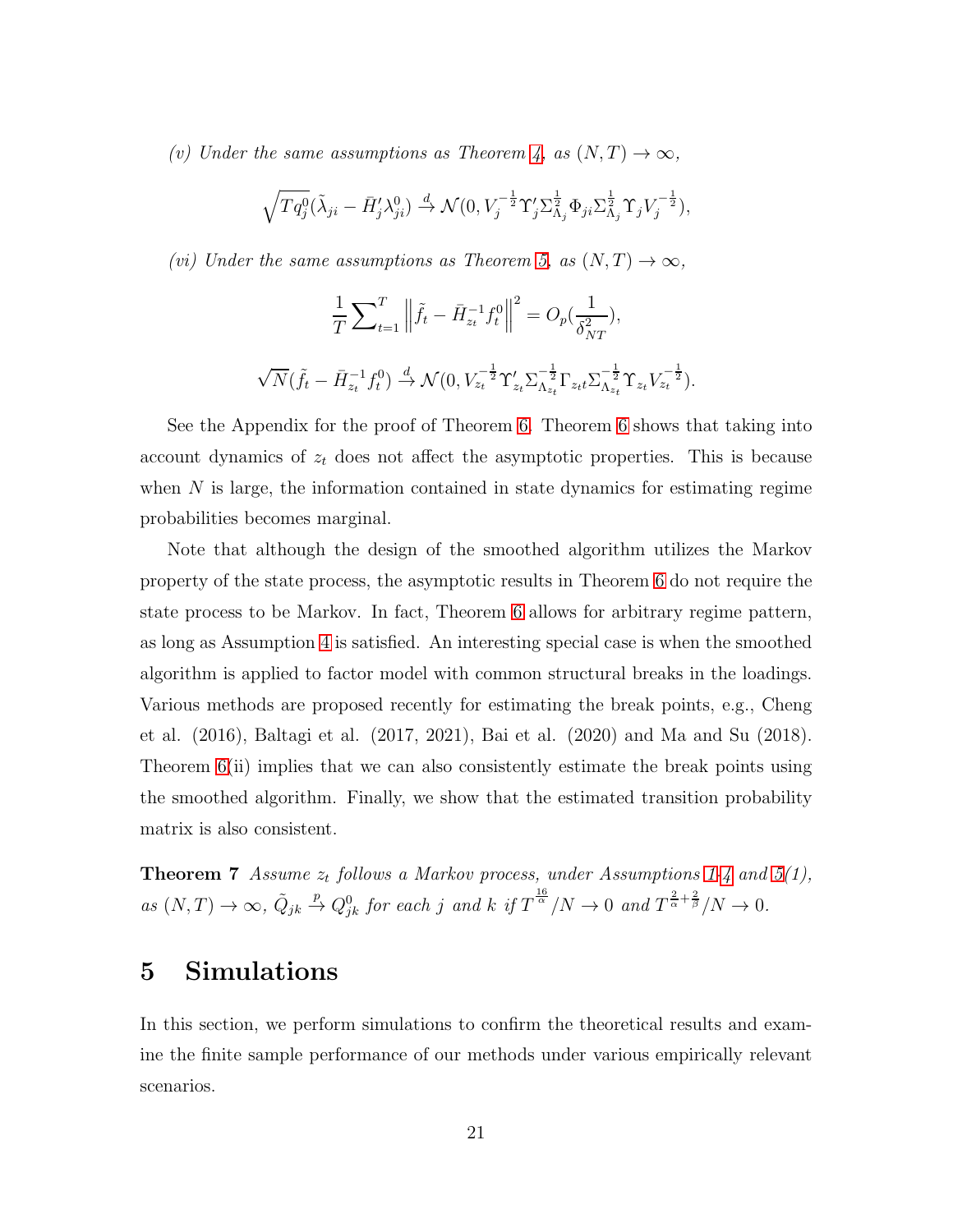### 5.1 Simulation Design

The data is generated as follows:

$$
x_{it} = \begin{cases} f_t^{0} \lambda_{1i}^0 + e_{it} \text{ if } z_t = 1, \\ f_t^{0} \lambda_{2i}^0 + e_{it} \text{ if } z_t = 2, \end{cases} \text{ for } i = 1, ..., N \text{ and } t = 1, ..., T,
$$

i.e., we consider two regimes. For the factors and the loadings, we consider three data generating processes (DGP) as listed below:

DGP 1: There are two factors in both regimes and the loadings of both factors have regime switching.

DGP 2: There are two factors in both regimes and only the loadings of the second factor have regime switching.

DGP 3: There is one factor in both regimes and its loadings have regime switching. For all these DGPs, the factors are generated as follows:

$$
f_{t,p}^0 = \rho f_{t-1,p}^0 + \epsilon_{t,p} \text{ for } t = 2, ..., T \text{ and } p = 1, ..., r^0.
$$

 $\epsilon_{t,p}$  is i.i.d.  $N(0, 1)$ , and  $f_{1,p}^0$  is i.i.d.  $N(0, \frac{1}{1-\epsilon})$  $\frac{1}{1-\rho^2}$ ) so that the distributions of the factors are stationary. Serial correlation of the factors is controlled by the scalar  $\rho$ .

The errors are generated as follows:

$$
e_{it} = \alpha e_{i,t-1} + v_{it}
$$
 for  $i = 1, ..., N$  and  $t = 2, ..., T$ ,

where  $v_t = (v_{1,t}, ..., v_{N,t})'$  is i.i.d.  $N(0, \Omega)$  for  $t = 2, ..., T$  and  $(e_{1,1}, ..., e_{N,1})'$  is  $N(0, \frac{1}{1-\alpha^2}\Omega)$  so that the distributions of the errors are stationary. Serial correlation of the errors is controlled by the scalar  $\alpha$ . For  $\Omega$ , we set  $\Omega_{ij} = \beta^{|i-j|}$  for some  $\beta$ between 0 and 1, thus cross-sectional dependence of the errors is controlled by  $\beta$ . In addition, the processes  $\{\epsilon_{t,p}\}$  and  $\{v_{it}\}$  are mutually independent for all p and i.

The loadings are generated as follows: For DGP1, both  $\lambda_{1i}^0$  and  $\lambda_{2i}^0$  are generated as i.i.d.  $N(0, \frac{1-\rho^2}{1-\alpha^2})$  $1-\alpha^2$  $\frac{2R^2}{1-R^2}I_2$ ) across *i*, and  $\lambda_{1i}^0$  and  $\lambda_{2i}^0$  are also independent with each other. For DGP2,  $\lambda_{1i}^0$  and the second element of  $\lambda_{2i}^0$  are generated as i.i.d.  $N(0, \frac{1-\rho^2}{1-\alpha^2})$  $1-\alpha^2$  $\frac{2R^2}{1-R^2}I_3$ across *i*. For DGP3, both  $\lambda_{1i}^0$  and  $\lambda_{2i}^0$  are generated as i.i.d.  $N(0, \frac{1-\rho^2}{1-\alpha^2})$  $1-\alpha^2$  $\frac{R^2}{1-R^2}$ ) across *i*,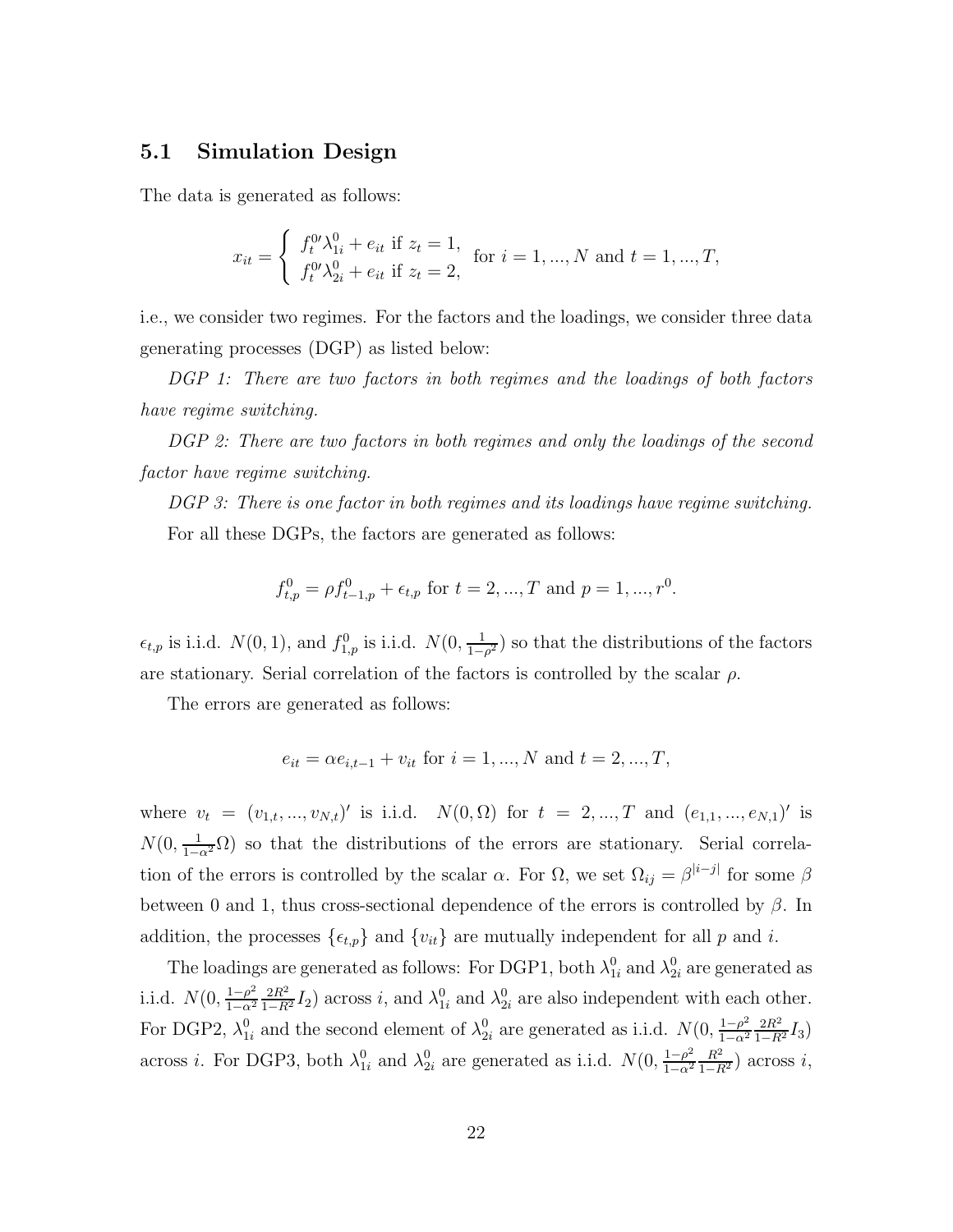and  $\lambda_{1i}^0$  and  $\lambda_{2i}^0$  are also independent with each other. All loadings are independent of the factors and the errors. The variance  $\frac{1-\rho^2}{1-\alpha^2}$  $1-\alpha^2$  $\frac{2R^2}{1-R^2}$  guarantees that the regression R-square of each series i is equal to  $R^2$ , this controls the signal-noise ratio. Following the literature, we set  $R^2 = 0.5$ .

For the state process  $\{z_t, t = 1, ..., T\}$ , we consider four cases as listed below:

Regime Pattern 1: US business cycle 1945Q2-2020Q1

Regime Pattern 2: single common break at  $t = T/2$ 

Regime Pattern 3: two common breaks at  $t = T/3$  and  $t = 2T/3$ , and the loadings switch back after the second break

Regime Pattern 4: a randomly generated Markov process

Regime pattern 1 is based on the US business cycle from 1945 Quarter 2 to 2020 Quarter 1, as determined by the NBER business cycle dating committee. There are 75 years (300 quarters) in total, thus we have  $T = 300$ . For  $t = 1, ..., 300$ ,  $z_t = 1$ if the US economy at time t is in expansion and  $z_t = 2$  if the US economy at time t is in recession. The transition probabilities of the state process calibrated to the US business cycle is  $Q_{11}^0 = 0.95$  and  $Q_{22}^0 = 0.72$  (average duration of expansion is  $1/(1 - Q_{11}^0) = 20$  and average duration of recession is  $1/(1 - Q_{22}^0) \approx 3.5$ .

Regime patterns 2 and 3 correspond to the case where loadings have single common break and multiple common breaks, respectively. Regime patterns 3 is especially interesting since the case where there are multiple breaks and the loadings switch back to their original values after the second break is rarely studied in the literature. Various methods are proposed in the literature recently for estimating the break points, here we perform simulations for regime patterns 2 and 3 to evaluate the finite sample performance of our method when it is applied to these interesting cases.

Regime pattern 4 is a Markov process randomly generated with transition probabilities  $Q_{11}^0 = 0.95$  and  $Q_{22}^0 = 0.72$ , and  $\{z_t, t = 1, ..., T\}$  is independent with  $f_s^0$ and  $e_{is}$  for all i and s. Regime patterns 1-3 are prespecified and are not necessarily Markov processes, thus here we consider regime pattern 4 to evaluate the performance of our method when applied to a Markov state process.

We study both the unsmoothed algorithm in Section [2.2](#page-7-2) and the smoothed algorithm in Section [4.1.](#page-17-0) The key difference is that in the E-step, the former uses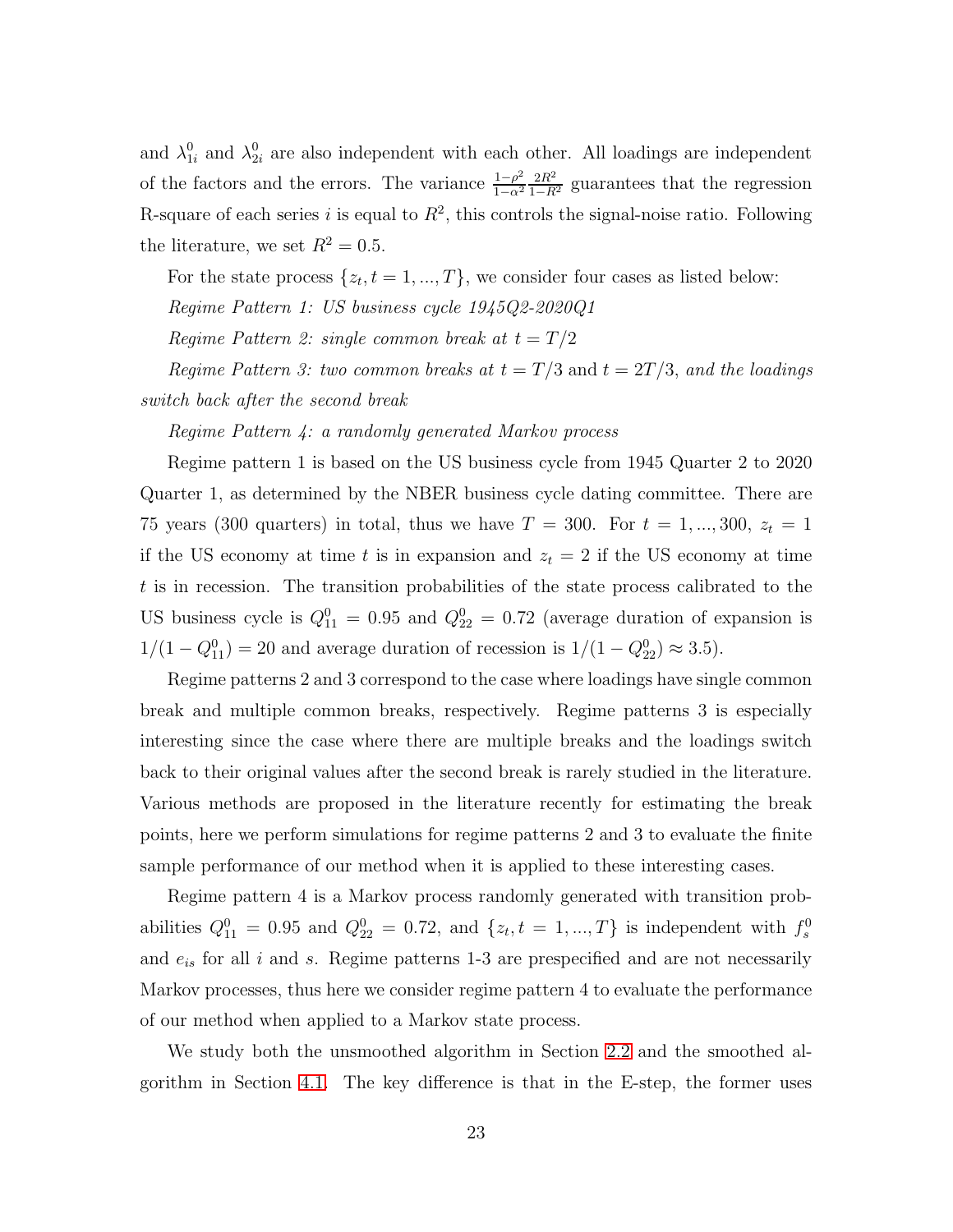unsmoothed regime probabilities while the latter uses smoothed regime probabilities. Both algorithms start from randomly generated initial values of the loadings and iterate between the E-step and the M-step until convergence. To search for global maximum of the likelihood function, we generate initial values randomly for many times and take the one with the largest likelihood. For other parameters, we set  $\sigma^2 = 1, q_j = 0.5$  for  $j = 1, 2, \phi_k = 0.5$  for  $k = 1, 2, Q_{11} = 0.95$  and  $Q_{22} = 0.72$ .  $Q_{11}$  and  $Q_{22}$  are calibrated to regime pattern 1. Once we get the estimated regime probabilities and the estimated loadings,  $\tilde{Q}_{11}$  and  $\tilde{Q}_{22}$  are estimated by equation [\(25\)](#page-19-0), and factors are estimated by equations [\(17\)](#page-11-2) and [\(27\)](#page-20-2).

### 5.2 Simulation Results

Figure 1 displays the smoothed probabilities of regime 2 for DGP 1 with  $(N, T)$  =  $(100, 300)$  and  $(\rho, \alpha, \beta) = (0, 0, 0)$ . Subfigures 1-4 of Figure 1 correspond to regime patterns 1-4, respectively. It is easy to see that in all subfigures when the true regime is regime 1, the smoothed probabilities stay at zero with only a few short and mild spikes. At the beginning of each shaded region, the smoothed probabilities increase to one instantly, and at the end of each shaded region, the smoothed probabilities instantly decrease to zero. Figure 2 displays the unsmoothed probabilities of regime 2 for DGP1 under the four regime patterns with  $(N, T) = (100, 300)$  and  $(\rho, \alpha, \beta) = (0, 0, 0)$ . The estimated probabilities still stay at zero when it's regime 1 and instantly increase to one (decrease to zero) when there is regime switching, but compared to Figure 1, Figure 2 shows more and sharper spikes (upward or downward). These spikes are false positives in detecting regime switching. Figure 3 and Figure 4 display the smoothed and the unsmoothed probabilities of regime 2 for DGP2, respectively. The performance of the estimated probabilities deteriorates since for DGP2 only one factor has regime switching in its loadings. Overall, Figures 1-4 confirm the theoretical results that turning points (break points) can be identified consistently if  $N$  is large.

Figure 5 focuses on regime pattern 1 and displays the estimated probabilities of regime 2 for DGP1 and DGP2 with  $N = 200$ . Comparing the subfigure 3 and subfigure 4 of Figure 5 to subfigure 1 of Figure 3 and subfigure 1 of Figure 4, it is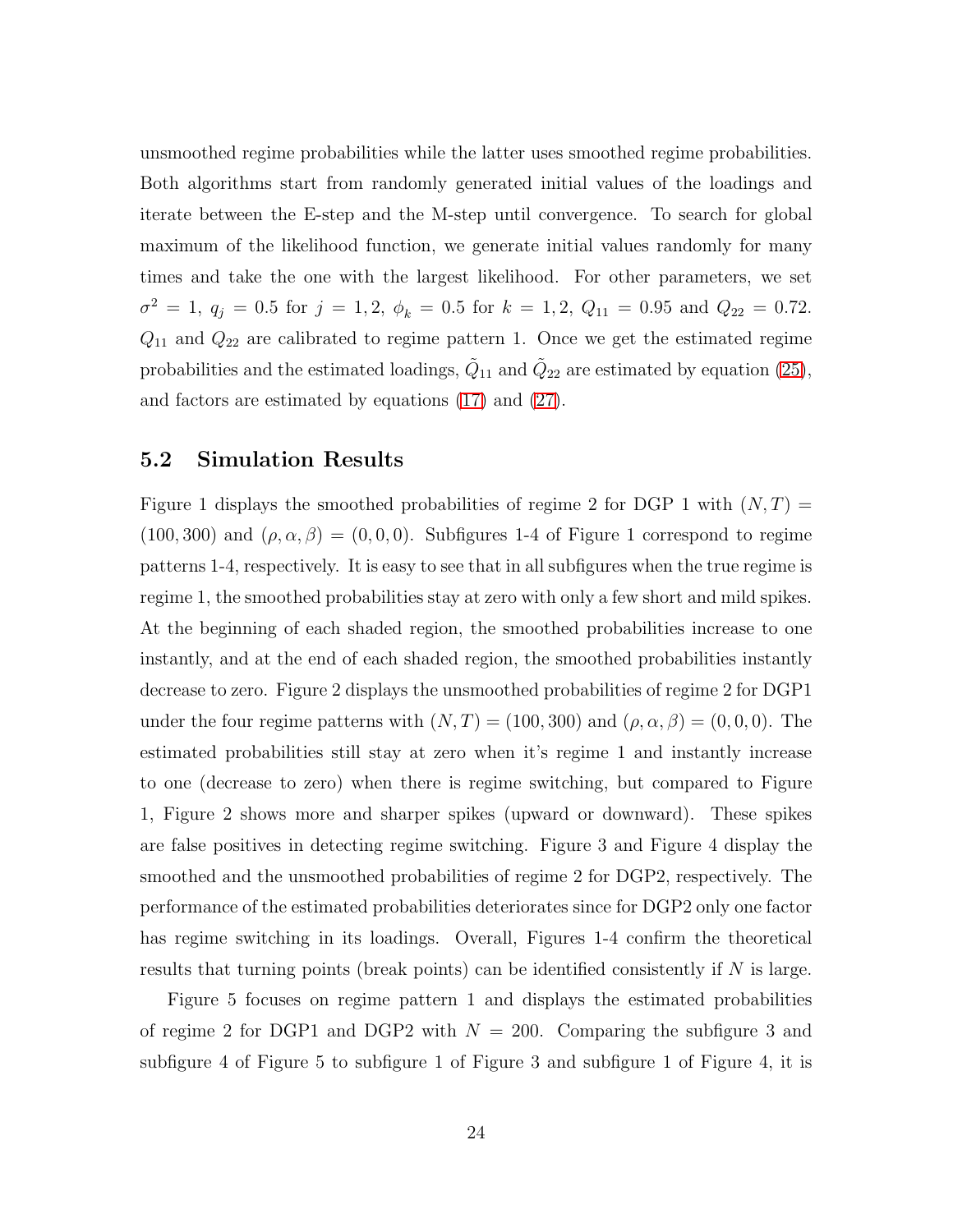easy to see that  $N = 200$  improves the performance of the estimated probabilities. Figure 6 also focuses on regime pattern 1 and displays the smoothed probabilities of regime 2 for DGP1 and DGP2 with  $(\rho, \alpha, \beta) = (0.5, 0, 0)$  or  $(0, 0.5, 0.5)$ . Comparing to subfigure 1 of Figure 1 and subfigure 1 of Figure 3, it seems that the value of  $(\rho, \alpha, \beta)$  does not affect the performance too much if they were far away from 1.

Comparing Figure 2 to Figure 1 and Figure 4 to Figure 3, it is obvious that the smoothed probabilities performs much better than the unsmoothed probabilities. Many false positives in Figure 3 and Figure 4 are eliminated by the smoother. This is because for each t, regimes at  $t-1$  and  $t+1$  contains information for detecting the regime at period t. Comparing subfigures 2-3 to subfigures 1 and 4 in Figures 1-4, we can see that the performance of the estimated probabilities under regime patterns 2-3 is better than the performance under patterns 1 and 4. This is also because regimes at neighborhood periods provide information for current regime. Roughly speaking, the performance is better when the regime pattern is relatively simple. In addition, we can also see that the performance under regime pattern 1 is slightly better than the performance under regime pattern 4. This is because the subsample size of regime 2 under pattern 4 is larger than the subsample size under pattern 1 (72 vs 45). In general, we find that to guarantee good performance, subsample size for each regime should be not less than 40.

The number of initial value trials also significantly affect the performance. We find that for regime pattern 1, normally 5 trials are enough, but to guarantee good performance in all of 1000 replications, 30 trials are needed. For regime pattern 4, normally 2 trials are enough and 15 trials are needed to guarantee good performance in all replications. For regime patterns 2-3, 5 trials are enough for all replications. In general, more trials are needed when the regime pattern is complex and subsample size is small.

Now we consider determining the turning points (break points for regime patterns 2-3) using the estimated probabilities of regime 2. A straightforward way is to determine the regime at each  $t$  by comparing the estimated probability of regime 2 to a prespecified threshold, i.e, if the estimated probability is above 0.9 (below 0.1), period t is classified as regime  $2(1)$ . Since there are quite a few false positives in Figures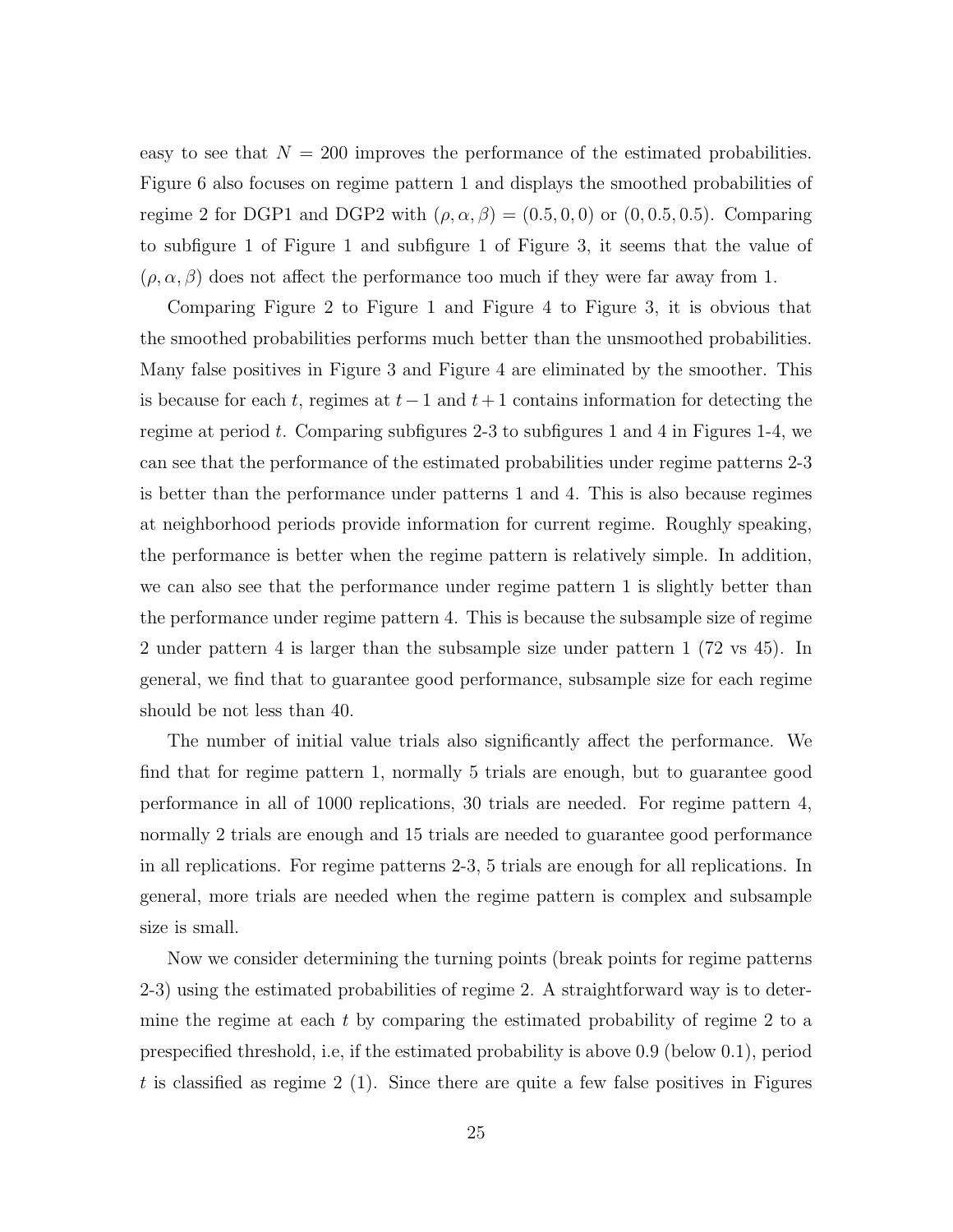2-6, a more robust way is to use the moving average of the estimated probabilities,  $p_t^{ma} \equiv (\tilde{p}_{t2|T} + ... + \tilde{p}_{t-d,2|T})/(d+1)$ , where d is the order of the moving average. If regime switches from 2 to 1 (1 to 2) at the previous turning point,  $t - d$  would be considered as the turning point from regime 1 to regime 2 (regime 2 to regime 1) when  $p_t^{ma}$  increases to above the threshold 0.9 (decreases to below 0.1) for the first time after the previous turning point.

Subfigures 1-2 of Figure 7 display the moving average of the smoothed probabilities under DGP2 and regime pattern 1 for  $d = 1$  and  $d = 2$ , and subfigure 3 displays the moving average of the unsmoothed probabilities under DGP2 and regime pattern 3 for  $d = 3$ . Comparing to subfigure 1 of Figure 3 and subfigure 3 of Figure 4, it is obvious that almost all false positives are eliminated by the moving average, although true regime 2 are also eliminated three times in subfigures 1-2. In general, the cost of using moving average is that true regime 2 may be eliminated if it only lasts for a short period, and we need to wait for d periods to determine the turning point  $(t - d)$  is considered as the turning point when  $p_t^{ma} > 0.9$ ). Therefore,  $d = 1$  is a good choice if regime switches relatively frequently and we want to quickly detect regime switching. For offline estimation of the break points of regime patterns 2-3, large  $d$ is a better choice.

Finally, to access the adequacy of the asymptotic distributions of the estimated loadings and factors in approximating their finite sample counterparts, we display in Figures 8-11 the histograms of the standardized estimated factors for  $t = T/2$ and the standardized estimated loadings for  $i = N/2$  under DGP3. The number of simulations is 1000. The histograms are normalized to be a density function and the standard normal density curve is overlaid on them for comparison. It is easy to see that in all subfigures of Figures 8-11, the standard normal density curve provides good approximation to the normalized histograms. The histograms of the estimated factors in Figure 8 are slightly fat-tailed because of bad initial values. Comparing the four rows in each of Figures 8-11, we can see that the estimated loadings and factors using the smoothed algorithm perform better than using the unsmoothed algorithm,  $(\rho, \alpha, \beta) = (0.5, 0.5, 0.5)$  does not matter too much, and  $N = 200$  significantly improves the performance.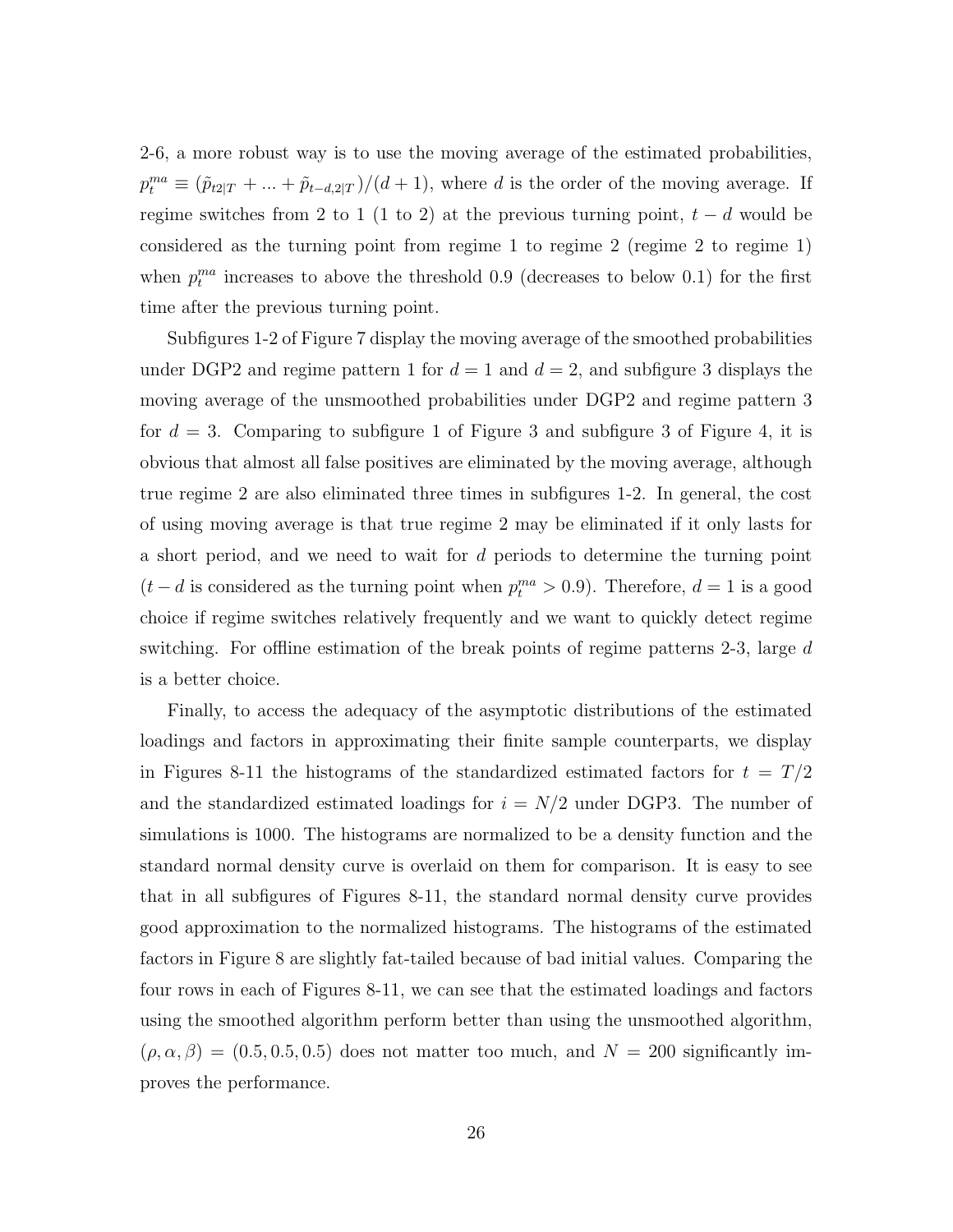In addition, we also present in Table [1](#page-42-0) the average  $R^2$  of the estimated loadings of regime 1 and regime 2 projecting on the true loadings, the average  $R^2$  of the estimated factors, and the average absolute error of the estimated transition probabilities. It is easy to see that in Table 1,  $R_{l1}^2$  and  $R_{l2}^2$  are always close to one.  $R_{Hf}^2$  is always close to one but  $R_f^2$  is much smaller than  $R_{Hf}^2$ . This is consistent with Theorem [5\(](#page-16-1)1) and Theorem [6\(](#page-20-1)vi). In summary, results in Figures 1-11 and Table 1 lend strong support to the theoretical results and illustrate the usefulness of the proposed EM algorithms.

# <span id="page-27-0"></span>6 Empirical Application

In this section we apply the proposed method to detect turning points of US business cycle from 02/1980 to 02/2020 using the FRED-MD (Federal Reserve Economic Data - Monthly Data) data set. The FRED database is maintained by the Research division of the Federal Reserve Bank of St. Louis, and is publicly accessible and updated in real-time. The 03/2020 vintage of the FRED-MD data set contains 128 unbalanced monthly time series from 01/1959 to 02/2020, including eight groups (output and income, labor market, housing, consumption and inventories, money and credit, prices, stock market). After removing those series with missing values and data transformation[7](#page-27-1) , we have 106 balanced monthly series ranging from 03/1959 to 02/2020. Finally, the data is demeaned and standardized.

For each month from  $02/1980$  to  $02/2020$  (481 months in total), we use the data from 03/1959 to that month for calculating the probability of recession of that month, i.e., we behave as if we were standing at that month<sup>[8](#page-27-2)</sup>. More specifically, we apply the algorithm in Section [4.1](#page-17-0) to the data from 03/1959 to the previous month to estimate the model parameters<sup>[9](#page-27-3)</sup>, and then use the estimated parameters and the data of that month to calculate the filtered probability of recession for that month. Since the data

<span id="page-27-1"></span><sup>7</sup>See the Appendix of McCracken and Ng (2016) for the details of data description and transformation.

<span id="page-27-2"></span><sup>8</sup>For simplicity, we do not use the vintage data of that month. Compared to the vintage data, the data we use contains revision in some series if more accurate observations were available after that month, but previous studies on business cycle dating show that data revisions have little effects on the results.

<span id="page-27-3"></span><sup>9</sup>US business cycle from 03/1959 to the previous month as determined by NBER is used as the initial values for probabilities.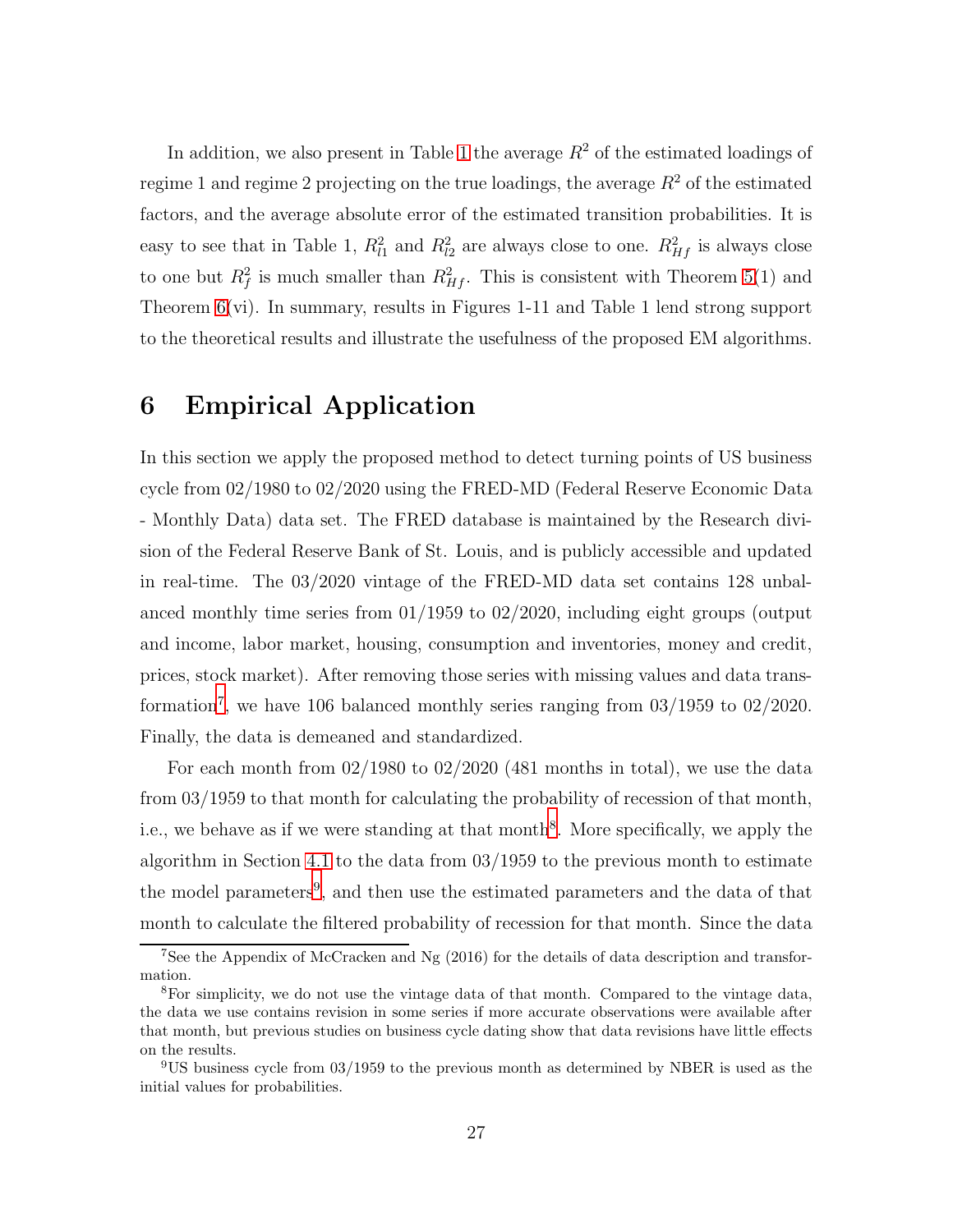of that month is available at the end of that month or the beginning of the next month, new recession or expansion starting from the beginning of that month could only be detected with at least one month delay.

To convert the recession probability of each month into a binary variable that indicates the state of the economy in that month, we compare the estimated recession probability to a prespecified threshold. More specifically, if the previous turning point is a trough and the recession probability of month t exceeds 0.8 for the first time after the previous turning point, month  $t$  would be considered as a new turning point from expansion to recession. Similarly, if the previous turning point is a peak and the recession probability of month t falls below 0.2 for the first time after the previous turning point, month t would be considered as a new turning point from recession to expansion. For robustness check, we also consider  $(0.9, 0.1)$  as the threshold, the results are quite similar.

We consider the turning points determined by the NBER BCDC (business cycle dating committee) as the benchmark for comparison and we mainly focus on the accuracy and speed of the proposed method in detecting turning points. The proposed method is applied to both the whole panel and a subset of the whole panel which consists of only the first 50 series among all 106 series. The results of using only the first 50 series are better. We conjecture that this is mainly because not all 106 series had regime switching in the factor loadings at each turning point determined by the NBER  $BCDC^{10}$  $BCDC^{10}$  $BCDC^{10}$ , or some series had regime switching in their loadings at time periods that are different from the NBER BCDC turning points. Thus we may further improve the performance of the proposed method by selecting series that are most relevant to and synchronous with business cycle. A careful selection is out of the scope of this paper.

Table [2](#page-43-0) presents the results of using the first 50 series. The number of factors in each regime is set to be six. mm/yyyy in the second and the seventh row indicate the starting month of each recession and expansion. The row corresponds to "NBER

<span id="page-28-0"></span><sup>&</sup>lt;sup>10</sup>The NBER BCDC mainly focuses on four series,  $(1)$  non-farm payroll employment,  $(2)$  industrial production, (3) real manufacturing and trade sales, and (4) real personal income excluding transfer payments.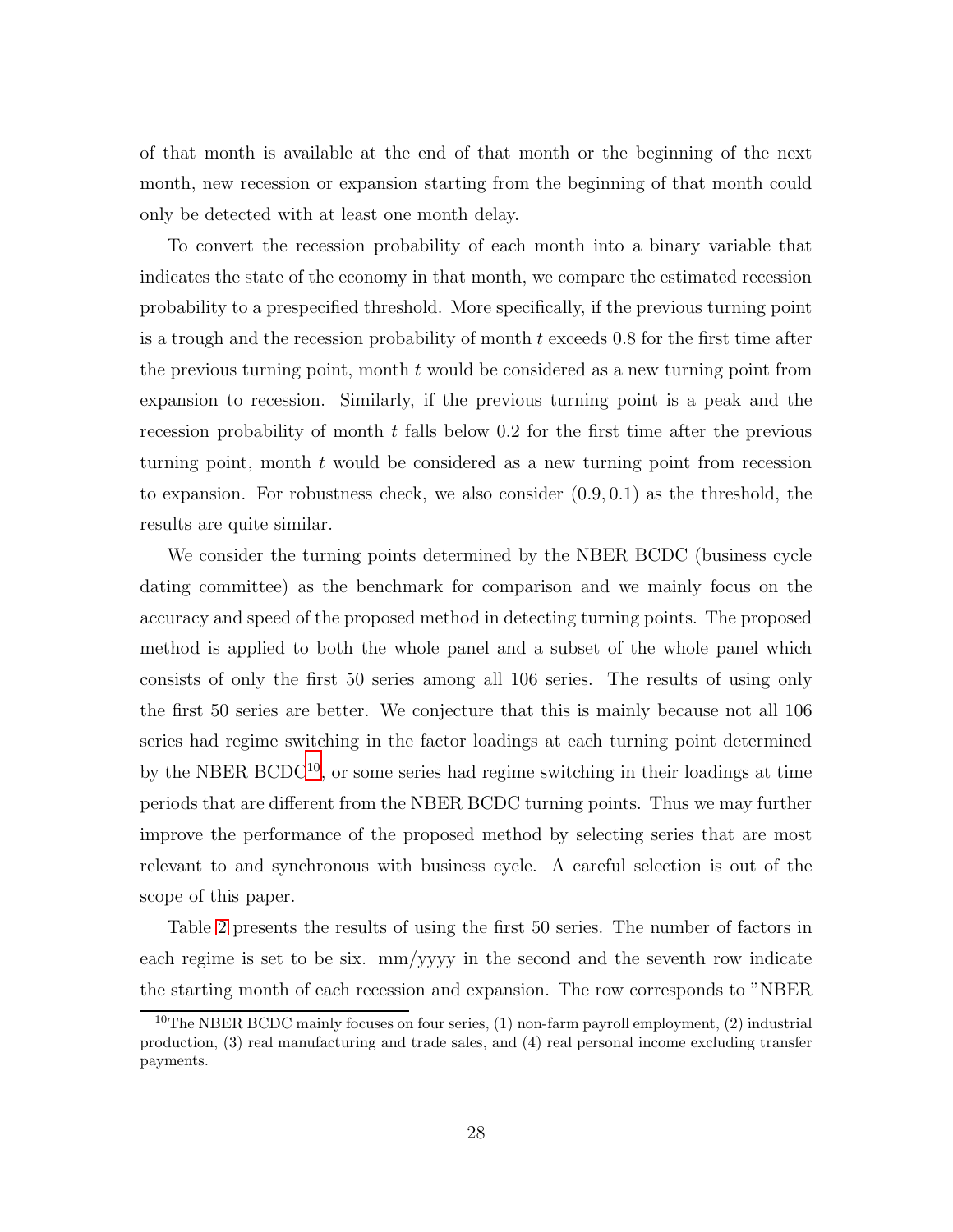BCDC", "Chauvet Piger" and "This paper" shows the number of months it takes the NBER BCDC, Chauvet and Piger (2008) and this paper to detect each recession and expansion, respectively. For example, the recession starting from the beginning of February 1980 would be detected by the NBER BCDC at the beginning of June 1980, by Chauvet and Piger (2008) at the beginning of August 1980, and by this paper at the beginning of May 1980, respectively. Overall, it is easy to see that this paper detects turning points much faster than NBER BCDC and slightly faster than Chauvet and Piger (2008). On average, this paper detects recessions with 6.25 months delay and expansions with 5.4 months delay, NBER BCDC detects recessions with 7.4 months delay and expansions with 14.8 months delay, and Chauvet and Piger (2008) detects recessions with 8.6 months delay and expansions with 6.2 months delay.

Table [2](#page-43-0) shows that using more series could improve the speed of turning points detection. However, using more series could also bring in false positives (turning points detected by the proposed method using many series but not detected by NBER BCDC), because the extra series may contain different turning points. Here we detect eight false recessions: 09/1983-11/1983, 10/1986-02/1987, 07/1989-10/1989, 01/1993- 02/1993, 01/1995-03/1995, 08/1998, 05/2000-08/2000, 06/2010-10/2010, and one false expansion: 02/1982. While these false positives should not be ignored, most of them only last for a short periods and would have little effect on macroeconomic policy. Overall, our results demonstrate the potential of using a large number of series and factor model with common loading switching for quick real-time detection of business cycle turning points.

# <span id="page-29-0"></span>7 Conclusions

The exposure of economic time series to common factors may switch depending on state variables such as fiscal policy, monetary policy, business cycle stage, stock market volatility, technology and so on. For consistent estimation of the factor structure, it is crucial to take into account such regime switching phenomena. This paper considers maximum likelihood estimation for large factor models with common regime switching in the loadings and proposes EM algorithm for computation, which is easy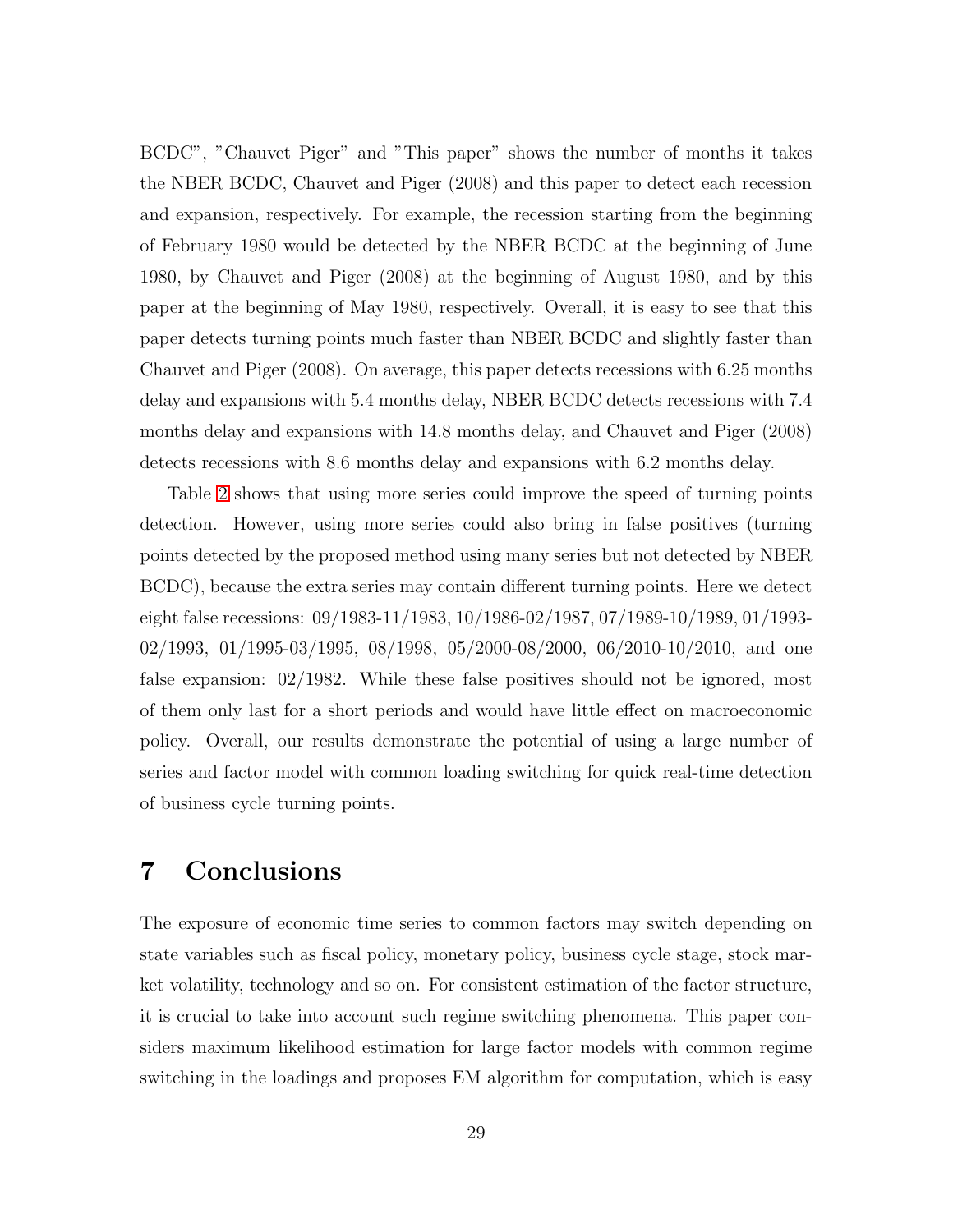to implement and runs fast even when  $N$  is large. Convergence rates and limit distributions of the estimated loadings and the estimated factors are established under the approximate factor model setup. This paper also shows that when  $N$  is large, regime switching can be identified consistently and only one observation after the switching point is needed. This allows us to detect regime switching at very early times. Monte Carlo simulations confirm the theoretical results and good performance of our method. An application to the FRED-MD dataset demonstrates the potential of using many time series with our method for quick detection of business cycle turning points.

Some related topics are worth further study. First, it would be interesting to see the performance of the portfolio constructed using regime specific loadings, and how the identified regime is related to exogenous variables such as market volatility and money growth. Second, our results imply that the forecasting equation would have induced regime switching if estimated factors are used for forecasting, so we want to know whether it indeed matters. Finally, a selection of time series that are most synchronous with or related to business cycle could improve the speed and accuracy of our method for turning points detection, so we would like to see how much we can achieve after careful selection.

# References

- [1] Andersen, T.W., 2003. An introduction to multivariate statistical analysis. New York: Wiley.
- [2] Bai, J., 2003. Inferential theory for factor models of large dimensions. Econometrica 71, 135–171.
- [3] Bai, j., Han, X., Shi, Y., 2020. Estimation and inference of change points in high-dimensional factor models. Journal of Econometrics 219, 66-100.
- [4] Bai, J., Li, K., 2012. Statistical analysis of factor models of high dimension. Annals of Statistics 40, 436–465.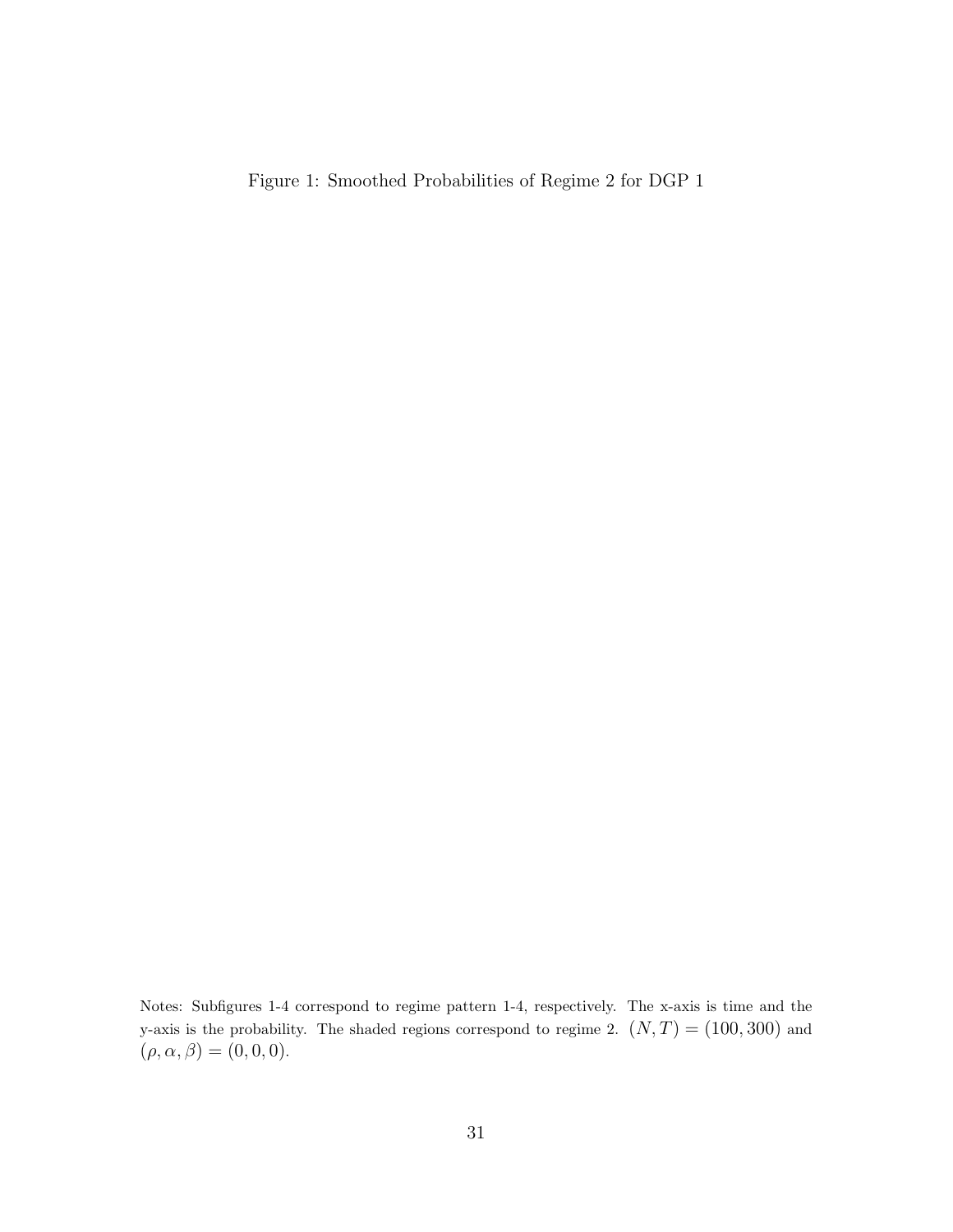Figure 2: Unsmoothed Probabilities of Regime 2 for DGP 1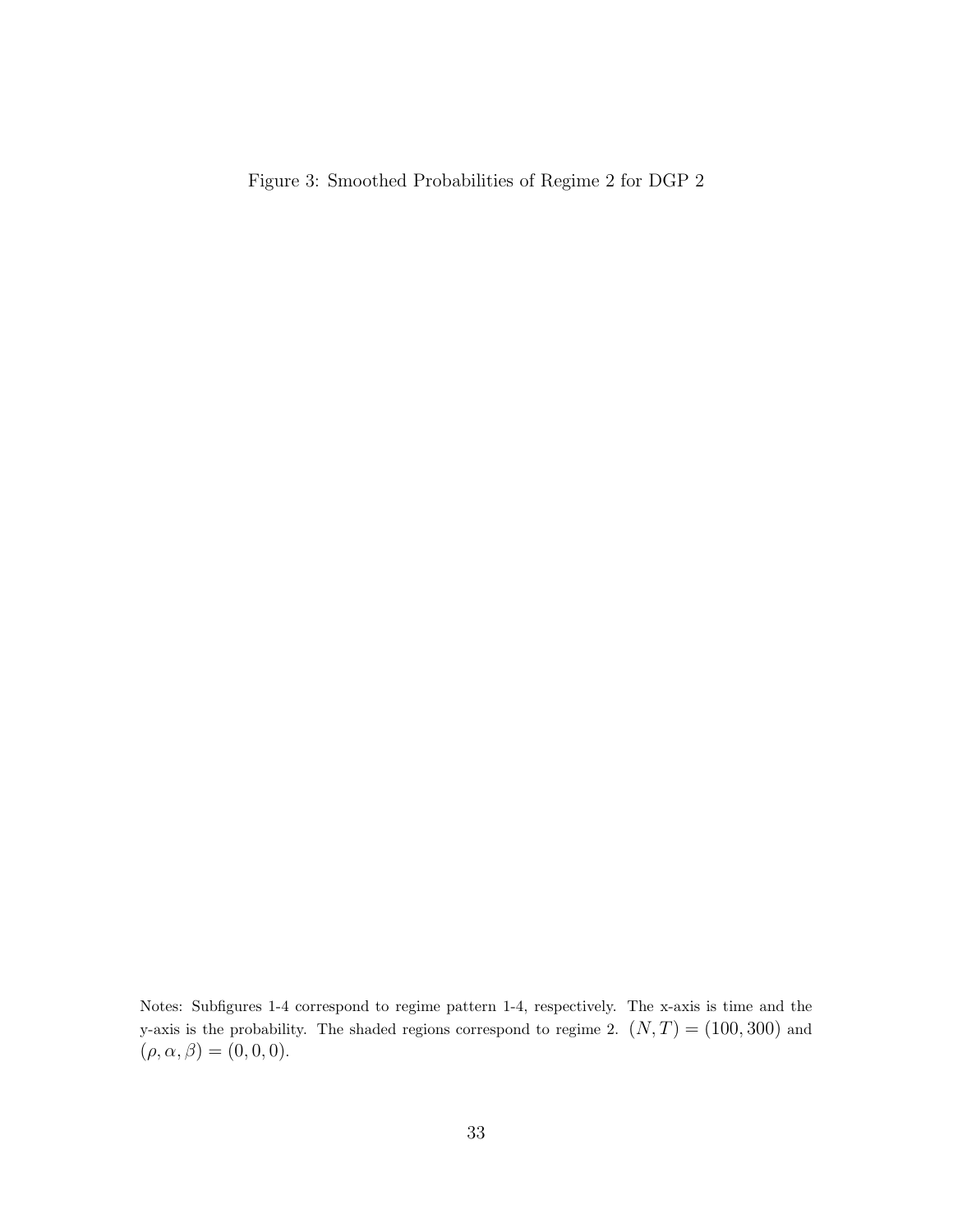Figure 4: Unsmoothed Probabilities of Regime 2 for DGP 2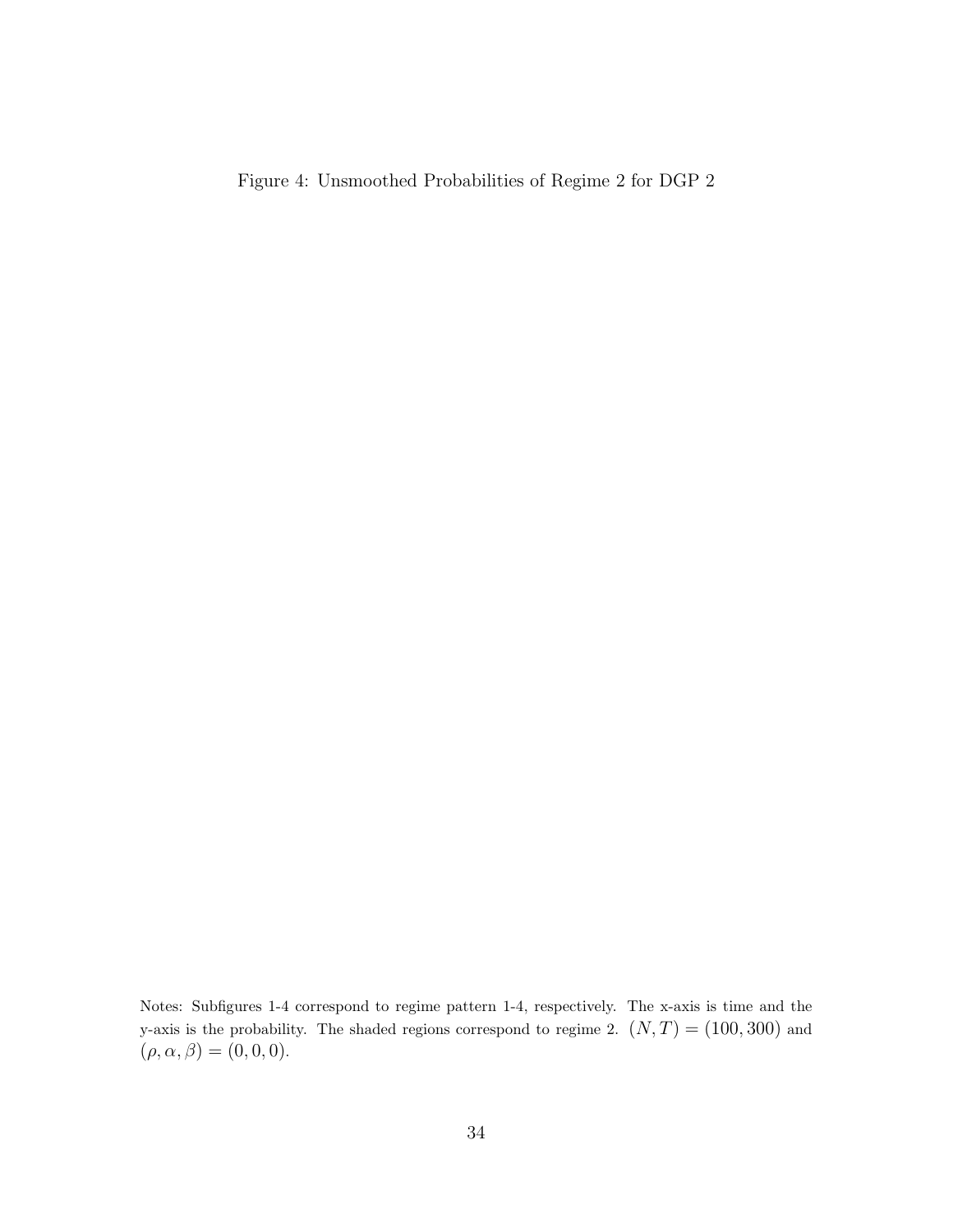Figure 5: Smoothed and Unsmoothed Probabilities of Regime 2 for Regime Pattern 1,  $(N,T) = (200,300)$  and  $(\rho, \alpha, \beta) = (0,0,0)$ 

Notes: Subfigures 1-4 correspond to smoothed probabilities for DGP1, unsmoothed probabilities for DGP1, smoothed probabilities for DGP2 and unsmoothed probabilities for DGP2, respectively. The x-axis is time and the y-axis is the probability. The shaded regions correspond to regime 2.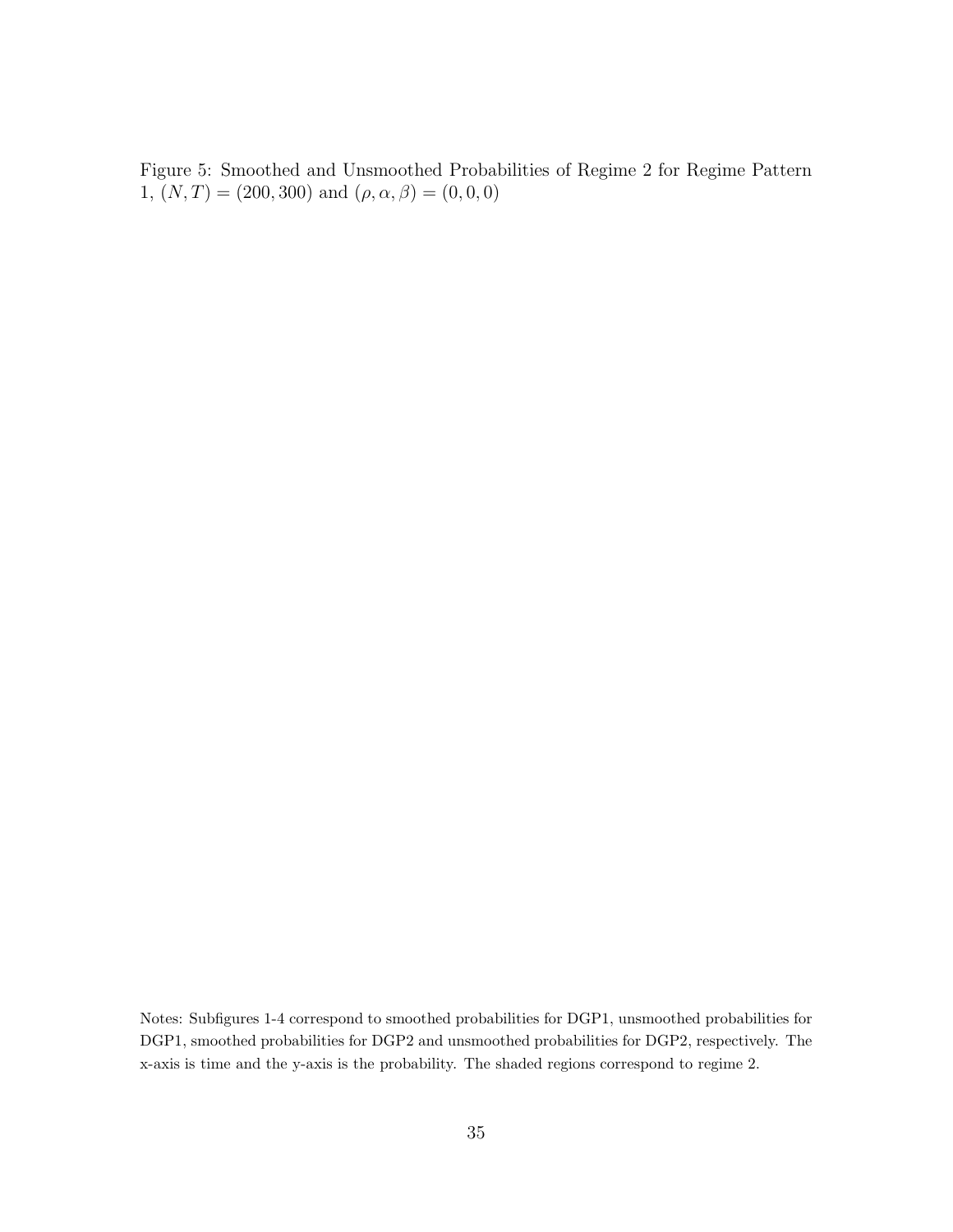Figure 6: Smoothed Probabilities of Regime 2 for Regime Pattern 1,  $(N, T)$  = (100, 300) and  $(\rho, \alpha, \beta) = (0.5, 0, 0)$  or  $(\rho, \alpha, \beta) = (0, 0.5, 0.5)$ 

Notes: Subfigures 1-4 correspond to smoothed probabilities for DGP1 with  $(\rho, \alpha, \beta) = (0.5, 0, 0)$ , DGP1 with  $(\rho, \alpha, \beta) = (0, 0.5, 0.5)$ , DGP2 with  $(\rho, \alpha, \beta) = (0.5, 0, 0)$  and DGP2 with  $(\rho, \alpha, \beta) = (0, 0.5, 0.5)$ , respectively. The x-axis is time and the y-axis is the probability. The shaded regions correspond to regime 2.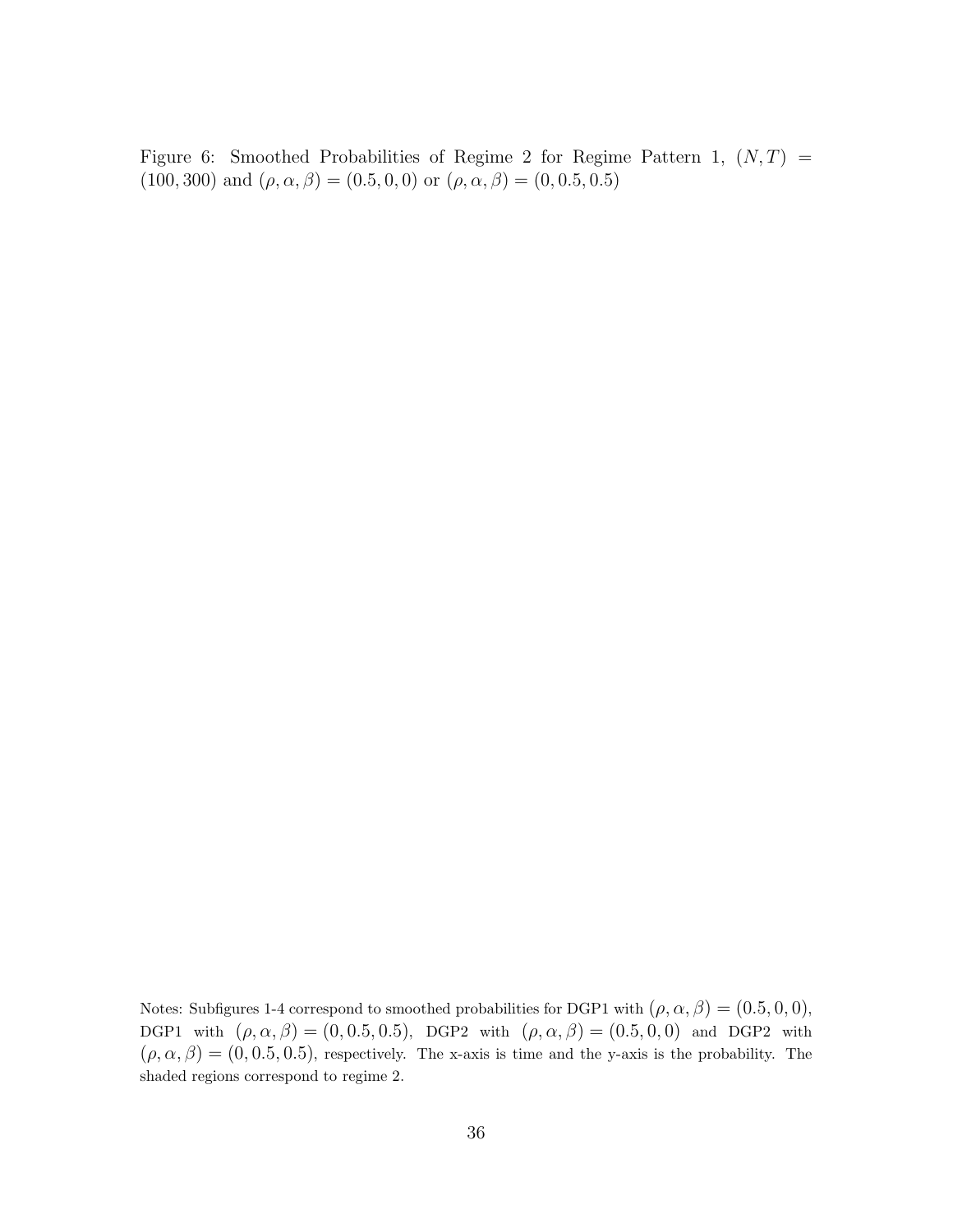Figure 7: Moving Average of the Estimated Probabilities of Regime 2

Notes: Subfigures 1-2 correspond to MA(1) and MA(2) of smoothed probabilities for DGP2 under regime pattern 1, respectively. Subfigure 3 corresponds to MA(3) of unsmoothed probabilities for DGP2 under regime pattern 3. The x-axis is time and the y-axis is the probability. The shaded regions correspond to regime 2.  $(N, T) = (100, 300)$  and  $(\rho, \alpha, \beta) = (0, 0, 0)$ .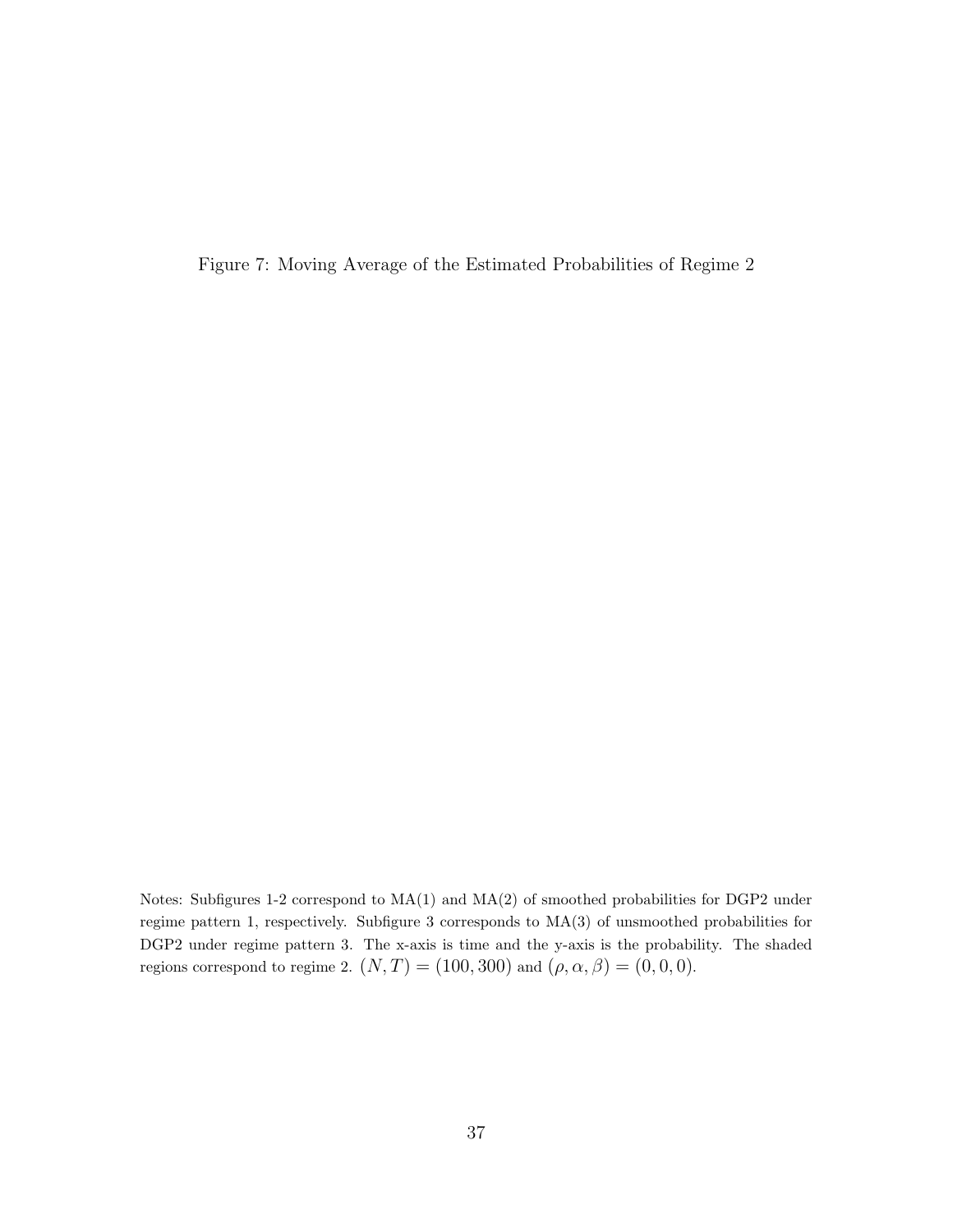Figure 8: Histograms of the Estimated Loadings and the Estimated Factors for Regime Pattern 1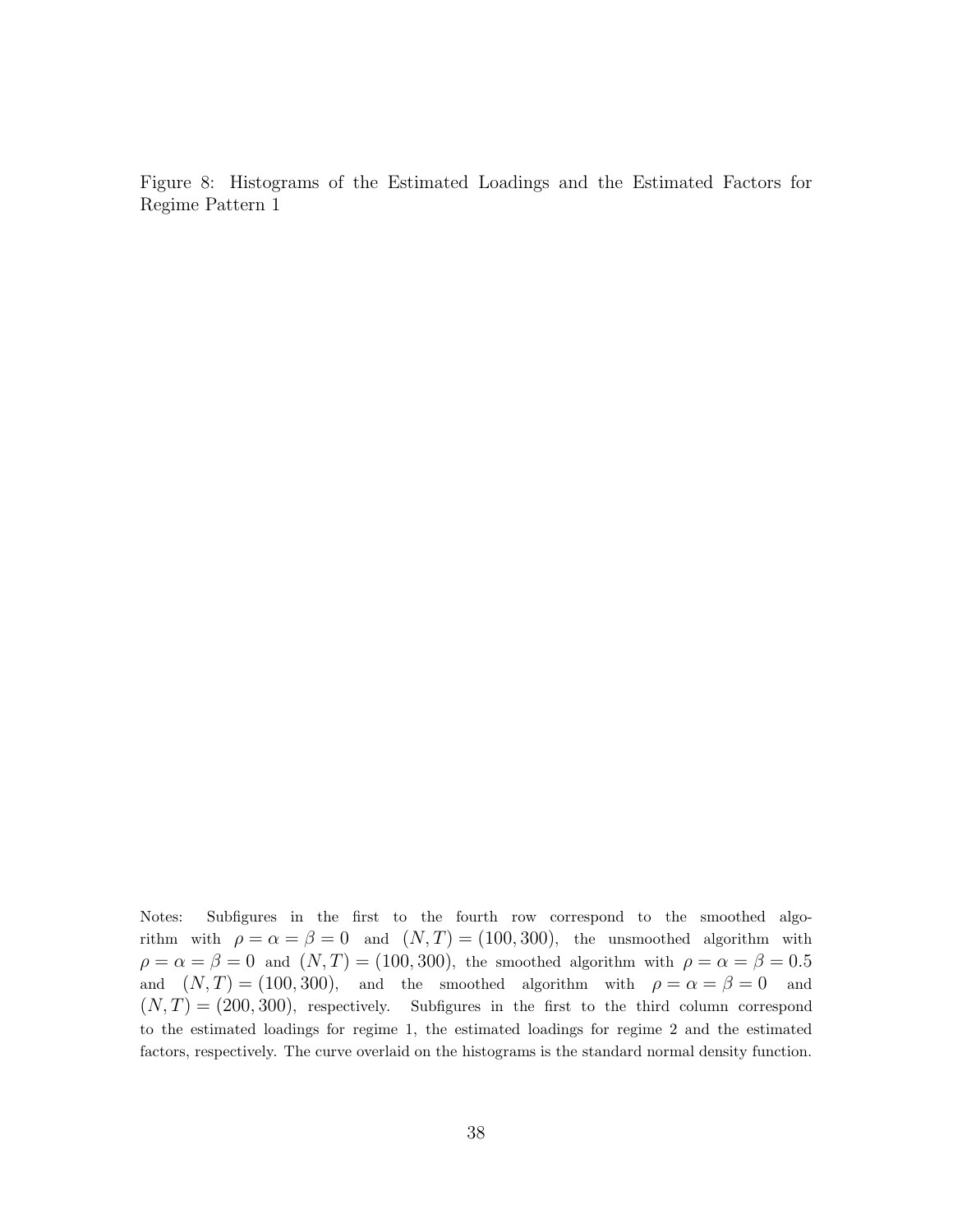Figure 9: Histograms of the Estimated Loadings and the Estimated Factors for Regime Pattern 2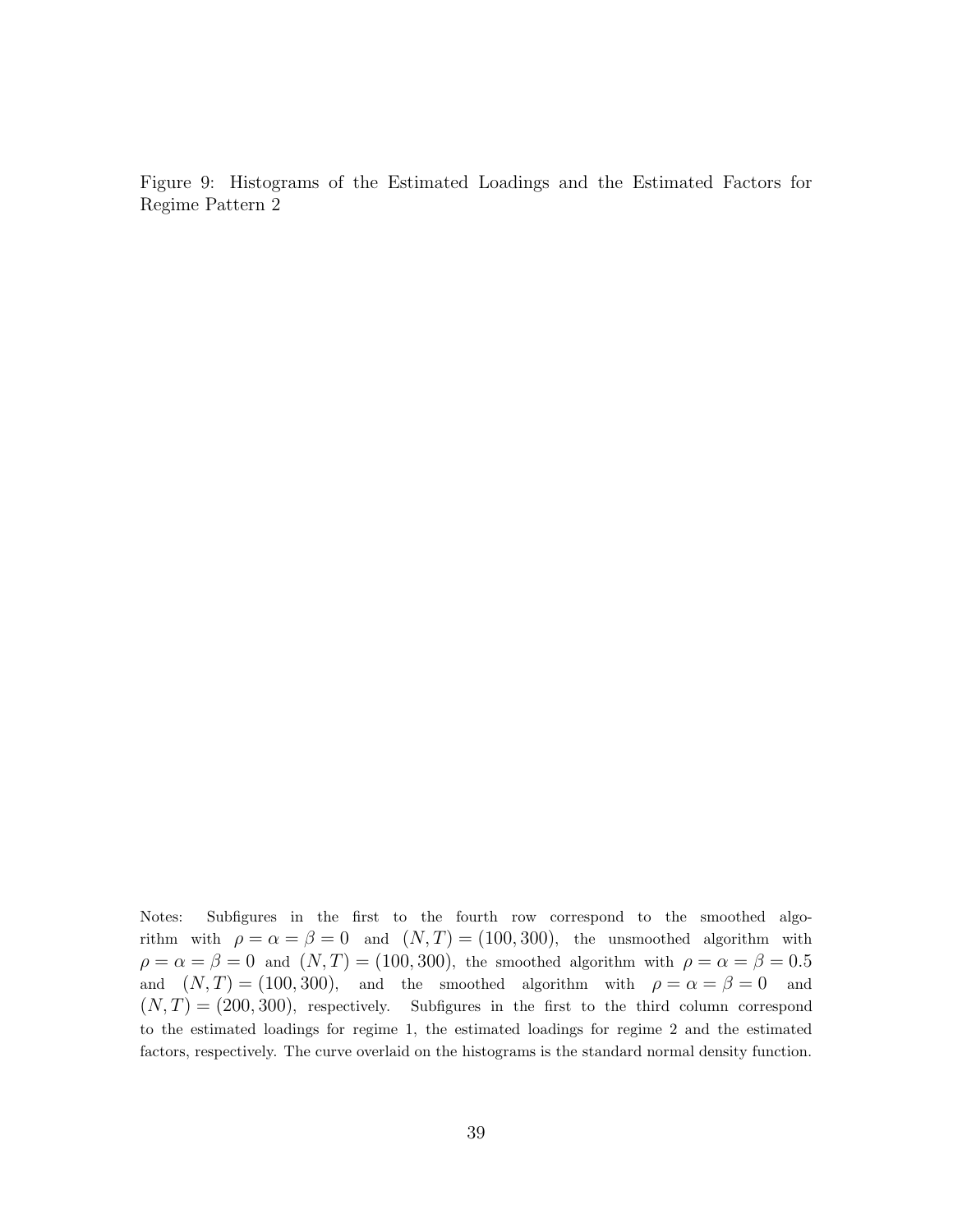Figure 10: Histograms of the Estimated Loadings and the Estimated Factors for Regime Pattern 3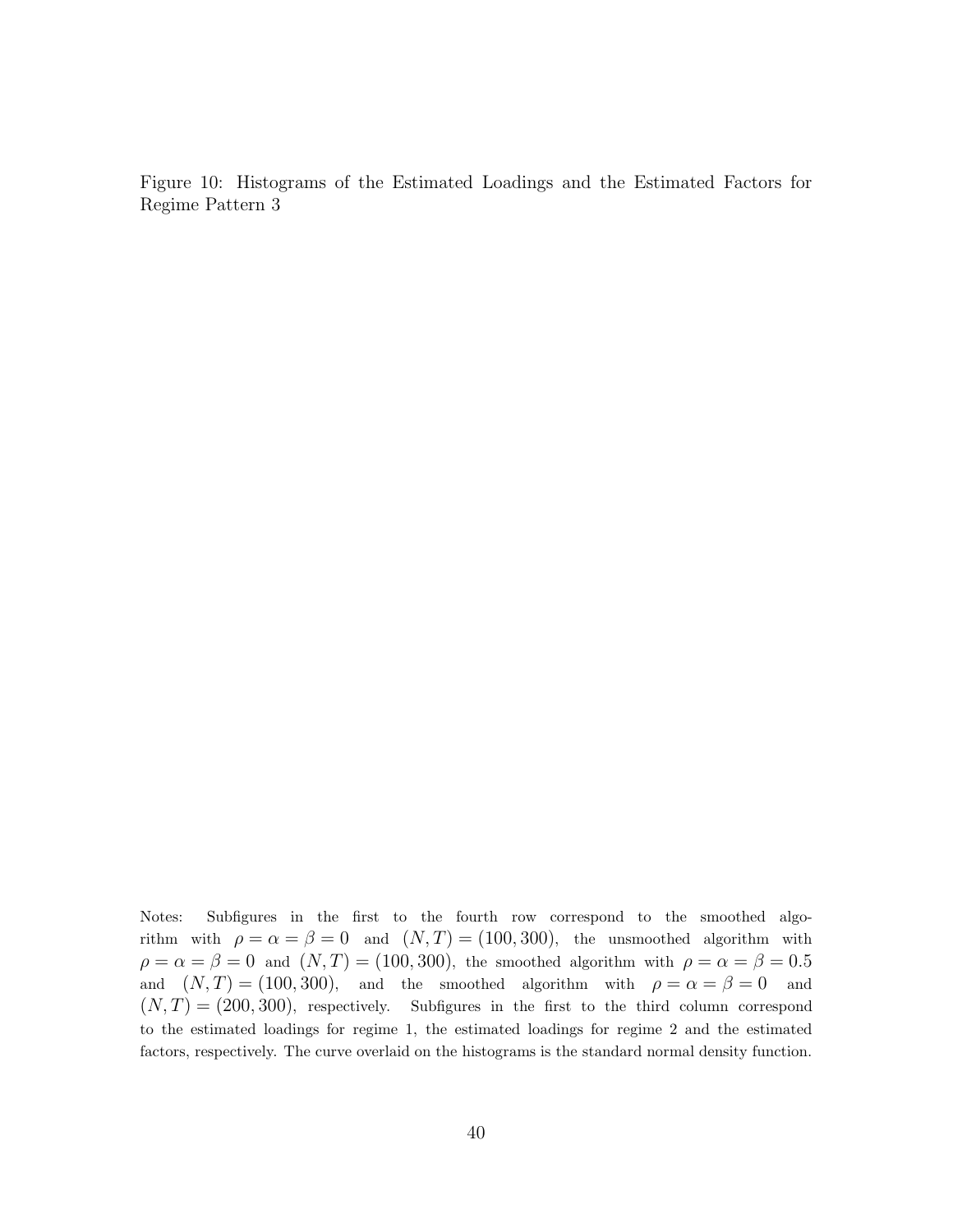Figure 11: Histograms of the Estimated Loadings and the Estimated Factors for Regime Pattern 4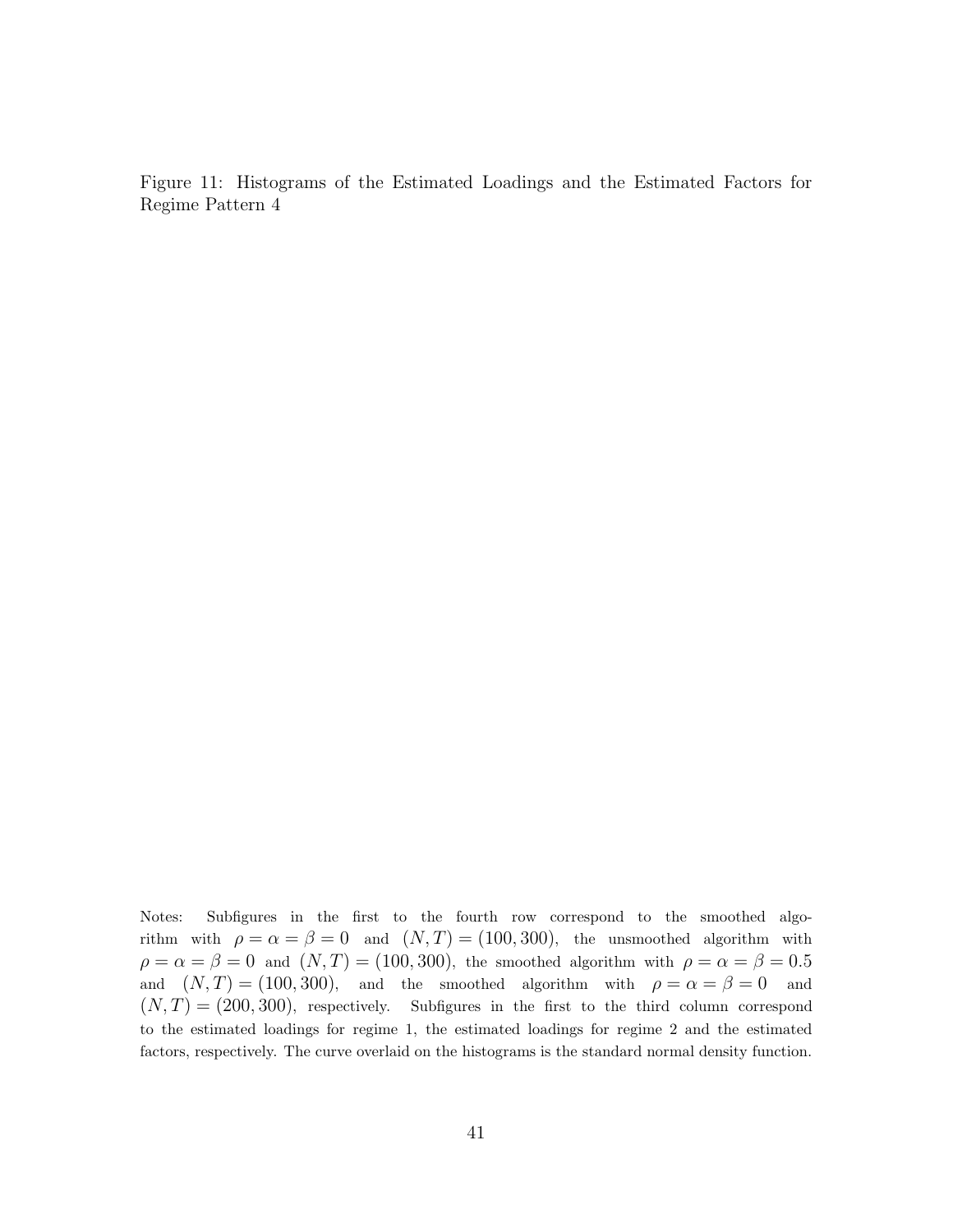|                                                                                                  | $R_{l1}^2$ | $R^2_{l2}$ | $R^2_{\rm f}$ | $R_{Hf}^2$ | $Q_{11}$ | $Q_{22}$ |  |  |  |
|--------------------------------------------------------------------------------------------------|------------|------------|---------------|------------|----------|----------|--|--|--|
| Smoothed with<br>(0, 0, 0)<br>and $(N, T) =$<br>$(\rho, \alpha, \beta) =$<br>(100, 300)          |            |            |               |            |          |          |  |  |  |
| Pattern 1                                                                                        | 0.996      | 0.9762     | 0.7337        | 0.9889     | 0.0028   | 0.013    |  |  |  |
| Pattern 2                                                                                        | 0.9931     | 0.9932     | 0.5155        | 0.9896     | N.A.     | N.A.     |  |  |  |
| Pattern 3                                                                                        | 0.9949     | 0.9895     | 0.541         | 0.9894     | N.A.     | N.A.     |  |  |  |
| Pattern 4                                                                                        | 0.9955     | 0.9854     | 0.6256        | 0.9892     | 0.0216   | 0.0378   |  |  |  |
| (100, 300)<br>$= (0, 0, 0)$<br>and $(N, T)$<br>Unsmoothed with<br>$(\rho, \alpha, \beta)$<br>$=$ |            |            |               |            |          |          |  |  |  |
| Pattern 1                                                                                        | 0.9959     | 0.9678     | 0.6786        | 0.9782     | N.A.     | N.A.     |  |  |  |
| Pattern 2                                                                                        | 0.9931     | 0.9932     | 0.4855        | 0.9885     | N.A.     | N.A.     |  |  |  |
| Pattern 3                                                                                        | 0.9949     | 0.9892     | 0.5157        | 0.988      | N.A.     | N.A.     |  |  |  |
| Pattern 4                                                                                        | 0.9955     | 0.9853     | 0.6127        | 0.9875     | N.A.     | N.A.     |  |  |  |
| $(N,T) =$<br>(100, 300)<br>Smoothed with $(\rho, \alpha, \beta) =$<br>(0.5, 0.5, 0.5)<br>and     |            |            |               |            |          |          |  |  |  |
| Pattern 1                                                                                        | 0.9933     | 0.9631     | 0.7255        | 0.9849     | 0.0053   | 0.0137   |  |  |  |
| Pattern 2                                                                                        | 0.9928     | 0.9929     | 0.4797        | 0.9891     | N.A.     | N.A.     |  |  |  |
| Pattern 3                                                                                        | 0.9915     | 0.9827     | 0.5458        | 0.9889     | N.A.     | N.A.     |  |  |  |
| Pattern 4                                                                                        | 0.9927     | 0.9782     | 0.6285        | 0.9886     | 0.0239   | 0.0328   |  |  |  |
| and $(N, T) = (200, 300)$<br>Smoothed with<br>$(\rho, \alpha, \beta) =$<br>(0,0,0)               |            |            |               |            |          |          |  |  |  |
| Pattern 1                                                                                        | 0.996      | 0.9756     | 0.7408        | 0.9936     | 0.0017   | 0.0151   |  |  |  |
| Pattern 2                                                                                        | 0.9933     | 0.9933     | 0.5183        | 0.9949     | N.A.     | N.A.     |  |  |  |
| Pattern 3                                                                                        | 0.995      | 0.9898     | 0.5611        | 0.9949     | N.A.     | N.A.     |  |  |  |
| Pattern 4                                                                                        | 0.9956     | 0.9856     | 0.6227        | 0.9947     | 0.019    | 0.024    |  |  |  |

<span id="page-42-0"></span>Table 1: Average  $R^2$  of the Estimated Loading Space, Average  $R^2$  of the Estimated Factor Space, and Average Absolute Error of the Estimated Transition Probabilities

Notes: The column under  $R_{l1}^2$  shows the average  $R^2$  of the estimated loadings of regime 1 projecting on the true loadings of regime 1. The column under  $R_{l2}^2$  shows the average  $R^2$  of the estimated loadings of regime 2 projecting on the true loadings of regime 2. The column under  $R_f^2$  shows the average  $R^2$  of the estimated factors projecting on the true factors. The column under  $R_{Hf}^2$  shows the average  $R^2$  of the estimated factors projecting on the factors rotated by the regime dependent rotation matrix  $\bar{H}_{z_t}$ .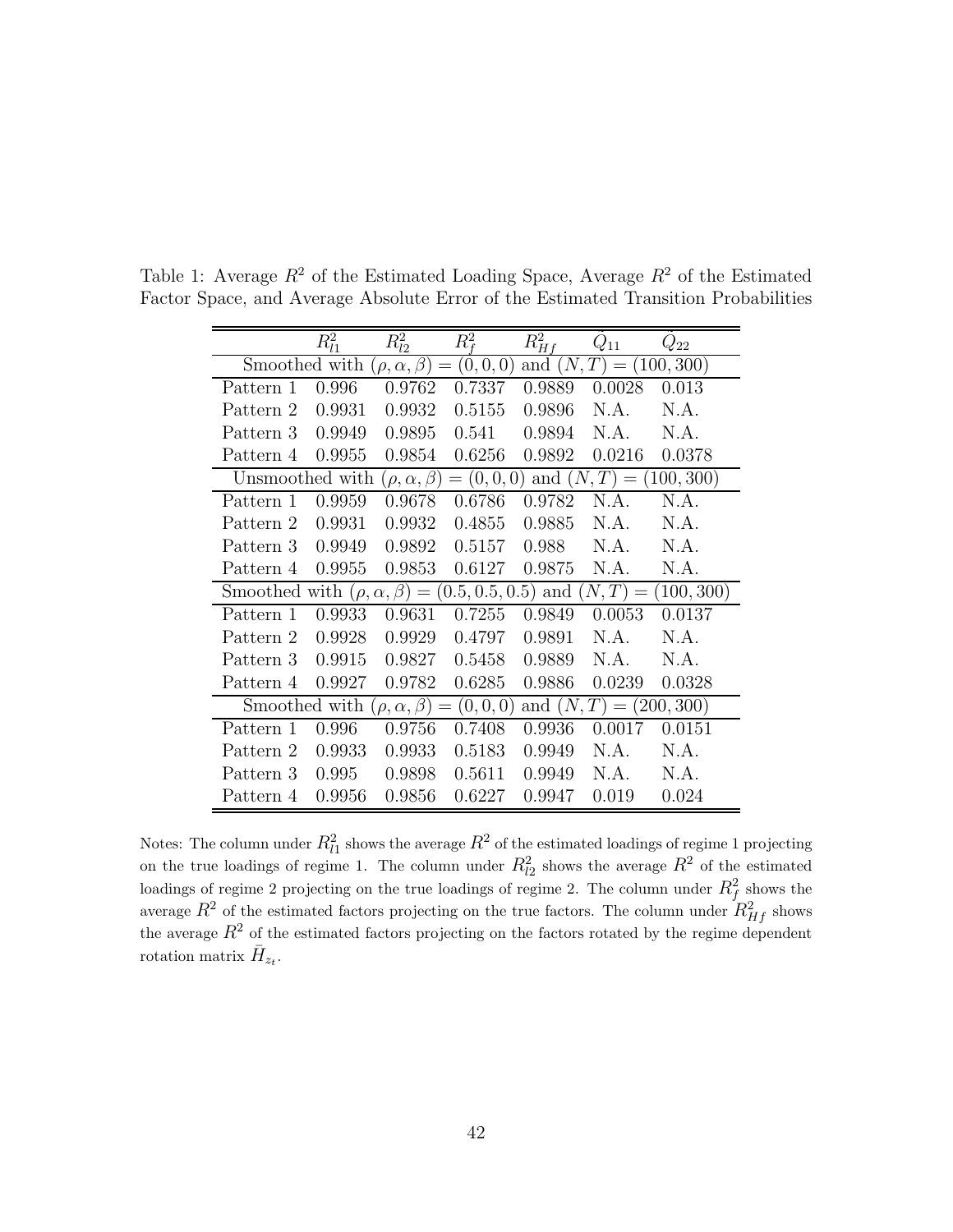<span id="page-43-0"></span>

|               | Recession | Expansion | Recession | Expansion | Recession |
|---------------|-----------|-----------|-----------|-----------|-----------|
|               | 02/1980   | 08/1980   | 08/1981   | 12/1982   | 08/1990   |
| NBER BCDC     |           |           | 5         |           | 9         |
| Chauvet Piger | 6         | h,        |           |           |           |
| This paper    | 3         |           |           |           | N.A.      |
|               | Expansion | Recession | Expansion | Recession | Expansion |
|               | 04/1991   | 04/2001   | 12/2001   | 01/2008   | 07/2009   |
| NBER BCDC     | 21        |           | 20        |           | 15        |
| Chauvet Piger | 6         | 10        |           | 13        |           |
| This paper    |           |           |           |           |           |

Table 2: Out of Sample Turning Points Detection

Notes: mm/yyyy in the second and the seventh row indicate the starting month of each recession and expansion. The row corresponds to "NBER BCDC", "Chauvet Piger" and "This paper" shows the number of months it takes the NBER BCDC, Chauvet and Piger (2008) and this paper to detect each recession and expansion, respectively.

- [5] Bai, J., Li, K., 2016. Maximum likelihood estimation and inference for approximate factor models of high dimension. Review of Economics and Statistics 98, 298-309.
- [6] Bai, J., Ng, S., 2002. Determining the Number of Factors in Approximate Factor Models. Econometrica 70, 191–221.
- [7] Baltagi, B.H., Kao, C., Wang, F., 2017. Identification and estimation of a large factor model with structural instability. Journal of Econometrics 197, 87–100.
- [8] Baltagi, B.H., Kao, C., Wang, F., 2021. Estimating and testing high dimensional factor models with multiple structural changes. Journal of Econometrics 220, 349-365.
- [9] Banerjee, A., Marcellino, M., Masten, I., 2008. Forecasting macroeconomic variables using diffusion indexes in short samples with structural change, Vol. 3. Emerald Group Publishing Limited, pp. 149–194.
- [10] Bates, B., Plagborg-Moller, M., Stock, J.H., Watson, M.W., 2013. Consistent factor estimation in dynamic factor models with structural instability. Journal of Econometrics 177, 289–304.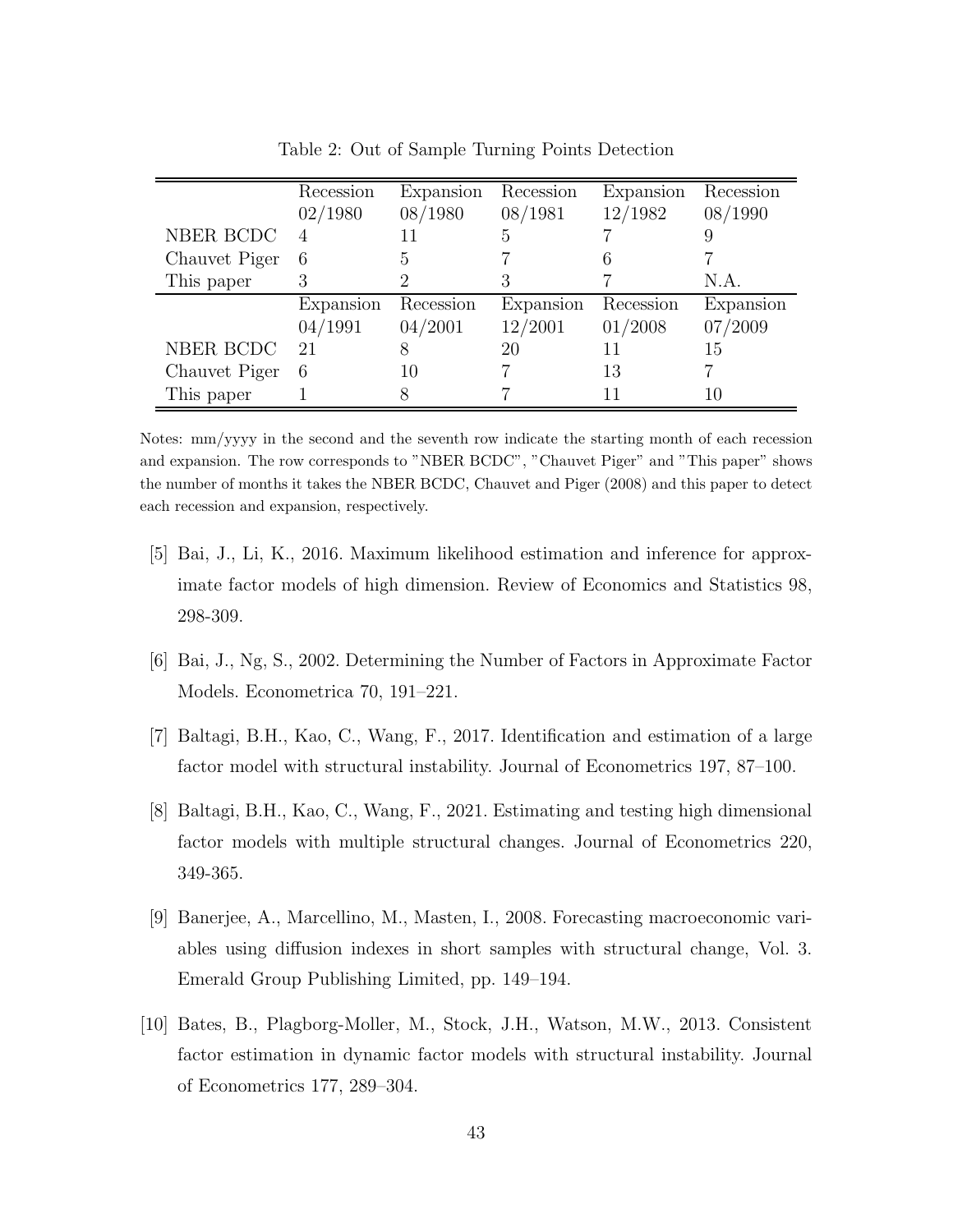- [11] Breitung, J., Tenhofen, J., 2011. GLS estimation of dynamic factor models. Journal of the American Statistical Association 106, 1150–1156.
- [12] Burns, A.F., Mitchell, W.C., 1946. Measuring business cycles. NBER.
- [13] Chauvet, M., 1998. An econometric characterization of business cycle dynamics with factor structure and regime switching. International Economic Review 39, 969–996.
- [14] Chauvet, M., Piger, J., 2008. A comparison of the real-time performance of business cycle dating methods. Journal of Business & Economic Statistics 26, 42–49.
- [15] Cheng, X., Liao, Z., Shorfheide, F., 2016. Shrinkage estimation of highdimensional factor models with structural instabilities. Review of Economic Studies 83, 1511–1543.
- [16] Choi, I., 2012. Efficient estimation of factor models. Econometric Theory 28, 274–308.
- [17] Cochrane, J.H., Piazzesi, M., 2005. Bond risk premia. American Economic Review 95, 138–160.
- [18] Diebold, F.X., Li, C., 2006. Forecasting the term structure of government bond yields. Journal of Econometrics 130, 337–364.
- [19] Diebold, F.X., Rudebusch, G.D., 1996. Measuring business cycles: a modern perspective. Review of Economics and Statistics 78, 67–77.
- [20] Doz, C., Giannone,.D., Reichlin, L., 2012. A quasi-maximum likelihood approach for large approximate dynamic factor models. Review of Economics and Statistics 94, 1014–1024.
- [21] Gu, L., 2005. Asymmetric risk loadings in the cross section of stock returns", SSRN working paper 676845.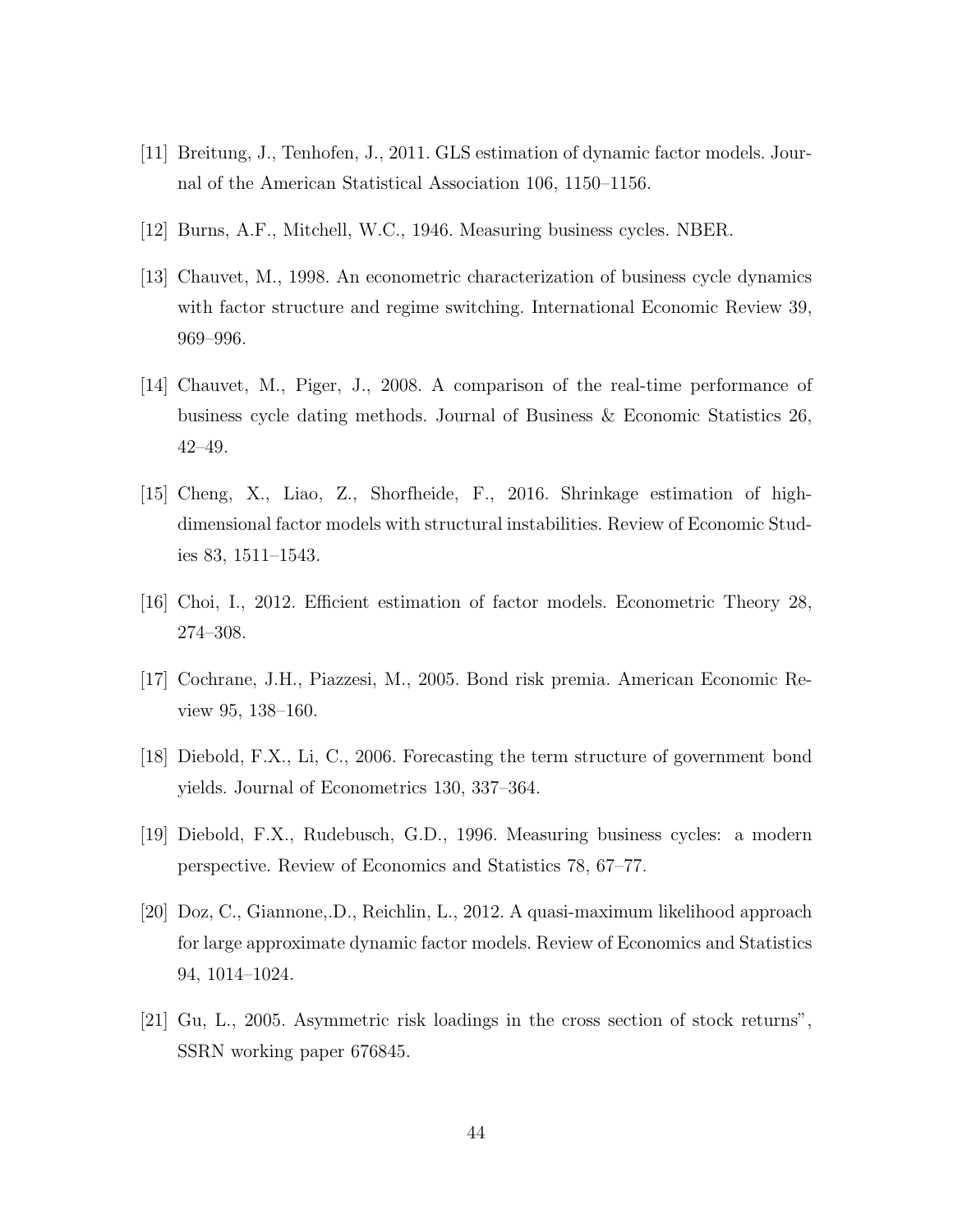- [22] Guidolin, M., Timmermann, A., 2008. Size and value anomalies under regime shifts. Journal of Financial Econometrics 6, 1-48.
- [23] Hamilton, J.D., 1990. Analysis of time series subject to changes in regime. Journal of Econometrics 45, 39-70.
- [24] Hamilton, J.D., 1994. Time series analysis. Princeton University Press.
- [25] Harding, D., Pagan, A., 2006. Synchronization of cycles. Journal of Econometrics 132, 59–79.
- [26] Kim, C.J., 1994. Dynamic linear models with Markov-switching. Journal of Econometrics 60, 1–22.
- [27] Kim, C.J., Nelson, C.R., 1998. Business cycle turning points, a new coincident index, and tests of duration dependence based on a dynamic factor model with regime switching. Review of Economics and Statistics 80, 188–201.
- [28] Kim, M.J., Yoo, J.S., 1995. New index of coincident indicators: A multivariate Markov switching factor model approach. Journal of Monetary Economics 36, 607-630.
- [29] Korobilis, D., 2013. Assessing the transmission of monetary policy using timevarying parameter dynamic factor models. Oxford Bulletin of Economics and Statistics 75, 157-179.
- [30] Liu, X., Chen, R., 2016. Regime-switching factor models for high-dimensional time series. Statistica Sinica, 1427-1451.
- [31] Ma, S., Su, L., 2018. Estimation of large dimensional factor models with an unknown number of breaks. Journal of Econometrics 207, 1–29.
- [32] Massacci, D., 2017. Least squares estimation of large dimensional threshold factor models. Journal of Econometrics 197, 101-129.
- [33] McCracken, M.W., Ng, S., 2016. FRED-MD: A monthly database for macroeconomic research. Journal of Business & Economic Statistics 34, 574-589.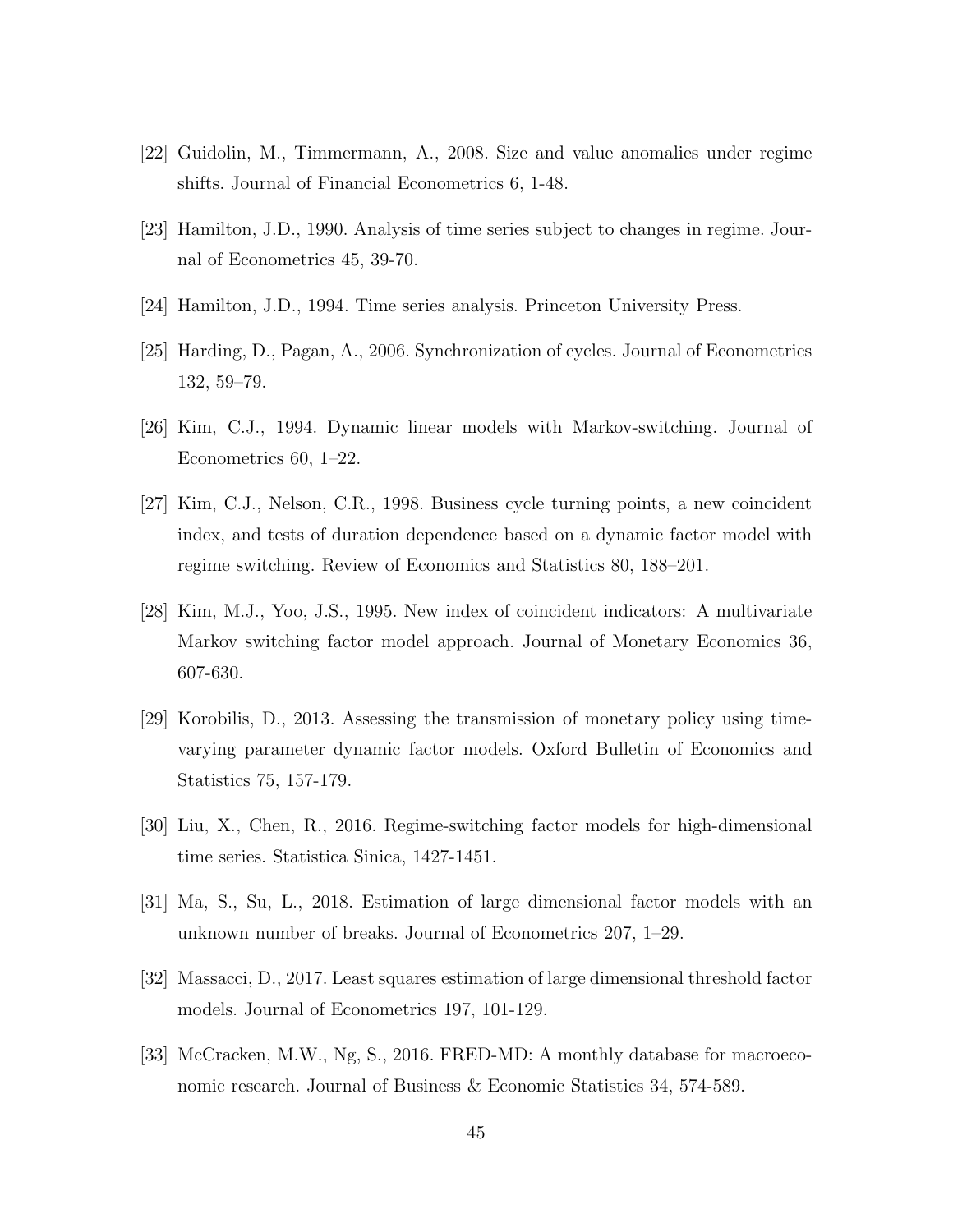- [34] Mikkelsen, J.G., Hillebrand,.E., Urga, G., 2019. Consistent estimation of timevarying loadings in high-dimensional factor models. Journal of Econometrics 208, 535-562.
- [35] Pelger, M., Xiong, R., 2021. State-varying factor models of large dimensions. Journal of Business & Economic Statistics, 1-19.
- [36] Stock, J.H., Watson, M.W., 2002. Forecasting using principal components from a large number of predictors. Journal of American Statistical Association 97, 1167–1179.
- [37] Stock, J.H., Watson, M.W., 2009. Forecasting in dynamic factor models subject to structural instability. In: Hendry, D.F., Castle, J., Shephard, N. (Eds.), The Methodology and Practice of Econometrics: A Festschrift in Honour of David F. Hendry. Oxford University Press, pp. 173–205.
- [38] Stock, J.H., Watson, M.W., 2010. Indicators for dating business cycles: crosshistory selection and comparisons. American Economic Review 100, 16–19.
- [39] Stock, J.H., Watson, M.W., 2014. Estimating turning points using large data sets. Journal of Econometrics 178, 368-381.
- [40] Su, L., Wang, X., 2017. On time-varying factor models: estimation and testing. Journal of Econometrics 198, 84-101.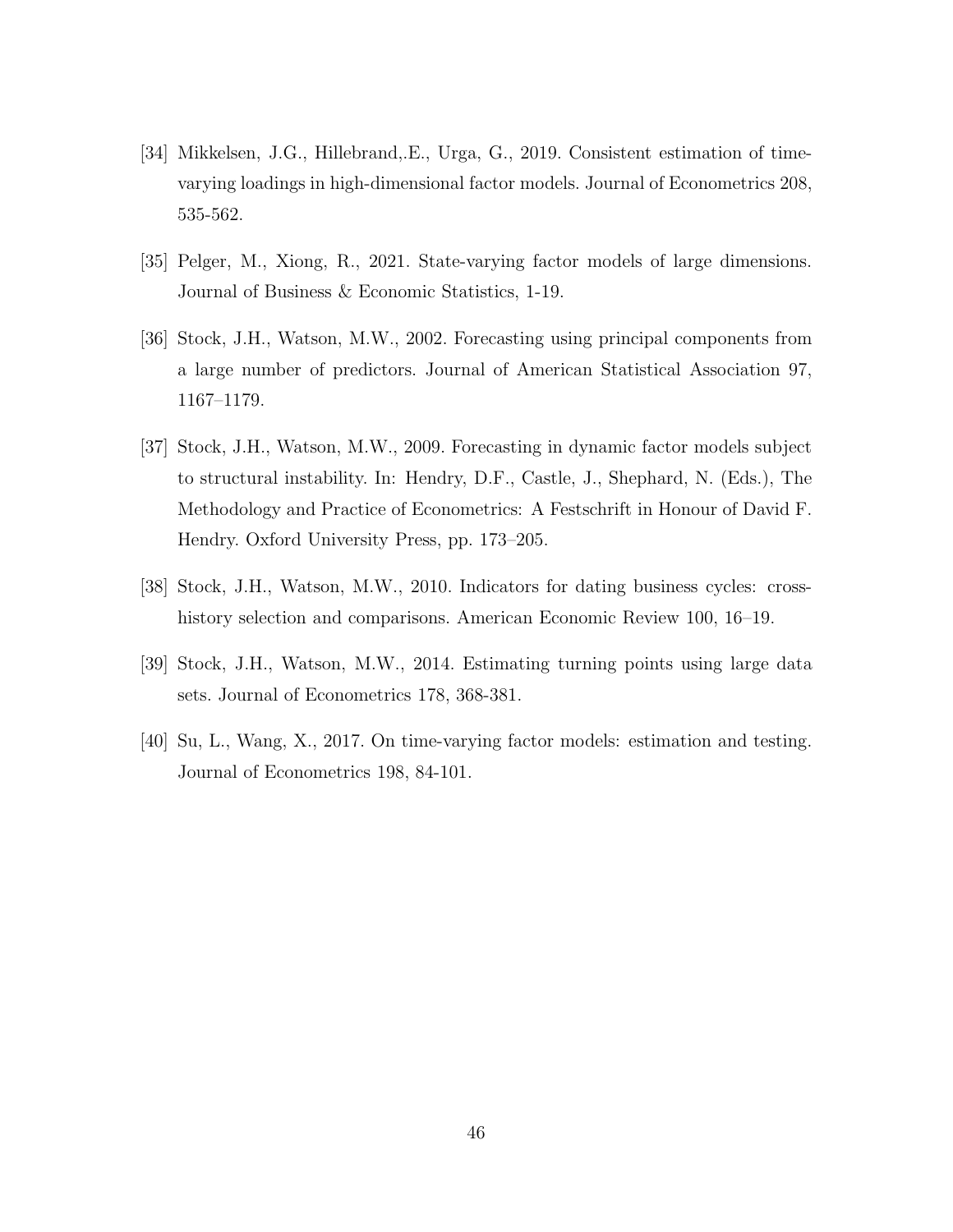#### APPENDIX

# <span id="page-47-1"></span>A Details for Theorem [1](#page-13-3)

**Lemma 1** Under Assumption [3\(](#page-12-1)2) and 3(4),  $||E|| = O_p(N^{\frac{1}{4}}T^{\frac{1}{2}} + N^{\frac{1}{2}}T^{\frac{1}{4}})$ .

**Proof.** We shall show  $\mathbb{E} ||E||^4 = O(NT^2 + N^2T)$ . First note that

$$
||E||^{4} = ||E'E||^{2} \le ||E'E||_{F}^{2} = \sum_{i=1}^{N} \sum_{k=1}^{N} (\sum_{t=1}^{T} e_{it}e_{kt})^{2}.
$$

It is easy to see that  $\mathbb{E}(\sum_{t=1}^T e_{it}e_{kt})^2$  is not larger than the sum of  $2\mathbb{E}(\sum_{t=1}^T e_{it}e_{kt} \sum_{t=1}^T \mathbb{E}(e_{it}e_{kt})^2$  and  $2(\sum_{t=1}^T \mathbb{E}(e_{it}e_{kt}))^2$ . The sum of the former over i and k is not larger than  $N^2TM$  since by Assumption [3\(](#page-12-1)4),  $\mathbb{E}(\left\|\frac{1}{\sqrt{2}}\right\|)$  $\frac{1}{T} \sum_{t=1}^{T} (e_{it}e_{kt} - \mathbb{E}(e_{it}e_{kt}))\Big\|$ <sup>2</sup> $) \leq$ M. The sum of the latter over i and k is not larger than  $NT^2M$  under Assumption  $3(2).$  $3(2).$   $\blacksquare$ 

### Proof of Theorem [1](#page-13-3)

**Proof.** Step (1): For  $(\hat{\Lambda}, \hat{\sigma}^2, q)$ , let

<span id="page-47-2"></span>
$$
m_t = \arg \max_j \{ (2\pi)^{-\frac{N}{2}} \left| \hat{\Lambda}_j \hat{\Lambda}_j' + \hat{\sigma}^2 I_N \right|^{-\frac{1}{2}} e^{-\frac{1}{2} x_t' (\hat{\Lambda}_j \hat{\Lambda}_j' + \hat{\sigma}^2 I_N)^{-1} x_t}, j = 1, ..., J^0 \}. \tag{28}
$$

Since  $\sum_{j=1}^{J^0} q_j = 1$ ,

<span id="page-47-0"></span>
$$
l(\hat{\Lambda}, \hat{\sigma}^2, q) \leq \sum_{t=1}^T \log[(2\pi)^{-\frac{N}{2}} \left| \hat{\Lambda}_{m_t} \hat{\Lambda}_{m_t}' + \hat{\sigma}^2 I_N \right|^{-\frac{1}{2}} e^{-\frac{1}{2}x_t'(\hat{\Lambda}_{m_t} \hat{\Lambda}_{m_t}' + \hat{\sigma}^2 I_N)^{-1}x_t}]
$$
  

$$
= -\frac{NT}{2} \log 2\pi - \frac{1}{2} \sum_{t=1}^T \log \left| \hat{\Lambda}_{m_t} \hat{\Lambda}_{m_t}' + \hat{\sigma}^2 I_N \right|
$$

$$
- \frac{1}{2} \sum_{t=1}^T x_t'(\hat{\Lambda}_{m_t} \hat{\Lambda}_{m_t}' + \hat{\sigma}^2 I_N)^{-1} x_t.
$$
(29)

Consider the last term on the right hand side of equation [\(29\)](#page-47-0). By Woodbury identity,  $(\hat{\Lambda}_{m_t}\hat{\Lambda}'_{m_t} + \hat{\sigma}^2 I_N)^{-1} = \hat{\sigma}^{-2}I_N - \hat{\sigma}^{-2}\hat{\Lambda}_{m_t}(\hat{\sigma}^2 I_{r^0_{m_t}} + \hat{\Lambda}'_{m_t}\hat{\Lambda}_{m_t})^{-1}\hat{\Lambda}'_{m_t}$ . Thus

$$
\sum_{t=1}^{T} x_t' (\hat{\Lambda}_{m_t} \hat{\Lambda}_{m_t}' + \hat{\sigma}^2 I_N)^{-1} x_t = \hat{\sigma}^{-2} \sum_{t=1}^{T} x_t' x_t - \hat{\sigma}^{-2} \sum_{t=1}^{T} x_t' \hat{\Lambda}_{m_t} (\hat{\sigma}^2 I_{r_{m_t}^0} + \hat{\Lambda}_{m_t}' \hat{\Lambda}_{m_t})^{-1} \hat{\Lambda}_{m_t}' x_t
$$

.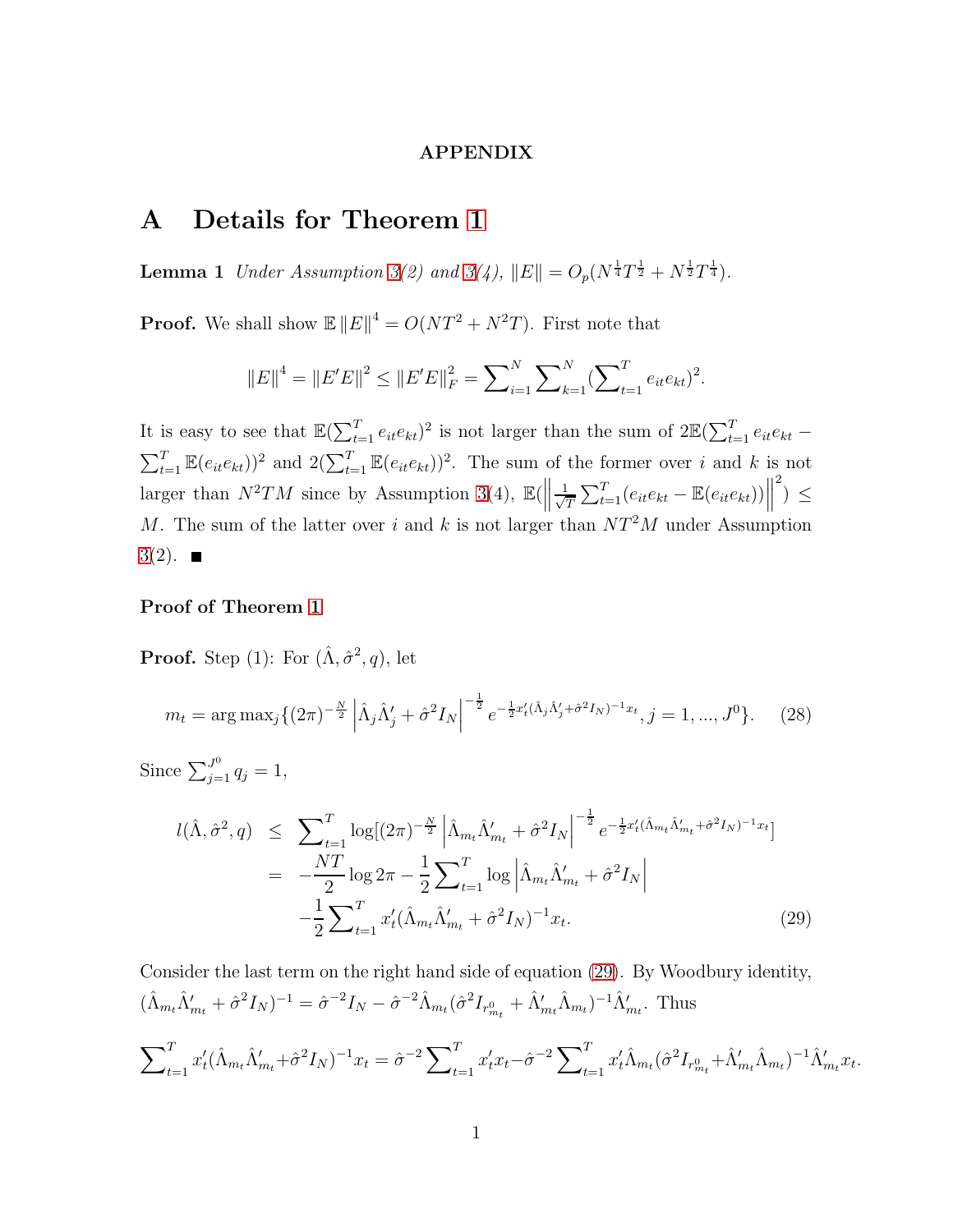<span id="page-48-0"></span>Since 
$$
(\hat{\Lambda}'_{m_t}\hat{\Lambda}_{m_t})^{-1} - (\hat{\sigma}^2 I_{r_{m_t}^0} + \hat{\Lambda}'_{m_t}\hat{\Lambda}_{m_t})^{-1} = (\hat{\sigma}^2 I_{r_{m_t}^0} + \hat{\Lambda}'_{m_t}\hat{\Lambda}_{m_t})^{-1}\hat{\sigma}^2 (\hat{\Lambda}'_{m_t}\hat{\Lambda}_{m_t})^{-1},
$$
  
\n
$$
\sum_{t=1}^T x_t' (\hat{\Lambda}_{m_t}\hat{\Lambda}'_{m_t} + \hat{\sigma}^2 I_N)^{-1} x_t
$$
\n
$$
= \hat{\sigma}^{-2} \sum_{t=1}^T \left\|M_{\hat{\Lambda}_{m_t}} x_t\right\|^2 + \sum_{t=1}^T x_t' \hat{\Lambda}_{m_t} (\hat{\sigma}^2 I_{r_{m_t}^0} + \hat{\Lambda}'_{m_t}\hat{\Lambda}_{m_t})^{-1} (\hat{\Lambda}'_{m_t}\hat{\Lambda}_{m_t})^{-1} \hat{\Lambda}'_{m_t} \hat{x}_0^2 0)
$$

Step (2):  $l(\Lambda^0, \hat{\sigma}^2, q) = \sum_{t=1}^T \log[\sum_{j=1}^{J^0} q_j (2\pi)^{-\frac{N}{2}} |\Lambda_j^0 \Lambda_j^0 + \hat{\sigma}^2 I_N|$  $-\frac{1}{2}e^{-\frac{1}{2}x'_t(\Lambda_j^0\Lambda_j^{0'}+\hat{\sigma}^2I_N)^{-1}x_t}].$ 

The summation in the bracket has  $J^0$  terms. Throw away all the other terms and only keep the term for  $j = z_t$ , we have

<span id="page-48-3"></span>
$$
l(\Lambda^{0}, \hat{\sigma}^{2}, q) \geq \sum_{t=1}^{T} \log[q_{z_{t}}(2\pi)^{-\frac{N}{2}} | \Lambda^{0}_{z_{t}} \Lambda^{0}_{z_{t}} + \hat{\sigma}^{2} I_{N} |^{-\frac{1}{2}} e^{-\frac{1}{2}x'_{t}(\Lambda^{0}_{z_{t}} \Lambda^{0}_{z_{t}} + \hat{\sigma}^{2} I_{N})^{-1} x_{t} }]
$$
  
\n
$$
= \sum_{t=1}^{T} \log q_{z_{t}} - \frac{NT}{2} \log 2\pi - \frac{1}{2} \sum_{t=1}^{T} \log |\Lambda^{0}_{z_{t}} \Lambda^{0}_{z_{t}} + \hat{\sigma}^{2} I_{N} |
$$
  
\n
$$
- \frac{1}{2} \sum_{t=1}^{T} x'_{t}(\Lambda^{0}_{z_{t}} \Lambda^{0}_{z_{t}} + \hat{\sigma}^{2} I_{N})^{-1} x_{t}.
$$
\n(31)

Similar to equation [\(30\)](#page-48-0),

<span id="page-48-1"></span>
$$
\sum_{t=1}^{T} x'_t (\Lambda_{z_t}^0 \Lambda_{z_t}^0 + \hat{\sigma}^2 I_N)^{-1} x_t
$$
\n
$$
= \hat{\sigma}^{-2} \sum_{t=1}^{T} \left\| M_{\Lambda_{z_t}^0} x_t \right\|^2 + \sum_{t=1}^{T} x'_t \Lambda_{z_t}^0 (\hat{\sigma}^2 I_{r_{z_t}^0} + \Lambda_{z_t}^0 \Lambda_{z_t}^0)^{-1} (\Lambda_{z_t}^0 \Lambda_{z_t}^0)^{-1} \Lambda_{z_t}^0 x_t. (32)
$$

Step (3):  $l(\hat{\Lambda}, \hat{\sigma}^2, q) - l(\Lambda^0, \hat{\sigma}^2, q) \geq 0$ . Thus from equations [\(29\)](#page-47-0)-[\(32\)](#page-48-1), we have

<span id="page-48-2"></span>
$$
\frac{1}{2} [\hat{\sigma}^{-2} \sum_{t=1}^{T} ||M_{\hat{\Lambda}_{m_t}} x_t||^2 - \hat{\sigma}^{-2} \sum_{t=1}^{T} ||M_{\Lambda_{2t}^0} x_t||^2]
$$
\n
$$
\leq -\sum_{t=1}^{T} \log q_{z_t} - \frac{1}{2} \sum_{t=1}^{T} \log \frac{|\hat{\Lambda}_{m_t} \hat{\Lambda}_{m_t}' + \hat{\sigma}^2 I_N|}{|\Lambda_{2t}^0 \Lambda_{2t}^0 + \hat{\sigma}^2 I_N|}
$$
\n
$$
-\frac{1}{2} \sum_{t=1}^{T} x_t' \hat{\Lambda}_{m_t} (\hat{\sigma}^2 I_{r_{m_t}^0} + \hat{\Lambda}_{m_t}' \hat{\Lambda}_{m_t})^{-1} (\hat{\Lambda}_{m_t}' \hat{\Lambda}_{m_t})^{-1} \hat{\Lambda}_{m_t}' x_t
$$
\n
$$
+\frac{1}{2} \sum_{t=1}^{T} x_t' \Lambda_{z_t}^0 (\hat{\sigma}^2 I_{r_{2t}^0} + \Lambda_{z_t}^0 \Lambda_{z_t}^0)^{-1} (\Lambda_{z_t}^0 \Lambda_{z_t}^0)^{-1} \Lambda_{z_t}^0 x_t. \tag{33}
$$

(3.1) The first term on the right hand side:  $\left|-\sum_{t=1}^{T} \log q_{z_t}\right| \leq T \log \frac{1}{\min_j q_j} = O(T)$ . (3.2) The second term on the right hand side equals  $-\frac{1}{2}$  $\frac{1}{2}\sum_{t=1}^{T} \log \Big|$ 1  $\frac{1}{\hat{\sigma}^2}\hat{\Lambda}'_{m_t}\hat{\Lambda}_{m_t}+I_{r^0_{m_t}}$  $+$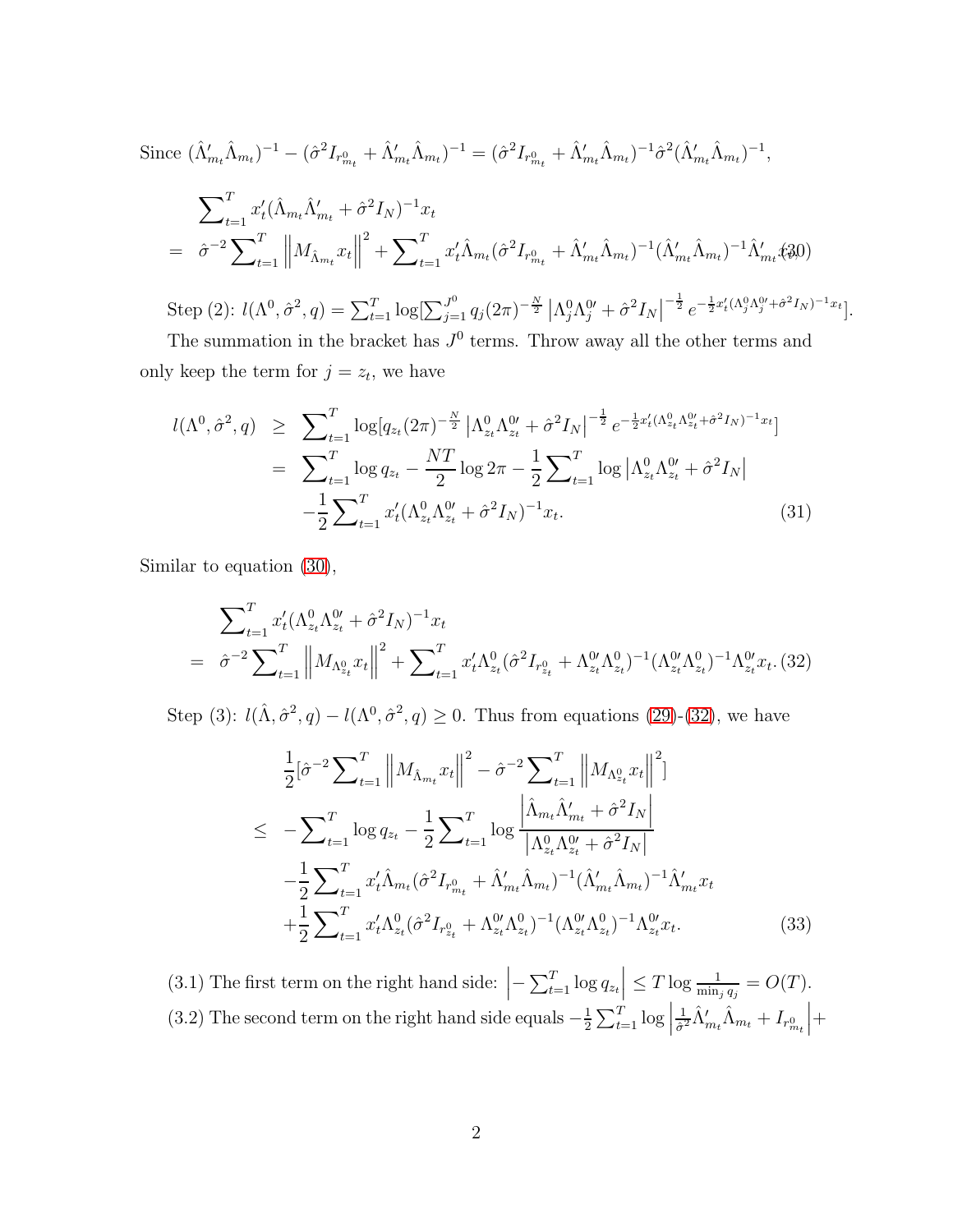1  $\frac{1}{2} \sum_{t=1}^{T} \log \Big|$ 1  $\frac{1}{\hat{\sigma}^2}\Lambda_{z_t}^{0\prime}\Lambda_{z_t}^0+I_{r_{z_t}^0}$  $\begin{array}{c} \begin{array}{c} \begin{array}{c} \end{array} \\ \begin{array}{c} \end{array} \end{array} \end{array}$ since

 $\bigg\}$ 

<span id="page-49-2"></span>
$$
\left|\Lambda_{z_t}^0 \Lambda_{z_t}^{0\prime} + \hat{\sigma}^2 I_N\right| = \left|\hat{\sigma}^{2N}\left|\frac{1}{\hat{\sigma}^2} \Lambda_{z_t}^0 \Lambda_{z_t}^{0\prime} + I_N\right| = \hat{\sigma}^{2N}\left|\frac{1}{\hat{\sigma}^2} \Lambda_{z_t}^{0\prime} \Lambda_{z_t}^0 + I_{r_{z_t}^0} \right|\n\{A\}
$$

and similarly  $\Big|$  $\left| \hat{\Lambda}_{m_t}\hat{\Lambda}'_{m_t} + \hat{\sigma}^2 I_N \right|$  $= \left| \hat{\sigma}^{2N} \right|$ 1  $\frac{1}{\hat{\sigma}^2}\hat{\Lambda}'_{m_t}\hat{\Lambda}_{m_t}+I_{r^0_{m_t}}$  $\begin{array}{c} \hline \end{array}$  $(35)$ 

 $-\frac{1}{2}$  $\frac{1}{2}\sum_{t=1}^{T} \log \Big|$ 1  $\frac{1}{\hat{\sigma}^2}\hat{\Lambda}'_{m_t}\hat{\Lambda}_{m_t}+I_{r^0_{m_t}}$ is negative, thus inequality  $(33)$  still holds when this term is thrown away. By Assumption [2\(](#page-12-0)1), 1  $\frac{1}{\hat{\sigma}^2}\Lambda_{z_t}^{0\prime}\Lambda_{z_t}^0+I_{r_{z_t}^0}$  $\leq c(\frac{N}{\hat{\sigma}^2})$  $\frac{N}{\hat{\sigma}^2}$ )<sup>r<sub>2</sup>t</sub> for some  $c > 0$ ,</sup> thus  $\frac{1}{2} \sum_{t=1}^{T} \log \left| \frac{1}{2} \sum_{t=1}^{T} \log \left| \frac{1}{2} \sum_{t=1}^{T} \log \left| \frac{1}{2} \sum_{t=1}^{T} \log \left| \frac{1}{2} \sum_{t=1}^{T} \log \left| \frac{1}{2} \right| \right| \right| \right)$ 1  $\frac{1}{\hat{\sigma}^2} \Lambda_{z_t}^{0 \prime} \Lambda_{z_t}^0 + I_{r_{z_t}^0}$  is  $O_p(T \log N)$ .

(3.3) The third term on the right hand side is negative, thus inequality [\(33\)](#page-48-2) still holds when this term is thrown away.

(3.4) The fourth term is bounded by  $\frac{1}{2} \sum_{t=1}^{T} ||x_t||^2 ||(\hat{\sigma}^2 I_{r_{z_t}^0} + \Lambda_{z_t}^0 \Lambda_{z_t}^0)^{-1}||$ since  $\left\| (\Lambda^{0}_{z_t} \Lambda^0_{z_t})^{-\frac{1}{2}} \Lambda^{0}_{z_t} x_t \right\| = \left\|$  $P_{\Lambda_{z_t}^0} x_t \|\leq \|x_t\| \text{ and } (\Lambda_{z_t}^{0'} \Lambda_{z_t}^0)^{\frac{1}{2}} (\hat{\sigma}^2 I_{r_{z_t}^0} + \Lambda_{z_t}^{0'} \Lambda_{z_t}^0)^{-1} (\Lambda_{z_t}^{0'} \Lambda_{z_t}^0)^{-\frac{1}{2}} =$  $(\hat{\sigma}^2 I_{r_{2t}^0} + \Lambda_{z_t}^0 \Lambda_{z_t}^0)^{-1}$ . The latter is because  $\hat{\sigma}^2 I_{r_{2t}^0} + \Lambda_{z_t}^0 \Lambda_{z_t}^0$  and  $\Lambda_{z_t}^0 \Lambda_{z_t}^0$  have the same eigenvectors. By Assumption [2\(](#page-12-0)1),  $\left\| (\hat{\sigma}^2 I_{r_{z_t}^0} + \Lambda_{z_t}^0 \Lambda_{z_t}^0)^{-1} \right\| \le \sup_j \left\| (\Lambda_j^0 \Lambda_j^0)^{-1} \right\| = O_p(\frac{1}{N})$  $\frac{1}{N}$ . By Assumptions [1\(](#page-11-1)2), [2\(](#page-12-0)1) and [3\(](#page-12-1)1),  $\sum_{t=1}^{T} ||x_t||^2 = O_p(NT)$ . Thus the fourth term is  $O_p(T)$ .

(3.5) Now consider the left hand side of expression [\(33\)](#page-48-2). Since  $x_t = \Lambda_{z_t}^0 f_t^0 + e_t$ and  $M_{\Lambda_{z_t}^0} \Lambda_{z_t}^0 f_t^0 = 0$ , it is easy to verify that the left hand side equals

<span id="page-49-0"></span>
$$
\frac{1}{2}\hat{\sigma}^{-2}\left[\sum_{t=1}^{T}\left\|M_{\hat{\Lambda}_{m_t}}\Lambda_{z_t}^0f_t^0\right\|^2+2\sum_{t=1}^{T}e'_tM_{\hat{\Lambda}_{m_t}}\Lambda_{z_t}^0f_t^0+\sum_{t=1}^{T}\left\|P_{\Lambda_{z_t}^0}e_t\right\|^2-\sum_{t=1}^{T}\left\|P_{\hat{\Lambda}_{m_t}}e_t\right\|^2\right].
$$
\n(36)

For the fourth term of expression [\(36\)](#page-49-0), we have

<span id="page-49-1"></span>
$$
\sum_{t=1}^{T} ||P_{\hat{\Lambda}_{m_t}} e_t||^2 \leq \sum_{j=1}^{J^0} \sum_{t=1}^{T} ||P_{\hat{\Lambda}_j} e_t||^2 = \sum_{j=1}^{J^0} \sum_{t=1}^{T} e_t' \hat{\Lambda}_j (\hat{\Lambda}_j' \hat{\Lambda}_j)^{-1} \hat{\Lambda}_j' e_t
$$
  
\n
$$
= \sum_{j=1}^{J^0} tr[(\hat{\Lambda}_j' \hat{\Lambda}_j)^{-\frac{1}{2}} \hat{\Lambda}_j' (\sum_{t=1}^{T} e_t e_t') \hat{\Lambda}_j (\hat{\Lambda}_j' \hat{\Lambda}_j)^{-\frac{1}{2}}]
$$
  
\n
$$
\leq \sum_{j=1}^{J^0} r_j^0 \rho_{\text{max}} (\sum_{t=1}^{T} e_t e_t') = \sum_{j=1}^{J^0} r_j^0 ||E'E|| = O_p(N^{\frac{1}{2}}T + N T^{\frac{1}{2}})
$$

The last equality follows from Lemma [1.](#page-47-1) Similarly, the third term of expression [\(36\)](#page-49-0) is  $O_p(N^{\frac{1}{2}}T + NT^{\frac{1}{2}})$ .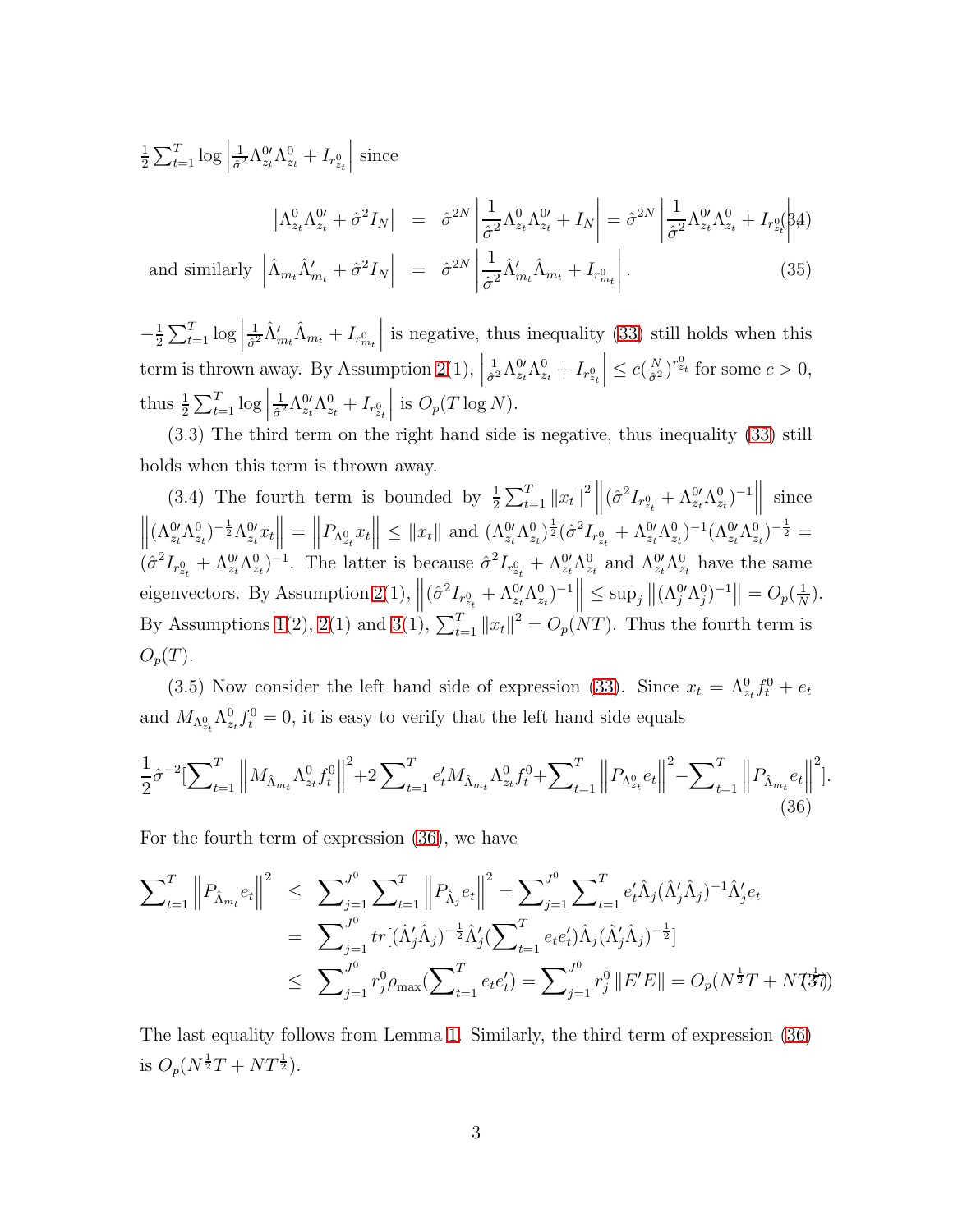The second term of expression [\(36\)](#page-49-0) equals  $2\sum_{t=1}^{T} e_t^{\prime} \Lambda_{z_t}^0 f_t^0 - 2\sum_{t=1}^{T} e_t^{\prime} P_{\hat{\Lambda}_{m_t}} \Lambda_{z_t}^0 f_t^0$ .  $2\sum_{t=1}^{T} e_t' \Lambda_{z_t}^0 f_t^0$  is  $O_p(N^{\frac{1}{2}}T)$  because  $\Big\|$  $\sum_{t=1}^{T} e'_t \Lambda_{z_t}^0 f_t^0 \leq (\sum_{t=1}^{T} || e'_t \Lambda_{z_t}^0 ||)$  $\binom{2}{2} \frac{1}{2} \left( \sum_{t=1}^T ||f_t^0||^2 \right) \frac{1}{2},$  $\sum_{t=1}^{T} ||f_t^0||^2 = O_p(T)$  by Assumption [1\(](#page-11-1)2), and by Assumptions [2\(](#page-12-0)1), [3\(](#page-12-1)1) and 3(2),  $\mathbb{E}(\left\Vert \frac{1}{\sqrt{l}}\right\Vert )$  $\frac{1}{N} \sum_{i=1}^N \lambda_{ji}^0 e_{it}$  $\binom{2}{1} \leq M$  for all  $j = 1, ..., J^0$  and all t.

By expression [\(37\)](#page-49-1), Assumption [1\(](#page-11-1)2) and Assumption [2\(](#page-12-0)1),  $\parallel$  $\sum_{t=1}^T e'_t P_{\hat{\Lambda}_{m_t}} \Lambda_{z_t}^0 f_t^0 \Big\| \leq$  $\left( \sum_{t=1}^T \left\| P_{\hat{\Lambda}_{m_t}} e_t \right\| \right)$  $\sum_{t=1}^{2} ||f_t^0||^2 \big) \frac{1}{2} \sup_j \left\| \Lambda_j^0 \right\| = O_p(N^{\frac{3}{4}}T + NT^{\frac{3}{4}})$ . Thus the second term of expression [\(36\)](#page-49-0) is  $O_p(N^{\frac{3}{4}}T + NT^{\frac{3}{4}})$ .

(3.6) Move the second to the fourth term of expression [\(36\)](#page-49-0) to the right hand side of equation  $(33)$ , and take the results  $(3.1)-(3.5)$  together, we have

$$
0 \leq \frac{1}{2}\hat{\sigma}^{-2} \sum_{t=1}^{T} \left\| M_{\hat{\Lambda}_{m_t}} \Lambda_{z_t}^0 f_t^0 \right\|^2 \leq O(T) + O_p(T \log N)
$$
  
+O(T) + O\_p(N^{\frac{1}{2}}T + NT^{\frac{1}{2}}) + O\_p(N^{\frac{3}{4}}T + NT^{\frac{3}{4}}).

Thus  $\sum_{t=1}^{T} ||M_{\hat{\Lambda}_{m_t}} \Lambda_{z_t}^0 f_t^0||$ <sup>2</sup> is  $O_p(N^{\frac{3}{4}}T + NT^{\frac{3}{4}})$ . In the summation, there are  $q_1^0T$ terms<sup>[11](#page-50-0)</sup> with  $\Lambda_{z_t}^0 = \Lambda_1^0$ , since  $q_1^0$  is the unconditional probability of  $z_t = 1$ . For each t with  $z_t = 1$ ,  $\Lambda_1^0 f_t^0$  are projected on one of  $\hat{\Lambda}_j$ ,  $j = 1, ..., J^0$ , thus there exists one certain  $\hat{\Lambda}_j$  such that  $\Lambda_1^0 f_t^0$  is projected on  $\hat{\Lambda}_j$  at least  $\frac{q_1^0 T}{J^0}$  times. Define this  $\hat{\Lambda}_j$  as  $\hat{\Lambda}_1$ , then  $\sum_{t=1}^{T} 1_{m_t=1} 1_{z_t=1} \geq \frac{q_1^0 T}{J^0}$  $\frac{d_1^0 T}{J^0}$ . Thus by Assumption [1\(](#page-11-1)1),  $\rho_{\min}(\frac{1}{\sum_{t=1}^T 1_{m_t=1} 1_{z_t=1}} \sum_{t=1}^T f_t^0 f_t^0 1_{m_t=1} 1_{z_t=1}) \ge$ c for some  $c > 0$  w.p.a.1. Since  $||M_{\hat{\Lambda}_{m_t}} \Lambda_{z_t}^0 f_t^0||$  is positive for any  $z_t$  and  $m_t$ , we have

$$
O_p(N^{\frac{3}{4}}T + NT^{\frac{3}{4}}) = \sum_{t=1}^{T} \left\| M_{\hat{\Lambda}_{m_t}} \Lambda_{z_t}^0 f_t^0 \right\|^2 \ge \sum_{t=1}^{T} \left\| M_{\hat{\Lambda}_1} \Lambda_1^0 f_t^0 \right\|^2 1_{m_t=1} 1_{z_t=1}
$$
  

$$
= tr(\Lambda_1^{0t} M_{\hat{\Lambda}_1} \Lambda_1^0 \sum_{t=1}^{T} f_t^0 f_t^{0t} 1_{m_t=1} 1_{z_t=1})
$$
  

$$
\ge tr(\Lambda_1^{0t} M_{\hat{\Lambda}_1} \Lambda_1^0) \rho_{\min} (\sum_{t=1}^{T} f_t^0 f_t^{0t} 1_{m_t=1} 1_{z_t=1})
$$
  

$$
\ge tr(\Lambda_1^{0t} M_{\hat{\Lambda}_1} \Lambda_1^0) T \frac{q_1^0 c}{J^0} \text{ w.p.a.1}.
$$

Thus  $\frac{1}{N}$   $\left\| M_{\hat{\Lambda}_1} \Lambda_1^0 \right\|$ 2  $\frac{2}{F} = \frac{1}{N}$  $\frac{1}{N} tr(\Lambda^0_1 M_{\hat{\Lambda}_1} \Lambda^0_1) \, = \, O_p(\frac{1}{\sqrt{\delta_1}})$  $\frac{1}{\delta_{NT}}$ ). Similarly, for  $j = 2, ..., J^0$ , we also have  $\frac{1}{N}$   $\left\| M_{\hat{\Lambda}_j} \Lambda_j^0 \right\|$ 2  $\frac{1}{F} = O_p(\frac{1}{\sqrt{\delta_I}})$  $\frac{1}{\delta_{NT}}$ ).

<span id="page-50-0"></span><sup>11</sup>Rigorously speaking, there are  $\sum_{t=1}^{T} 1_{z_t=1}$  terms, but  $\frac{1}{T} \sum_{t=1}^{T} 1_{z_t=1} \stackrel{p}{\to} q_1^0$  as  $T \to \infty$ .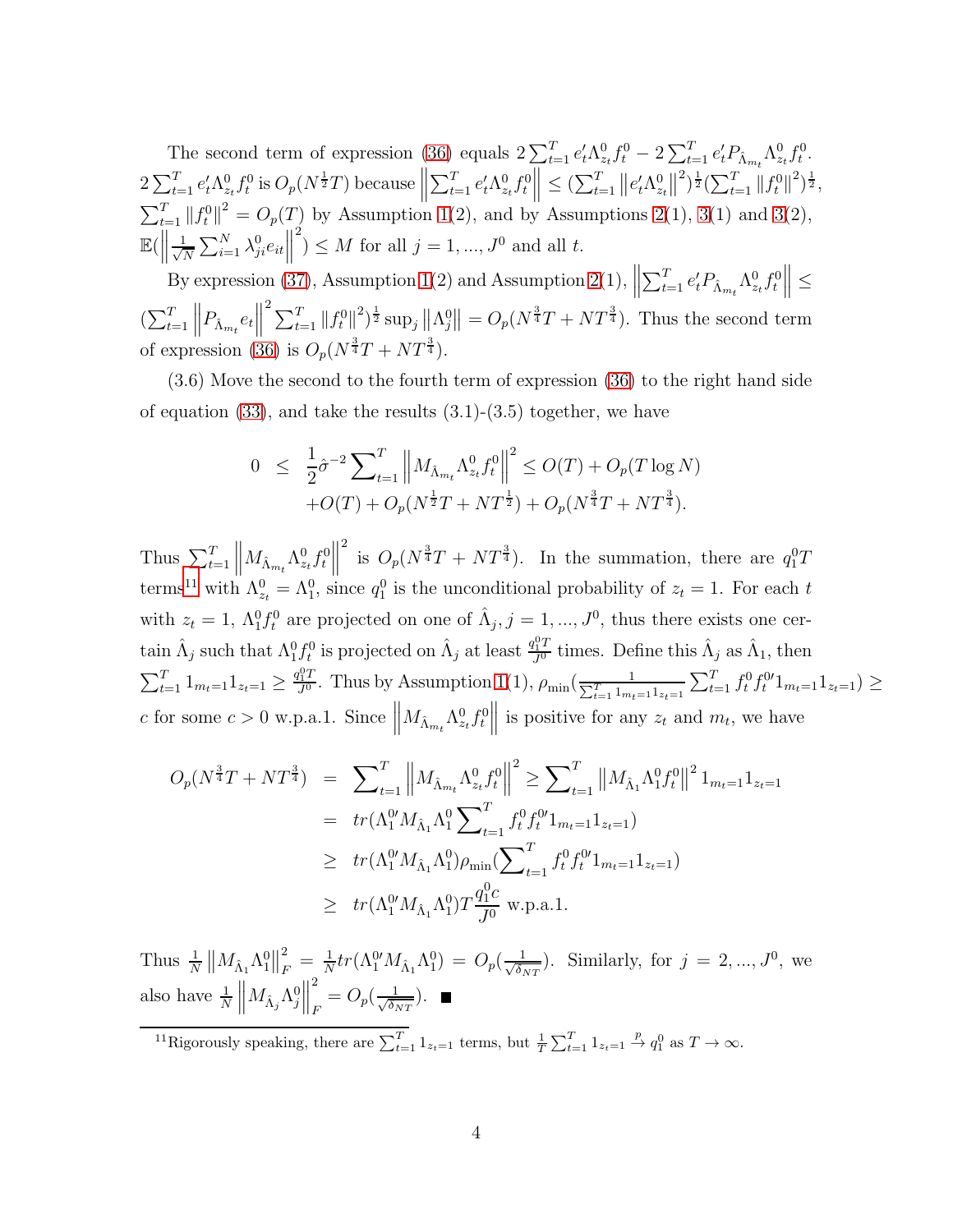## <span id="page-51-1"></span>B Details for Theorem [2](#page-14-0)

**Lemma 2** Under the assumptions of Theorem [1,](#page-13-3)  $\frac{1}{\hat{\sigma}^2 + \hat{\Lambda}'_{jl}\hat{\Lambda}_{jl}} = O_p(\frac{1}{\sqrt{\delta_l}})$  $\frac{1}{\delta_{NT}}$ ) for each j = 1, ...,  $J^0$  and each  $l = 1, ..., r_j^0$ , where  $\hat{\Lambda}_{jl}$  denotes the *l*-th column of  $\hat{\Lambda}_j$ .

**Proof.** (1) Consider expression [\(33\)](#page-48-2). In step  $(3.1)$ ,  $(3.2)$  and  $(3.4)$  of proof of Theorem [1,](#page-13-3) we have shown that the first, the second, and the fourth term on the right hand side of expression [\(33\)](#page-48-2) is  $O_p(T)$ ,  $O_p(T \log N)$  and  $O_p(T)$  respectively. In step (3.5) we have shown that the left hand side of expression [\(33\)](#page-48-2) equals expression [\(36\)](#page-49-0), and the last three terms of expression [\(36\)](#page-49-0) together is  $O_p(N^{\frac{3}{4}}T + NT^{\frac{3}{4}})$ . Move the last three terms of expression [\(36\)](#page-49-0) to the right hand side of expression [\(33\)](#page-48-2), and move the third term on the right hand side of expression [\(33\)](#page-48-2) to the left hand side, then we have

<span id="page-51-0"></span>
$$
\frac{1}{2}\hat{\sigma}^{-2}\left[\sum_{t=1}^{T}\left\|M_{\hat{\Lambda}_{m_t}}\Lambda_{z_t}^0 f_t^0\right\|^2 + \frac{1}{2}\sum_{t=1}^{T}x_t'\hat{\Lambda}_{m_t}(\hat{\sigma}^2 I_{r_{m_t}^0} + \hat{\Lambda}_{m_t}'\hat{\Lambda}_{m_t})^{-1}(\hat{\Lambda}_{m_t}'\hat{\Lambda}_{m_t})^{-1}\hat{\Lambda}_{m_t}'x_t\right]
$$
\n
$$
= O_p(N^{\frac{3}{4}}T + NT^{\frac{3}{4}}). \tag{38}
$$

The two terms on the left hand side of [\(38\)](#page-51-0) are nonnegative, thus  $\sum_{t=1}^{T} x_t' \hat{\Lambda}_{m_t} (\hat{\sigma}^2 I_{r^0_{m_t}} +$  $\hat{\Lambda}'_{m_t}\hat{\Lambda}_{m_t}$ )<sup>-1</sup> $(\hat{\Lambda}'_{m_t}\hat{\Lambda}_{m_t})$ <sup>-1</sup> $\hat{\Lambda}'_{m_t}x_t = O_p(N^{\frac{3}{4}}T + NT^{\frac{3}{4}})$ . (2)

$$
\|\sum_{t=1}^{T} e'_t \hat{\Lambda}_{m_t}(\hat{\sigma}^2 I_{r_{m_t}^0} + \hat{\Lambda}'_{m_t} \hat{\Lambda}_{m_t})^{-1} (\hat{\Lambda}'_{m_t} \hat{\Lambda}_{m_t})^{-1} \hat{\Lambda}'_{m_t} \Lambda_{z_t}^0 f_t^0 \| \n\leq (\sum_{t=1}^{T} e'_t \hat{\Lambda}_{m_t}(\hat{\sigma}^2 I_{r_{m_t}^0} + \hat{\Lambda}'_{m_t} \hat{\Lambda}_{m_t})^{-2} (\hat{\Lambda}'_{m_t} \hat{\Lambda}_{m_t})^{-1} \hat{\Lambda}'_{m_t} e_t)^{\frac{1}{2}} (\sum_{t=1}^{T} ||\Lambda_{z_t}^0 f_t^0||^2)^{\frac{1}{2}} \n\leq \frac{1}{\hat{\sigma}^2} (\sum_{t=1}^{T} e'_t P_{\hat{\Lambda}_{m_t}} e_t)^{\frac{1}{2}} (\sum_{t=1}^{T} ||f_t^0||^2)^{\frac{1}{2}} \sup_j ||\Lambda_j^0|| = O_p(N^{\frac{3}{4}}T + NT^{\frac{3}{4}}),
$$

where the first inequality follows from Cauchy-Schwarz inequality, the second inequality follows from the fact that  $\hat{\Lambda}'_{m_t}\hat{\Lambda}_{m_t}$  is diagonal and all diagonal elements of  $\hat{\sigma}^2 I_{r^0_{m_t}} + \hat{\Lambda}'_{m_t} \hat{\Lambda}_{m_t}$  are larger than  $\hat{\sigma}^2$ , and the equality follows from Assumption [1\(](#page-11-1)2), Assumption [2\(](#page-12-0)1) and expression [\(37\)](#page-49-1) in step (3.5) of proof of Theorem [1.](#page-13-3)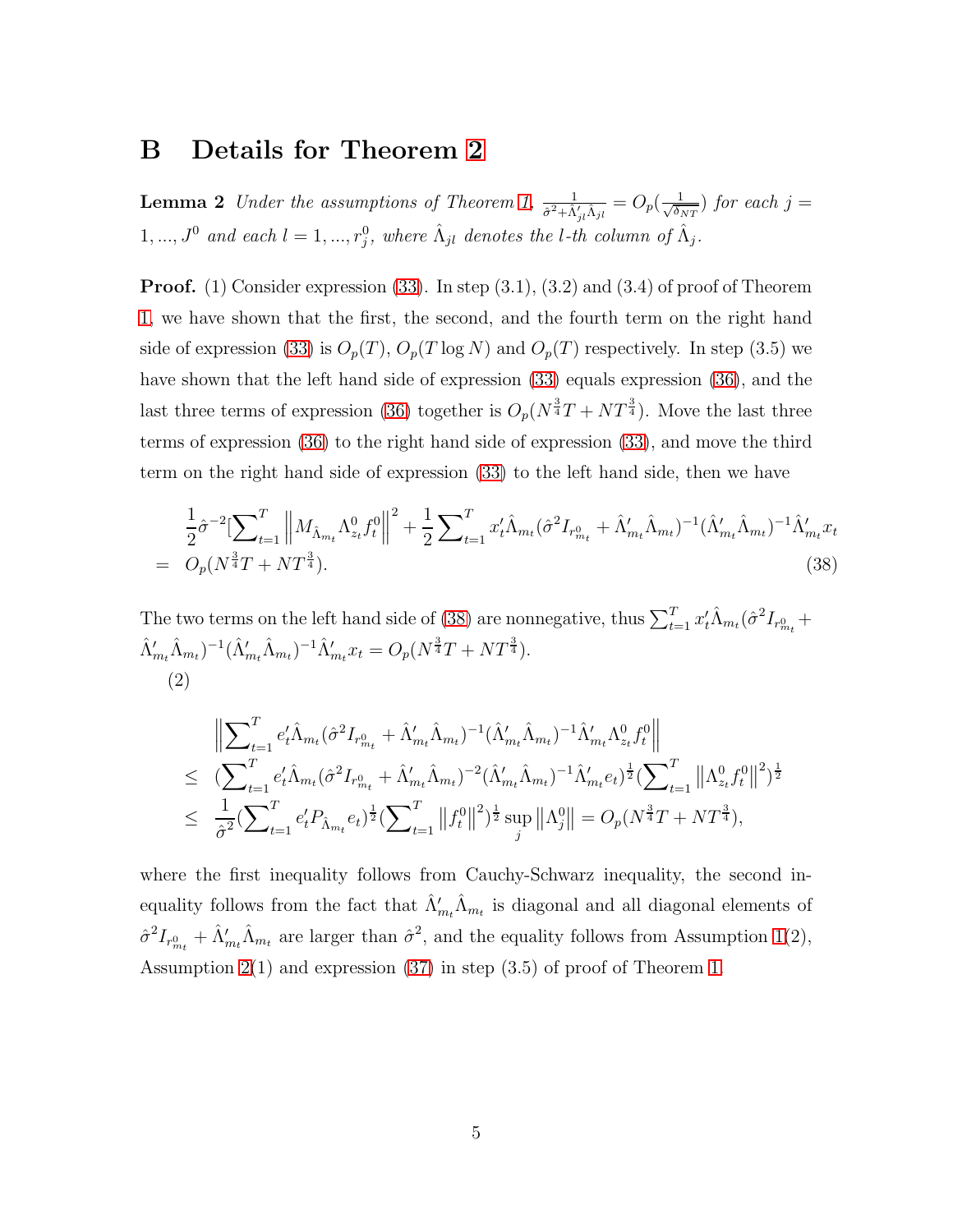(3) It follows from (1) and (2) that

<span id="page-52-0"></span>
$$
\sum_{t=1}^{T} f_{t}^{0} \Lambda_{z_{t}}^{0} \hat{\Lambda}_{m_{t}} (\hat{\sigma}^{2} I_{r_{m_{t}}^{0}} + \hat{\Lambda}_{m_{t}}' \hat{\Lambda}_{m_{t}})^{-1} (\hat{\Lambda}_{m_{t}}' \hat{\Lambda}_{m_{t}})^{-1} \hat{\Lambda}_{m_{t}}' \Lambda_{z_{t}}^{0} f_{t}^{0} \n+ \sum_{t=1}^{T} e_{t}^{\prime} \hat{\Lambda}_{m_{t}} (\hat{\sigma}^{2} I_{r_{m_{t}}^{0}} + \hat{\Lambda}_{m_{t}}^{\prime} \hat{\Lambda}_{m_{t}})^{-1} (\hat{\Lambda}_{m_{t}}^{\prime} \hat{\Lambda}_{m_{t}})^{-1} \hat{\Lambda}_{m_{t}}^{\prime} e_{t} \n= \sum_{t=1}^{T} x_{t}^{\prime} \hat{\Lambda}_{m_{t}} (\hat{\sigma}^{2} I_{r_{m_{t}}^{0}} + \hat{\Lambda}_{m_{t}}^{\prime} \hat{\Lambda}_{m_{t}})^{-1} (\hat{\Lambda}_{m_{t}}^{\prime} \hat{\Lambda}_{m_{t}})^{-1} \hat{\Lambda}_{m_{t}}^{\prime} x_{t} \n- 2 \sum_{t=1}^{T} e_{t}^{\prime} \hat{\Lambda}_{m_{t}} (\hat{\sigma}^{2} I_{r_{m_{t}}^{0}} + \hat{\Lambda}_{m_{t}}^{\prime} \hat{\Lambda}_{m_{t}})^{-1} (\hat{\Lambda}_{m_{t}}^{\prime} \hat{\Lambda}_{m_{t}})^{-1} \hat{\Lambda}_{m_{t}}^{\prime} \Lambda_{z_{t}}^{0} f_{t}^{0} \n= O_{p}(N^{\frac{3}{4}}T + NT^{\frac{3}{4}}).
$$
\n(39)

The two terms on the left hand side of [\(39\)](#page-52-0) are nonnegative, thus  $\sum_{t=1}^{T} f_t^{0'} \Lambda_{z_t}^{0'} \hat{\Lambda}_{m_t} (\hat{\sigma}^2 I_{r^0_{m_t}} +$  $(\hat{\Lambda}'_{m_t}\hat{\Lambda}_{m_t})^{-1}(\hat{\Lambda}'_{m_t}\hat{\Lambda}_{m_t})^{-1}\hat{\Lambda}'_{m_t}\Lambda^0_{z_t}f^0_t = O_p(N^{\frac{3}{4}}T + NT^{\frac{3}{4}})$ . Since each term in the summation is nonnegative, we have  $\sum_{t=1}^T f_t^0 \Lambda_j^0 \hat{\Lambda}_j (\hat{\sigma}^2 I_{r_j^0} + \hat{\Lambda}_j' \hat{\Lambda}_j)^{-1} (\hat{\Lambda}_j' \hat{\Lambda}_j)^{-1} \hat{\Lambda}_j' \Lambda_j^0 f_t^0 1_{z_t=j} 1_{m_t=j} =$  $O_p(N^{\frac{3}{4}}T + NT^{\frac{3}{4}})$  for each j.

As explained in step (3.6) of proof of Theorem [1,](#page-13-3)  $\sum_{t=1}^{T} 1_{m_t=j} 1_{z_t=j} \geq \frac{q_j^0 T}{J^0}$ , and by Assumption [1\(](#page-11-1)1),  $\rho_{\min}(\frac{1}{\sum_{t=1}^T 1_{m_t=j} 1_{z_t=j}} \sum_{t=1}^T f_t^0 f_t^0 1_{m_t=j} 1_{z_t=j}) \ge c$  for some  $c > 0$ w.p.a.1. Thus we have

$$
O_p(N^{\frac{3}{4}}T + NT^{\frac{3}{4}}) = \sum_{t=1}^{T} f_t^0 \Lambda_j^0 \hat{\Lambda}_j (\hat{\sigma}^2 I_{r_j^0} + \hat{\Lambda}_j' \hat{\Lambda}_j)^{-1} (\hat{\Lambda}_j' \hat{\Lambda}_j)^{-1} \hat{\Lambda}_j' \Lambda_j^0 f_t^0 1_{z_t=j} 1_{m_t=j}
$$
  
\n
$$
= tr(\Lambda_j^0 \hat{\Lambda}_j (\hat{\sigma}^2 I_{r_j^0} + \hat{\Lambda}_j' \hat{\Lambda}_j)^{-1} (\hat{\Lambda}_j' \hat{\Lambda}_j)^{-1} \hat{\Lambda}_j' \Lambda_j^0 \sum_{t=1}^{T} f_t^0 f_t^0 1_{z_t=j} 1_{m_t=j})
$$
  
\n
$$
\geq tr(\Lambda_j^0 \hat{\Lambda}_j (\hat{\sigma}^2 I_{r_j^0} + \hat{\Lambda}_j' \hat{\Lambda}_j)^{-1} (\hat{\Lambda}_j' \hat{\Lambda}_j)^{-1} \hat{\Lambda}_j' \Lambda_j^0) \rho_{\min} (\sum_{t=1}^{T} f_t^0 f_t^0 1_{m_t=j} 1_{z_t=j})
$$
  
\n
$$
\geq tr(\Lambda_j^0 \hat{\Lambda}_j (\hat{\sigma}^2 I_{r_j^0} + \hat{\Lambda}_j' \hat{\Lambda}_j)^{-1} (\hat{\Lambda}_j' \hat{\Lambda}_j)^{-1} \hat{\Lambda}_j' \Lambda_j^0) T \frac{q_j^0 c}{J^0} \text{ w.p.a.1.}
$$

Thus  $tr(\Lambda_j^0\hat{\Lambda}_j(\hat{\sigma}^2I_{r_j^0} + \hat{\Lambda}'_j\hat{\Lambda}_j)^{-1}(\hat{\Lambda}'_j\hat{\Lambda}_j)^{-1}\hat{\Lambda}'_j\Lambda_j^0) = O_p(\frac{N}{\sqrt{\delta_j}})$  $\frac{N}{\delta_{NT}}$ ) for each j. (4) Noting that  $\hat{\Lambda}_{jl}$  is orthogonal to  $\hat{\Lambda}_{jl'}$  for  $l \neq l'$ , we have

<span id="page-52-1"></span>
$$
\sum_{l=1}^{r_j^0} \left\| P_{\hat{\Lambda}_{jl}} \Lambda_j^0 \right\|_F^2 = \left\| P_{\hat{\Lambda}_j} \Lambda_j^0 \right\|_F^2 = \left\| \Lambda_j^0 \right\|_F^2 - \left\| M_{\hat{\Lambda}_j} \Lambda_j^0 \right\|_F^2, \tag{40}
$$
\n
$$
\sum_{l=1}^{r_j^0} \left\| P_{\hat{\Lambda}_{jl}} \Lambda_j^0 \right\|_F^2 = \left\| \Lambda_j^0 \right\|_F^2 - \left\| M_{\hat{\Lambda}_j} \Lambda_j^0 \right\|_F^2,
$$

$$
\sum_{l=1}^{r_j^0} \frac{1}{\hat{\sigma}^2 + \hat{\Lambda}'_{jl}\hat{\Lambda}_{jl}} \left\| P_{\hat{\Lambda}_{jl}} \Lambda_j^0 \right\|_F^2 = \left[ tr(\Lambda_j^0 \hat{\Lambda}_j (\hat{\sigma}^2 I_{r_j^0} + \hat{\Lambda}'_j \hat{\Lambda}_j)^{-1} (\hat{\Lambda}'_j \hat{\Lambda}_j)^{-1} \hat{\Lambda}'_j \Lambda_j^0). (41)
$$

Each term in the summation on the left hand side of equation [\(41\)](#page-52-1) is nonnegative,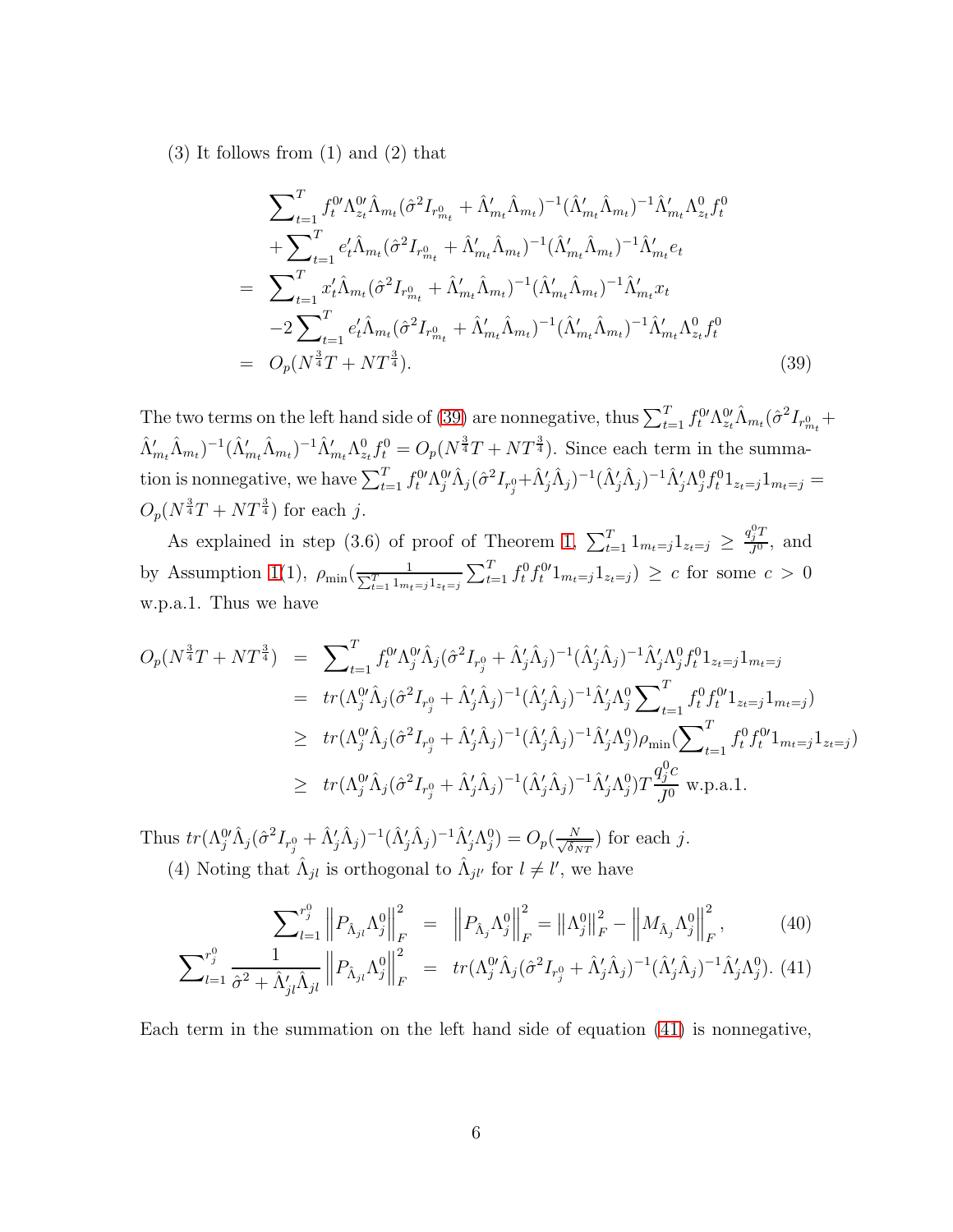thus

<span id="page-53-1"></span>
$$
\frac{1}{\hat{\sigma}^2 + \hat{\Lambda}'_{jl}\hat{\Lambda}_{jl}} \left\| P_{\hat{\Lambda}_{jl}} \Lambda_j^0 \right\|_F^2 = O_p(\frac{N}{\sqrt{\delta_{NT}}}) \text{ for each } j \text{ and } l. \tag{42}
$$

Now consider  $||P_{\hat{\Lambda}_{j1}} \Lambda_j^0||$ 2 . Let  $\hat{\Lambda}_{j,-1} = (\hat{\Lambda}_{j2}, ..., \hat{\Lambda}_{jr_{j}^{0}})$ , we have

<span id="page-53-0"></span>
$$
\sum_{l \neq 1} \left\| P_{\hat{\Lambda}_{jl}} \Lambda_j^0 \right\|_F^2 = \left\| P_{\hat{\Lambda}_{j,-1}} \Lambda_j^0 \right\|_F^2 = tr(\Lambda_j^0 P_{\hat{\Lambda}_{j,-1}} \Lambda_j^0)
$$
  
\n
$$
= tr[(\hat{\Lambda}_{j,-1}' \hat{\Lambda}_{j,-1})^{-\frac{1}{2}} \hat{\Lambda}_{j,-1}' \Lambda_j^0 \Lambda_j^0 \hat{\Lambda}_{j,-1} (\hat{\Lambda}_{j,-1}' \hat{\Lambda}_{j,-1})^{-\frac{1}{2}}]
$$
  
\n
$$
\leq \|\Lambda_j^0\|_F^2 - \rho_{\min}(\Lambda_j^0 \Lambda_j^0').
$$
\n(43)

The inequality in expression [\(43\)](#page-53-0) becomes equality when  $\hat{\Lambda}_{j,-1}(\hat{\Lambda}'_{j,-1}\hat{\Lambda}_{j,-1})^{-\frac{1}{2}}$  are eigenvectors of  $\Lambda_j^0 \Lambda_j^0$  corresponding to the largest  $r_j^0 - 1$  eigenvalues. Expressions [\(40\)](#page-52-1) and [\(43\)](#page-53-0) together implies that  $\left\|P_{\hat{\Lambda}_{j1}}\Lambda^0_j\right\|$ 2  $\frac{d}{dr} \geq \rho_{\min}(\Lambda_j^0 \Lambda_j^{0\prime}) - \left\| M_{\hat{\Lambda}_j} \Lambda_j^0 \right\|_2$ 2  $_{F}$ , thus by Assumption [2\(](#page-12-0)1) and Theorem [1,](#page-13-3)  $\frac{1}{N}$   $\left\| P_{\hat{\Lambda}_{j1}} \Lambda_j^0 \right\|$ 2 is bounded away from zero in probabil-  $\mathcal F$ ity. This together with expression [\(42\)](#page-53-1) implies that  $\frac{1}{\hat{\sigma}^2 + \hat{\Lambda}'_{j1}\hat{\Lambda}_{j1}} = O_p(\frac{1}{\sqrt{\delta_j}})$  $\frac{1}{\delta_{NT}}$ ). Similarly, 1  $\frac{1}{\hat{\sigma}^2 + \hat{\Lambda}'_{jl} \hat{\Lambda}_{jl}} = O_p(\frac{1}{\sqrt{\delta_l}})$  $\frac{1}{\delta_{NT}}$ ) for  $l = 2, ..., r_j^0$ .

### Proof of Theorem [2](#page-14-0)

**Proof.** (1) From equation [\(12\)](#page-9-1),  $\hat{p}_{tj} = \frac{q_j L(x_t|z_t=j; \hat{\Lambda}_j, \hat{\sigma}^2)}{\sum_{j=1}^{j} L(x_t|z_t=j; \hat{\Lambda}_j, \hat{\sigma}^2)}$  $\frac{q_j D(x_t | z_t - j, x_j, \sigma)}{\sum_{k=1}^j q_k L(x_t | z_t = k; \hat{\Lambda}_k, \hat{\sigma}^2)}$ . Thus when  $z_t = j$ ,

$$
|\hat{p}_{tj} - 1_{z_t=j}| = \frac{\sum_{k \neq j} q_k L(x_t \mid z_t = k; \hat{\Lambda}_k, \hat{\sigma}^2)}{\sum_{k=1}^{J^0} q_k L(x_t \mid z_t = k; \hat{\Lambda}_k, \hat{\sigma}^2)} \le \sum_{k \neq j} \frac{q_k}{q_j} e^{\log L(x_t \mid z_t = k; \hat{\Lambda}_k, \hat{\sigma}^2) - \log L(x_t \mid z_t = j; \hat{\Lambda}_j, \hat{\sigma}^2)},
$$

and when  $z_t = h \neq j$ ,

$$
|\hat{p}_{tj} - 1_{z_t=j}| = \frac{q_j L(x_t \left| z_t = j; \hat{\Lambda}_j, \hat{\sigma}^2 \right)}{\sum_{k=1}^{J^0} q_k L(x_t \left| z_t = k; \hat{\Lambda}_k, \hat{\sigma}^2 \right)} \le \frac{q_j}{q_h} e^{\log L(x_t \left| z_t = j; \hat{\Lambda}_j, \hat{\sigma}^2) - \log L(x_t \left| z_t = h; \hat{\Lambda}_h, \hat{\sigma}^2 \right)}.
$$

Since  $\sum_{k=1}^{J^0} \hat{p}_{tk} = 1$ , for  $\hat{p}_{tj}$  it suffices to consider the case  $z_t = j$ . Since  $q_j > 0$ , it suffices to show  $\sup_t e^{\log L(x_t | z_t = k; \hat{\Lambda}_k, \hat{\sigma}^2) - \log L(x_t | z_t = j; \hat{\Lambda}_j, \hat{\sigma}^2)} = o_p(\frac{1}{N^{\eta}})$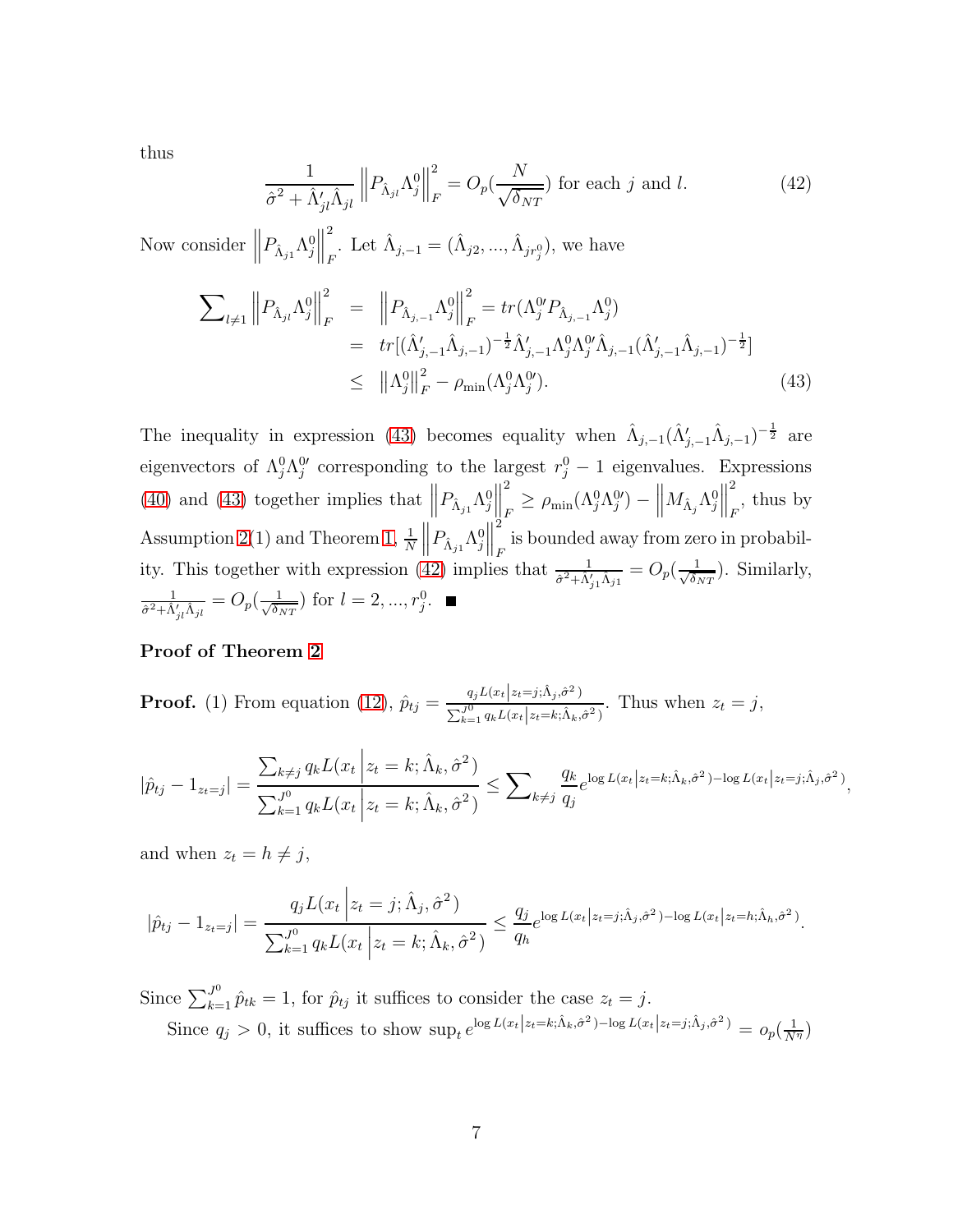for any  $k \neq j,$  i.e., it suffices to show for any  $M > 0,$ 

<span id="page-54-0"></span>
$$
\Pr(\sup_{t} [\log L(x_t \mid z_t = k; \hat{\Lambda}_k, \hat{\sigma}^2) - \log L(x_t \mid z_t = j; \hat{\Lambda}_j, \hat{\sigma}^2)] \ge \log \frac{M}{N^{\eta}}) \to 0,
$$
  
or 
$$
\Pr(\min_t [\log L(x_t \mid z_t = j; \hat{\Lambda}_j, \hat{\sigma}^2) - \log L(x_t \mid z_t = k; \hat{\Lambda}_k, \hat{\sigma}^2)] \le \eta \log N - \log M) \to 444
$$

Similar to equations [\(32\)](#page-48-1),

$$
\log L(x_t | z_t = j; \hat{\Lambda}_j, \hat{\sigma}^2) = -\frac{N}{2} \log 2\pi - \frac{1}{2} \log |\hat{\Lambda}_j \hat{\Lambda}_j' + \hat{\sigma}^2 I_N| - \frac{1}{2} \hat{\sigma}^{-2} ||M_{\hat{\Lambda}_j} x_t||^2
$$

$$
- \frac{1}{2} x_t' \hat{\Lambda}_j (\hat{\sigma}^2 I_{r_j^0} + \hat{\Lambda}_j' \hat{\Lambda}_j)^{-1} (\hat{\Lambda}_j' \hat{\Lambda}_j)^{-1} \hat{\Lambda}_j' x_t,
$$

$$
\log L(x_t | z_t = k; \hat{\Lambda}_k, \hat{\sigma}^2) = -\frac{N}{2} \log 2\pi - \frac{1}{2} \log |\hat{\Lambda}_k \hat{\Lambda}_k' + \hat{\sigma}^2 I_N| - \frac{1}{2} \hat{\sigma}^{-2} ||M_{\hat{\Lambda}_k} x_t||^2
$$

$$
- \frac{1}{2} x_t' \hat{\Lambda}_k (\hat{\sigma}^2 I_{r_k^0} + \hat{\Lambda}_k' \hat{\Lambda}_k)^{-1} (\hat{\Lambda}_k' \hat{\Lambda}_k)^{-1} \hat{\Lambda}_k' x_t,
$$

and similar to equations [\(34\)](#page-49-2) and [\(35\)](#page-49-2),  $\frac{|\hat{\Lambda}_j \hat{\Lambda}'_j + \hat{\sigma}^2 I_N|}{|\hat{\Lambda}_j \hat{\Lambda}'_j + \hat{\sigma}^2 I_N|}$  $\left| \hat{\Lambda}_k \hat{\Lambda}'_k + \hat{\sigma}^2 I_N \right|$ =  $\begin{array}{c} \hline \end{array}$  $\frac{1}{\hat{\sigma}^2} \hat{\Lambda}'_j \hat{\Lambda}_j + I_{r^0_j}$  $\frac{\left|\frac{1}{\hat{\sigma}^2}\hat{\Lambda}_j'\hat{\Lambda}_j + I_{r^0_j}\right|}{\left|\frac{1}{\hat{\sigma}^2}\hat{\Lambda}_k'\hat{\Lambda}_k + I_{r^0_k}\right|}$  $\frac{1}{\hat{\sigma}^2} \hat{\Lambda}_k' \hat{\Lambda}_k + I_{r_k^0}$  $\begin{array}{c} \n\downarrow \\ \n\downarrow \n\end{array}$ . Thus

$$
\log L(x_{t} | z_{t} = j; \hat{\Lambda}_{j}, \hat{\sigma}^{2}) - \log L(x_{t} | z_{t} = k; \hat{\Lambda}_{k}, \hat{\sigma}^{2})
$$
\n
$$
= -\frac{1}{2} \log \left| \frac{1}{\hat{\sigma}^{2}} \hat{\Lambda}_{j}^{\prime} \hat{\Lambda}_{j} + I_{r_{j}^{0}} \right| + \frac{1}{2} \log \left| \frac{1}{\hat{\sigma}^{2}} \hat{\Lambda}_{k}^{\prime} \hat{\Lambda}_{k} + I_{r_{k}^{0}} \right|
$$
\n
$$
+ \frac{1}{2} \hat{\sigma}^{-2} (||M_{\hat{\Lambda}_{k}} x_{t}||^{2} - ||M_{\Lambda_{k}^{0}} x_{t}||^{2} + ||M_{\Lambda_{j}^{0}} x_{t}||^{2} - ||M_{\hat{\Lambda}_{j}} x_{t}||^{2} + ||M_{\Lambda_{k}^{0}} x_{t}||^{2} - ||M_{\Lambda_{k}^{0}} x_{t}||^{2})
$$
\n
$$
- \frac{1}{2} x_{t}^{\prime} \hat{\Lambda}_{j} (\hat{\sigma}^{2} I_{r_{j}^{0}} + \hat{\Lambda}_{j}^{\prime} \hat{\Lambda}_{j})^{-1} (\hat{\Lambda}_{j}^{\prime} \hat{\Lambda}_{j})^{-1} \hat{\Lambda}_{j}^{\prime} x_{t} + \frac{1}{2} x_{t}^{\prime} \hat{\Lambda}_{k} (\hat{\sigma}^{2} I_{r_{k}^{0}} + \hat{\Lambda}_{k}^{\prime} \hat{\Lambda}_{k})^{-1} (\hat{\Lambda}_{k}^{\prime} \hat{\Lambda}_{k})^{-1} \hat{\Lambda}_{k}^{\prime} x_{t}
$$
\n
$$
\geq -\frac{1}{2} \log \left| \frac{1}{\hat{\sigma}^{2}} \hat{\Lambda}_{j}^{\prime} \hat{\Lambda}_{j} + I_{r_{j}^{0}} \right| - \frac{1}{2} x_{t}^{\prime} \hat{\Lambda}_{j} (\hat{\sigma}^{2} I_{r_{j}^{0}} + \hat{\Lambda}_{j}^{\prime} \hat{\Lambda}_{j})^{-1} (\hat{\Lambda}_{j}^{\prime} \hat{\Lambda}_{j})^{-1} \hat{\Lambda}_{j}^{\prime} x_{t}
$$
\n
$$
+ \frac{1}{2} \hat{\sigma}^{-2} (||M_{\hat{\Lambda}_{k}} x_{t}||^{2} - ||M_{\Lambda_{k}^{0}} x_{
$$

where the inequality follows from throwing away  $\frac{1}{2} \log |$ 1  $\frac{1}{\hat{\sigma}^2}\hat{\Lambda}_k'\hat{\Lambda}_k+I_{r_k^0}$  $\Big\vert, \frac{1}{2}$  $\frac{1}{2}x_{t}^{\prime }\hat{\Lambda}_{k}(\hat{\sigma}^{2}I_{r_{k}^{0}}+$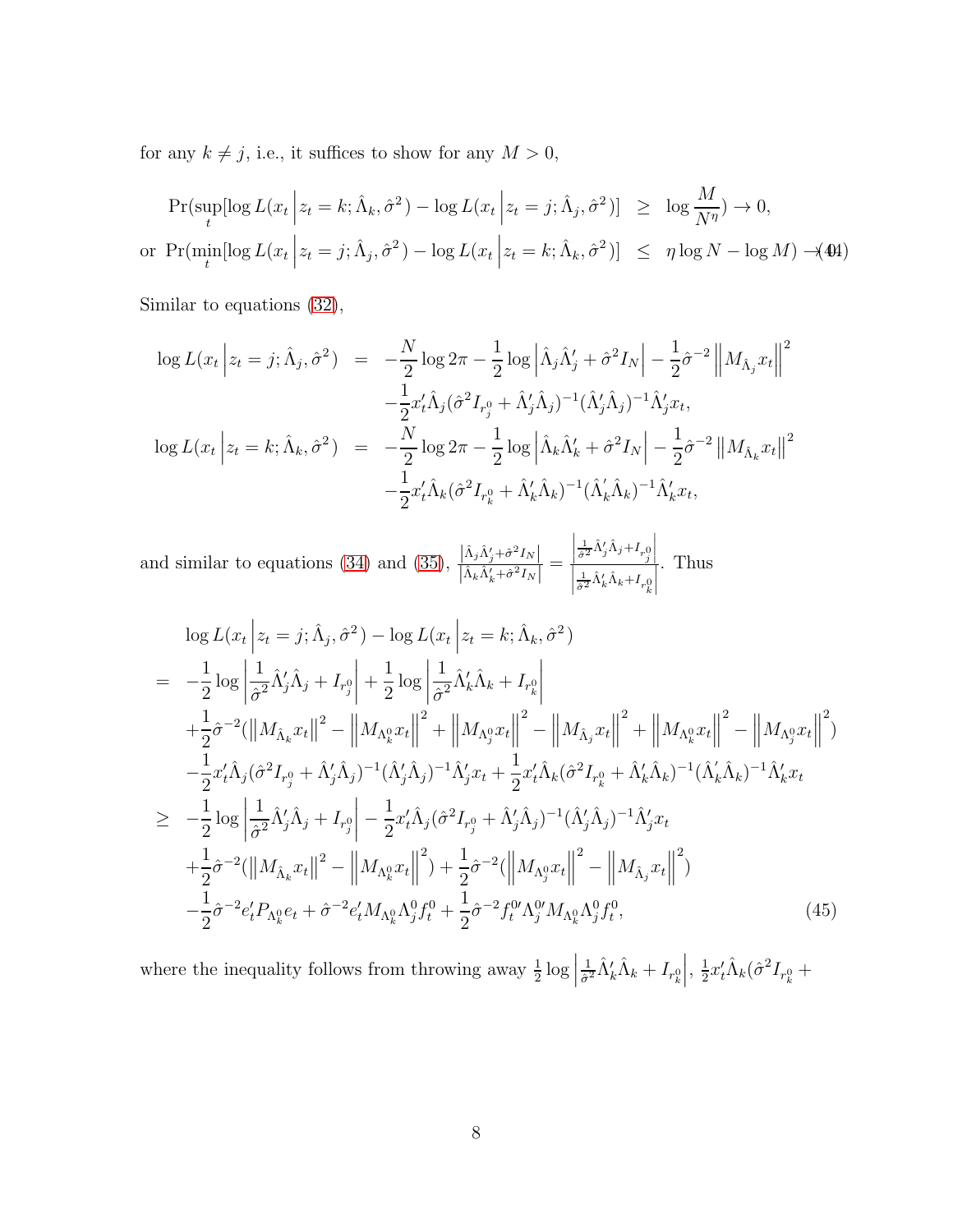$(\hat{\Lambda}'_k \hat{\Lambda}_k)^{-1} (\hat{\Lambda}'_k \hat{\Lambda}_k)^{-1} \hat{\Lambda}'_k x_t$  and  $e'_t P_{\Lambda_j^0} e_t$ . It follows that

$$
\min_{t} [\log L(x_{t} | z_{t} = j; \hat{\Lambda}_{j}, \hat{\sigma}^{2}) - \log L(x_{t} | z_{t} = k; \hat{\Lambda}_{k}, \hat{\sigma}^{2})]
$$
\n
$$
\geq -\frac{1}{2} \log \left| \frac{1}{\hat{\sigma}^{2}} \hat{\Lambda}_{j}^{\prime} \hat{\Lambda}_{j} + I_{r_{j}^{0}} \right| - \frac{1}{2} \sup_{t} x_{t}^{\prime} \hat{\Lambda}_{j} (\hat{\sigma}^{2} I_{r_{j}^{0}} + \hat{\Lambda}_{j}^{\prime} \hat{\Lambda}_{j})^{-1} (\hat{\Lambda}_{j}^{\prime} \hat{\Lambda}_{j})^{-1} \hat{\Lambda}_{j}^{\prime} x_{t}
$$
\n
$$
- \frac{1}{2} \hat{\sigma}^{-2} \sup_{t} \left| ||M_{\hat{\Lambda}_{k}} x_{t}||^{2} - \left| |M_{\Lambda_{k}^{0}} x_{t}||^{2} \right| - \frac{1}{2} \hat{\sigma}^{-2} \sup_{t} \left| ||M_{\Lambda_{j}^{0}} x_{t}||^{2} - \left| |M_{\hat{\Lambda}_{j}} x_{t}||^{2} \right| \right|
$$
\n
$$
- \frac{1}{2} \hat{\sigma}^{-2} \sup_{t} e_{t}^{\prime} P_{\Lambda_{k}^{0}} e_{t} - \hat{\sigma}^{-2} \sup_{t} \left| e_{t}^{\prime} M_{\Lambda_{k}^{0}} \hat{\Lambda}_{j}^{0} f_{t}^{0} \right| + \frac{1}{2} \hat{\sigma}^{-2} \min_{t} f_{t}^{0\prime} \hat{\Lambda}_{j}^{0\prime} M_{\Lambda_{k}^{0}} \hat{\Lambda}_{j}^{0} f_{t}^{0}
$$
\n
$$
\equiv -(A_{1} + A_{2} + A_{3} + A_{4} + A_{5} + A_{6}) + \frac{1}{2} \hat{\sigma}^{-2} \min_{t} f_{t}^{0\prime} \hat{\Lambda}_{j}^{0\prime} M_{\Lambda_{k}^{0}} \hat{\Lambda}_{j}^{0} f_{t}^{0}.
$$
\n(46)

Thus for expression [\(44\)](#page-54-0), it suffices to show

<span id="page-55-0"></span>
$$
\Pr(\frac{1}{2}\hat{\sigma}^{-2}\min_{t} f_t^{0\prime} \Lambda_j^{0\prime} M_{\Lambda_k^0} \Lambda_j^0 f_t^0 \le A_1 + A_2 + A_3 + A_4 + A_5 + A_6 + \eta \log N) \to 0. \tag{47}
$$

By Assumption [2\(](#page-12-0)2),  $\min_t f_t^0 \Lambda_j^0 M_{\Lambda_k^0} \Lambda_j^0 f_t^0 \ge NC$  for some  $C > 0$ . Thus it suffices to show that  $A_1, ..., A_6$  are all  $o_p(N)$  when  $T^{\frac{16}{\alpha}}/N \to 0$  and  $T^{\frac{2}{\alpha}+\frac{2}{\beta}}/N \to 0$ .

Term  $A_1$ : As shown in equation [\(14\)](#page-10-0),  $\hat{\Lambda}'_{jl}\hat{\Lambda}_{jl} + \hat{\sigma}^2$  is eigenvalue of  $S_j = \frac{\sum_{t=1}^T p_{tj} x_t x_t'}{\sum_{t=1}^T p_{tj}}$ , which is bounded by  $\sup_t ||x_t||^2$ . We next show that  $\sup_t ||x_t|| = O_p(N^{\frac{1}{2}}T^{\frac{1}{\alpha}})$ . By As-sumption [2\(](#page-12-0)1) and [1\(](#page-11-1)2),  $\sup_t ||\Lambda_{z_t}^0 f_t^0||$  $\alpha \leq \sup_j ||\Lambda_j^0||^\alpha \sum_{t=1}^T ||f_t^0||^\alpha = N^{\frac{\alpha}{2}}T$ . By Holder inequality,  $||e_t||^2 = \sum_{i=1}^N e_{it}^2 \leq (\sum_{i=1}^N e_{it}^{\alpha})^{\frac{2}{\alpha}} N^{1-\frac{2}{\alpha}}, \text{thus sup}_t ||e_t||^{\alpha} \leq N^{\frac{\alpha}{2}-1} \sup_t (\sum_{i=1}^N e_{it}^{\alpha}) \leq$  $N^{\frac{\alpha}{2}-1}\sum_{t=1}^T\sum_{i=1}^N e_{it}^{\alpha} = O_p(N^{\frac{\alpha}{2}}T)$  by Assumption [3\(](#page-12-1)1). It follows that  $\sup_t ||x_t|| \leq$  $\sup_t \| \Lambda_{z_t}^0 f_t^0 \| + \sup_t \| e_t \| = O_p(N^{\frac{1}{2}} T^{\frac{1}{\alpha}}).$  Thus

$$
A_1 = \frac{1}{2}\log\left|\frac{1}{\hat{\sigma}^2}\hat{\Lambda}'_j\hat{\Lambda}_j + I_{r_j^0}\right| = \frac{1}{2}\sum_{l=1}^{r_j^0}\log\frac{\hat{\Lambda}'_{jl}\hat{\Lambda}_{jl} + \hat{\sigma}^2}{\hat{\sigma}^2}
$$
  

$$
\leq \frac{1}{2}r_j^0\log\frac{\sup_t ||x_t||^2}{\hat{\sigma}^2} = O_p(\log NT^{\frac{2}{\alpha}}) = o_p(N) \text{ when } \frac{\log T}{N} \to 0.
$$

Term  $A_2$ : By Lemma [2,](#page-51-1)  $\frac{1}{\hat{\sigma}^2 + \hat{\Lambda}'_{jl} \hat{\Lambda}_{jl}} = O_p(\frac{1}{\sqrt{\delta_l}})$  $\frac{1}{\delta_{NT}}$ ) for each j and each l. We have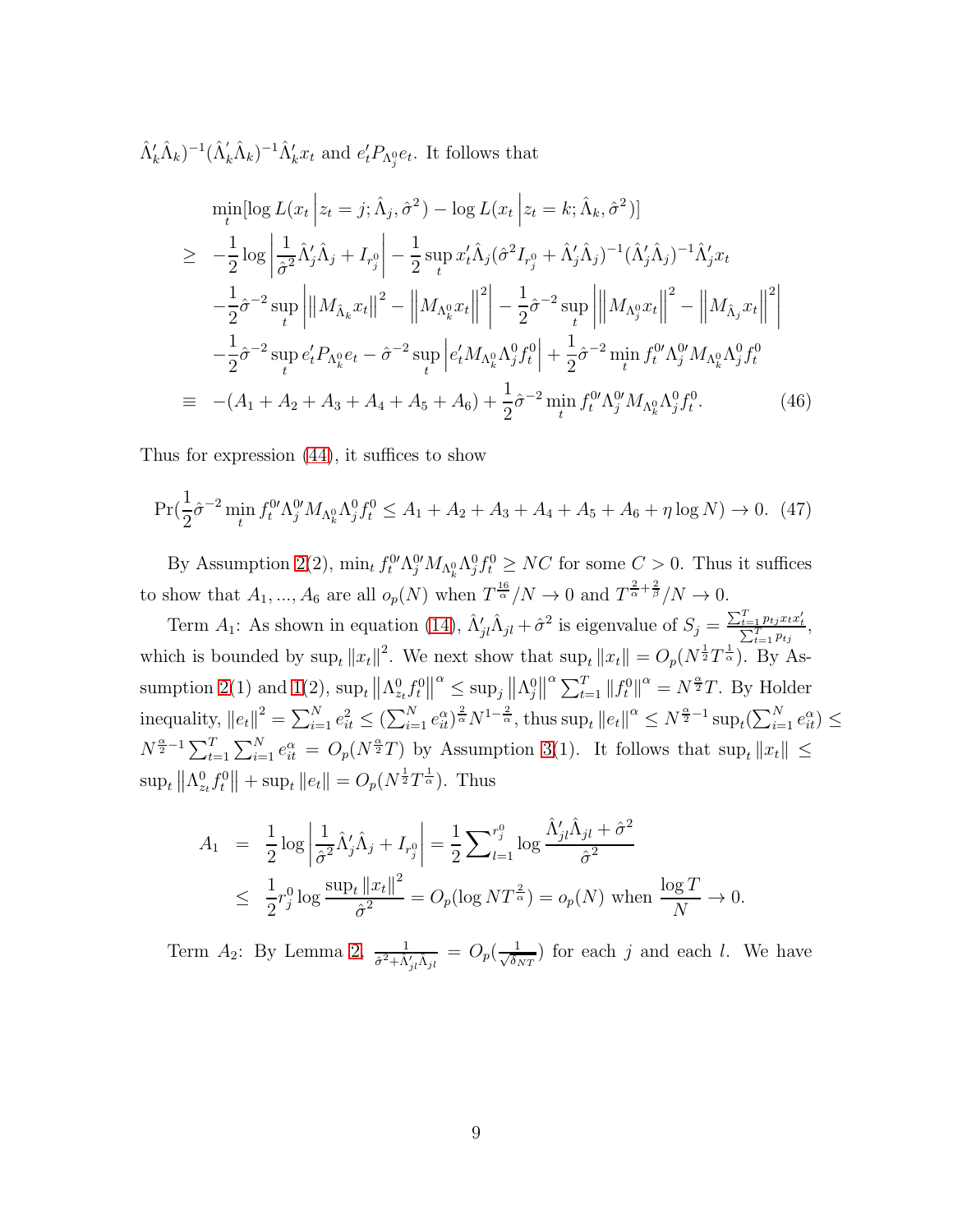shown for term  $A_1$  that  $\sup_t ||x_t|| = O_p(N^{\frac{1}{2}}T^{\frac{1}{\alpha}})$ . Thus

$$
A_2 \leq \frac{1}{2} \sup_t (x_t' P_{\hat{\Lambda}_j} x_t \sup_l \frac{1}{\hat{\sigma}^2 + \hat{\Lambda}'_{jl} \hat{\Lambda}_{jl}}) \leq \frac{1}{2} \sup_t \|x_t\|^2 \sup_l \frac{1}{\hat{\sigma}^2 + \hat{\Lambda}'_{jl} \hat{\Lambda}_{jl}}
$$
  
=  $O_p (NT^{\frac{2}{\alpha}}) O_p(\frac{1}{\sqrt{\delta_{NT}}}) = o_p(N)$  when  $T^{\frac{8}{\alpha}}/N \to 0$  and  $\alpha > 8$ .

Term  $A_3$ :

$$
\left\| P_{\Lambda_k^0} - P_{\hat{\Lambda}_k} \right\|^2 \leq \left\| P_{\Lambda_k^0} - P_{\hat{\Lambda}_k} \right\|_F^2 = tr \left[ (P_{\Lambda_k^0} - P_{\hat{\Lambda}_k})^2 \right]
$$
  

$$
= 2tr(I_{r_k^0} - P_{\Lambda_k^0} P_{\hat{\Lambda}_k}) = 2 \left\| M_{\hat{\Lambda}_k} \Lambda_k^0 (\Lambda_k^0 \Lambda_k^0)^{-\frac{1}{2}} \right\|_F^2
$$
  

$$
\leq 2 \frac{1}{N} \left\| M_{\hat{\Lambda}_k} \Lambda_k^0 \right\|_F^2 \left\| (\frac{1}{N} \Lambda_k^0 \Lambda_k^0)^{-\frac{1}{2}} \right\|_F^2 = O_p(\frac{1}{\sqrt{\delta_{NT}}}), \qquad (48)
$$

where the last equality follows from Theorem [1](#page-13-3) and Assumption  $2(1)$ . We have shown for term  $A_1$  that  $\sup_t ||x_t|| = O_p(N^{\frac{1}{2}}T^{\frac{1}{\alpha}})$ . Thus

$$
A_3 = \frac{1}{2}\hat{\sigma}^{-2} \sup_t \left| x_t'(P_{\Lambda_k^0} - P_{\hat{\Lambda}_k})x_t \right| \le \frac{1}{2}\hat{\sigma}^{-2} \left\| P_{\Lambda_k^0} - P_{\hat{\Lambda}_k} \right\| \sup_t \|x_t\|^2
$$
  
=  $O_p(\delta_{NT}^{-\frac{1}{4}})NT^{\frac{2}{\alpha}} = o_p(N)$  when  $T^{\frac{16}{\alpha}}/N \to 0$  and  $\alpha > 16$ .

Similar to term  $A_3$ , Term  $A_4$  is also  $o_p(N)$  when  $T^{\frac{16}{\alpha}}/N \to 0$  and  $\alpha > 16$ . Term  $A_5$ : By Assumption [5\(](#page-13-0)1),  $\sup_t$  $\frac{\Lambda_k^{0\prime}e_t}{\sqrt{N}}$  $\begin{array}{c} \hline \end{array}$ β  $\leq \sum_{t=1}^{T}$  $\frac{\Lambda_k^{0\prime}e_t}{\sqrt{N}}$  $\bigg\}$  $\int^{\beta}$  =  $O_p(T)$ . Thus

$$
A_5 \le \frac{1}{2}\hat{\sigma}^{-2} \left\| \left( \frac{1}{N} \Lambda_k^{0\prime} \Lambda_k^0 \right)^{-1} \right\| \sup_t \left\| \frac{\Lambda_k^{0\prime} e_t}{\sqrt{N}} \right\|^2 = O_p(T^{\frac{2}{\beta}}) = o_p(N) \text{ when } T^{\frac{2}{\beta}}/N \to 0.
$$

Term  $A_6$ : By Assumption [1\(](#page-11-1)2),  $\sup_t ||f_t^0||^{\alpha} \le \sum_{t=1}^T ||f_t^0||^{\alpha} = O_p(T)$ , thus  $\sup_t ||f_t^0|| =$  $O_p(T^{\frac{1}{\alpha}})$ . We have shown for term  $A_5$  that  $\sup_t \left\|$  $\frac{\Lambda_j^{0\prime}e_t}{\sqrt{N}}$  $\| = O_p(T^{\frac{1}{\beta}})$ . Thus

$$
A_6 \leq \hat{\sigma}^{-2} \sup_t \left| e'_t \Lambda_j^0 f_t^0 \right| + \hat{\sigma}^{-2} \sup_t \left| e'_t \Lambda_k^0 \left( \frac{\Lambda_k^0 \Lambda_k^0}{N} \right)^{-1} \frac{\Lambda_k^0 \Lambda_j^0}{N} f_t^0 \right|
$$
  

$$
\leq \hat{\sigma}^{-2} \sup_t \left\| e'_t \Lambda_j^0 \right\| \sup_t \left\| f_t^0 \right\| (1 + \left\| \left( \frac{\Lambda_k^0 \Lambda_k^0}{N} \right)^{-1} \right\| \left\| \frac{\Lambda_k^0 \Lambda_j^0}{N} \right\|)
$$
  

$$
= O_p(N^{\frac{1}{2}} T^{\frac{1}{\alpha} + \frac{1}{\beta}}) = o_p(N) \text{ when } T^{\frac{2}{\alpha} + \frac{2}{\beta}}/N \to 0.
$$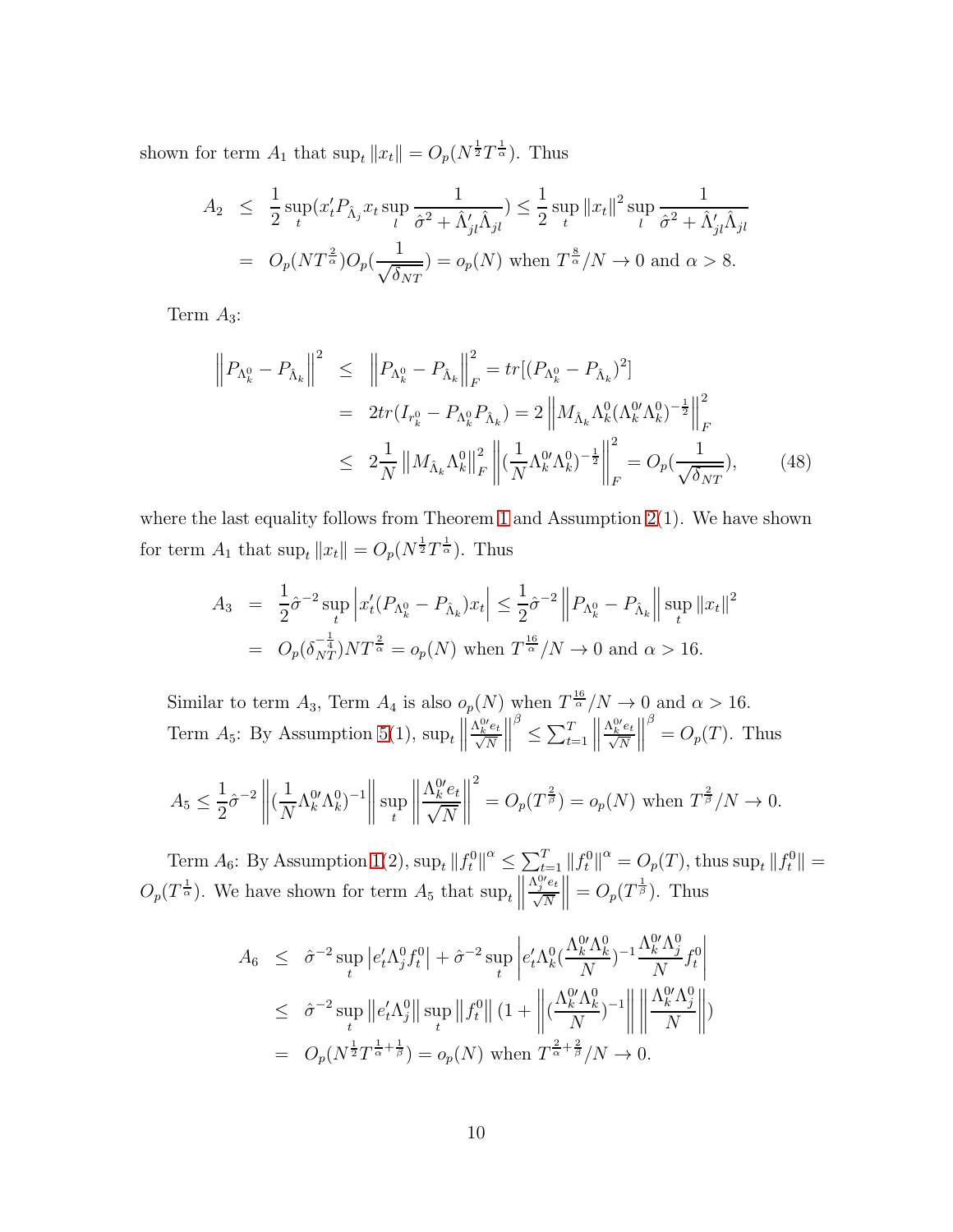(2) Similar to expression [\(47\)](#page-55-0), it suffices to show

$$
\Pr(\frac{1}{2}\hat{\sigma}^{-2}f_t^{0\prime}\Lambda_j^{0\prime}M_{\Lambda_k^0}\Lambda_j^{0}f_t^0 \le A_1' + A_2' + A_3' + A_4' + A_5' + A_6' + \eta \log N) \to 0,\tag{49}
$$

where  $A'_1, ..., A'_6$  equals  $A_1, ..., A_6$  without taking supremum with respect to t. Given the calculation of terms  $A_1, ..., A_6$ , it is not difficult to see that without taking supremum,  $A'_1, ..., A'_6$  becomes  $O_p(\log N), O_p(\frac{N}{\sqrt{\delta n}})$  $\frac{N}{\delta_{NT}}$ ),  $O_p(\frac{N}{s^{\frac{1}{4}}}$  $\delta_{NT}^{\frac{1}{4}}$ ),  $O_p(\frac{N}{1})$  $\delta_{NT}^{\frac{1}{4}}$ ),  $O_p(1)$  and  $O_p(N^{\frac{1}{2}})$ respectively. Since  $f_t^0 \Lambda_j^0 M_{\Lambda_k^0} \Lambda_j^0 f_t^0 \ge NC$  for some  $C>0$ ,  $A'_1, ..., A'_6$  are all dominated by this term.  $\blacksquare$ 

# C Details for Theorem [3](#page-15-3) and Theorem [4](#page-15-4)

#### Proof of Proposition [1](#page-15-1)

**Proof.** (1) Let  $V_{jNT}$  be an  $r_j^0 \times r_j^0$  diagonal matrix consisting of eigenvalues of  $(\Lambda_j^{0\prime}\Lambda_j^0)^{\tfrac{1}{2}}(\sum_{t=1}^Tf_t^0f_t^{0\prime}1_{z_t=j})(\Lambda_j^{0\prime}\Lambda_j^0)^{\tfrac{1}{2}}$  $\frac{\gamma_t}{NT_q^0}$  in descending order and  $\Upsilon_{jNT}$  be the corresponding eigenvectors. Let  $\bar{\Lambda}_{j}^{0} = \Lambda_{j}^{0} (\Lambda_{j}^{0} \Lambda_{j}^{0})^{-\frac{1}{2}} \Upsilon_{jNT}$  be normalized version of  $\Lambda_{j}^{0}$ , then  $\bar{\Lambda}_{j}^{0} \bar{\Lambda}_{j}^{0} = I_{r_{j}^{0}}$ . Let  $\check{\Lambda}_j = \hat{\Lambda}_j (\hat{\Lambda}'_j \hat{\Lambda}_j)^{-\frac{1}{2}}$  be normalized version of  $\hat{\Lambda}_j$ , then  $\check{\Lambda}'_j \check{\Lambda}_j = I_{r_j^0}$ .

From equation [\(14\)](#page-10-0), we have  $\check{\Lambda}_j W_{jNT} = (\frac{1}{NT} \sum_{t=1}^T \hat{p}_{tj} x_t x_t') \check{\Lambda}_j$ . The left hand side equals  $P_{\bar{\Lambda}_{j}^{0}}\check{\Lambda}_{j}W_{jNT} + M_{\bar{\Lambda}_{j}^{0}}\check{\Lambda}_{j}W_{jNT} = \bar{\Lambda}_{j}^{0}\bar{\Lambda}_{j}^{0'}\check{\Lambda}_{j}W_{jNT} + M_{\bar{\Lambda}_{j}^{0}}\check{\Lambda}_{j}W_{jNT}$ . The right hand side equals

<span id="page-57-1"></span>
$$
\Lambda_j^0 \frac{\left(\sum_{t=1}^T f_t^0 f_t^{0t} \mathbf{1}_{z_t=j}\right) \Lambda_j^{0t} \check{\Lambda}_j}{NT} + \frac{\sum_{t=1}^T \mathbb{E}(e_t e_t') \mathbf{1}_{z_t=j} \check{\Lambda}_j}{NT} + \frac{\sum_{t=1}^T (e_t e_t' - \mathbb{E}(e_t e_t')) \mathbf{1}_{z_t=j} \check{\Lambda}_j}{NT} + \frac{\sum_{t=1}^T e_t f_t^{0t} \mathbf{1}_{z_t=j} \Lambda_j^{0t} \check{\Lambda}_j}{NT} + \frac{\Lambda_j^0 \sum_{t=1}^T f_t^0 e_t' \mathbf{1}_{z_t=j} \check{\Lambda}_j}{NT} + \frac{\sum_{t=1}^T (\hat{p}_{tj} - \mathbf{1}_{z_t=j}) x_t x_t'}{NT} \check{\Lambda}_j}{NT} = \Lambda_j^0 \frac{\left(\sum_{t=1}^T f_t^0 f_t^{0t} \mathbf{1}_{z_t=j}\right) \Lambda_j^{0t} \check{\Lambda}_j}{NT} + I + II + III + IV + D. \tag{50}
$$

Note that  $\Lambda_j^0$  $\frac{(\sum_{t=1}^T f_t^0 f_t^0{}'_{1z_t=j})\Lambda_j^0{}' \check{\Lambda}_j}{NT} = \bar{\Lambda}_j^0 q_j^0 V_{jNT} \bar{\Lambda}_j^0{}' \check{\Lambda}_j$ , thus we have

<span id="page-57-0"></span>
$$
\bar{\Lambda}_{j}^{0}(\bar{\Lambda}_{j}^{0\prime}\tilde{\Lambda}_{j}W_{jNT} - q_{j}^{0}V_{jNT}\bar{\Lambda}_{j}^{0\prime}\tilde{\Lambda}_{j}) + M_{\bar{\Lambda}_{j}^{0}}\tilde{\Lambda}_{j}W_{jNT} = I + II + III + IV + D \qquad (51)
$$

Terms  $I, ..., IV$  correspond to the right hand of equation  $(A.1)$  in Bai  $(2003)$ . By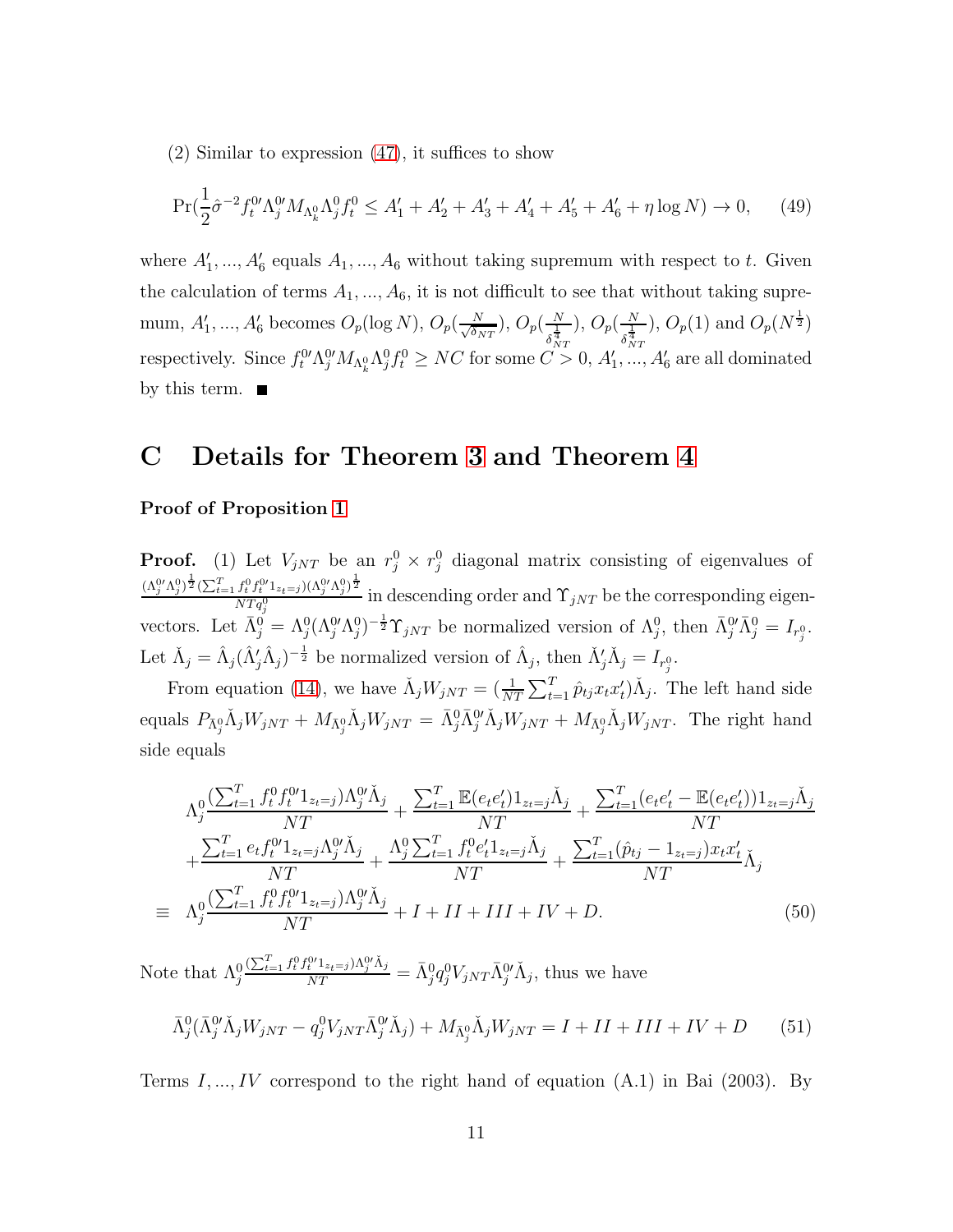Assumption [3\(](#page-12-1)2),  $||I||_F^2 = O_p(\frac{1}{N})$  $\frac{1}{N}$ ). By Assumption [3\(](#page-12-1)4),  $||II||_F^2 = O_p(\frac{1}{T})$  $\frac{1}{T}$ ). By Assump-tions [5\(](#page-13-0)2) and [2\(](#page-12-0)1),  $||III||_F^2$  $\frac{2}{F}$  and  $\left\| IV \right\|_F^2$  $\frac{2}{F}$  are  $O_p(\frac{1}{T})$  $(\frac{1}{T})$ . The detailed calculation is similar to the proof of Theorem 1 in Bai and Ng (2002), hence omitted here. Now consider term  $D$ . Since  $\parallel$  $\frac{\sum_{t=1}^{T}(\hat{p}_{tj}-1_{z_t=j})x_tx'_t}{NT}\bigg\|\leq$  $\frac{\sum_{t=1}^{T} |\hat{p}_{tj}-1_{z_t=j}| ||x_t||^2}{NT} \leq \sup_t |\hat{p}_{tj}-1_{z_t=j}|$  $\frac{\sum_{t=1}^{T} ||x_t||^2}{NT}$ , we have

<span id="page-58-3"></span>
$$
||D||_F \le \left\| \frac{\sum_{t=1}^T (\hat{p}_{tj} - 1_{z_t = j}) x_t x_t'}{NT} \right\| \left\| \tilde{\Lambda}_j \right\|_F \le \sqrt{r_j^0} \sup_t |\hat{p}_{tj} - 1_{z_t = j}| \frac{\sum_{t=1}^T ||x_t||^2}{NT} = o_p(\frac{1}{N^{\eta}}). \tag{52}
$$

The last equality follows from Theorem [2](#page-14-0) and  $\frac{\sum_{t=1}^{T} ||x_t||^2}{NT} = O_p(1)$ , which can be easily shown using Assumptions  $1(2)$ ,  $2(1)$  and  $3(1)$ . In summary, the right hand side of equation [\(51\)](#page-57-0) is  $O_p(\frac{1}{\delta_N})$  $\frac{1}{\delta_{NT}}$ . The two terms on the left hand side<sup>[12](#page-58-0)</sup> are orthogonal to each other, thus both  $\parallel$  $\left\| M_{\bar{\Lambda}_{j}^{0}}\check{\Lambda}_{j}W_{jNT}\right\|_{F} \text{ and } \left\| \bar{\Lambda}_{j}^{0}(\bar{\Lambda}_{j}^{0\prime}\check{\Lambda}_{j}W_{jNT}-q_{j}^{0}V_{jNT}\bar{\Lambda}_{j}^{0\prime}\check{\Lambda}_{j})\right\|_{F} \text{ are}$  $O_p(\frac{1}{\delta_M})$  $\frac{1}{\delta_{NT}}$ ). Since  $||A||_F^2 = tr(A'A)$  for any matrix A and  $\bar{\Lambda}_j^0$  is orthonormal,

<span id="page-58-1"></span>
$$
\left\|\bar{\Lambda}_{j}^{0\prime}\tilde{\Lambda}_{j}W_{jNT} - q_{j}^{0}V_{jNT}\bar{\Lambda}_{j}^{0\prime}\tilde{\Lambda}_{j}\right\|_{F} = \left\|\bar{\Lambda}_{j}^{0}(\bar{\Lambda}_{j}^{0\prime}\tilde{\Lambda}_{j}W_{jNT} - q_{j}^{0}V_{jNT}\bar{\Lambda}_{j}^{0\prime}\tilde{\Lambda}_{j})\right\|_{F} = o_{p}(1). \tag{53}
$$

We next show that equation [\(53\)](#page-58-1) implies that  $\bar{\Lambda}^0_j \check{\Lambda}_j$  $\stackrel{p}{\to} I_{r_j^0}$  and  $W_{jNT} \stackrel{p}{\to} q_j^0 V_j$ .

First, the Euclidean norm of each column of  $\bar{\Lambda}^{0'}_j \tilde{\Lambda}_j$  converges in probability to 1 and the inner product of different columns converges in probability to 0, because

<span id="page-58-2"></span>
$$
\left\| I_{r_j^0} - \check{\Lambda}_j' \bar{\Lambda}_j^0 \bar{\Lambda}_j^0' \check{\Lambda}_j \right\|_F \leq \sqrt{r_j^0} \left\| I_{r_j^0} - \check{\Lambda}_j' \bar{\Lambda}_j^0 \bar{\Lambda}_j^0' \check{\Lambda}_j \right\| \leq \sqrt{r_j^0} tr(I_{r_j^0} - \check{\Lambda}_j' \bar{\Lambda}_j^0 \bar{\Lambda}_j^0' \check{\Lambda}_j)
$$
  

$$
= \sqrt{r_j^0} \left\| M_{\bar{\Lambda}_j^0} \check{\Lambda}_j \right\|_F^2 = \sqrt{r_j^0} \left\| M_{\bar{\Lambda}_j} \bar{\Lambda}_j^0 \right\|_F^2 = o_p(1).
$$
 (54)

The second inequality follows from the fact that  $I_{r_j^0} - \check{\Lambda}'_j \bar{\Lambda}^0_j \bar{\Lambda}^0_j \check{\Lambda}_j$  is positive semidefinite. The second to last equality follows from the fact that both  $\bar{\Lambda}_j^0$  and  $\check{\Lambda}_j$  are orthonormal. The last equality follows from Theorem [1.](#page-13-3)

Let  $V_{jNT,i}$ ,  $W_{jNT,1}$  and  $(\bar{\Lambda}^0_j \check{\Lambda}_j)_{i1}$  denote the *i*-th diagonal element of  $V_{jNT}$ , the 1st diagonal element of  $W_{jNT}$  and the  $(i, 1)$ -th element of  $\overline{\Lambda}^0_j \check{\Lambda}_j$ , then the first column of  $\bar{\Lambda}^0_j \check{\Lambda}_j W_{jNT} - q_j^0 V_{jNT} \bar{\Lambda}^0_j \check{\Lambda}_j$  is  $(W_{jNT,1} - q_j^0 V_{jNT,i}) (\bar{\Lambda}^0_j \check{\Lambda}_j)_{i1}, i = 1, ..., r_j^0$ . Equation

<span id="page-58-0"></span> $12$ The left hand side of equation [\(51\)](#page-57-0) corresponds to a further decomposition of the left hand side of equation (A.1) in Bai (2003).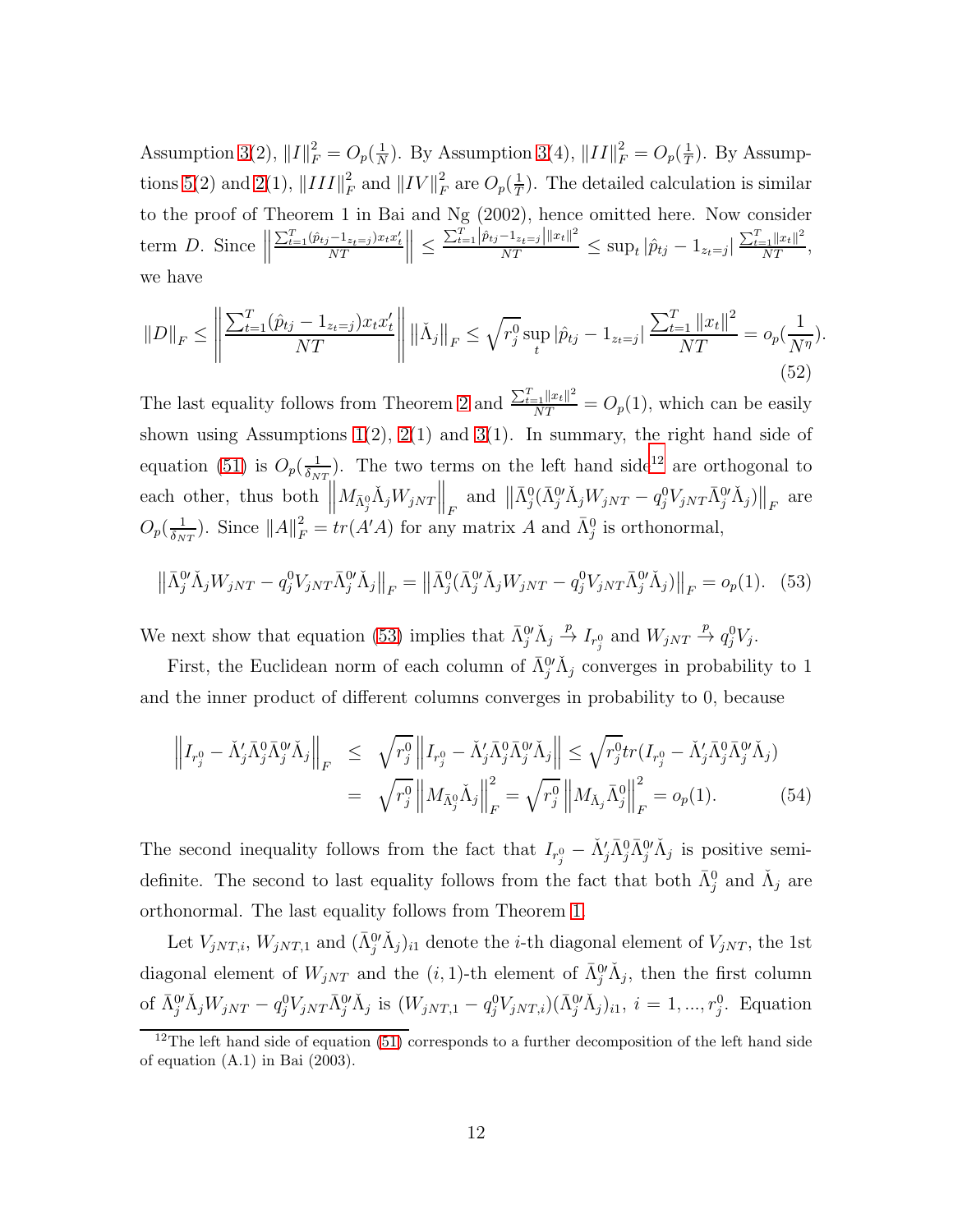[\(53\)](#page-58-1) implies that for all  $i = 1, ..., r_j^0$ ,  $(W_{jNT,1} - q_j^0 V_{jNT,i}) (\bar{\Lambda}_j^0 \check{\Lambda}_j)_{i1}$  is  $o_p(1)$ . We have shown through expression [\(54\)](#page-58-2) that  $\sum_{i=1}^{r_j^0} (\bar{\Lambda}_j^0 \check{\Lambda}_j)_{i1}^2 \stackrel{p}{\to} 1$ , thus there exists at least one certain *i* such that  $(\bar{\Lambda}_{j}^{0'} \check{\Lambda}_{j})_{i1}$  is bounded away from zero in probability. Without loss of generality, suppose  $(\bar{\Lambda}^0_j \check{\Lambda}_j)_{11}$  is bounded away from zero in probability. Since  $(W_{jNT,1} - q_j^0 V_{jNT,1}) (\bar{\Lambda}_j^0 \check{\Lambda}_j)_{11}$  is  $o_p(1)$ , we must have  $W_{jNT,1} - q_j^0 V_{jNT,1} = o_p(1)$ . This implies that  $W_{jNT,1} - q_j^0 V_{jNT,i}$  is bounded away from zero in probability for  $i \neq 1$ because by Assumption [6,](#page-13-1)  $V_{jNT,i} \neq V_{jNT,1}$  w.p.a.1. Since  $(W_{jNT,1} - q_j^0 V_{jNT,i}) (\bar{\Lambda}_{j}^0 \check{\Lambda}_{j})_{i1}$ is  $o_p(1)$  for all i, we must have  $(\bar{\Lambda}^0_j \check{\Lambda}_j)_{i1} = o_p(1)$  for  $i \neq 1$ . This together with  $\sum_{i=1}^{r_j^0} (\bar{\Lambda}_j^0)'(\Lambda_j)_{i1}^2 \stackrel{p}{\to} 1$  implies that  $(\bar{\Lambda}_j^0'(\Lambda_j)_{11} \stackrel{p}{\to} 1$ . In summary, we have shown that the first column of  $\bar{\Lambda}^{0'}_j \tilde{\Lambda}_j$  converges in probability to  $(1,0,...,0)$ .

Similarly, for the second column of  $\bar{\Lambda}^0_j \check{\Lambda}_j W_{jNT} - q_j^0 V_{jNT} \bar{\Lambda}^0_j \check{\Lambda}_j$ , we can also show that one element converges in probability to 1 and the other elements are  $o_p(1)$ . Since the inner product of the first column and the second column of  $\bar{\Lambda}^0_j \check{\Lambda}_j$  is  $o_p(1)$ ,  $(\bar{\Lambda}^{0'}_j \check{\Lambda}_j)_{12}$  must be  $o_p(1)$ . Thus  $(\bar{\Lambda}^{0'}_j \check{\Lambda}_j)_{i2} \stackrel{p}{\to} 1$  for certain  $i \neq 1$  and  $(\bar{\Lambda}^{0'}_j \check{\Lambda}_j)_{i2} = o_p(1)$ for all the other *i*. Without loss of generality, suppose  $(\bar{\Lambda}^{0'}_j \check{\Lambda}_j)_{22} \stackrel{p}{\to} 1$  and  $(\bar{\Lambda}^{0'}_j \check{\Lambda}_j)_{i2} =$  $o_p(1)$  for  $i \neq 2$ . Since  $(W_{jNT,2} - q_j^0 V_{jNT,i})(\bar{\Lambda}_j^0 \check{\Lambda}_j)_{i2}$  is  $o_p(1)$  for all i, we must have  $W_{jNT,2} - q_j^0 V_{jNT,2} = o_p(1).$ 

Similarly, the third column of  $\bar{\Lambda}^{0'}_j \check{\Lambda}_j$  converges in probability to  $(0,0,1,...,0)$  and  $W_{jNT,3} - q_j^0 V_{jNT,3} = o_p(1)$ . Repeat the argument for all columns of  $\bar{\Lambda}^{0'}_j \Lambda_j$ , we have  $\bar{\Lambda}{}^{0\prime}_j \check{\Lambda}^{}_j$  $\stackrel{p}{\to} I_{r_j^0}$  and  $W_{jNT} - q_j^0 V_{jNT} = o_p(1)$ . Since  $V_{jNT} \stackrel{p}{\to} V_j$ , we have  $W_{jNT} \stackrel{p}{\to} q_j^0 V_j$ .

(2) By Theorem [2\(](#page-14-0)1), 1  $\frac{1}{T} \sum_{t=1}^{T} (\hat{p}_{tj} - 1_{z_t=j}) \le \sup_t |\hat{p}_{tj} - 1_{z_t=j}| = o_p(\frac{1}{N^{\eta}}).$  By Assumption [4,](#page-12-2)  $\frac{1}{T} \sum_{t=1}^T 1_{z_t=j} \stackrel{p}{\to} q_j^0$ . Thus  $\frac{1}{T} \sum_{t=1}^T \hat{p}_{tj} \stackrel{p}{\to} q_j^0$ . We have shown that  $W_{jNT} \stackrel{p}{\rightarrow} q_j^0 V_j$ , thus  $\frac{\hat{\Lambda}'_j \hat{\Lambda}_j}{N} = W_{jNT} / \frac{1}{T}$  $\frac{1}{T}\sum_{t=1}^T \hat{p}_{tj} - \frac{\hat{\sigma}^2}{N}$  $\frac{\tilde{\sigma}^2}{N} I_{r^0_j}$  $\stackrel{p}{\rightarrow} V_j$ . It follows that

$$
H_{j} = \frac{\sum_{t=1}^{T} f_{t}^{0} f_{t}^{0} \mathbf{1}_{z_{t}=j} \Lambda_{j}^{0} \hat{\Lambda}_{j}}{T} W_{jNT}^{-1}
$$
  
\n
$$
= (\Lambda_{j}^{0} \Lambda_{j}^{0})^{-\frac{1}{2}} \frac{(\Lambda_{j}^{0} \Lambda_{j}^{0})^{\frac{1}{2}} (\sum_{t=1}^{T} f_{t}^{0} f_{t}^{0} \mathbf{1}_{z_{t}=j}) (\Lambda_{j}^{0} \Lambda_{j}^{0})^{\frac{1}{2}}}{NT} (\Lambda_{j}^{0} \Lambda_{j}^{0})^{-\frac{1}{2}} \Lambda_{j}^{0} \check{\Lambda}_{j} (\hat{\Lambda}_{j}^{\prime} \hat{\Lambda}_{j})^{\frac{1}{2}} W_{jNT}^{-1}
$$
  
\n
$$
= (\frac{\Lambda_{j}^{0} \Lambda_{j}^{0}}{N})^{-\frac{1}{2}} \Upsilon_{jNT} V_{jNT} (\bar{\Lambda}_{j}^{0} \check{\Lambda}_{j}) (\frac{\hat{\Lambda}_{j}^{\prime} \hat{\Lambda}_{j}}{N})^{\frac{1}{2}} W_{jNT}^{-1} q_{j}^{0} \xrightarrow{P} \Sigma_{\Lambda_{j}}^{-\frac{1}{2}} \Upsilon_{j} V_{j}^{\frac{1}{2}}.
$$
 (55)

13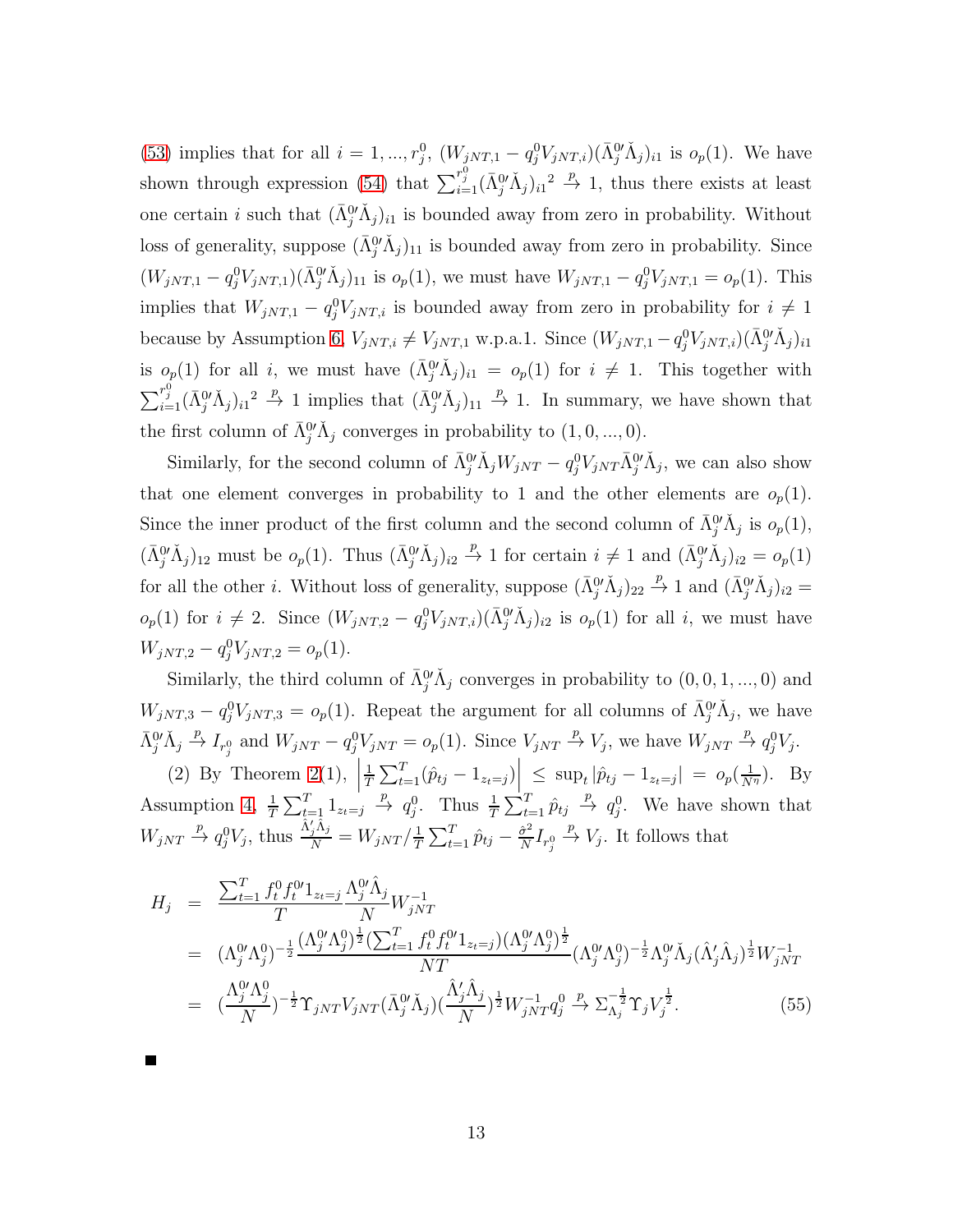### Proof of Theorem [3](#page-15-3)

**Proof.** From equation [\(50\)](#page-57-1), we have  $\hat{\Lambda}_j W_{jNT} = \Lambda_j^0$  $\frac{(\sum_{t=1}^{T} f_t^0 f_t^{0\prime} 1_{z_t=j}) \Lambda_j^{0\prime} \hat{\Lambda}_j}{NT} + (I + II +$  $III + IV + D(\hat{\Lambda}'_j \hat{\Lambda}_j)^{\frac{1}{2}},$  i.e.,

<span id="page-60-0"></span>
$$
\hat{\Lambda}_j - \Lambda_j^0 H_j = (I + II + III + IV + D)(\hat{\Lambda}_j^{\prime} \hat{\Lambda}_j)^{\frac{1}{2}} W_{jNT}^{-1}.
$$
\n(56)

We have shown in Proposition [1](#page-15-1) that  $||I + II + III + IV + D||_F^2 = O_p(\frac{1}{\delta_N^2})$  $\frac{1}{\delta_{NT}^2}$ ),  $W_{jNT}$   $\frac{p}{2}$  $\rightarrow$  $q_j^0V_j$  and  $\frac{\hat{\Lambda}'_j\hat{\Lambda}_j}{N}$ N  $\stackrel{p}{\rightarrow} V_j$ . Thus  $\frac{1}{N}$  $\hat{\Lambda}_j - \Lambda_j^0 H_j \Big\|$ 2  $_{F}=O_{p}(\frac{1}{\delta_{N}^{2}})$  $\frac{1}{\delta_{NT}^2}$ .

### Proof of Theorem [4](#page-15-4)

**Proof.** Let  $I_i$ ,  $II_i$ ,  $III_i$ ,  $IV_i$  and  $D_i$  denote the *i*-th row of I, II, III, IV and D respectively. From equation [\(56\)](#page-60-0), we have

$$
\hat{\lambda}'_{ji} - \lambda_{ji}^{0'} H_j = (I_i + II_i + III_i + IV_i + D_i)(\hat{\Lambda}'_j \hat{\Lambda}_j)^{\frac{1}{2}} W_{jNT}^{-1}.
$$

By Assumptions [2\(](#page-12-0)1) and [3\(](#page-12-1)2) and Theorem [3,](#page-15-3)  $I_i(\hat{\Lambda}'_j\hat{\Lambda}_j)^{\frac{1}{2}} = O_p(\frac{1}{\sqrt{N}\delta})$  $\frac{1}{N\delta_{NT}}$ ). By Assump-tions [3\(](#page-12-1)4) and [7\(](#page-13-2)1) and Theorem [3,](#page-15-3)  $II_i(\hat{\Lambda}'_j\hat{\Lambda}_j)^{\frac{1}{2}} = O_p(\frac{1}{\sqrt{T}\delta})$  $\frac{1}{T\delta_{NT}}$ ). By Assumption [3\(](#page-12-1)2) and Theorem [3,](#page-15-3)  $III_i(\hat{\Lambda}'_j \hat{\Lambda}_j)^{\frac{1}{2}} = \frac{\sum_{t=1}^T e_{it} f_t^{0'} 1_{z_t=j} \Lambda_j^{0'} \Lambda_j^{0} H_j}{NT} + O_p(\frac{1}{\sqrt{T} \delta})$  $\frac{1}{T\delta_{NT}}$ ). By Assumptions [3\(](#page-12-1)2) and [7\(](#page-13-2)2) and Theorem [3,](#page-15-3)  $IV_i(\hat{\Lambda}'_j\hat{\Lambda}_j)^{\frac{1}{2}} = O_p(\frac{1}{\sqrt{T}\delta})$  $\frac{1}{T\delta_{NT}}$ ). The detailed calculation of these four terms is similar to the proof of Lemma A.2 in Bai (2003), hence omitted here. For the term  $D_i(\hat{\Lambda}'_j\hat{\Lambda}_j)^{\frac{1}{2}}$ , we have

$$
\|D_i(\hat{\Lambda}'_j \hat{\Lambda}_j)^{\frac{1}{2}}\|^2 = \left\|\frac{1}{NT}\sum_{t=1}^T(\hat{p}_{tj} - 1_{z_t=j})x_{it}x_t'\hat{\Lambda}_j\right\|^2
$$
  
\$\leq \frac{1}{N^2T^2}\sum\_{t=1}^T(\hat{p}\_{tj} - 1\_{z\_t=j})^2x\_{it}^2\sum\_{t=1}^T \|x\_t\|^2 \left\|\hat{\Lambda}\_j\right\|\_F^2\$  
\$\leq \sup\_t |\hat{p}\_{tj} - 1\_{z\_t=j}|^2\frac{\sum\_{t=1}^T x\_{it}^2 \sum\_{t=1}^T \|x\_t\|^2 \left\|\hat{\Lambda}\_j\right\|\_F^2}{NT} = o\_p(\frac{1}{N^{2\eta}}),

where the last equality follows from Theorem [2.](#page-14-0) We have shown in Proposition [1](#page-15-1) that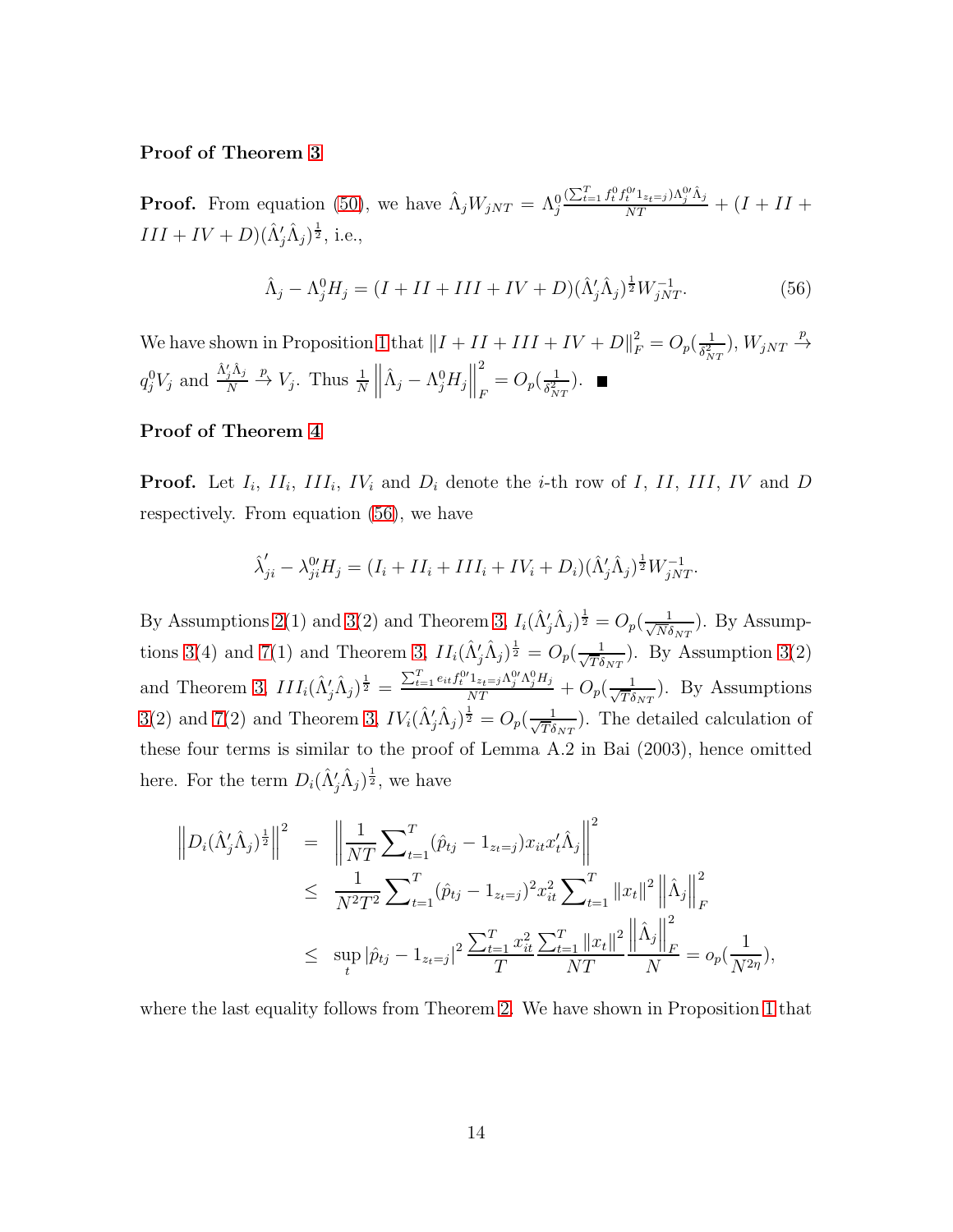$W_{jNT} \stackrel{p}{\rightarrow} q_j^0 V_j$ , thus  $W_{jNT}^{-1} = O_p(1)$ . It follows that

$$
\sqrt{Tq_j^0}(\hat{\lambda}_{ji} - H'_j \lambda_{ji}^0) = q_j^0 W_{jNT}^{-1} H'_j \frac{\Lambda_j^0 \Lambda_j^0}{N} \frac{\sum_{t=1}^T f_t^0 e_{it} 1_{z_t=j}}{\sqrt{Tq_j^0}} + O_p(\frac{\sqrt{T}}{N}) + o_p(1).
$$

Thus by Proposition [1](#page-15-1) and Assumption [7\(](#page-13-2)3),

$$
\sqrt{Tq_j^0}(\hat{\lambda}_{ji} - H'_j \lambda_{ji}^0) \stackrel{d}{\rightarrow} \mathcal{N}(0, V_j^{-\frac{1}{2}} \Upsilon_j' \Sigma_{\Lambda_j}^{\frac{1}{2}} \Phi_{ji} \Sigma_{\Lambda_j}^{\frac{1}{2}} \Upsilon_j V_j^{-\frac{1}{2}}) \text{ when } \sqrt{T}/N \to 0.
$$

# <span id="page-61-0"></span>D Details for Theorem [5](#page-16-1)

 $\blacksquare$ 

**Lemma 3** Under Assumptions [1](#page-11-1)[-7,](#page-13-2) and assume  $T^{\frac{16}{\alpha}}/N \to 0$  and  $T^{\frac{2}{\alpha}+\frac{2}{\beta}}/N \to 0$ , (1)  $\frac{1}{N}e'_t(\hat{\Lambda}_j - \Lambda_j^0 H_j) = O_p(\frac{1}{\delta_N^2})$  $\frac{1}{\delta_{NT}^2}$ ) for each j and t, (2)  $\frac{1}{N} \Lambda_j^{0'} (\hat{\Lambda}_j - \Lambda_j^0 H_j) = O_p(\frac{1}{\delta_N^2})$  $\frac{1}{\delta_{NT}^2}$ ) for each j.

**Proof.** Part (1): From equation [\(56\)](#page-60-0), we have  $\frac{1}{N}e'_t(\hat{\Lambda}_k - \Lambda_k^0 H_k) = \frac{1}{N}e'_t(I + II + III +$  $IV + D(\hat{\Lambda}'_j \hat{\Lambda}_j)^{\frac{1}{2}} W_{jNT}^{-1}$ . Consider each term one by one.

$$
\frac{e'_t I(\hat{\Lambda}'_j \hat{\Lambda}_j)^{\frac{1}{2}}}{N} = e'_t \frac{\sum_{t=1}^T \mathbb{E}(e_t e'_t) 1_{z_t=j}}{N^2 T} \Lambda_j^0 H_j + e'_t \frac{\sum_{t=1}^T \mathbb{E}(e_t e'_t) 1_{z_t=j}}{N^2 T} (\hat{\Lambda}_j - \Lambda_j^0 H_j).
$$

By Assumption [3\(](#page-12-1)1) and 3(2), the first term is  $O_p(\frac{1}{N})$  $\frac{1}{N}$ ). By Assumption [3\(](#page-12-1)2) and Theorem [3,](#page-15-3) the second term is  $O_p(\frac{1}{\sqrt{N\delta}})$  $\frac{1}{N \delta_{NT}}$ ).

$$
\frac{e'_t II(\hat{\Lambda}'_j \hat{\Lambda}_j)^{\frac{1}{2}}}{N} = e'_t \frac{\sum_{t=1}^T (e_t e'_t - \mathbb{E}(e_t e'_t)) 1_{z_t=j}}{N^2 T} \Lambda_j^0 H_j + e'_t \frac{\sum_{t=1}^T (e_t e'_t - \mathbb{E}(e_t e'_t)) 1_{z_t=j}}{N^2 T} (\hat{\Lambda}_j - \Lambda_j^0 H_j).
$$

By Assumption [7\(](#page-13-2)1), the first term is  $O_p(\frac{1}{\sqrt{NT}})$ . By Assumption [3\(](#page-12-1)4) and Theorem [3,](#page-15-3) the second term is  $O_p(\frac{1}{\sqrt{T}\delta})$  $\frac{1}{T\delta_{NT}}$ ).

$$
\frac{e'_t III(\hat{\Lambda}'_j \hat{\Lambda}_j)^{\frac{1}{2}}}{N} = e'_t \frac{\sum_{t=1}^T e_t f_t^{0t} 1_{z_t=j} \Lambda_j^{0t}}{N^2 T} \Lambda_j^{0} H_j + e'_t \frac{\sum_{t=1}^T e_t f_t^{0t} 1_{z_t=j} \Lambda_j^{0t}}{N^2 T} (\hat{\Lambda}_j - \Lambda_j^{0} H_j).
$$

The first term is  $O_p(\frac{1}{\sqrt{NT}}) + O_p(\frac{1}{T})$  $\frac{1}{T}$ ) since  $\frac{1}{NT}e_t' \sum_{t=1}^T e_t f_t^{0'} 1_{z_t=j} = O_p(\frac{1}{\sqrt{NT}}) + O_p(\frac{1}{T})$  $\frac{1}{T}$ ),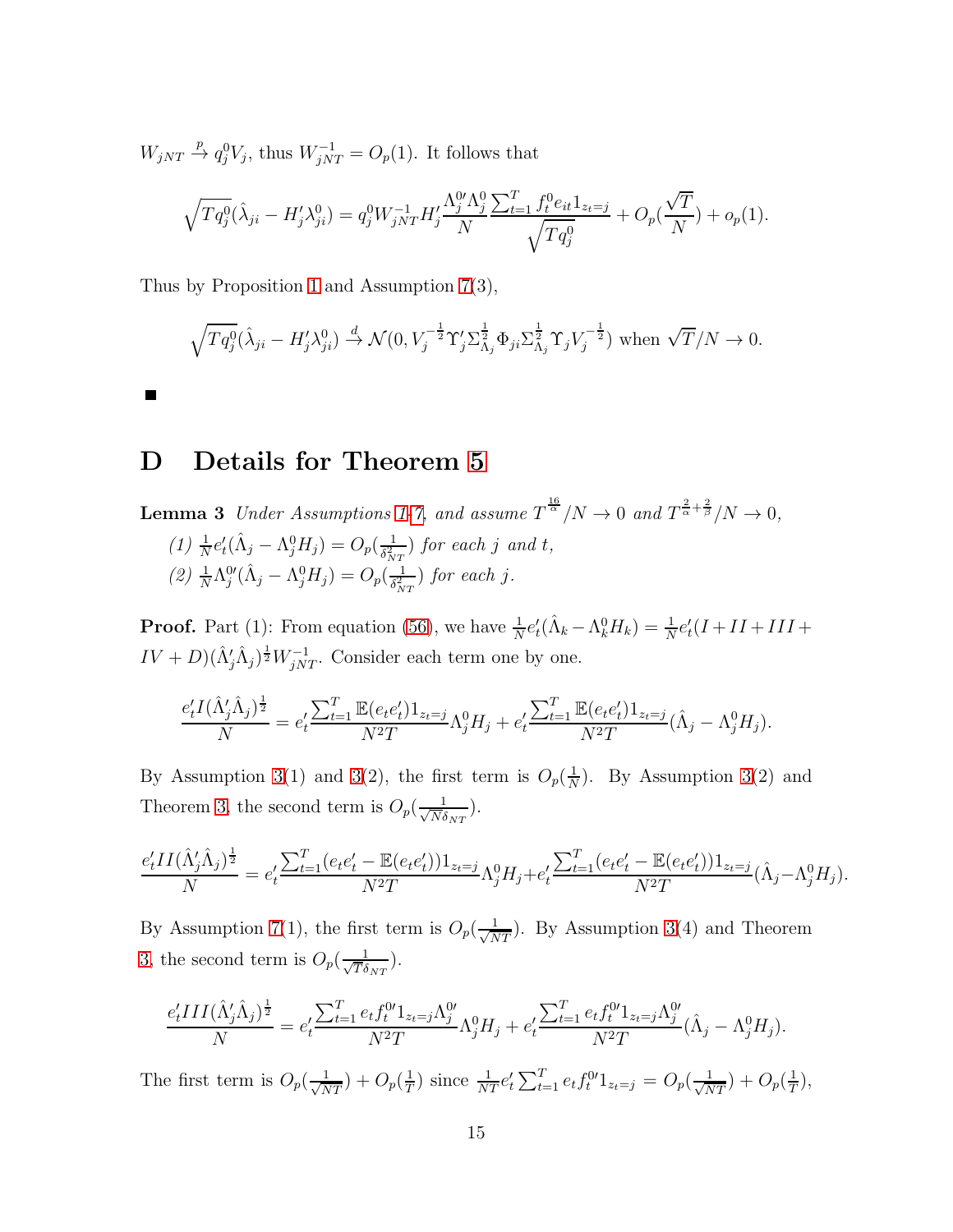which follows from Assumptions [3\(](#page-12-1)3), [7\(](#page-13-2)1) and  $e_{it}e_{is} = \gamma_{i,ts} + (e_{it}e_{is} - \gamma_{i,ts})$ . By Theorem [3,](#page-15-3) the second term is  $O_p(\frac{1}{\sqrt{T}\delta})$  $\frac{1}{T\delta_{NT}}$ ).

$$
\frac{e'_t IV(\hat{\Lambda}'_j \hat{\Lambda}_j)^{\frac{1}{2}}}{N} = e'_t \frac{\Lambda_j^0 \sum_{t=1}^T f_t^0 e'_t \mathbf{1}_{z_t=j}}{N^2 T} \Lambda_j^0 H_j + e'_t \frac{\Lambda_j^0 \sum_{t=1}^T f_t^0 e'_t \mathbf{1}_{z_t=j}}{N^2 T} (\hat{\Lambda}_j - \Lambda_j^0 H_j).
$$

The first term is  $O_p(\frac{1}{\sqrt{NT}})$  since by Assumption [7\(](#page-13-2)2),  $\frac{1}{NT} \sum_{t=1}^T f_t^0 e_t^t 1_{z_t=j} \Lambda_j^0 = O_p(\frac{1}{\sqrt{NT}})$ . By Theorem [3,](#page-15-3) the second term is  $O_p(\frac{1}{\sqrt{T}\delta})$  $\frac{1}{T\delta_{NT}}$ ).

$$
\left\|\frac{e'_t D(\hat{\Lambda}'_j \hat{\Lambda}_j)^{\frac{1}{2}}}{N}\right\| \le \left\|\frac{e'_t}{\sqrt{N}}\right\| \|D\|_F \left\|(\frac{\hat{\Lambda}'_j \hat{\Lambda}_j}{N})^{\frac{1}{2}}\right\|.
$$

Thus from equation [\(52\)](#page-58-3), this term is  $o_p(\frac{1}{N^{\eta}})$ . Finally, note that  $W_{jNT}^{-1}$  $\stackrel{d}{\to} \frac{1}{q_j^0} V_j^{-1}$ , part (1) is proved.

Part (2) can be proved similarly.  $\blacksquare$ 

### Proof of Theorem [5](#page-16-1)

Proof. First, by Woodbury identity,

$$
\hat{f}_t = \sum_{j=1}^{J^0} (\hat{\sigma}^2 I_{r_j^0} + \hat{\Lambda}'_j \hat{\Lambda}_j)^{-1} \hat{\Lambda}'_j x_t \hat{p}_{tj} \n= \sum_{k=1}^{J^0} \sum_{j=1}^{J^0} \hat{p}_{tj} (\hat{\sigma}^2 I_{r_j^0} + \hat{\Lambda}'_j \hat{\Lambda}_j)^{-1} \hat{\Lambda}'_j \Lambda_k^0 f_t^0 1_{z_t = k} + \sum_{j=1}^{J^0} \hat{p}_{tj} (\hat{\sigma}^2 I_{r_j^0} + \hat{\Lambda}'_j \hat{\Lambda}_j)^{-1} \hat{\Lambda}'_j e_t.
$$

When  $z_t = k$ , we have

$$
\sum_{j=1}^{J^0} \hat{p}_{tj} (\hat{\sigma}^2 I_{r_j^0} + \hat{\Lambda}'_j \hat{\Lambda}_j)^{-1} \hat{\Lambda}'_j \Lambda_k^0 f_t^0
$$
\n
$$
= (\hat{\sigma}^2 I_{r_k^0} + \hat{\Lambda}'_k \hat{\Lambda}_k)^{-1} \hat{\Lambda}'_k \Lambda_k^0 f_t^0
$$
\n
$$
+ (\hat{p}_{tk} - 1)(\hat{\sigma}^2 I_{r_k^0} + \hat{\Lambda}'_k \hat{\Lambda}_k)^{-1} \hat{\Lambda}'_k \Lambda_k^0 f_t^0 + \sum_{j \neq k} \hat{p}_{tj} (\hat{\sigma}^2 I_{r_j^0} + \hat{\Lambda}'_j \hat{\Lambda}_j)^{-1} \hat{\Lambda}'_j \Lambda_k^0 f_t^0
$$
\n
$$
= H_k^{-1} f_t^0 + (\hat{\sigma}^2 I_{r_k^0} + \hat{\Lambda}'_k \hat{\Lambda}_k)^{-1} \hat{\Lambda}'_k (\Lambda_k^0 H_k - \hat{\Lambda}_k) H_k^{-1} f_t^0 - (\hat{\sigma}^2 I_{r_k^0} + \hat{\Lambda}'_k \hat{\Lambda}_k)^{-1} \hat{\sigma}^2 H_k^{-1} f_t^0
$$
\n
$$
+ (\hat{p}_{tk} - 1)(\hat{\sigma}^2 I_{r_k^0} + \hat{\Lambda}'_k \hat{\Lambda}_k)^{-1} \hat{\Lambda}'_k \Lambda_k^0 f_t^0 + \sum_{j \neq k} \hat{p}_{tj} (\hat{\sigma}^2 I_{r_j^0} + \hat{\Lambda}'_j \hat{\Lambda}_j)^{-1} \hat{\Lambda}'_j \Lambda_k^0 f_t^0
$$
\n
$$
\equiv H_k^{-1} f_t^0 + B_{k1t} - B_{k2t} + B_{k3t} + B_{k4t},
$$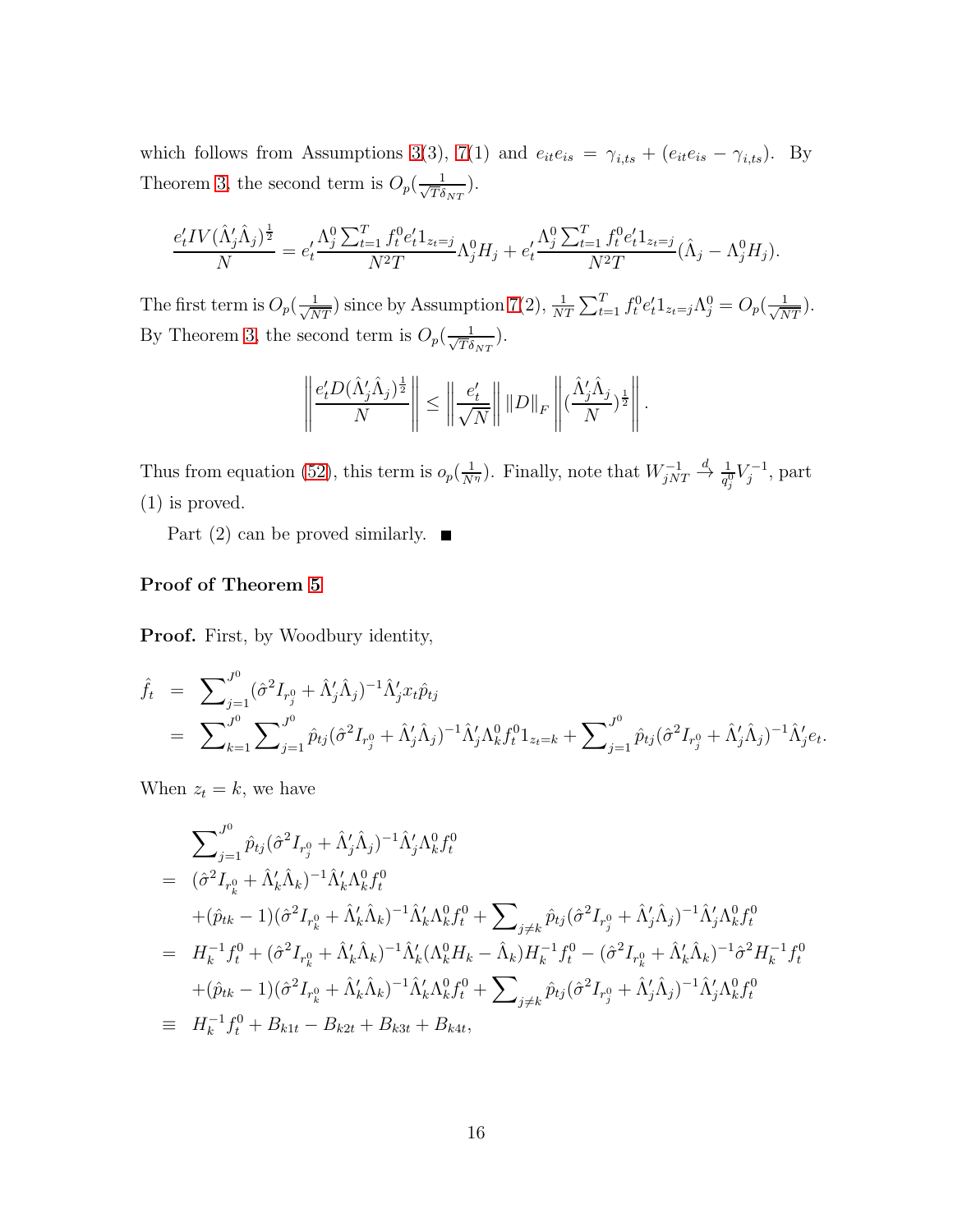and

$$
\sum_{j=1}^{J^0} \hat{p}_{tj} (\hat{\sigma}^2 I_{r_j^0} + \hat{\Lambda}'_j \hat{\Lambda}_j)^{-1} \hat{\Lambda}'_j e_t
$$
\n
$$
= (\hat{\sigma}^2 I_{r_k^0} + \hat{\Lambda}'_k \hat{\Lambda}_k)^{-1} (\hat{\Lambda}_k - \Lambda_k^0 H_k)' e_t + (\hat{\sigma}^2 I_{r_k^0} + \hat{\Lambda}'_k \hat{\Lambda}_k)^{-1} H'_k \Lambda_k^0 e_t
$$
\n
$$
+ (\hat{p}_{tk} - 1) (\hat{\sigma}^2 I_{r_k^0} + \hat{\Lambda}'_k \hat{\Lambda}_k)^{-1} \hat{\Lambda}'_k e_t + \sum_{j \neq k}^{J^0} \hat{p}_{tj} (\hat{\sigma}^2 I_{r_j^0} + \hat{\Lambda}'_j \hat{\Lambda}_j)^{-1} \hat{\Lambda}'_j e_t
$$
\n
$$
\equiv C_{k1t} + C_{k2t} + C_{k3t} + C_{k4t}.
$$

It follows that  $\hat{f}_t - H_{z_t}^{-1} f_t^0 = B_{z_t 1t} - B_{z_t 2t} + B_{z_t 3t} + B_{z_t 4t} + C_{z_t 1t} + C_{z_t 2t} + C_{z_t 3t} + C_{z_t 4t}.$ 

Proof of part (1): First consider  $B_{z_t 1 t}$ .

$$
\frac{\sum_{t=1}^{T}||B_{z_t1t}||^2}{T} \leq \sum_{j=1}^{J^0} \left\| (\hat{\sigma}^2 I_{r_j^0} + \hat{\Lambda}'_j \hat{\Lambda}_j)^{-1} \hat{\Lambda}'_j (\Lambda_j^0 H_j - \hat{\Lambda}_j) H_j^{-1} \right\|^2 \frac{\sum_{t=1}^{T}||f_t^0||^2}{T} = O_p(\frac{1}{\delta_{NT}^2}),
$$

where the equality is due to the following facts:

(1) By Proposition [1\(](#page-15-1)1),  $\frac{1}{N}(\hat{\sigma}^2 I_{r_j^0} + \hat{\Lambda}'_j \hat{\Lambda}_j) = W_{jNT} / \frac{1}{T}$  $\frac{1}{T} \sum_{t=1}^{T} \hat{p}_{tj} \stackrel{p}{\rightarrow} V_j$  for all j.  $(2)$   $\left\| \frac{1}{\sqrt{l}} \right\|$  $\frac{1}{N}\hat{\Lambda}_j'\bigg\|_F = \sqrt{tr(\frac{1}{N})}$  $\frac{1}{N}\hat{\Lambda}'_j\hat{\Lambda}_j$   $\to \sqrt{tr(V_j)}$  for all j. (3) By Theorem [3,](#page-15-3)  $\left\| \frac{1}{\sqrt{l}} \right\|$  $\frac{1}{N}(\Lambda_j^0 H_j - \hat{\Lambda}_j)$  =  $O_p(\frac{1}{\delta_N})$  $\frac{1}{\delta_{NT}}$ ) for all j. (4) By Proposition [1\(](#page-15-1)1),  $||H_j^{-1}|| = O_p(1)$  for all j. (5)  $\frac{1}{T} \sum_{t=1}^{T} ||f_t^0||^2 = O_p(1)$  by Assumption [1.](#page-11-1) It is easy to see that  $\frac{1}{T} \sum_{t=1}^T ||B_{z_t 2t}||^2 = O_p(\frac{1}{N^2})$ . For  $B_{z_t 3t}$ , we have

$$
\frac{\sum_{t=1}^{T} \|B_{z_t 3t}\|^2}{T} \leq \sup_t \|\hat{p}_{t z_t} - 1\|^2 \left\| (\hat{\sigma}^2 I_{r_{z_t}^0} + \hat{\Lambda}'_{z_t} \hat{\Lambda}_{z_t})^{-1} \hat{\Lambda}'_{z_t} {\Lambda}_{z_t}^0 \right\|^2 \frac{\sum_{t=1}^{T} \|f_t^0\|^2}{T} = o_p(\frac{1}{N^{2\eta}}),
$$

where the equality is due to  $\sup_t \|\hat{p}_{tz_t} - 1\| \leq \sup_j \sup_t \|\hat{p}_{tj} - 1_{z_t=j}\| = o_p(\frac{1}{N^{\eta}})$  by Theorem [2.](#page-14-0) It is easy to see that  $\frac{1}{T}\sum_{t=1}^T ||B_{z_t 4t}||^2 = o_p(\frac{1}{N^{2\eta}})$ . Similarly, we can show that  $\frac{\sum_{t=1}^{T} ||C_{z_t}||^2}{T}$  $\frac{|C_{z_t}1|}{T}$  is  $O_p(\frac{1}{\delta_N^2})$  $\frac{1}{\delta_{NT}^2}$ ),  $\frac{\sum_{t=1}^{T} ||C_{z_t2t}||^2}{T}$  $\frac{|C_{z_t}2t||}{T}$  is  $O_p(\frac{1}{N})$  $\frac{1}{N}$ ), and both  $\frac{\sum_{t=1}^{T} ||C_{z_t3t}||^2}{T}$  $T^{\frac{Cz_t s_t||}{T}}$  and  $\sum_{t=1}^{T} ||C_{z_t4t}||^2$  $\frac{|C_{z_t4t}|}{T}$  are  $o_p(\frac{1}{N^{2\eta}})(O_p(\frac{1}{N}))$  $\frac{1}{N})+O_p(\frac{1}{\delta_N^2})$  $\frac{1}{\delta_{NT}^2}$ )). Thus  $\frac{1}{T} \sum_{t=1}^T \left\| \hat{f}_t - H_{z_t}^{-1} f_t^0 \right\|$  $^{2} = O_{p}(\frac{1}{\delta^{2}})$  $\frac{1}{\delta_{NT}^2}$ .

Proof of part (2): By Theorem [3](#page-15-3) and Lemma [3\(](#page-61-0)2),  $\hat{\Lambda}'_k(\hat{\Lambda}^0_k H_k - \hat{\Lambda}_k) = O_p(\frac{1}{\delta_N^2})$  $\frac{1}{\delta_{NT}^2}$ ) for any k. This together with fact (1) and fact (4) listed above implies  $B_{z_t}$   $t = O_p(\frac{1}{\delta_x^2})$  $\frac{1}{\delta_{NT}^2}$ ).  $_{NT}$ Similarly, it is easy to see that  $B_{z_t2t} = O_p(\frac{1}{N})$  $\frac{1}{N}$ ),  $B_{z_t}$ <sub>3</sub>t =  $o_p(\frac{1}{N^{\eta}})$ ,  $B_{z_t}$ <sub>4</sub>t =  $o_p(\frac{1}{N^{\eta}})$ ,  $C_{z_t1t} = O_p(\frac{1}{\delta_1^2})$  $\frac{1}{\delta_{NT}^2}$ ),  $C_{z_t 2t} = O_p(\frac{1}{\sqrt{N}})$  $\frac{1}{N}$ ,  $C_{z_t3t} = o_p(\frac{1}{N^{\eta}})$  and  $C_{z_t4t} = o_p(\frac{1}{N^{\eta}})$ . The leading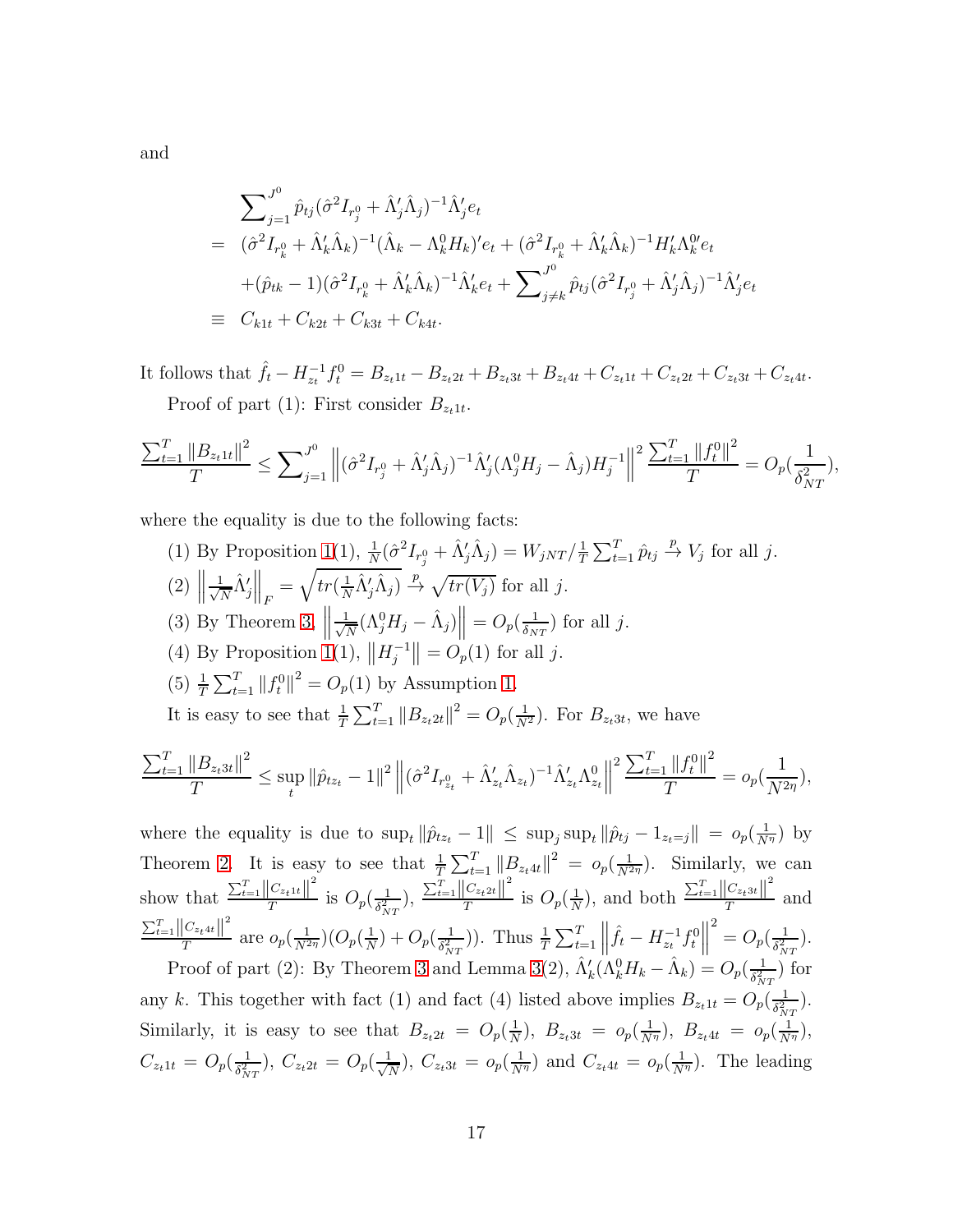term is  $C_{z_t 2t}$ . Since  $\frac{\hat{\Lambda}'_{z_t} \hat{\Lambda}_{z_t}}{N}$ N  $\stackrel{p}{\rightarrow} V_{z_t}, H_{z_t} \stackrel{p}{\rightarrow} \Sigma_{\Lambda_{z_t}}^{-\frac{1}{2}} \Upsilon_{z_t} V_{z_t}^{\frac{1}{2}}$  and  $\frac{1}{\sqrt{2}}$  $\frac{1}{N} \Lambda_{z_t}^{0\prime} e_t \stackrel{d}{\rightarrow} \mathcal{N}(0, \Gamma_{z_t t})$  by Assumption [7\(](#page-13-2)4), we have  $\sqrt{N}(\hat{f}_t - H_{z_t}^{-1} f_t^0) \stackrel{d}{\to} \mathcal{N}(0, V_{z_t}^{-\frac{1}{2}} \Upsilon'_{z_t} \Sigma_{\Lambda_{z_t}}^{-\frac{1}{2}} \Gamma_{z_t t} \Sigma_{\Lambda_{z_t}}^{-\frac{1}{2}} \Upsilon_{z_t} V_{z_t}^{-\frac{1}{2}})$ .

# E Details for Results with State Dynamics

### Proof of Theorem [6](#page-20-1)

**Proof. Part (i):** Since  $z_T$  follows Markov process,

$$
l(\Lambda, \sigma^2, Q, \phi) = \log[\sum_{z_T=1}^{J^0} \dots \sum_{z_1=1}^{J^0} \prod_{t=1}^T L(x_t | z_t; \Lambda, \sigma^2) \Pr(z_1 | \phi) \prod_{t=2}^T \Pr(z_t | z_{t-1}; Q)].
$$

For  $(\tilde{\Lambda}, \tilde{\sigma}^2, Q, \phi)$ , define  $m_t$  as equation [\(28\)](#page-47-2) with  $\hat{\Lambda}_j$  and  $\hat{\sigma}^2$  replaced by  $\tilde{\Lambda}$  and  $\tilde{\sigma}^2$  respectively, i.e,  $L(x_t\Big|$  $z_t = j; \tilde{\Lambda}, \tilde{\sigma}^2$  takes maximum when  $j = m_t$ . Since  $\sum_{z_t=1}^{J^0} \Pr(z_t | z_{t-1}; Q)$ 1 for any  $z_{t-1}$ ,  $\sum_{z_t=1}^{J^0} L(x_t)$  $z_t$ ;  $\tilde{\Lambda}$ ,  $\tilde{\sigma}^2$ ) Pr( $z_t$  | $z_{t-1}$ ;  $Q$ )  $\leq L(x_t)$  $z_t = m_t; \tilde{\Lambda}, \tilde{\sigma}^2$ . Thus

<span id="page-64-0"></span>
$$
l(\tilde{\Lambda}, \tilde{\sigma}^{2}, Q, \phi)
$$
\n
$$
= \log \{ \sum_{z_{T-1}=1}^{J^{0}} \cdots \sum_{z_{1}=1}^{J^{0}} \prod_{t=1}^{T-1} L(x_{t} | z_{t}; \tilde{\Lambda}, \tilde{\sigma}^{2}) \Pr(z_{1} | \phi) \prod_{t=2}^{T-1} \Pr(z_{t} | z_{t-1}; Q)
$$
\n
$$
[ \sum_{z_{T}=1}^{J^{0}} L(x_{T} | z_{T}; \tilde{\Lambda}, \tilde{\sigma}^{2}) \Pr(z_{T} | z_{T-1}; Q)] \}
$$
\n
$$
\leq \log \{ \sum_{z_{T-1}=1}^{J^{0}} \cdots \sum_{z_{1}=1}^{J^{0}} \prod_{t=1}^{T-1} L(x_{t} | z_{t}; \tilde{\Lambda}, \tilde{\sigma}^{2}) \Pr(z_{1} | \phi) \prod_{t=2}^{T-1} \Pr(z_{t} | z_{t-1}; Q)
$$
\n
$$
L(x_{T} | z_{T} = m_{T}; \tilde{\Lambda}, \tilde{\sigma}^{2}) \}
$$
\n
$$
\leq \log \{ \sum_{z_{T-2}=1}^{J^{0}} \cdots \sum_{z_{1}=1}^{J^{0}} \prod_{t=1}^{T-2} L(x_{t} | z_{t}; \tilde{\Lambda}, \tilde{\sigma}^{2}) \Pr(z_{1} | \phi) \prod_{t=2}^{T-2} \Pr(z_{t} | z_{t-1}; Q)
$$
\n
$$
L(x_{T-1} | z_{T-1} = m_{T-1}; \tilde{\Lambda}, \tilde{\sigma}^{2}) L(x_{T} | z_{T} = m_{T}; \tilde{\Lambda}, \tilde{\sigma}^{2}) \}
$$
\n
$$
\leq \cdots \leq \sum_{t=1}^{T} \log L(x_{t} | z_{t} = m_{t}; \tilde{\Lambda}, \tilde{\sigma}^{2}), \qquad (57)
$$

i.e, equation [\(29\)](#page-47-0) in the proof of Theorem [1](#page-13-3) is still valid when state dynamics are taken into account.

Now consider  $l(\Lambda^0, \tilde{\sigma}^2, Q, \phi)$ . Since  $Pr(z_t | z_{t-1}; Q) \ge \min_{j,k} Q_{jk}$ ,

$$
\sum\nolimits_{z_t=1}^{J^0} L(x_t | z_t; \Lambda^0, \tilde{\sigma}^2) \Pr(z_t | z_{t-1}; Q) \geq L(x_t | z_t; \Lambda^0, \tilde{\sigma}^2) \min_{j,k} Q_{jk}.
$$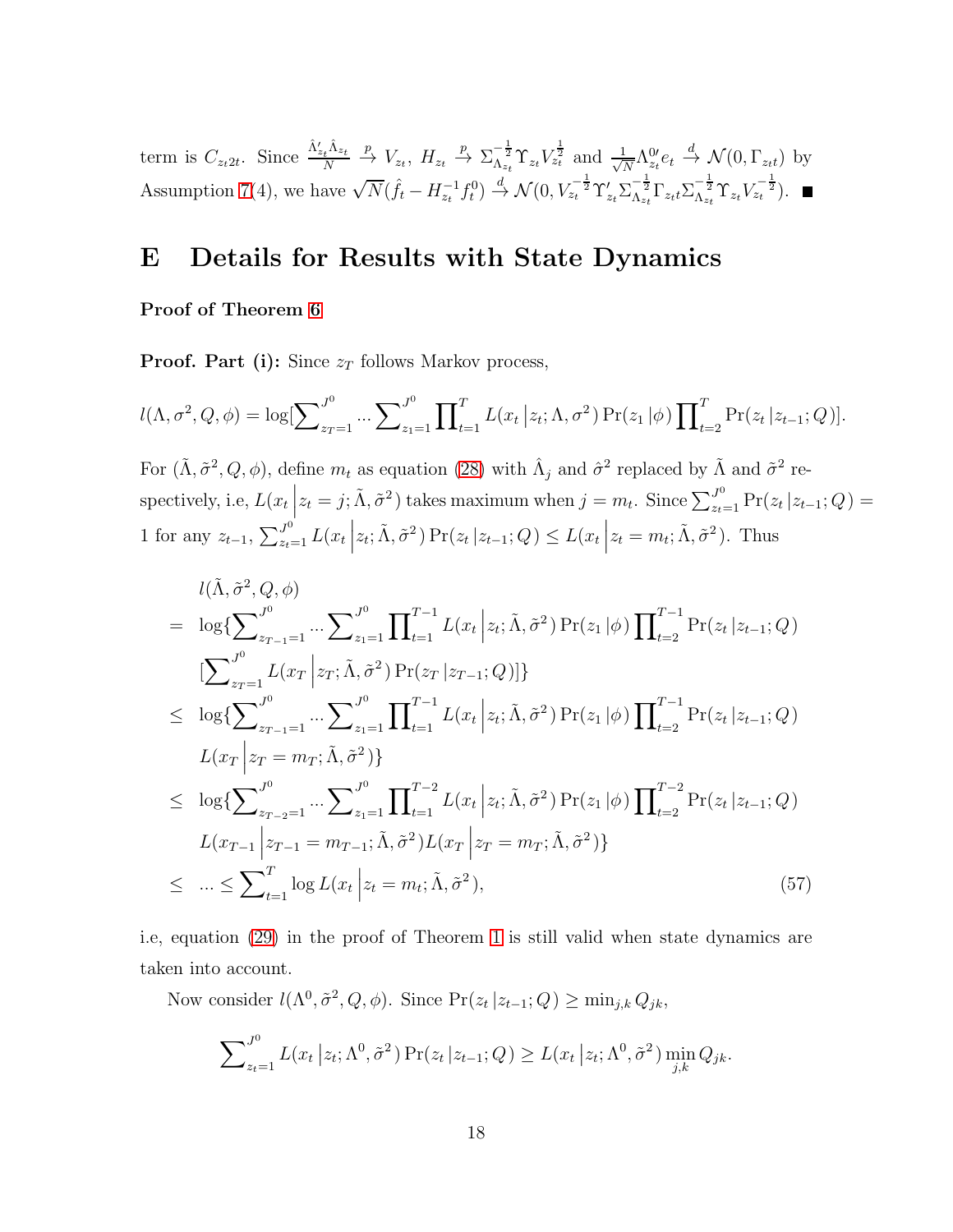Note that on the right hand side of the inequality,  $z_t$  denotes the true state. Then similar to inequality [\(57\)](#page-64-0),

$$
l(\Lambda^0, \tilde{\sigma}^2, Q, \phi) \ge \sum_{t=1}^T \log L(x_t | z_t; \Lambda^0, \tilde{\sigma}^2) + T \log \min_{j,k} Q_{jk},
$$

i.e., equation [\(31\)](#page-48-3) is still valid when state dynamics are taken into account.

The rest of the proof is the same as Theorem [1.](#page-13-3)

#### Part (ii):

Step (1): We first show  $|\tilde{p}_{tj|t} - 1_{z_t=j}| = o_p(\frac{1}{N^{\eta}})$ .

The proof is the same as the proof of Theorem [2,](#page-14-0) with slight modifications. First,  $\hat{q}_k$  is replaced by  $\tilde{p}_{tk|t-1}$ , and  $\hat{\Lambda}_j$  and  $\hat{\sigma}^2$  are replaced by  $\tilde{\Lambda}_j$  and  $\tilde{\sigma}^2$ . Second, the proof of Theorem [2](#page-14-0) utilizes Theorem [1](#page-13-3) while here the proof utilizes part (i). Third, the proof of Theorem [2](#page-14-0) requires  $\hat{q}_k$  to be bounded away from zero. Here we have  $\tilde{p}_{tk|t-1} = Q_k \tilde{p}_{t-1|t-1} \ge \min_l Q_{kl} > 0$  for all k, where  $Q_k$  denotes the k-th row of  $Q$ .

Step (2): We next prove  $\tilde{p}_{tk|T} = o_p(\frac{1}{N^{\eta}})$  for  $k \neq j$  when the true state is  $z_t = j$ . Let  $Q_{\cdot k}$  denote the k-th column of  $Q$  and " $\div$ " denotes element-wise division for two vectors.

$$
\tilde{p}_{tk|T} = \tilde{p}_{tk|t} \times Q'_{k}(\tilde{p}_{t+1|T} \div \tilde{p}_{t+1|t}) = \tilde{p}_{tk|t} \times \tilde{p}'_{t+1|T}(Q_{\cdot k} \div \tilde{p}_{t+1|t})
$$
\n
$$
\leq \tilde{p}_{tk|t} \max_{l} \frac{Q_{lk}}{Q_{lj}} \frac{1}{\tilde{p}_{tj|t}} = o_p(\frac{1}{N^{\eta}}),
$$

where the inequality is due to the fact that each element of  $\tilde{p}_{t+1|t} = Q\tilde{p}_{t|t}$  is not smaller than  $Q_{.j}\tilde{p}_{tj|t}$  and the last equality follows from step (1) and min<sub>l</sub>  $Q_{lj} > 0$ .

**Part (iii):** The proof is the same as the proof of Proposition [1,](#page-15-1) with slight modifications. First,  $\hat{\Lambda}_j$ ,  $\hat{\sigma}^2$ ,  $\hat{p}_{tj}$ ,  $W_{jNT}$  and  $H_j$  is replaced by  $\tilde{\Lambda}_j$ ,  $\tilde{\sigma}^2$ ,  $\tilde{p}_{tj|T}$ ,  $\bar{W}_{jNT}$  and  $\bar{H}_j$  respectively. Second, the proof of Proposition [1](#page-13-3) utilizes Theorem 1 and Theorem [2,](#page-14-0) here we utilize part (i) and part (ii).

**Part (iv):** The proof is the same as the proof of Theorem [3,](#page-15-3) with  $\hat{\Lambda}_j$ ,  $W_{jNT}$  and  $H_j$  replaced by  $\tilde{\Lambda}_j$ ,  $\bar{W}_{jNT}$  and  $\bar{H}_j$  respectively.

**Part (v):** The proof is the same as the proof of Theorem [4,](#page-15-4) with  $\hat{\lambda}_{ji}$ ,  $\hat{\Lambda}_j$ ,  $W_{jNT}$ ,  $H_j$  and  $\hat{p}_{tj}$  replaced by  $\tilde{\lambda}_{ji}$ ,  $\tilde{\Lambda}_j$ ,  $\bar{W}_{jNT}$ ,  $\bar{H}_j$  and  $\tilde{p}_{tj|T}$  respectively. The proof of Theorem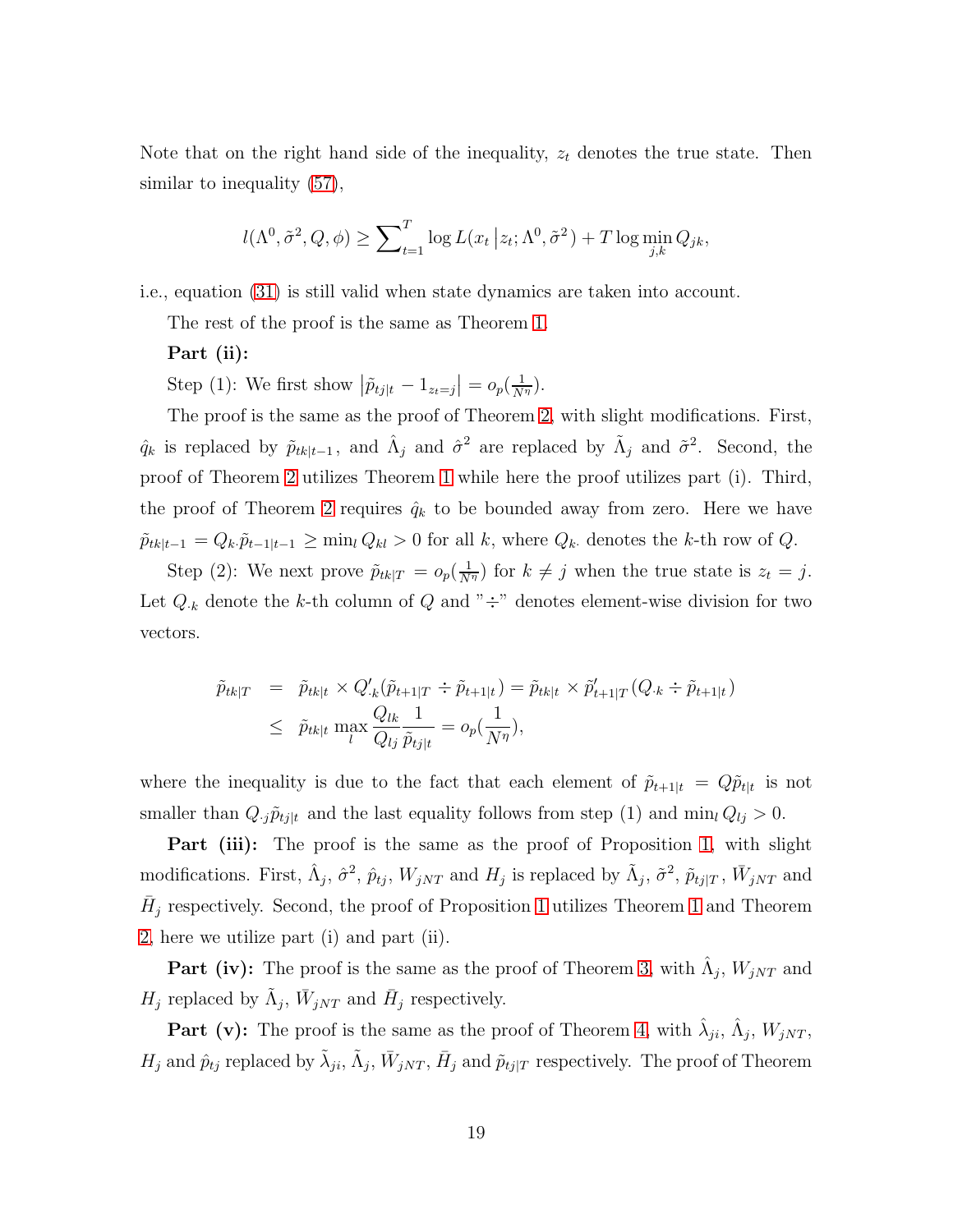[4](#page-15-4) utilizes Theorem [2,](#page-14-0) Proposition [1](#page-15-1) and Theorem [3,](#page-15-3) here we utilize parts (ii)-(iv).

**Part (vi):** The proof is the same as the proof of Theorem [5,](#page-16-1) with  $\hat{f}_t$ ,  $\hat{\sigma}^2$ ,  $\hat{\Lambda}_j$ ,  $\hat{p}_{tj}$  and  $H_{z_t}$  replaced by  $\tilde{f}_t$ ,  $\tilde{\sigma}^2$ ,  $\tilde{\Lambda}_j$ ,  $\tilde{p}_{tj|T}$  and  $\bar{H}_{z_t}$ . The proof of Theorem [5](#page-16-1) utilizes Theorem [2,](#page-14-0) Proposition [1,](#page-15-1) Theorem [3](#page-15-3) and Lemma [3.](#page-61-0) Here we utilize parts (ii)-(iv), and the results in Lemma [3](#page-61-0) also can be proved for  $\tilde{\Lambda}_j$ .

#### Proof of Theorem [7](#page-21-1)

**Proof.** First,  $\tilde{Q}_{jk} = \sum_{t=2}^T \tilde{p}_{tjk|T} / \sum_{j=1}^{J^0}$  $\frac{J^0}{j=1}\sum_{t=2}^T \widetilde{p}_{tjk|T} = \frac{1}{T-1}$  $\frac{1}{T-1}\sum_{t=2}^T \tilde{p}_{tjk|T} / \frac{1}{T-1}$  $\frac{1}{T-1}\sum_{t=1}^{T-1} \tilde{p}_{tk|T}$ . For the denominator, by Theorem  $6(ii)$ , we have

<span id="page-66-1"></span>
$$
\frac{1}{T-1} \sum_{t=1}^{T-1} \tilde{p}_{tk|T} = \frac{1}{T-1} \sum_{t=1}^{T-1} 1_{z_t=k} + o_p(\frac{1}{N^{\eta}}) \stackrel{p}{\to} q_k^0.
$$
 (58)

For the numerator, we have

<span id="page-66-0"></span>
$$
\frac{1}{T-1} \sum_{t=2}^{T} \tilde{p}_{tjk|T} = \frac{1}{T-1} \sum_{t=2}^{T} \tilde{p}_{tj|T} \Pr(z_{t-1} = k \Big| z_t = j, x_{1:T}; \tilde{\Lambda}, \tilde{\sigma}^2, Q, \phi)
$$

$$
= \frac{1}{T-1} \sum_{t=2}^{T} [1_{z_t=j} + o_p(\frac{1}{N^{\eta}})][1_{z_{t-1}=k} + o_p(\frac{1}{N^{\eta}})]. \tag{59}
$$

The second equality of [\(59\)](#page-66-0) follows from: (1)  $\tilde{p}_{tj|T} = 1_{z_t=j} + o_p(\frac{1}{N^{\eta}})$  by Theorem [6\(](#page-20-1)ii),

$$
\begin{split} \text{(2) } \Pr(z_{t-1} \ = \ k \ \Big| z_t = j, x_{1:T}; \tilde{\Lambda}, \tilde{\sigma}^2, Q, \phi) = \Pr(z_{t-1} = k \ \Big| z_t = j, x_{1:t-1}; \tilde{\Lambda}, \tilde{\sigma}^2, Q, \phi) \\ &= \frac{\Pr(z_{t-1} = k, z_t = j \ \Big| x_{1:t-1}; \tilde{\Lambda}, \tilde{\sigma}^2, Q, \phi)}{\Pr(z_t = j \ \Big| x_{1:t-1}; \tilde{\Lambda}, \tilde{\sigma}^2, Q, \phi)} = \frac{Q_{jk} \tilde{p}_{t-1, k|t-1}}{\sum_{h=1}^{J^0} Q_{jh} \tilde{p}_{t-1, h|t-1}} \\ &= 1_{z_{t-1} = k} + o_p(\frac{1}{N^{\eta}}), \end{split}
$$

where the last equality follows from Theorem  $6(ii)$ . Since  $z_t$  follows a Markov process,

<span id="page-66-2"></span>
$$
\frac{1}{T-1} \sum_{t=2}^{T} 1_{z_t=j} 1_{z_{t-1}=k} \xrightarrow{p} \mathbb{E}(1_{z_t=j} 1_{z_{t-1}=k}) = \mathbb{E}[\mathbb{E}(1_{z_t=j} 1_{z_{t-1}=k} | 1_{z_{t-1}=k})] = q_k^0 Q_{jk}^0.
$$
\n(60)

Take equations [\(58\)](#page-66-1)-[\(60\)](#page-66-2) together, we have shown  $\tilde{Q}_{jk}$  $xrightarrow{p} Q_{jk}^0$ .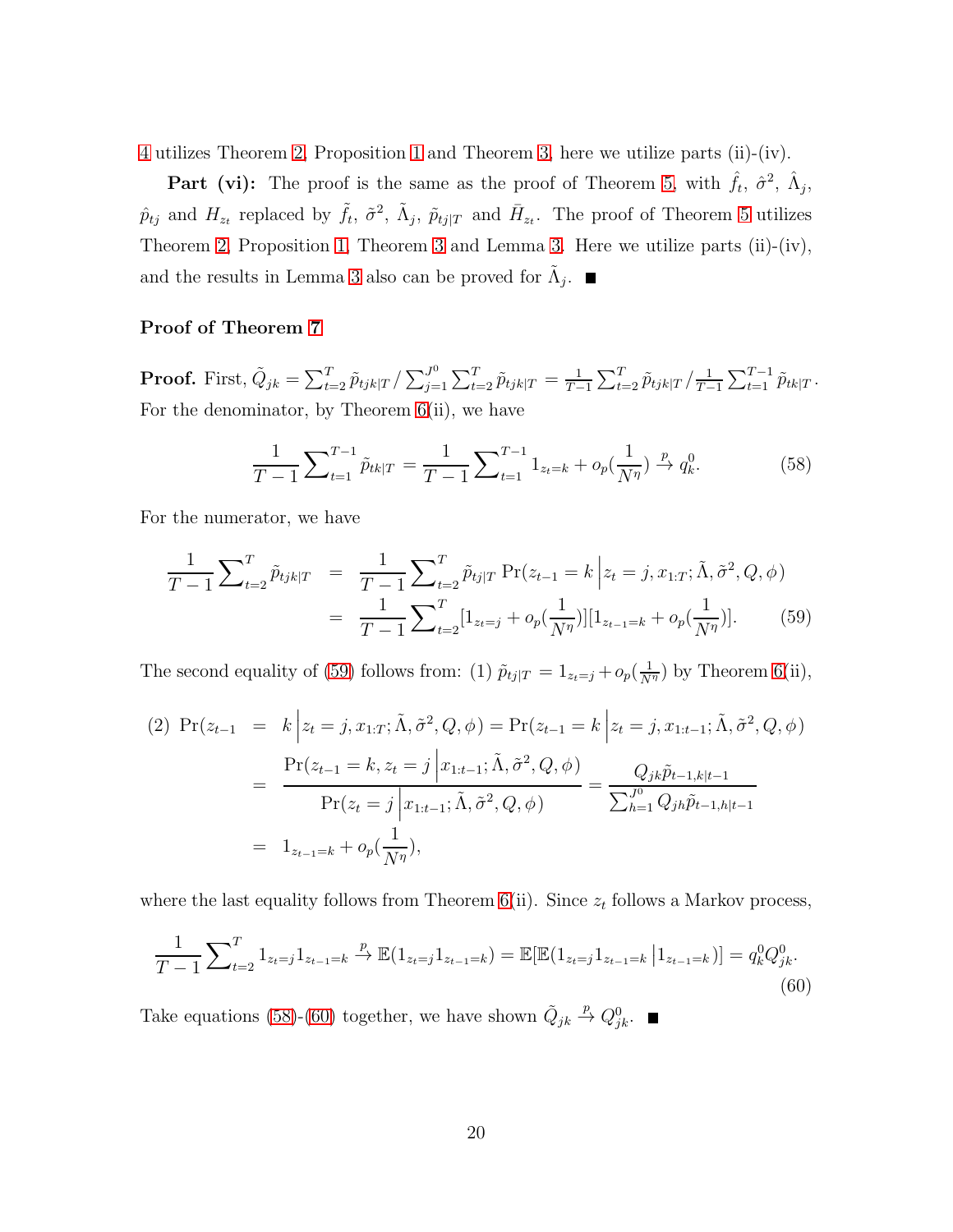# <span id="page-67-0"></span>F Details on First Order Conditions

First order condition of  $\sigma^2$  with no state dynamics:

$$
\frac{\partial l(\Lambda, \sigma^2, q)}{\partial \sigma^2} = \sum_{t=1}^T \sum_{j=1}^{J^0} p_{tj} \frac{\partial (-\frac{1}{2} \log |\Sigma_j| - \frac{1}{2} x_t' \Sigma_j^{-1} x_t)}{\partial \sigma^2} \n= -\frac{1}{2} \sum_{t=1}^T \sum_{j=1}^{J^0} p_{tj} tr(\Sigma_j^{-1} - \Sigma_j^{-1} x_t x_t' \Sigma_j^{-1}) \n= -\frac{1}{2} \sum_{j=1}^{J^0} \sum_{t=1}^T p_{tj} tr(\Sigma_j^{-1} - \Sigma_j^{-1} S_j \Sigma_j^{-1}) \n= -\frac{1}{2\sigma^4} \sum_{j=1}^{J^0} \sum_{t=1}^T p_{tj} tr(\Sigma_j - S_j) \n= -\frac{1}{2\sigma^4} tr(\sum_{j=1}^{J^0} \sum_{t=1}^T p_{tj} \Lambda_j \Lambda_j' + T\sigma^2 I_N - \sum_{t=1}^T x_t x_t'),
$$

where the second equality is due to

<span id="page-67-1"></span>
$$
\frac{\partial \log |\Sigma_j|}{\partial \sigma^2} = tr(\Sigma_j^{-1}),\tag{61}
$$

$$
\frac{\partial x'_t \Sigma_j^{-1} x_t}{\partial \sigma^2} = -tr(\Sigma_j^{-1} x_t x'_t \Sigma_j^{-1}), \tag{62}
$$

and the second last equality is due to

<span id="page-67-2"></span>
$$
\Sigma_j(\Sigma_j - S_j)\Sigma_j = (\Lambda_j \Lambda'_j + \sigma^2 I_N)(\Sigma_j - S_j)(\Lambda_j \Lambda'_j + \sigma^2 I_N) = \sigma^4(\Sigma_j - S_j),\tag{63}
$$

since  $(\Sigma_j - S_j)\Lambda_j\Lambda'_j = (\Lambda_j\Lambda'_j + \sigma^2I_N - S_j)\Lambda_j\Lambda'_j = 0$  by equation [\(14\)](#page-10-0). Set  $\frac{\partial l(\Lambda, \sigma^2, q)}{\partial \sigma^2}$  to zero, we have  $\sigma^2 = \frac{1}{N}$  $\frac{1}{N}tr(\frac{1}{T}% )^{2}tr(\frac{1}{T^{2}})\rho (1_{T}^{2})$  $\frac{1}{T} \sum_{t=1}^{T} x_t x_t' - \sum_{j=1}^{J^0}$  $j=1$ 1  $\frac{1}{T} \sum_{t=1}^{T} p_{tj} \Lambda_j \Lambda'_j$ .

### First order condition of  $q_j$  with no state dynamics:

The Lagrangean is  $l(\Lambda, \sigma^2, q) + w(1 - q_1 - q_1 - \dots - q_{J^0})$ . The derivative of the Lagrangean with respect to  $q_j$  is  $\sum_{t=1}^T$  $p_{tj}$  $\frac{q_{ij}}{q_j} - w$ . Set it to zero, we have  $\sum_{t=1}^{T} p_{tj} = wq_j$ . Take sum with respect to j, we have  $w = T$ . Thus  $q_j = \frac{1}{T}$  $\frac{1}{T} \sum_{t=1}^T p_{tj}$ .

### First order condition of  $\sigma^2$  with state dynamics: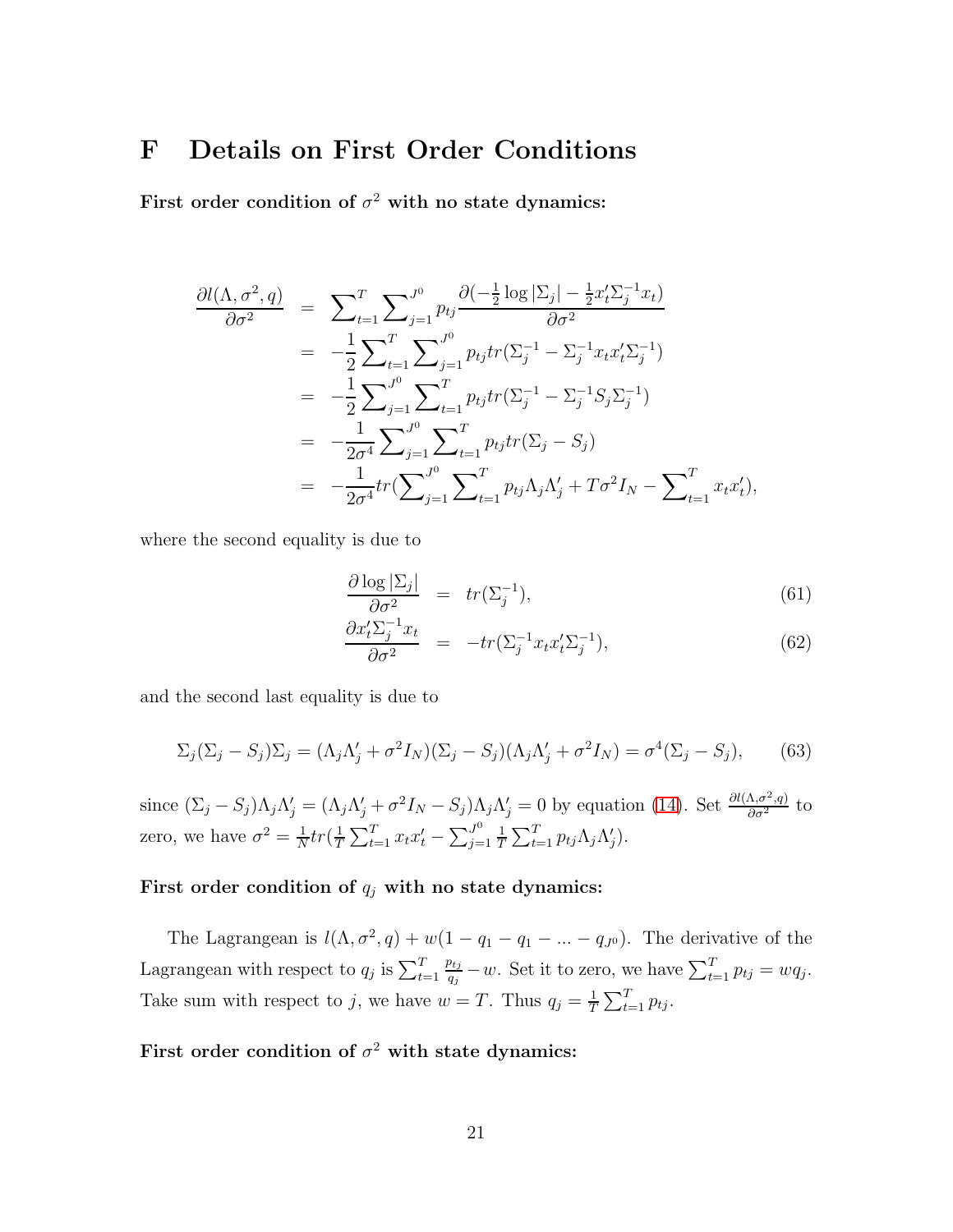From equations [\(61\)](#page-67-1) and [\(62\)](#page-67-1),  $\frac{\partial \log L(x_t|z_t=j;\Lambda_j,\sigma^2)}{\partial \sigma^2} = -\frac{1}{2}$  $\frac{1}{2}tr(\Sigma_j^{-1} - \Sigma_j^{-1} x_t x_t' \Sigma_j^{-1}).$  Thus

$$
\frac{\partial \sum_{t=1}^{T} \sum_{j=1}^{J^0} \log L(x_t | z_t = j; \Lambda_j, \sigma^2) \tilde{p}_{tj|T}^{(h)}}{\partial \sigma^2} \n= -\frac{1}{2} \sum_{t=1}^{T} \sum_{j=1}^{J^0} \tilde{p}_{tj|T}^{(h)} tr(\Sigma_j^{-1} - \Sigma_j^{-1} x_t x_t' \Sigma_j^{-1}) \n= -\frac{1}{2} \sum_{j=1}^{J^0} tr(\sum_{t=1}^{T} \tilde{p}_{tj|T}^{(h)} \Sigma_j^{-1} - \Sigma_j^{-1} \sum_{t=1}^{T} \tilde{p}_{tj|T}^{(h)} x_t x_t' \Sigma_j^{-1}) \n= -\frac{1}{2} \sum_{j=1}^{J^0} (\sum_{t=1}^{T} \tilde{p}_{tj|T}^{(h)}) tr(\Sigma_j^{-1} - \Sigma_j^{-1} \tilde{S}_j^{(h)} \Sigma_j^{-1}) \n= -\frac{1}{2\sigma^4} \sum_{j=1}^{J^0} (\sum_{t=1}^{T} \tilde{p}_{tj|T}^{(h)}) tr(\Sigma_j - \tilde{S}_j^{(h)}) \n= -\frac{1}{2\sigma^4} tr(\sum_{j=1}^{J^0} \sum_{t=1}^{T} \tilde{p}_{tj|T}^{(h)} \Lambda_j \Lambda_j' + T\sigma^2 I_N - \sum_{t=1}^{T} x_t x_t'),
$$

where the second last equality is explained in equation [\(63\)](#page-67-2). Set  $\frac{\partial \log L(x_t|z_t=j; \Lambda_j, \sigma^2)}{\partial \sigma^2}$  to zero, we have  $\tilde{\sigma}^{2(h+1)} = \frac{1}{N}$  $\frac{1}{N}tr(\frac{1}{T}% )^{2}tr(\frac{1}{T^{2}})^{2}tr(\frac{1}{T^{2}})\cdot \frac{1}{N^{2}}%$  $\frac{1}{T} \sum_{t=1}^{T} x_t x_t' - \sum_{j=1}^{J^0}$  $j=1$ 1  $\frac{1}{T} \sum_{t=1}^{T} \tilde{p}_{tj|T}^{(h)} \tilde{\Lambda}_j^{(h+1)} \tilde{\Lambda}_j^{(h+1)'}$ 

#### First order condition of Q with state dynamics:

First, when  $(Q, \phi)$  also enters the iteration, let  $(\tilde{Q}^{(h)}, {\tilde{\phi}}^{(h)})$  denote the value of  $(Q, \phi)$  for the h-th iteration, and let  $\tilde{\theta}^{(h)} = (\tilde{\Lambda}^{(h)}, \tilde{\sigma}^{2(h)}, \tilde{Q}^{(h)}, \tilde{\phi}^{(h)}).$ 

Since  $\sum_{j=1}^{J^0} Q_{jk} = 1$ , the Lagrangean is  $\sum_{t=2}^{T} \sum_{j=1}^{J^0}$  $J_{j=1}^{0} \sum_{k=1}^{J^{0}} \log Q_{jk} \tilde{p}_{tjk|T}^{(h)} + \sum_{k=1}^{J^{0}} w_{k} (1 Q_{1k} - Q_{2k} - ... - Q_{J^0k}$ . The first order derivative of the Lagrangean with respect to  $Q_{jk}$  is  $\frac{1}{Q_{jk}} \sum_{t=2}^T \tilde{p}_{tjk|T}^{(h)} - w_k$ . Set it to zero, we have  $\sum_{t=2}^T \tilde{p}_{tjk|T}^{(h)} = Q_{jk} w_k$ . Take sum over j, we have  $\sum_{i=1}^{J^0}$  $J^0_{j=1} \sum_{t=2}^T \tilde{p}_{tjk|T}^{(h)} = \sum_{j=1}^J Q_{jk} w_k = w_k$ . Thus  $\tilde{Q}_{jk}^{(h+1)} =$  $\sum_{t=2}^T \tilde{p}_{tjk}^{(h)}$  $\binom{h}{tjk|T}$  /  $\sum_{j=1}^{J^0}$  $\sum_{t=1}^{J^0}\sum_{t=2}^{T}\widetilde{p}_{tjk}^{(h)}$  $\frac{(n)}{tjk|T}.$ 

### First order condition of  $\phi$  with state dynamics:

Since  $\sum_{k=1}^{J^0} \phi_k = 1$ , the Lagrangean is  $\sum_{k=1}^{J^0} \log \phi_k \tilde{p}_{1k|T}^{(h)} + w(1-\phi_1-\phi_2-\dots-\phi_{J^0}).$ The first order derivative of the Lagrangean with respect to  $\phi_k$  is  $\frac{1}{\phi_k} \tilde{p}_{1k|T}^{(h)} - w$ . Set it to zero, we have  $\tilde{p}_{1k|T}^{(h)} = \phi_k w$ . Take sum over k, we have  $1 = \sum_{k=1}^{J^0} p_{1k|T}^{(h)} = \sum_{k=1}^{J^0} \phi_k w =$ w, thus  $\tilde{\phi}_k^{(h+1)} = \tilde{p}_{1k|T}^{(h)} = \sum_{j=1}^{J^0} \tilde{p}_{2jk}^{(h)}$  $\frac{(n)}{2jk|T}$ .